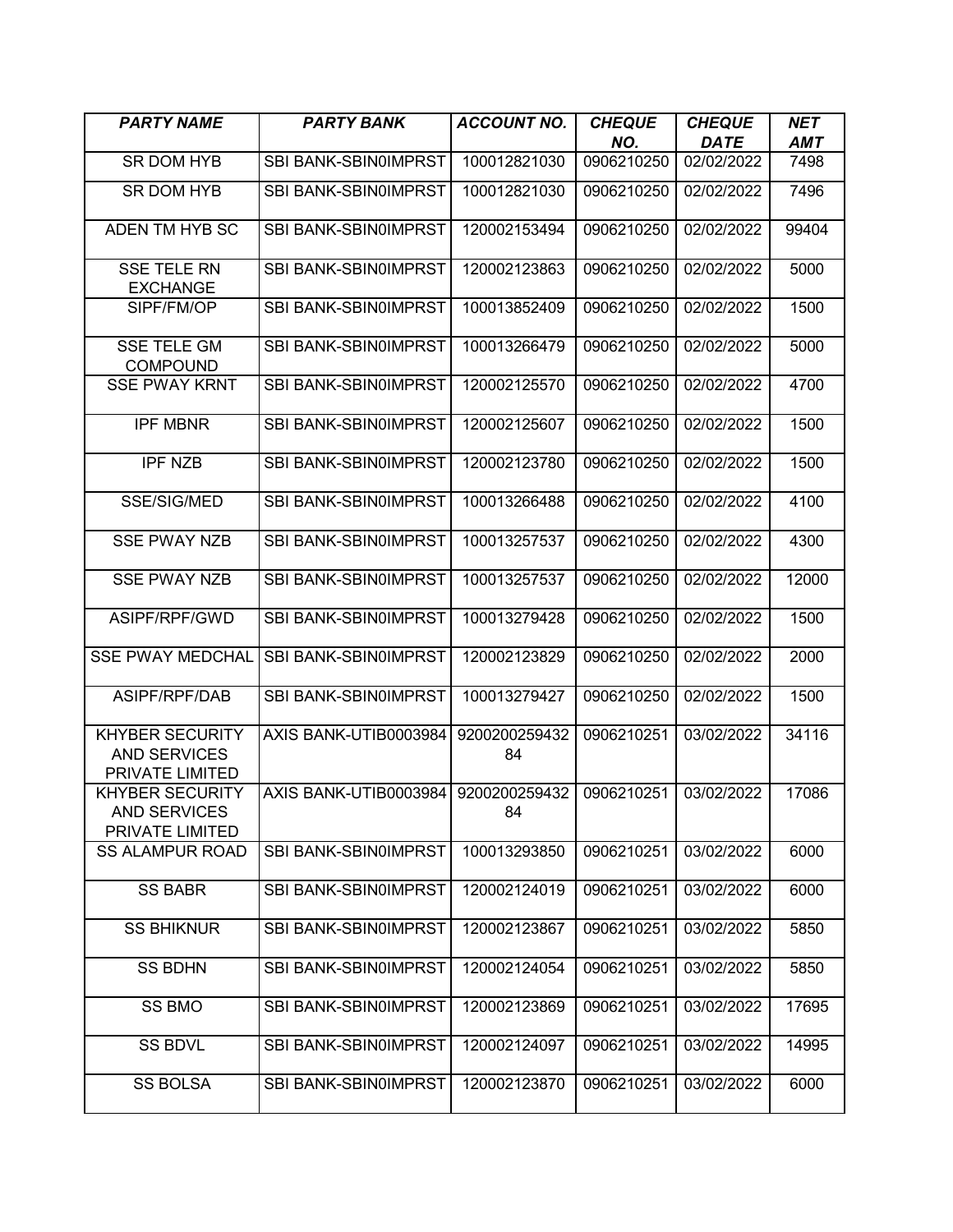| <b>SS CAVELRY</b><br><b>BARRACKS</b> | SBI BANK-SBIN0IMPRST        | 120002124055 | 0906210251 | 03/02/2022 | 14400 |
|--------------------------------------|-----------------------------|--------------|------------|------------|-------|
| <b>SS CAVELRY</b><br><b>BARRACKS</b> | <b>SBI BANK-SBIN0IMPRST</b> | 120002124055 | 0906210251 | 03/02/2022 | 14900 |
| <b>SS DAB</b>                        | SBI BANK-SBIN0IMPRST        | 120002124098 | 0906210251 | 03/02/2022 | 24926 |
| <b>SS DHP</b>                        | SBI BANK-SBIN0IMPRST        | 100013839757 | 0906210251 | 03/02/2022 | 6000  |
| <b>SS DTP</b>                        | SBI BANK-SBIN0IMPRST        | 120002180995 | 0906210251 | 03/02/2022 | 5850  |
| SS GWD                               | SBI BANK-SBIN0IMPRST        | 120002124136 | 0906210251 | 03/02/2022 | 35000 |
| SS GLY                               | SBI BANK-SBIN0IMPRST        | 120006912524 | 0906210251 | 03/02/2022 | 6000  |
| SM/GUNDLAPOCHAM<br><b>PALLI</b>      | SBI BANK-SBIN0IMPRST        | 120002124137 | 0906210251 | 03/02/2022 | 6000  |
| <b>SS ITIKYALA</b>                   | SBI BANK-SBIN0IMPRST        | 120002125524 | 0906210251 | 03/02/2022 | 5850  |
| SS JCL                               | SBI BANK-SBIN0IMPRST        | 120002124139 | 0906210251 | 03/02/2022 | 24930 |
| <b>SS MJF</b>                        | SBI BANK-SBIN0IMPRST        | 120002124146 | 0906210251 | 03/02/2022 | 32668 |
| <b>SS MOB</b>                        | SBI BANK-SBIN0IMPRST        | 100013082913 | 0906210251 | 03/02/2022 | 12000 |
| <b>SS MANOPAD</b>                    | SBI BANK-SBIN0IMPRST        | 120002123452 | 0906210251 | 03/02/2022 | 5850  |
| <b>SS MASAIPET</b>                   | SBI BANK-SBIN0IMPRST        | 120002123453 | 0906210251 | 03/02/2022 | 5850  |
| <b>SS NAVIPET</b>                    | SBI BANK-SBIN0IMPRST        | 120002125563 | 0906210251 | 03/02/2022 | 5850  |
| SS POODOOR                           | SBI BANK-SBIN0IMPRST        | 120002123461 | 0906210251 | 03/02/2022 | 5850  |
| <b>SS SVN</b>                        | SBI BANK-SBIN0IMPRST        | 120007791817 | 0906210251 | 03/02/2022 | 6000  |
| <b>SS SIRNAPALLI</b>                 | SBI BANK-SBIN0IMPRST        | 120002123499 | 0906210251 | 03/02/2022 | 5850  |
| <b>SS TMX</b>                        | SBI BANK-SBIN0IMPRST        | 120002123737 | 0906210251 | 03/02/2022 | 12000 |
| <b>SS SHNR</b>                       | SBI BANK-SBIN0IMPRST        | 100001281054 | 0906210251 | 03/02/2022 | 24609 |
| <b>SS UMRI</b>                       | SBI BANK-SBIN0IMPRST        | 120002123738 | 0906210251 | 03/02/2022 | 24890 |
| <b>SS UMDANAGAR</b>                  | SBI BANK-SBIN0IMPRST        | 120002182195 | 0906210251 | 03/02/2022 | 24120 |
| <b>SS WPR</b>                        | SBI BANK-SBIN0IMPRST        | 100012693904 | 0906210251 | 03/02/2022 | 18690 |
| TI NZB                               | SBI BANK-SBIN0IMPRST        | 100013860569 | 0906210251 | 03/02/2022 | 1730  |
| TI NZB                               | SBI BANK-SBIN0IMPRST        | 100013860569 | 0906210251 | 03/02/2022 | 3000  |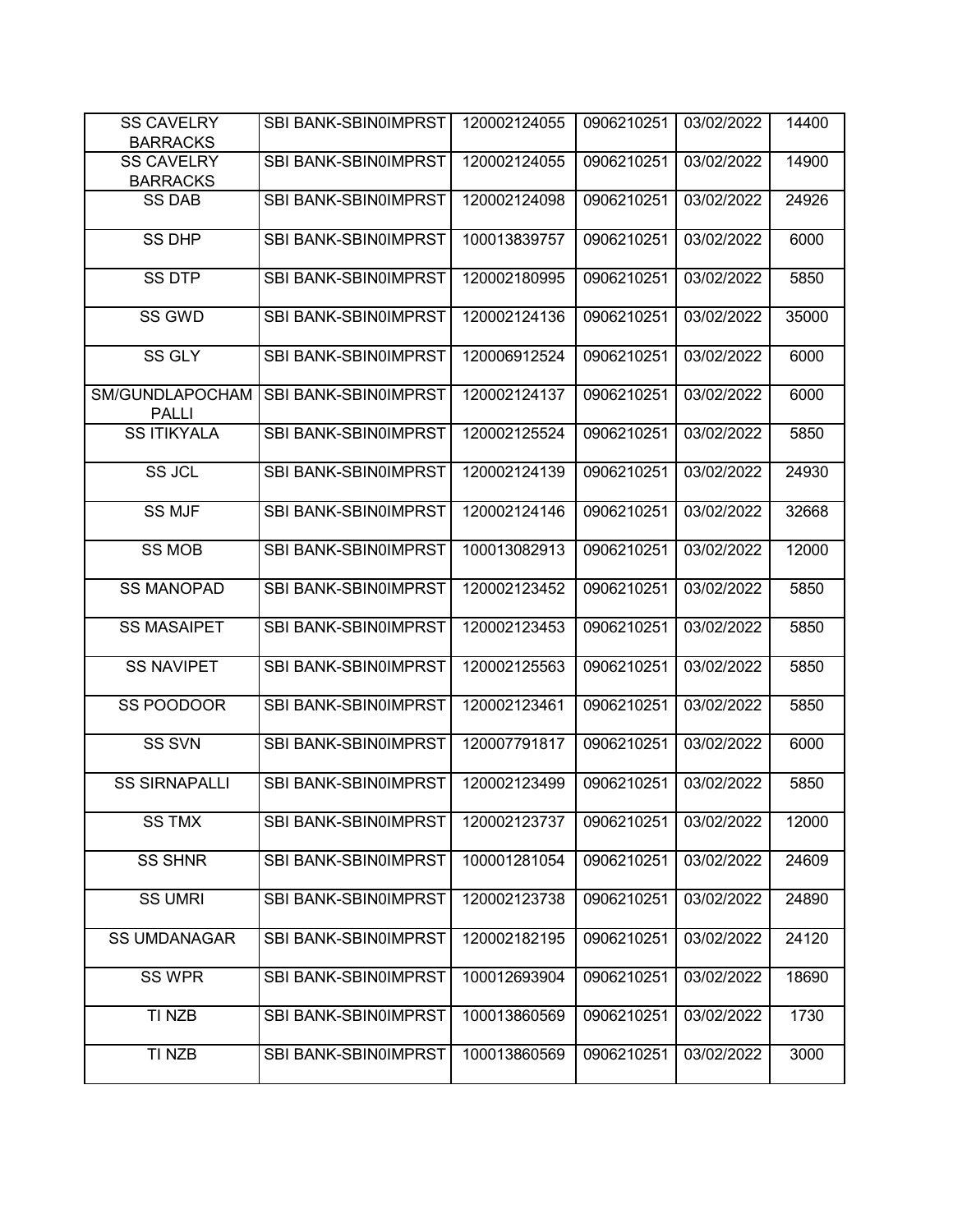| <b>HEALTH UNIT KCG</b><br><b>HYB</b>                    | <b>SBI BANK-SBIN0IMPRST</b>         | 120002125156        | 0906210251 | 03/02/2022 | 9249    |
|---------------------------------------------------------|-------------------------------------|---------------------|------------|------------|---------|
| SIPF/FM/OP                                              | SBI BANK-SBIN0IMPRST                | 100013852409        | 0906210251 | 03/02/2022 | 3000    |
| SSE W CKL SC                                            | SBI BANK-SBIN0IMPRST                | 120002123971        | 0906210251 | 03/02/2022 | 9877    |
| <b>SSE PWAY KCG GEN</b>                                 | SBI BANK-SBIN0IMPRST                | 100013257538        | 0906210251 | 03/02/2022 | 11596   |
| <b>SSE PWAY KCG</b>                                     | <b>SBI BANK-SBIN0IMPRST</b>         | 100013816730        | 0906210251 | 03/02/2022 | 12800   |
| <b>DRM HYB</b>                                          | SBI BANK-SBIN0IMPRST                | 120002123457        | 0906210251 | 03/02/2022 | 10000   |
| <b>TSSPDCL HT</b><br><b>HBG1786</b>                     | SBI-SBIN0004266                     | SPDCLPHBG17<br>86   | 0906210251 | 03/02/2022 | 797304  |
| <b>TSSPDCL HT HBG664</b>                                | SBI-SBIN0004266                     | SPDCLPHBG66<br>4    | 0906210251 | 03/02/2022 | 205440  |
| <b>TSSPDCL HT HDC 925</b>                               | SBI-SBIN0004266                     | SPDCLPHDC92<br>5    | 0906210251 | 03/02/2022 | 50349   |
| <b>TSSPDCL HT SEC487</b>                                | SBI-SBIN0004266                     | SPDCLPSEC48<br>7    | 0906210251 | 03/02/2022 | 7370691 |
| <b>TSSPDCL HT SC 514</b>                                | SBI-SBIN0004266                     | SPDCLPSEC51<br>4    | 0906210251 | 03/02/2022 | 264613  |
| <b>TSSPDCL HT SC 506</b>                                | SBI-SBIN0004266                     | SPDCLPSEC50<br>6    | 0906210251 | 03/02/2022 | 4864019 |
| <b>TSSPDCL HT HDC 204</b>                               | SBI-SBIN0004266                     | SPDCLPHDC20         | 0906210251 | 03/02/2022 | 277646  |
| <b>TSSPDCL HT GDL934</b>                                | SBI-SBIN0004266                     | SPDCLPGDL93<br>4    | 0906210251 | 03/02/2022 | 81249   |
| <b>TSSPDCL HT MBN 574</b>                               | SBI-SBIN0004266                     | SPDCLPMBN57<br>4    | 0906210251 | 03/02/2022 | 278868  |
| SAOHTTSNPDCL                                            | STATE BANK OF INDIA-<br>SBIN0020150 | 62488420712         | 0906210251 | 03/02/2022 | 528634  |
| <b>TSSPDCL HT HDC</b><br>1034                           | SBI-SBIN0004266                     | SPDCLPHDC10<br>34   | 0906210251 | 03/02/2022 | 272147  |
| <b>TSSPDCL HT HDC</b><br>1082                           | SBI-SBIN0004266                     | SPDCLPHDC10<br>82   | 0906210251 | 03/02/2022 | 210643  |
| TSSPDCL, HT HDC-<br>1161                                | SBI-SBIN0004266                     | SPDCLPHDC11<br>61   | 0906210251 | 03/02/2022 | 270428  |
| <b>TSSPDCL</b>                                          | SBI-SBIN0004266                     | SPDCLPSEC21<br>58   | 0906210251 | 03/02/2022 | 60543   |
| <b>IETA-IRIFM</b><br>Employees (MESS)                   | UNION BANK OF INDIA-<br>UBIN0805459 | 0545110100000<br>01 | 0906210252 | 04/02/2022 | 25000   |
| <b>IETA-IRIFM</b><br>Employees (MESS)                   | UNION BANK OF INDIA-<br>UBIN0805459 | 0545110100000<br>01 | 0906210252 | 04/02/2022 | 20000   |
| <b>UNIQUE</b><br><b>COMMUNICATIONS</b>                  | UNION BANK OF INDIA-<br>UBIN0824089 | 2408111000014<br>40 | 0906210252 | 04/02/2022 | 174048  |
| <b>M/S DIVYA JYOTHY</b><br>PRINT & PACKAGING<br>PVT.LTD | STATE BANK OF INDIA-<br>SBIN0021165 | 62489093645         | 0906210252 | 04/02/2022 | 85260   |
| <b>ZUNOX SOLUTIONS</b>                                  | UNION BANK OF INDIA-<br>UBIN0907707 | 5601010000577<br>51 | 0906210252 | 04/02/2022 | 40503   |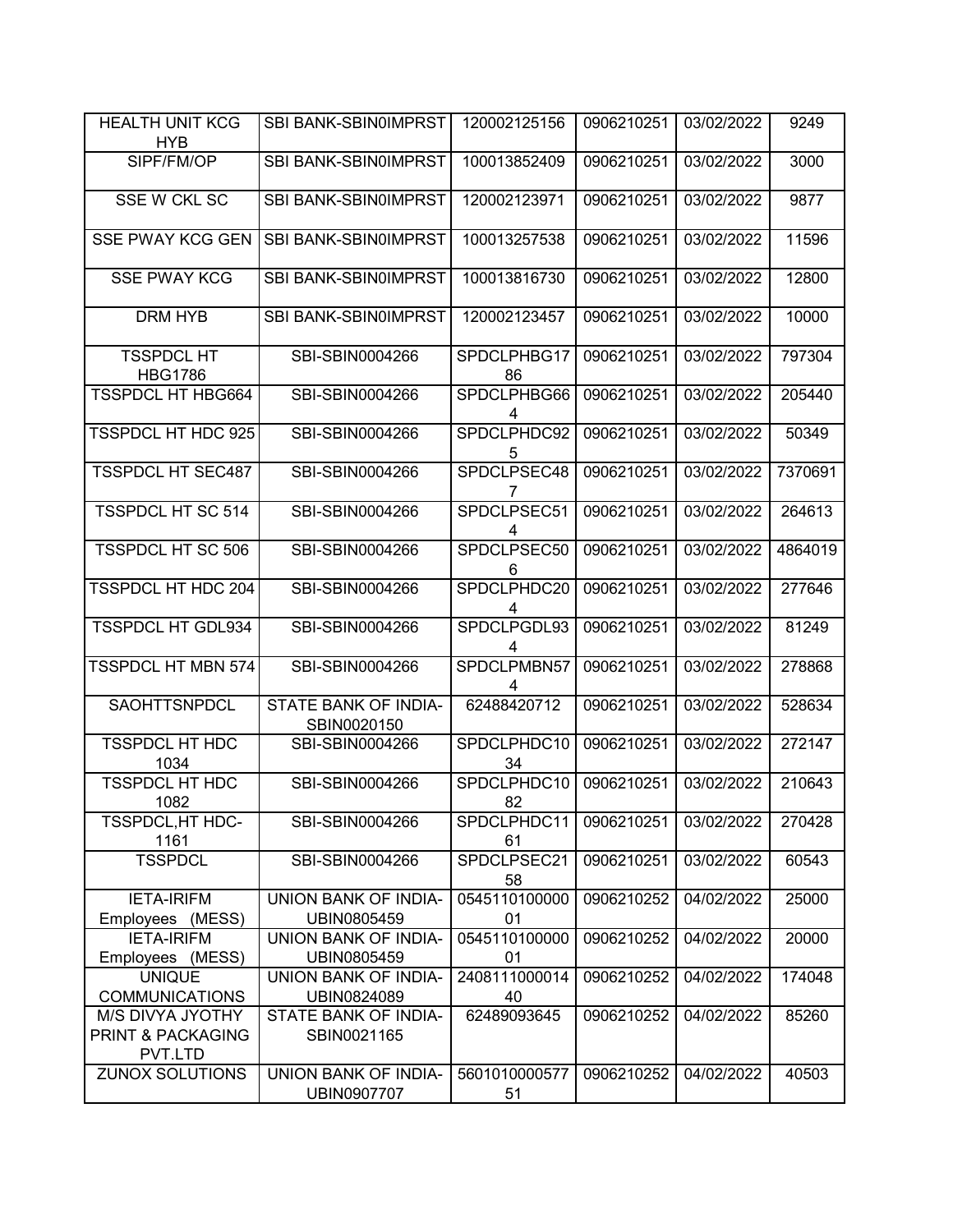| <b>SRI AJAY KUMAR</b>                     | STATE BANK OF INDIA-        | 32996372728         | 0906210252 | 04/02/2022 | 87173  |
|-------------------------------------------|-----------------------------|---------------------|------------|------------|--------|
| <b>VERMA</b>                              | SBIN0013218                 |                     |            |            |        |
| MR ANUKALP JAIN                           | <b>HDFC BANK LTD-</b>       | 5010018317741       | 0906210252 | 04/02/2022 | 4500   |
|                                           | HDFC0001358                 | 8                   |            |            |        |
| <b>KHYBER SECURITY</b>                    | AXIS BANK-UTIB0003984       | 9200200259432       | 0906210252 | 04/02/2022 | 35761  |
| <b>AND SERVICES</b>                       |                             | 84                  |            |            |        |
| PRIVATE LIMITED                           |                             |                     |            |            |        |
| <b>KHYBER SECURITY</b>                    | AXIS BANK-UTIB0003984       | 9200200259432       | 0906210252 | 04/02/2022 | 35761  |
| <b>AND SERVICES</b>                       |                             | 84                  |            |            |        |
| PRIVATE LIMITED                           |                             |                     |            |            |        |
| <b>KHYBER SECURITY</b>                    | AXIS BANK-UTIB0003984       | 9200200259432       | 0906210252 | 04/02/2022 | 35761  |
| <b>AND SERVICES</b>                       |                             | 84                  |            |            |        |
| PRIVATE LIMITED                           |                             |                     |            |            |        |
| <b>KHYBER SECURITY</b>                    | AXIS BANK-UTIB0003984       | 9200200259432       | 0906210252 | 04/02/2022 | 35761  |
| <b>AND SERVICES</b>                       |                             | 84                  |            |            |        |
| PRIVATE LIMITED                           |                             |                     |            |            |        |
| <b>VENKATESWARA</b>                       | <b>INDIAN BANK-</b>         | 50466249636         | 0906210252 | 04/02/2022 | 39718  |
| <b>ENTERPRISES</b>                        | IDIB000W511                 |                     |            |            |        |
| M/S. KARNATAKA                            | <b>BANK OF BARODA-</b>      | 7389050000003       | 0906210252 | 04/02/2022 | 1191   |
| <b>ANTIBIOTICS&amp;</b>                   | <b>BARBOVJMAYO</b>          | 0                   |            |            |        |
| <b>PHARMACEUTICALS</b>                    |                             |                     |            |            |        |
| <b>LIMITED</b>                            |                             |                     |            |            |        |
| M/S. KARNATAKA                            | <b>BANK OF BARODA-</b>      | 7389050000003       | 0906210252 | 04/02/2022 | 4532   |
| <b>ANTIBIOTICS&amp;</b>                   | <b>BARBOVJMAYO</b>          | 0                   |            |            |        |
| <b>PHARMACEUTICALS</b>                    |                             |                     |            |            |        |
| <b>LIMITED</b>                            |                             |                     |            |            |        |
| M/S. KARNATAKA                            | <b>BANK OF BARODA-</b>      | 7389050000003       | 0906210252 | 04/02/2022 | 1197   |
| <b>ANTIBIOTICS&amp;</b>                   | <b>BARBOVJMAYO</b>          | 0                   |            |            |        |
| <b>PHARMACEUTICALS</b>                    |                             |                     |            |            |        |
| <b>LIMITED</b>                            |                             |                     |            |            |        |
| <b>GVK LEARNING</b><br><b>COORDINATES</b> | AXIS BANK-UTIB0000027       | 9160200419599<br>87 | 0906210252 | 04/02/2022 | 139121 |
| <b>SS DKC</b>                             | <b>SBI BANK-SBIN0IMPRST</b> | 120002124056        | 0906210252 | 04/02/2022 | 11700  |
|                                           |                             |                     |            |            |        |
| SS KQQ                                    | SBI BANK-SBIN0IMPRST        | 120002124144        | 0906210252 | 04/02/2022 | 5460   |
|                                           |                             |                     |            |            |        |
| <b>SSE S NZB</b>                          | SBI BANK-SBIN0IMPRST        | 120002123784        | 0906210252 | 04/02/2022 | 4901   |
|                                           |                             |                     |            |            |        |
| <b>SPARMV NZB</b>                         | SBI BANK-SBIN0IMPRST        | 100013980320        | 0906210252 | 04/02/2022 | 4519   |
|                                           |                             |                     |            |            |        |
| SSE C W OFFICE NZB                        | <b>SBI BANK-SBIN0IMPRST</b> | 100013980319        | 0906210252 | 04/02/2022 | 1860   |
|                                           |                             |                     |            |            |        |
| SR. DEE CARSHED                           | SBI BANK-SBIN0IMPRST        | 120002125161        | 0906210252 | 04/02/2022 | 7755   |
| <b>MLY</b>                                |                             |                     |            |            |        |
| <b>TSSPDCL</b>                            | SBI-SBIN0004266             | SPDCLPHBG31         | 0906210252 | 04/02/2022 | 241313 |
|                                           |                             | 50                  |            |            |        |
| <b>SSE PWAY UMRI</b>                      | SBI BANK-SBIN0IMPRST        | 100013257536        | 0906210254 | 08/02/2022 | 11984  |
|                                           |                             |                     |            |            |        |
| <b>SSE PWAY UMRI</b>                      | SBI BANK-SBIN0IMPRST        | 100013257536        | 0906210254 | 08/02/2022 | 4900   |
|                                           |                             |                     |            |            |        |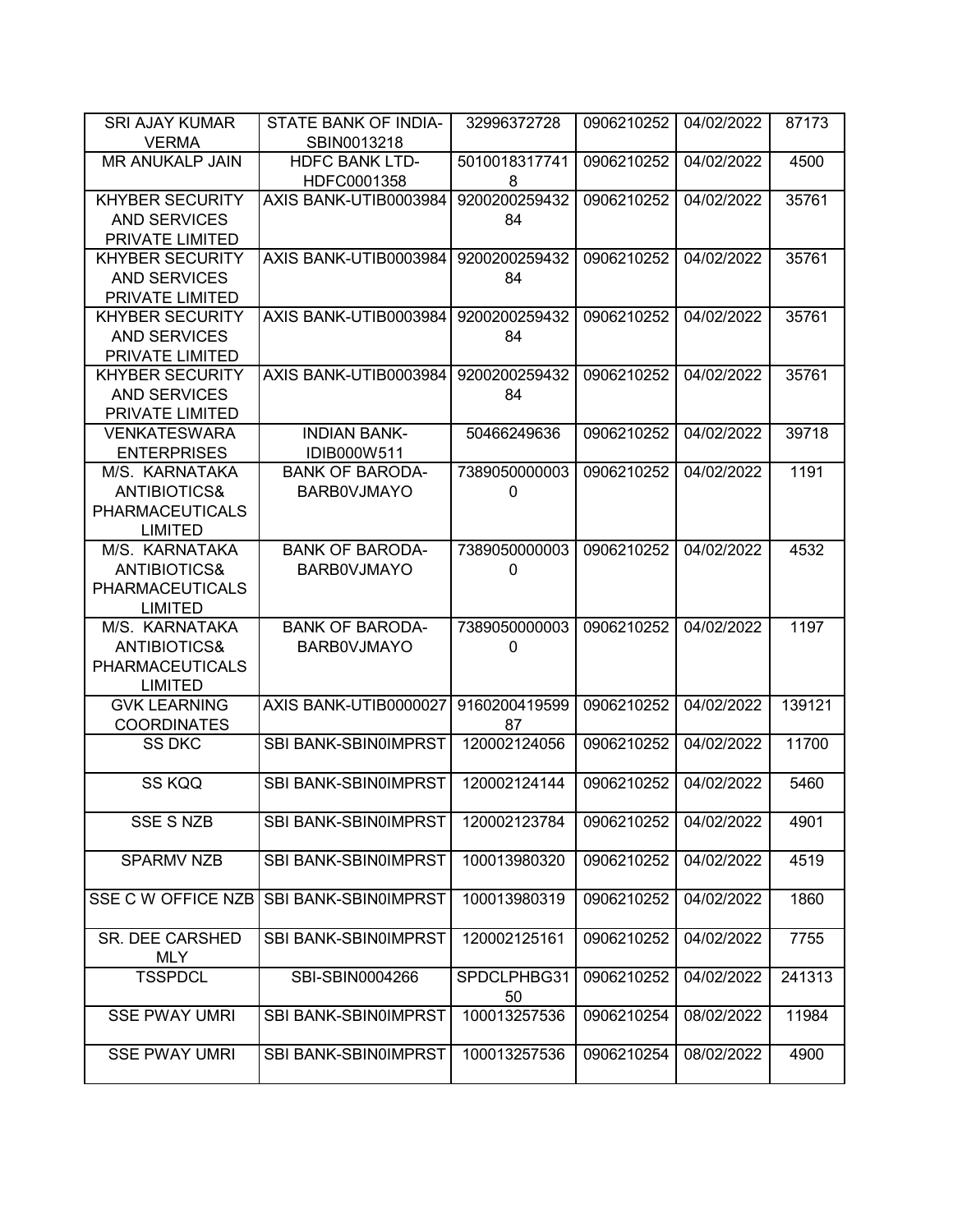| <b>ADEN NZB</b>                                          | SBI BANK-SBIN0IMPRST                 | 120002123786        | 0906210254 | 08/02/2022 | 10000 |
|----------------------------------------------------------|--------------------------------------|---------------------|------------|------------|-------|
| <b>SSE W IRISET SC</b>                                   | SBI BANK-SBIN0IMPRST                 | 100013864280        | 0906210254 | 08/02/2022 | 9836  |
| SE W SO-1 SLGD                                           | SBI BANK-SBIN0IMPRST                 | 120002125203        | 0906210254 | 08/02/2022 | 9732  |
| SE W GOC SC                                              | SBI BANK-SBIN0IMPRST                 | 100013871194        | 0906210254 | 08/02/2022 | 9850  |
| SSE W WW SC                                              | <b>SBI BANK-SBIN0IMPRST</b>          | 100013273744        | 0906210254 | 08/02/2022 | 9901  |
| <b>BALMER LAWRIE &amp;</b><br>CO LTD                     | <b>HDFC BANK LTD-</b><br>HDFC0000021 | 0021011000001<br>5  | 0906210254 | 08/02/2022 | 20296 |
| <b>SSE W MLY</b>                                         | SBI BANK-SBIN0IMPRST                 | 120002125200        | 0906210254 | 08/02/2022 | 9660  |
| JE TELECOM MJF                                           | SBI BANK-SBIN0IMPRST                 | 120002124009        | 0906210254 | 08/02/2022 | 4985  |
| <b>SSE AC KCG</b>                                        | SBI BANK-SBIN0IMPRST                 | 120002124013        | 0906210254 | 08/02/2022 | 13827 |
| <b>VENKATESWARA</b><br><b>ENTERPRISES</b>                | <b>INDIAN BANK-</b><br>IDIB000W511   | 50466249636         | 0906210254 | 08/02/2022 | 47503 |
| <b>VENKATESWARA</b><br><b>ENTERPRISES</b>                | <b>INDIAN BANK-</b><br>IDIB000W511   | 50466249636         | 0906210255 | 09/02/2022 | 34905 |
| <b>ALSAMA</b>                                            | <b>BANK OF BARODA-</b>               | 1944020000047       | 0906210255 | 09/02/2022 | 99210 |
| <b>ENTERPRISES</b>                                       | <b>BARBOCHILAK</b>                   | 9                   |            |            |       |
| <b>GARNEPALLY</b><br>SWAMY-HYDERABAD                     | UNION BANK OF INDIA-<br>UBIN0814253  | 1425111000033<br>50 | 0906210255 | 09/02/2022 | 36260 |
| <b>PROFESSOR</b><br><b>ACCOUNTS IRIFM</b><br><b>CASH</b> | <b>CANARA BANK-</b><br>CNRB0008686   | 8686201050312       | 0906210256 | 11/02/2022 | 25400 |
| V V N NARASIMHAM                                         | UNION BANK OF INDIA-<br>UBIN0920193  | 5201010137335<br>20 | 0906210256 | 11/02/2022 | 17928 |
| SR DOM HYB                                               | SBI BANK-SBIN0IMPRST                 | 100012821030        | 0906210256 | 11/02/2022 | 7429  |
| <b>SSE TELE RAILNET</b>                                  | SBI BANK-SBIN0IMPRST                 | 120002123864        | 0906210256 | 11/02/2022 | 5000  |
| JE TELE NZB                                              | SBI BANK-SBIN0IMPRST                 | 120002123785        | 0906210256 | 11/02/2022 | 4635  |
| AMM DSL MLY                                              | SBI BANK-SBIN0IMPRST                 | 120002123968        | 0906210256 | 11/02/2022 | 2000  |
| <b>IETA-IRIFM</b>                                        | UNION BANK OF INDIA-                 | 0545110100000       | 0906210256 | 11/02/2022 | 975   |
| Employees (MESS)                                         | UBIN0805459                          | 01                  |            |            |       |
| <b>IETA-IRIFM</b><br>Employees (MESS)                    | UNION BANK OF INDIA-<br>UBIN0805459  | 0545110100000<br>01 | 0906210256 | 11/02/2022 | 14340 |
| <b>IETA-IRIFM</b><br>Employees (MESS)                    | UNION BANK OF INDIA-<br>UBIN0805459  | 0545110100000<br>01 | 0906210256 | 11/02/2022 | 7680  |
| <b>VENKATESWARA</b>                                      | <b>INDIAN BANK-</b>                  | 50466249636         | 0906210256 | 11/02/2022 | 49327 |
| <b>ENTERPRISES</b>                                       | IDIB000W511                          |                     |            |            |       |
| SIPF RPF DOG                                             | SBI BANK-SBIN0IMPRST                 | 120002123823        | 0906210256 | 11/02/2022 | 26100 |
| SQUAD HYB                                                |                                      |                     |            |            |       |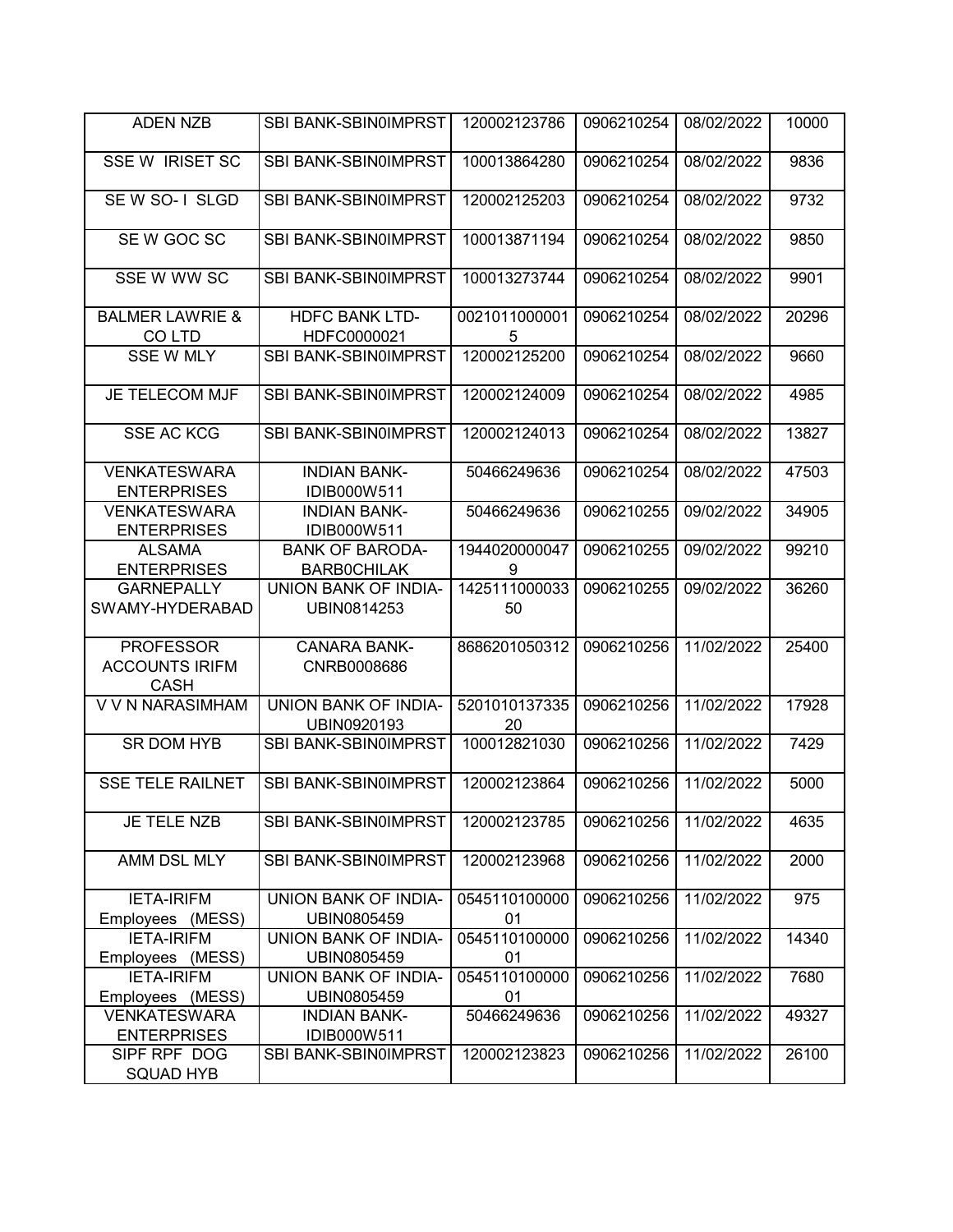| <b>IPF MBNR</b>                                                                | SBI BANK-SBIN0IMPRST                      | 120002125607         | 0906210256 | 11/02/2022 | 1500     |
|--------------------------------------------------------------------------------|-------------------------------------------|----------------------|------------|------------|----------|
| <b>SSE M MEDCHAL</b>                                                           | SBI BANK-SBIN0IMPRST                      | 100012900683         | 0906210256 | 11/02/2022 | 4470     |
| <b>SSE EM N LGD HYB</b>                                                        | <b>SBI BANK-SBIN0IMPRST</b>               | 120002124012         | 0906210256 | 11/02/2022 | 4906     |
| <b>SSE EM MLY</b>                                                              | SBI BANK-SBIN0IMPRST                      | 120002123820         | 0906210256 | 11/02/2022 | 4013     |
| PA IRIFM IMPREST                                                               | SBI BANK-SBIN0IMPRST                      | 100013266473         | 0906210256 | 11/02/2022 | 22883    |
| ASIPF/RPF/GWD                                                                  | <b>SBI BANK-SBIN0IMPRST</b>               | 100013279428         | 0906210256 | 11/02/2022 | 2510     |
| <b>STALLION</b><br><b>TECHNOLOGIES</b><br>PRIVATE LIMITED-<br><b>HYDERABAD</b> | <b>BANK OF INDIA-</b><br>BKID0008601      | 8601301100000<br>33  | 0906210256 | 11/02/2022 | 61740    |
| <b>AZURE POWER</b><br><b>ROOFTOP EIGHT</b><br>PRIVATE LIMITE                   | <b>INDUSIND BANK LTD -</b><br>INDB0000005 | 201002312751         | 0906210256 | 11/02/2022 | 5126     |
| <b>AZURE POWER</b><br><b>ROOFTOP EIGHT</b><br>PRIVATE LIMITE                   | <b>INDUSIND BANK LTD -</b><br>INDB0000005 | 201002312751         | 0906210256 | 11/02/2022 | 5461     |
| <b>AZURE POWER</b><br><b>ROOFTOP EIGHT</b><br>PRIVATE LIMITE                   | <b>INDUSIND BANK LTD -</b><br>INDB0000005 | 201002312751         | 0906210256 | 11/02/2022 | 10224    |
| <b>AZURE POWER</b><br><b>ROOFTOP EIGHT</b><br>PRIVATE LIMITE                   | <b>INDUSIND BANK LTD -</b><br>INDB0000005 | 201002312751         | 0906210256 | 11/02/2022 | 23922    |
| <b>AZURE POWER</b><br><b>ROOFTOP EIGHT</b><br>PRIVATE LIMITE                   | <b>INDUSIND BANK LTD -</b><br>INDB0000005 | 201002312751         | 0906210256 | 11/02/2022 | 4770     |
| <b>RENEW SOLAR</b><br><b>ENERGY PRIVATE</b><br><b>LIMITED</b>                  | <b>AXIS BANK-</b><br>UTIB0002193          | 9180200244916<br>39  | 0906210256 | 11/02/2022 | 753405   |
| APSPDCL HT 210 KNL                                                             | STATE BANK OF INDIA-<br>SBIN0020492       | 62304443776          | 0906210256 | 11/02/2022 | 332162   |
| <b>TSSPDCL</b><br><b>HYDERABAD</b>                                             | STATE BANK OF INDIA-<br>SBIN0020066       | 52117470582          | 0906210256 | 11/02/2022 | 1349700  |
| <b>RELIANCE JIO</b><br><b>INFOCOMM LIMITED</b>                                 | <b>ICICI BANK LTD-</b><br>ICIC0000104     | RJIO900290069<br>941 | 0906210256 | 11/02/2022 | 206950   |
| <b>HMWS &amp; SB</b><br>,HYDERABAD                                             | <b>AXIS BANK-</b><br>UTIB0CCH274          | 1446110645000<br>38  | 0906210256 | 11/02/2022 | 29833037 |
| HMWSSB KCGSTN                                                                  | <b>AXIS BANK-</b><br>UTIB0CCH274          | 1446050533011<br>10  | 0906210256 | 11/02/2022 | 3025338  |
| HMWS&SB NLGD                                                                   | <b>AXIS BANK-</b><br>UTIB0CCH274          | 1446076173716<br>94  | 0906210256 | 11/02/2022 | 3882642  |
| <b>GAURI SADAN</b><br><b>RESIDENTS</b><br><b>WELFARE</b><br><b>ASSOCIATION</b> | <b>UCO BANK-</b><br>UCBA0001825           | 1825011000292<br>6   | 0906210257 | 11/02/2022 | 37633    |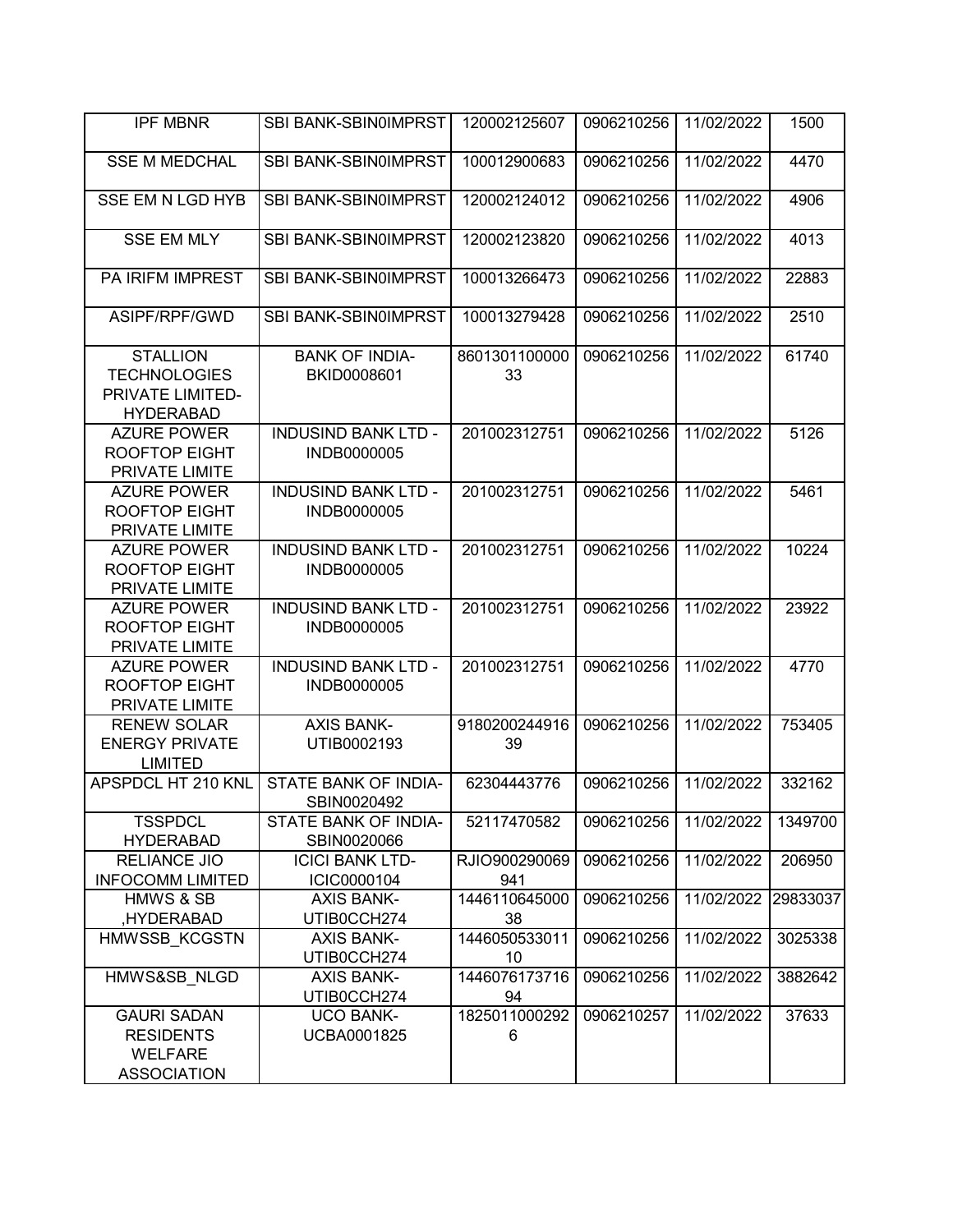| SR DCM HYB                                                    | SBI BANK-SBIN0IMPRST                          | 120002125153        | 0906210257 | 11/02/2022 | 7500   |
|---------------------------------------------------------------|-----------------------------------------------|---------------------|------------|------------|--------|
| <b>MOBILE ART KCG</b>                                         | SBI BANK-SBIN0IMPRST                          | 100013981621        | 0906210257 | 11/02/2022 | 4990   |
| <b>SSE PWAY NZB</b>                                           | SBI BANK-SBIN0IMPRST                          | 100013257537        | 0906210257 | 11/02/2022 | 4550   |
| <b>SSE PWAY MEDCHAL</b>                                       | SBI BANK-SBIN0IMPRST                          | 120002123829        | 0906210257 | 11/02/2022 | 3000   |
| AAO.SUB-<br>ERO/TSNPDCL.NAVIP<br>EТ                           | STATE BANK OF INDIA-<br>SBIN0021367           | 37621816725         | 0906210258 | 15/02/2022 | 48326  |
| AAO ERO<br><b>KAMAREDDY RURAL</b>                             | STATE BANK OF INDIA-<br>SBIN0020111           | 37621859555         | 0906210258 | 15/02/2022 | 52686  |
| AAO ERO TSNPDCL<br><b>BHODHAN</b>                             | STATE BANK OF INDIA-<br>SBIN0020109           | 52078165570         | 0906210258 | 15/02/2022 | 53030  |
| AAO ERO TSNPDCL<br><b>DOMAKONDA</b>                           | <b>CANARA BANK-</b><br>CNRB0013514            | 3514302000004<br>3  | 0906210258 | 15/02/2022 | 57926  |
| AAO ERO TSNPDCL<br><b>KAMAREDDY</b>                           | STATE BANK OF INDIA-<br>SBIN0020111           | 52122114049         | 0906210258 | 15/02/2022 | 158414 |
| AAO ERO TSNPDCL<br>RURAL NIZAMABAD                            | STATE BANK OF INDIA-<br>SBIN0020108           | 62186762919         | 0906210258 | 15/02/2022 | 134710 |
| AAO ERO TSNPDCL<br>TOWN NIZAMABAD                             | STATE BANK OF INDIA-<br>SBIN0020108           | 62186762964         | 0906210258 | 15/02/2022 | 10977  |
| AAO ERO TSNPDCL<br>TOWN II NIZAMABAD                          | STATE BANK OF INDIA-<br>SBIN0020108           | 37619664399         | 0906210258 | 15/02/2022 | 116038 |
| <b>MSEDCL SUB-DN-</b><br><b>DHARMABAD</b>                     | <b>BANK OF</b><br>MAHARASHTRA-<br>MAHB0000419 | 20259300283         | 0906210258 | 15/02/2022 | 7461   |
| <b>MSEDCL SUB-DN-</b><br><b>DHARMABAD</b>                     | <b>BANK OF</b><br>MAHARASHTRA-<br>MAHB0000419 | 20259300283         | 0906210258 | 15/02/2022 | 18149  |
| AE MSEDCL UMRI                                                | SBI-SBIN0005938                               | 11680252134         | 0906210258 | 15/02/2022 | 460    |
| AE MSEDCL UMRI                                                | SBI-SBIN0005938                               | 11680252134         | 0906210258 | 15/02/2022 | 19420  |
| AE MSEDCL UMRI                                                | SBI-SBIN0005938                               | 11680252134         | 0906210258 | 15/02/2022 | 19120  |
| AE MSEDCL UMRI                                                | SBI-SBIN0005938                               | 11680252134         | 0906210258 | 15/02/2022 | 55300  |
| <b>RENEW SOLAR</b><br><b>ENERGY PRIVATE</b><br><b>LIMITED</b> | <b>AXIS BANK-</b><br>UTIB0002193              | 9180200244916<br>39 | 0906210258 | 15/02/2022 | 741494 |
| ADRM/INFRA/HYB                                                | SBI BANK-SBIN0IMPRST                          | 100013816722        | 0906210258 | 15/02/2022 | 2000   |
| <b>HEALTH UNIT MLY</b><br><b>HYB</b>                          | <b>SBI BANK-SBIN0IMPRST</b>                   | 120007389368        | 0906210259 | 15/02/2022 | 4689   |
| <b>CMS HYB</b>                                                | SBI BANK-SBIN0IMPRST                          | 100013266480        | 0906210259 | 15/02/2022 | 7413   |
| SSE W WW SLGD                                                 | <b>SBI BANK-SBIN0IMPRST</b>                   | 120002123969        | 0906210259 | 15/02/2022 | 9746   |
| <b>SS BABR</b>                                                | SBI BANK-SBIN0IMPRST                          | 120002124019        | 0906210259 | 15/02/2022 | 4700   |
| SS BMO                                                        | SBI BANK-SBIN0IMPRST                          | 120002123869        | 0906210259 | 15/02/2022 | 17050  |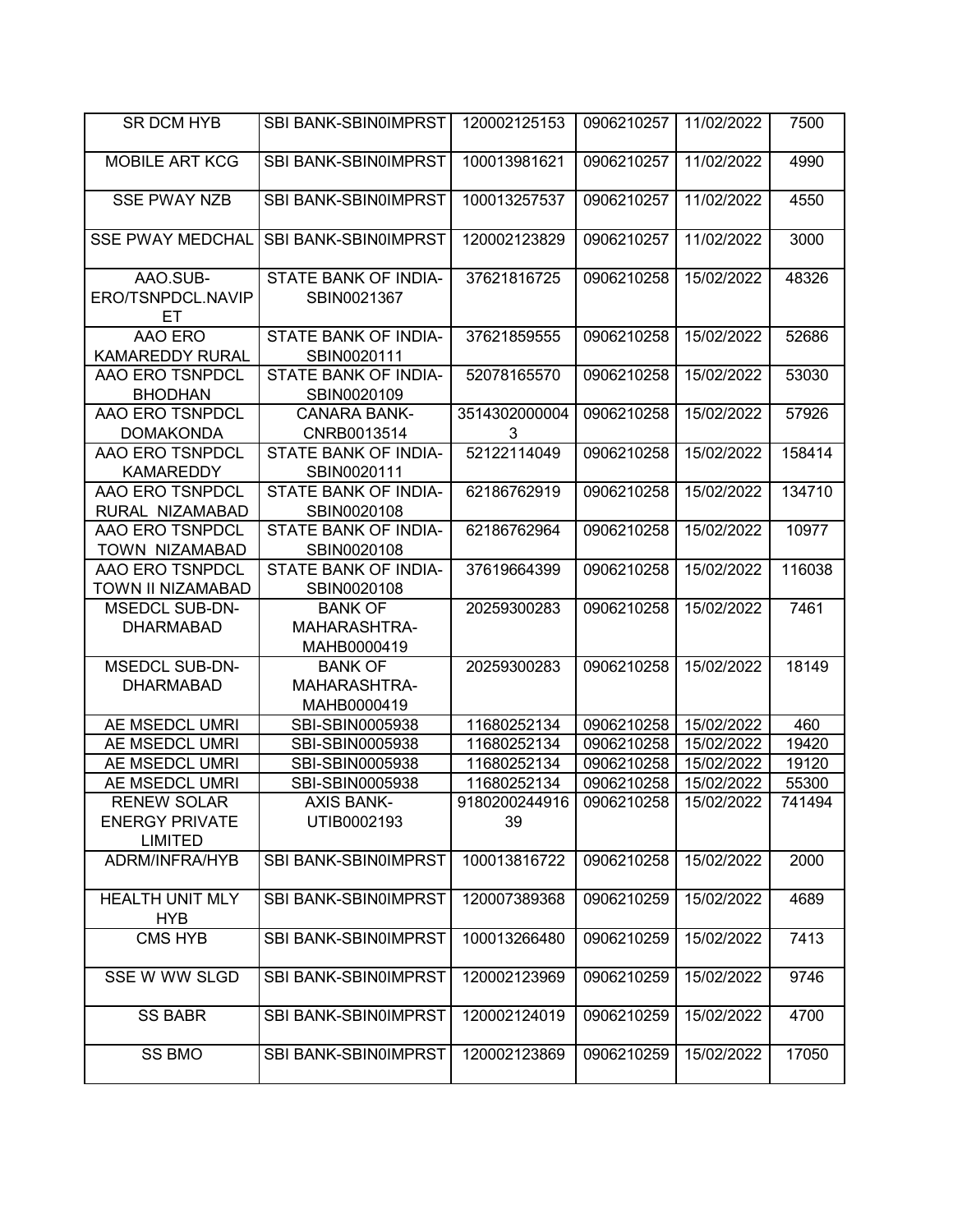| <b>SS BOGOLU</b>                     | <b>SBI BANK-SBIN0IMPRST</b> | 120002123868 | 0906210259 | 15/02/2022 | 5850  |
|--------------------------------------|-----------------------------|--------------|------------|------------|-------|
| <b>SS BOLSA</b>                      | SBI BANK-SBIN0IMPRST        | 120002123870 | 0906210259 | 15/02/2022 | 6000  |
| <b>SS BDVL</b>                       | <b>SBI BANK-SBIN0IMPRST</b> | 120002124097 | 0906210259 | 15/02/2022 | 14985 |
| <b>SS CAVELRY</b><br><b>BARRACKS</b> | SBI BANK-SBIN0IMPRST        | 120002124055 | 0906210259 | 15/02/2022 | 14875 |
| <b>SS DTP</b>                        | SBI BANK-SBIN0IMPRST        | 120002180995 | 0906210259 | 15/02/2022 | 4600  |
| <b>SS DUPADU</b>                     | <b>SBI BANK-SBIN0IMPRST</b> | 120002124100 | 0906210259 | 15/02/2022 | 5850  |
| <b>SS DUPADU</b>                     | SBI BANK-SBIN0IMPRST        | 120002124100 | 0906210259 | 15/02/2022 | 5850  |
| <b>SS DUPADU</b>                     | SBI BANK-SBIN0IMPRST        | 120002124100 | 0906210259 | 15/02/2022 | 5850  |
| <b>SS DUPADU</b>                     | SBI BANK-SBIN0IMPRST        | 120002124100 | 0906210259 | 15/02/2022 | 5850  |
| <b>SS DUPADU</b>                     | SBI BANK-SBIN0IMPRST        | 120002124100 | 0906210259 | 15/02/2022 | 5942  |
| <b>SS DUPADU</b>                     | SBI BANK-SBIN0IMPRST        | 120002124100 | 0906210259 | 15/02/2022 | 4680  |
| <b>SS DHP</b>                        | SBI BANK-SBIN0IMPRST        | 100013839757 | 0906210259 | 15/02/2022 | 3000  |
| <b>SS DAB</b>                        | SBI BANK-SBIN0IMPRST        | 120002124098 | 0906210259 | 15/02/2022 | 24992 |
| <b>SS DAB</b>                        | SBI BANK-SBIN0IMPRST        | 120002124098 | 0906210259 | 15/02/2022 | 24960 |
| <b>SSFM</b>                          | SBI BANK-SBIN0IMPRST        | 120007791099 | 0906210259 | 15/02/2022 | 2970  |
| SS GWD                               | SBI BANK-SBIN0IMPRST        | 120002124136 | 0906210259 | 15/02/2022 | 35000 |
| SM/GUNDLAPOCHAM<br><b>PALLI</b>      | SBI BANK-SBIN0IMPRST        | 120002124137 | 0906210259 | 15/02/2022 | 3120  |
| SS IDL                               | SBI BANK-SBIN0IMPRST        | 120002124138 | 0906210259 | 15/02/2022 | 6000  |
| <b>SS ITIKYALA</b>                   | SBI BANK-SBIN0IMPRST        | 120002125524 | 0906210259 | 15/02/2022 | 3120  |
| SS JCL                               | SBI BANK-SBIN0IMPRST        | 120002124139 | 0906210259 | 15/02/2022 | 24980 |
| <b>SS JKM</b>                        | SBI BANK-SBIN0IMPRST        | 120002124140 | 0906210259 | 15/02/2022 | 6000  |
| SS KCG                               | SBI BANK-SBIN0IMPRST        | 100013230223 | 0906210259 | 15/02/2022 | 14450 |
| SS KQQ                               | SBI BANK-SBIN0IMPRST        | 120002124144 | 0906210259 | 15/02/2022 | 2730  |
| <b>SS MJF</b>                        | <b>SBI BANK-SBIN0IMPRST</b> | 120002124146 | 0906210259 | 15/02/2022 | 34659 |
| <b>SS MANOPAD</b>                    | SBI BANK-SBIN0IMPRST        | 120002123452 | 0906210259 | 15/02/2022 | 5959  |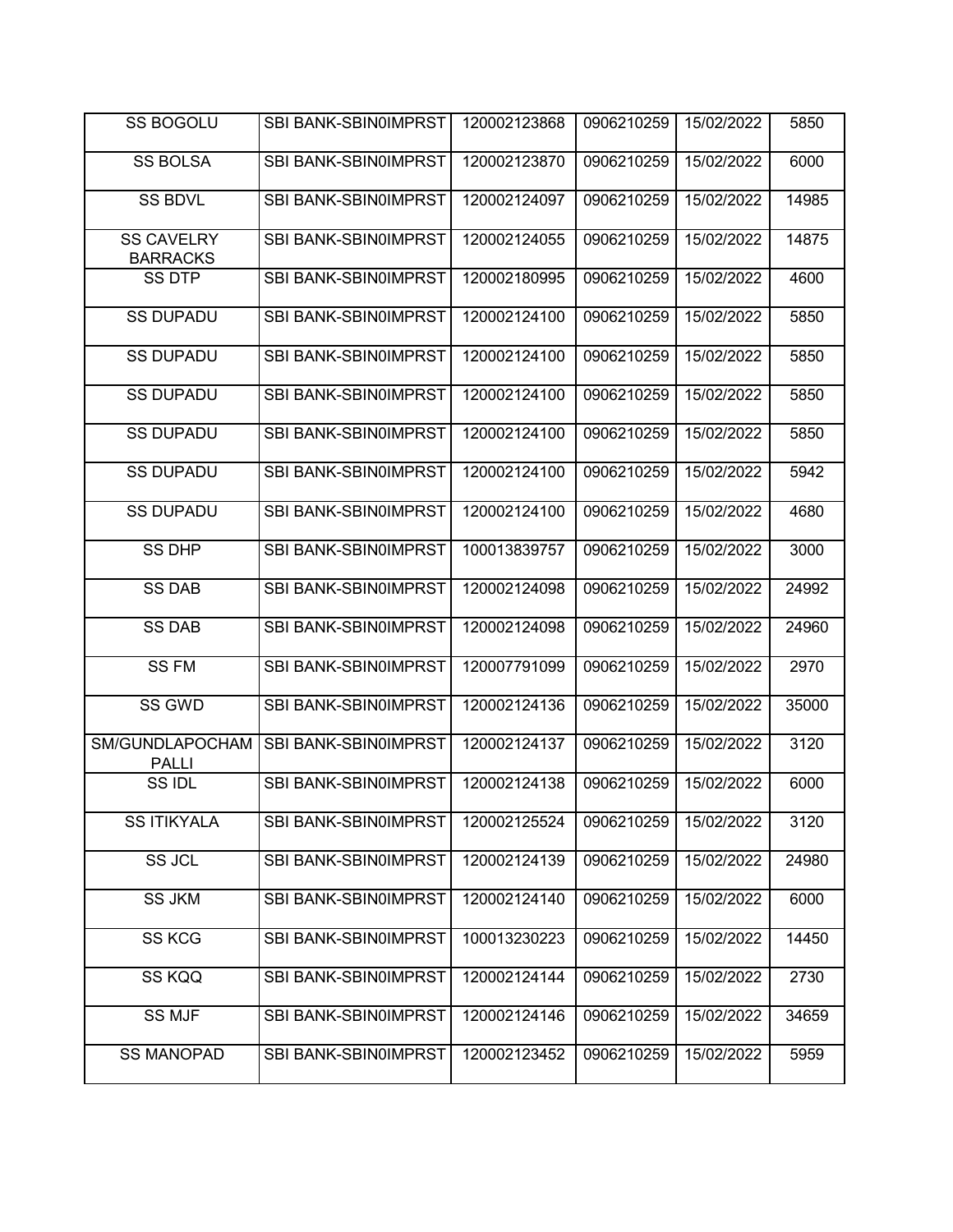| <b>SS MQN</b>                                                | SBI BANK-SBIN0IMPRST                         | 120002125562         | 0906210259 | 15/02/2022 | 6000   |
|--------------------------------------------------------------|----------------------------------------------|----------------------|------------|------------|--------|
| <b>SS MASAIPET</b>                                           | SBI BANK-SBIN0IMPRST                         | 120002123453         | 0906210259 | 15/02/2022 | 6000   |
| <b>MLY GATECABIN</b>                                         | SBI BANK-SBIN0IMPRST                         | 120002123455         | 0906210259 | 15/02/2022 | 5995   |
| <b>SS NAVIPET</b>                                            | SBI BANK-SBIN0IMPRST                         | 120002125563         | 0906210259 | 15/02/2022 | 5655   |
| <b>SS MED</b>                                                | <b>SBI BANK-SBIN0IMPRST</b>                  | 120002123454         | 0906210259 | 15/02/2022 | 15000  |
| <b>SS MED</b>                                                | <b>SBI BANK-SBIN0IMPRST</b>                  | 120002123454         | 0906210259 | 15/02/2022 | 15000  |
| SS POODOOR                                                   | SBI BANK-SBIN0IMPRST                         | 120002123461         | 0906210259 | 15/02/2022 | 5960   |
| <b>SS PASR</b>                                               | SBI BANK-SBIN0IMPRST                         | 120006811125         | 0906210259 | 15/02/2022 | 5850   |
| AO CASH BSNL                                                 | UNION BANK OF INDIA-<br>UBIN0805335          | 0533111000032<br>26  | 0906210259 | 15/02/2022 | 33355  |
| AO CASH BSNL                                                 | UNION BANK OF INDIA-<br>UBIN0805335          | 0533111000032<br>26  | 0906210259 | 15/02/2022 | 5976   |
| AO CASH BSNL<br><b>MAHABOOBNAGAR</b>                         | SBI-SBIN0003484                              | 35646771378          | 0906210259 | 15/02/2022 | 3092   |
| JAO/ERO/TSSPDCL/T                                            | STATE BANK OF INDIA-                         | 11348986030          | 0906210259 | 15/02/2022 | 21928  |
| <b>OOPRAN</b>                                                | SBIN0006649                                  |                      |            |            |        |
| JAO/ERO/TSSPDCL/T                                            | STATE BANK OF INDIA-                         | 11348986030          | 0906210259 | 15/02/2022 | 19944  |
| <b>OOPRAN</b><br><b>ALSAMA</b>                               | SBIN0006649<br><b>BANK OF BARODA-</b>        | 1944020000047        | 0906210261 | 17/02/2022 | 139060 |
| <b>ENTERPRISES</b>                                           | <b>BARBOCHILAK</b>                           | 9                    |            |            |        |
| <b>ALSAMA</b>                                                | <b>BANK OF BARODA-</b>                       | 1944020000047        | 0906210261 | 17/02/2022 | 139060 |
| <b>ENTERPRISES</b>                                           | <b>BARBOCHILAK</b>                           | 9                    |            |            |        |
| <b>ISHA PROTECTIONAL</b><br><b>SECURITY GUARD</b><br>PVT.LTD | KARUR VYSYA BANK-<br>KVBL0002302             | 2302221000000<br>014 | 0906210263 | 18/02/2022 | 54540  |
|                                                              |                                              |                      |            |            |        |
| <b>ISHA PROTECTIONAL</b><br><b>SECURITY GUARD</b><br>PVT.LTD | <b>KARUR VYSYA BANK-</b><br>KVBL0002302      | 2302221000000<br>014 | 0906210264 | 21/02/2022 | 183824 |
| <b>ISHA PROTECTIONAL</b><br><b>SECURITY GUARD</b><br>PVT.LTD | KARUR VYSYA BANK-<br>KVBL0002302             | 2302221000000<br>014 | 0906210264 | 21/02/2022 | 177449 |
| <b>GARNEPALLY</b><br>SWAMY-HYDERABAD                         | UNION BANK OF INDIA-<br>UBIN0814253          | 1425111000033<br>50  | 0906210261 | 17/02/2022 | 36353  |
| ABU TOURS AND<br><b>TRAVELS-</b><br><b>HYDERABAD</b>         | <b>CENTRAL BANK OF</b><br>INDIA-CBIN0280812  | 3061831910           | 0906210261 | 17/02/2022 | 36741  |
| P VIJAY SIMHA                                                | <b>BANK OF BARODA-</b><br><b>BARBOMALKAJ</b> | 3112040000011<br>2   | 0906210261 | 17/02/2022 | 38279  |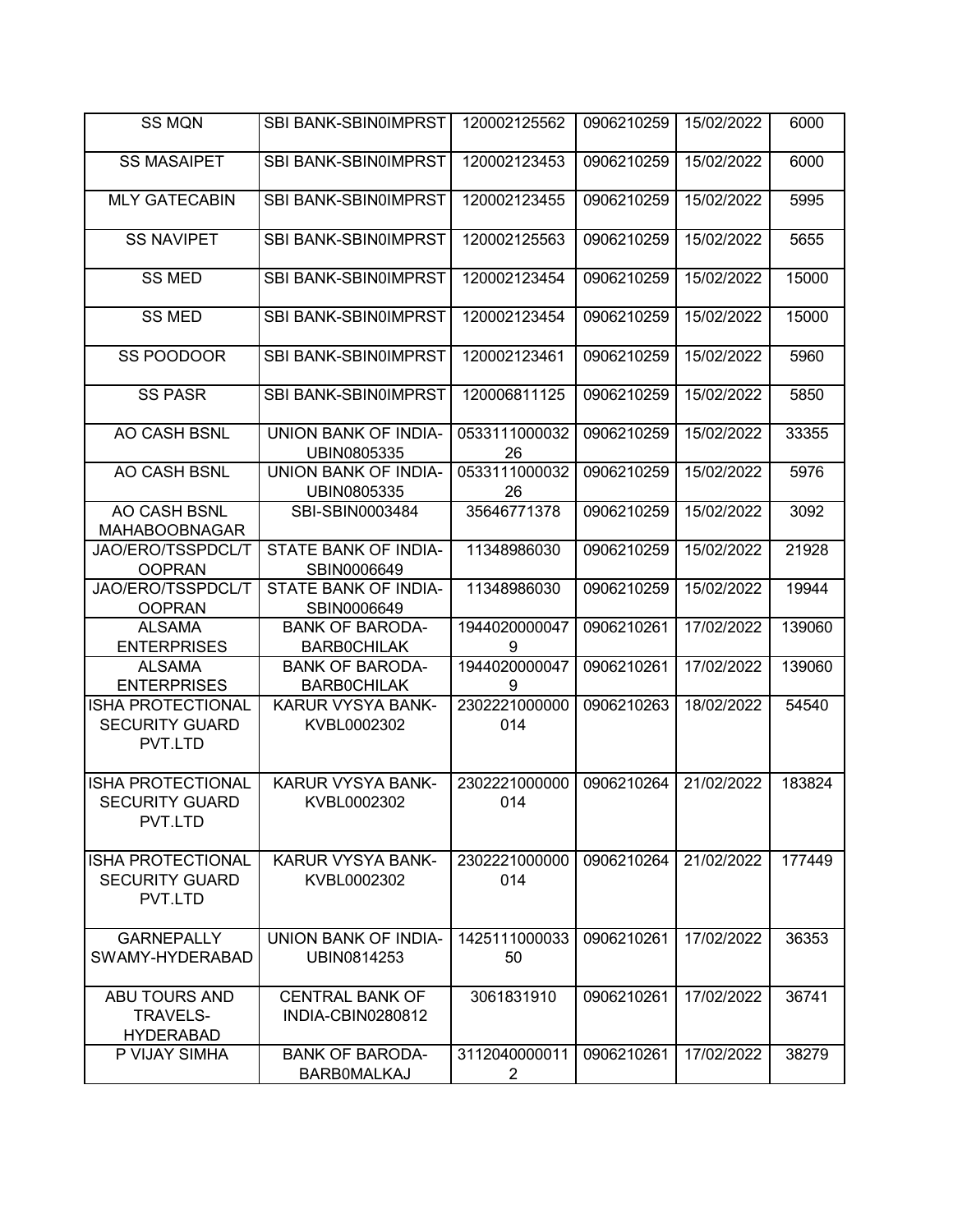| SS SC HYB               | SBI BANK-SBIN0IMPRST               | 120002123462 | 0906210260 | 16/02/2022 | 7504  |
|-------------------------|------------------------------------|--------------|------------|------------|-------|
| <b>SS SHNR</b>          | SBI BANK-SBIN0IMPRST               | 100001281054 | 0906210260 | 16/02/2022 | 24923 |
| <b>SS SVN</b>           | SBI BANK-SBIN0IMPRST               | 120007791817 | 0906210260 | 16/02/2022 | 6000  |
| <b>SS TMD</b>           | SBI BANK-SBIN0IMPRST               | 120002148813 | 0906210260 | 16/02/2022 | 6000  |
| <b>SS TMD</b>           | SBI BANK-SBIN0IMPRST               | 120002148813 | 0906210260 | 16/02/2022 | 6000  |
| <b>SS TMD</b>           | SBI BANK-SBIN0IMPRST               | 120002148813 | 0906210260 | 16/02/2022 | 6000  |
| <b>SS TMD</b>           | SBI BANK-SBIN0IMPRST               | 120002148813 | 0906210260 | 16/02/2022 | 3000  |
| <b>SS TMX</b>           | SBI BANK-SBIN0IMPRST               | 120002123737 | 0906210260 | 16/02/2022 | 11945 |
| <b>SS UMRI</b>          | SBI BANK-SBIN0IMPRST               | 120002123738 | 0906210260 | 16/02/2022 | 24960 |
| <b>SS UMRI</b>          | SBI BANK-SBIN0IMPRST               | 120002123738 | 0906210260 | 16/02/2022 | 23400 |
| <b>SS UMDANAGAR</b>     | SBI BANK-SBIN0IMPRST               | 120002182195 | 0906210260 | 16/02/2022 | 24120 |
| <b>SS UKD</b>           | SBI BANK-SBIN0IMPRST               | 120002123740 | 0906210260 | 16/02/2022 | 5850  |
| <b>SS UKD</b>           | SBI BANK-SBIN0IMPRST               | 120002123740 | 0906210260 | 16/02/2022 | 5850  |
| <b>SS WADIARAM</b>      | SBI BANK-SBIN0IMPRST               | 120002125569 | 0906210260 | 16/02/2022 | 3900  |
| <b>SS WADIARAM</b>      | SBI BANK-SBIN0IMPRST               | 120002125569 | 0906210260 | 16/02/2022 | 6000  |
| <b>SS WPR</b>           | SBI BANK-SBIN0IMPRST               | 100012693904 | 0906210260 | 16/02/2022 | 12500 |
| <b>TI KRNT</b>          | SBI BANK-SBIN0IMPRST               | 100013860568 | 0906210260 | 16/02/2022 | 3000  |
| SR DOM HYB              | <b>SBI BANK-SBIN0IMPRST</b>        | 100012821030 | 0906210263 | 18/02/2022 | 7499  |
| CCC KCG                 | SBI BANK-SBIN0IMPRST               | 100012686670 | 0906210263 | 18/02/2022 | 9850  |
| <b>SSE PWAY KRNT</b>    | SBI BANK-SBIN0IMPRST               | 120002125570 | 0906210263 | 18/02/2022 | 4400  |
| <b>HEALTH UNIT MBNR</b> | SBI BANK-SBIN0IMPRST               | 100013273521 | 0906210263 | 18/02/2022 | 2365  |
| <b>HEALTH UNIT MBNR</b> | SBI BANK-SBIN0IMPRST               | 100013273521 | 0906210263 | 18/02/2022 | 4983  |
| <b>HEALTH UNIT KRNT</b> | SBI BANK-SBIN0IMPRST               | 100013845549 | 0906210263 | 18/02/2022 | 4969  |
| <b>CLI GWD</b>          | SBI BANK-SBIN0IMPRST               | 100013866335 | 0906210263 | 18/02/2022 | 5930  |
| <b>DCMHYBSCR</b>        | <b>CANARA BANK-</b><br>CNRB0013046 | 120000703763 | 0906210263 | 18/02/2022 | 3907  |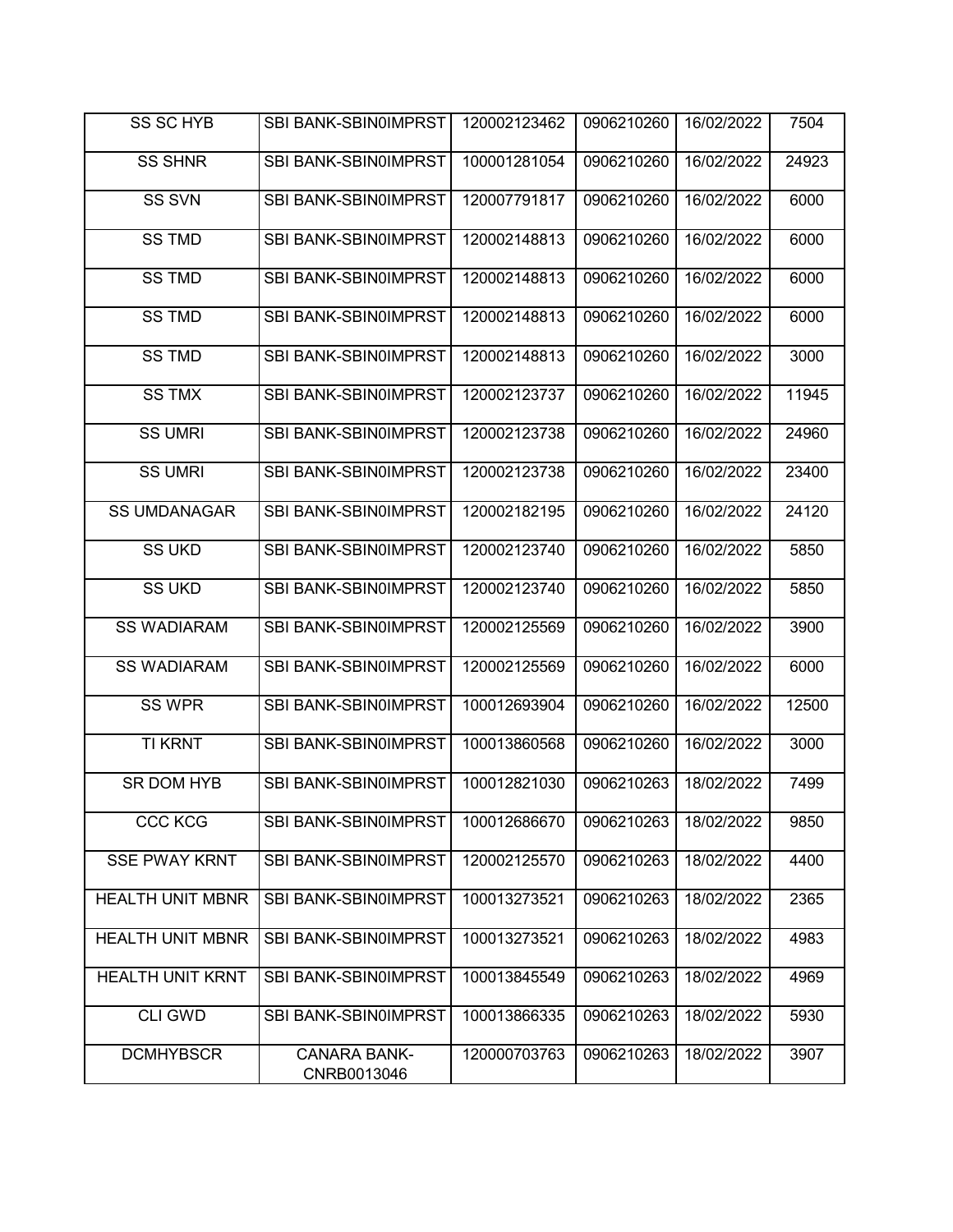| A.V.MOTORS                    | KOTAK MAHINDRA                      | 0552298000047 | 0906210263 | 18/02/2022 | 29041   |
|-------------------------------|-------------------------------------|---------------|------------|------------|---------|
|                               | <b>BANK-KKBK0000552</b>             | 3             |            |            |         |
| <b>STAG MOTORS</b>            | <b>BANK OF BARODA-</b>              | 3390020000103 | 0906210263 | 18/02/2022 | 31222   |
|                               | <b>BARB0HIMHYD</b>                  | 9             |            |            |         |
| <b>STAG MOTORS</b>            | <b>BANK OF BARODA-</b>              | 3390020000103 | 0906210263 | 18/02/2022 | 23877   |
|                               | <b>BARB0HIMHYD</b>                  | 9             |            |            |         |
| <b>BINA PRASAD</b>            | UNION BANK OF INDIA-                | 3557020500001 | 0906210263 | 18/02/2022 | 141300  |
|                               | UBIN0535575                         | 55            |            |            |         |
| <b>LORVEN PHARMA</b>          | UNION BANK OF INDIA-                | 0578311000004 | 0906210263 | 18/02/2022 | 13728   |
| AND SURGICALS-                | UBIN0805785                         | 87            |            |            |         |
| <b>SECUNDERABAD</b>           |                                     |               |            |            |         |
| <b>LORVEN PHARMA</b>          | <b>UNION BANK OF INDIA-</b>         | 0578311000004 | 0906210263 | 18/02/2022 | 3424    |
| AND SURGICALS-                | UBIN0805785                         | 87            |            |            |         |
| <b>SECUNDERABAD</b>           |                                     |               |            |            |         |
| <b>JOHNSON LIFTS</b>          | <b>KOTAK MAHINDRA</b>               | 425011008336  | 0906210263 | 18/02/2022 | 863405  |
| PRIVATE LIMITED.              | <b>BANK LIMITED-</b>                |               |            |            |         |
|                               | KKBK0008488                         |               |            |            |         |
| <b>SR DFM HYB</b>             | SBI BANK-SBIN0IMPRST                | 100013266474  | 0906210264 | 21/02/2022 | 5000    |
| ADRM/INFRA/HYB                | <b>SBI BANK-SBIN0IMPRST</b>         | 100013816722  | 0906210264 | 21/02/2022 | 2000    |
|                               |                                     |               |            |            |         |
| <b>SR DSO/HYB</b>             | SBI BANK-SBIN0IMPRST                | 100013266477  | 0906210264 | 21/02/2022 | 2000    |
|                               |                                     |               |            |            |         |
| <b>SR DSO/HYB</b>             | SBI BANK-SBIN0IMPRST                | 100013266477  | 0906210264 | 21/02/2022 | 4945    |
|                               |                                     |               |            |            |         |
|                               |                                     |               |            |            |         |
| <b>SVA RIKKON LUBES</b>       | <b>ICICI BANK LTD-</b>              | 602705042469  | 0906210263 | 18/02/2022 | 4003062 |
| PRIVATE LIMITED-              | ICIC0006027                         |               |            |            |         |
| CHENNAI.                      |                                     |               |            |            |         |
| <b>SSE TELE CTO HYB</b>       | SBI BANK-SBIN0IMPRST                | 120007150797  | 0906210264 | 21/02/2022 | 4853    |
|                               |                                     |               |            |            |         |
| <b>SSE TELE RN</b>            | SBI BANK-SBIN0IMPRST                | 120002123863  | 0906210264 | 21/02/2022 | 5000    |
| <b>EXCHANGE</b>               |                                     |               |            |            |         |
| JE T GWD                      | <b>SBI BANK-SBIN0IMPRST</b>         | 100013807514  | 0906210264 | 21/02/2022 | 4907    |
|                               |                                     |               |            |            |         |
| <b>CC NZB</b>                 | SBI BANK-SBIN0IMPRST                | 120002123782  | 0906210264 | 21/02/2022 | 14670   |
|                               |                                     |               |            |            |         |
| <b>SSE S MBNR</b>             | SBI BANK-SBIN0IMPRST                | 120002125109  | 0906210264 | 21/02/2022 | 4885    |
|                               |                                     |               |            |            |         |
| <b>SRI BALAJI</b>             | SBI-SBIN0012716                     | 32222210714   | 0906210264 | 21/02/2022 | 34300   |
| <b>INDUSTRIES</b>             |                                     |               |            |            |         |
| AAO ERO APSPDCL               | STATE BANK OF INDIA-                | 62347489234   | 0906210264 | 21/02/2022 | 7973    |
| KURNOOL(T)<br>AAO ERO APSPDCL | SBIN0020492<br>STATE BANK OF INDIA- | 62347489234   | 0906210264 | 21/02/2022 | 67548   |
| <b>DHONE</b>                  | SBIN0020492                         |               |            |            |         |
| AAO ERO APSPDCL               | STATE BANK OF INDIA-                | 62347489234   | 0906210264 | 21/02/2022 | 60777   |
| KURNOOL(R)                    | SBIN0020492                         |               |            |            |         |
| AAO ERO TSNPDCL               | STATE BANK OF INDIA-                | 52138895352   | 0906210264 | 21/02/2022 | 18837   |
| <b>BHAINSA</b>                | SBIN0020123                         |               |            |            |         |
| AAO ERO TSNPDCL               | STATE BANK OF INDIA-                | 52138895352   | 0906210264 | 21/02/2022 | 71541   |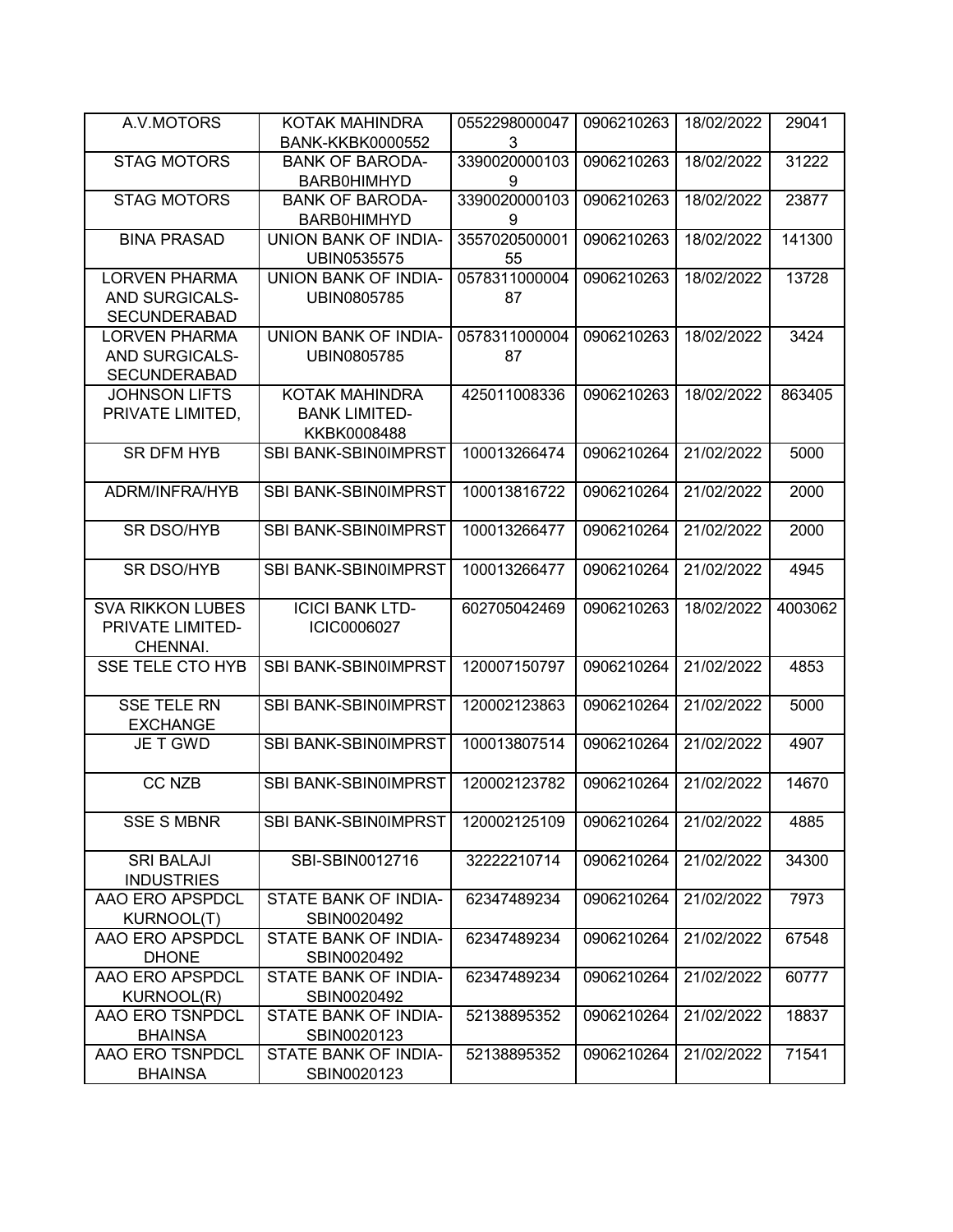| <b>MSEDCL SUB-DN-</b>                | <b>BANK OF</b>                                    | 20259300283   | 0906210264 | 21/02/2022 | 24130 |
|--------------------------------------|---------------------------------------------------|---------------|------------|------------|-------|
| <b>DHARMABAD</b>                     | <b>MAHARASHTRA-</b>                               |               |            |            |       |
|                                      | MAHB0000419                                       |               |            |            |       |
| <b>UMA MAHESHWARA</b>                | KOTAK MAHINDRA                                    | 700011024303  | 0906210264 | 21/02/2022 | 6000  |
| <b>CATERERS</b>                      | <b>BANK LIMITED-</b>                              |               |            |            |       |
|                                      | KKBK0007456                                       |               |            |            |       |
| <b>UMA MAHESHWARA</b>                | KOTAK MAHINDRA                                    | 700011024303  | 0906210264 | 21/02/2022 | 6000  |
| <b>CATERERS</b>                      | <b>BANK LIMITED-</b>                              |               |            |            |       |
|                                      | KKBK0007456                                       |               |            |            |       |
| <b>HEALTH UNIT MBNR</b>              | SBI BANK-SBIN0IMPRST                              | 100013273521  | 0906210264 | 21/02/2022 | 4742  |
| <b>HEALTH UNIT MBNR</b>              | <b>SBI BANK-SBIN0IMPRST</b>                       | 100013273521  | 0906210264 | 21/02/2022 | 2238  |
| <b>HEALTH UNIT KRNT</b>              | <b>SBI BANK-SBIN0IMPRST</b>                       | 100013845549  | 0906210264 | 21/02/2022 | 4893  |
| <b>HEALTH UNIT KCG</b><br><b>HYB</b> | SBI BANK-SBIN0IMPRST                              | 120002125156  | 0906210264 | 21/02/2022 | 9177  |
| <b>D MAHENDER REDDY</b>              | STATE BANK OF INDIA-<br>SBIN0020244               | 62033897726   | 0906210264 | 21/02/2022 | 42122 |
| <b>SREEKAR</b>                       | <b>DBS BANK INDIA</b>                             | 0461351000003 | 0906210264 | 21/02/2022 | 35636 |
| <b>CONSTRUCTIONS</b>                 | LIMITED-DBSS0IN0461                               | 422           |            |            |       |
| <b>VENKATESWARA</b>                  | <b>INDIAN BANK-</b>                               | 50466249636   | 0906210264 | 21/02/2022 | 36355 |
| <b>ENTERPRISES</b>                   | <b>IDIB000W511</b>                                |               |            |            |       |
| <b>GARNEPALLY</b>                    | UNION BANK OF INDIA-                              | 1425111000033 | 0906210264 | 21/02/2022 | 36260 |
| SWAMY-HYDERABAD                      | UBIN0814253                                       | 50            |            |            |       |
| MYCURE/                              | UNION BANK OF INDIA-                              | 1107111000026 | 0906210267 | 22/02/2022 | 28679 |
| <b>SAHRUDAYA HELATH</b>              | UBIN0811076                                       | 07            |            |            |       |
| <b>CARE</b>                          |                                                   |               |            |            |       |
| MYCURE/                              | UNION BANK OF INDIA-                              | 1107111000026 | 0906210267 | 22/02/2022 | 19233 |
| SAHRUDAYA HELATH                     | UBIN0811076                                       | 07            |            |            |       |
| <b>CARE</b>                          |                                                   |               |            |            |       |
| MYCURE/                              | UNION BANK OF INDIA-                              | 1107111000026 | 0906210267 | 22/02/2022 | 34201 |
| SAHRUDAYA HELATH                     | UBIN0811076                                       | 07            |            |            |       |
| <b>CARE</b>                          |                                                   |               |            |            |       |
| MYCURE/                              | UNION BANK OF INDIA-   1107111000026   0906210267 |               |            | 22/02/2022 | 15491 |
| SAHRUDAYA HELATH                     | UBIN0811076                                       | 07            |            |            |       |
| <b>CARE</b>                          |                                                   |               |            |            |       |
| MYCURE/                              | UNION BANK OF INDIA-                              | 1107111000026 | 0906210267 | 22/02/2022 | 6830  |
| <b>SAHRUDAYA HELATH</b>              | UBIN0811076                                       | 07            |            |            |       |
| <b>CARE</b>                          |                                                   |               |            |            |       |
| <b>RBA HYB</b>                       | <b>SBI BANK-SBIN0IMPRST</b>                       | 100013861859  | 0906210266 | 22/02/2022 | 2500  |
| SR DEN CO-ORD HYB                    | <b>SBI BANK-SBIN0IMPRST</b>                       | 120002125565  | 0906210266 | 22/02/2022 | 9806  |
| SSE W WW SC                          | SBI BANK-SBIN0IMPRST                              | 100013273744  | 0906210266 | 22/02/2022 | 9835  |
| SE W RN SC                           | SBI BANK-SBIN0IMPRST                              | 100013807515  | 0906210266 | 22/02/2022 | 14906 |
| ADEN NZB                             | <b>SBI BANK-SBIN0IMPRST</b>                       | 120002123786  | 0906210266 | 22/02/2022 | 10000 |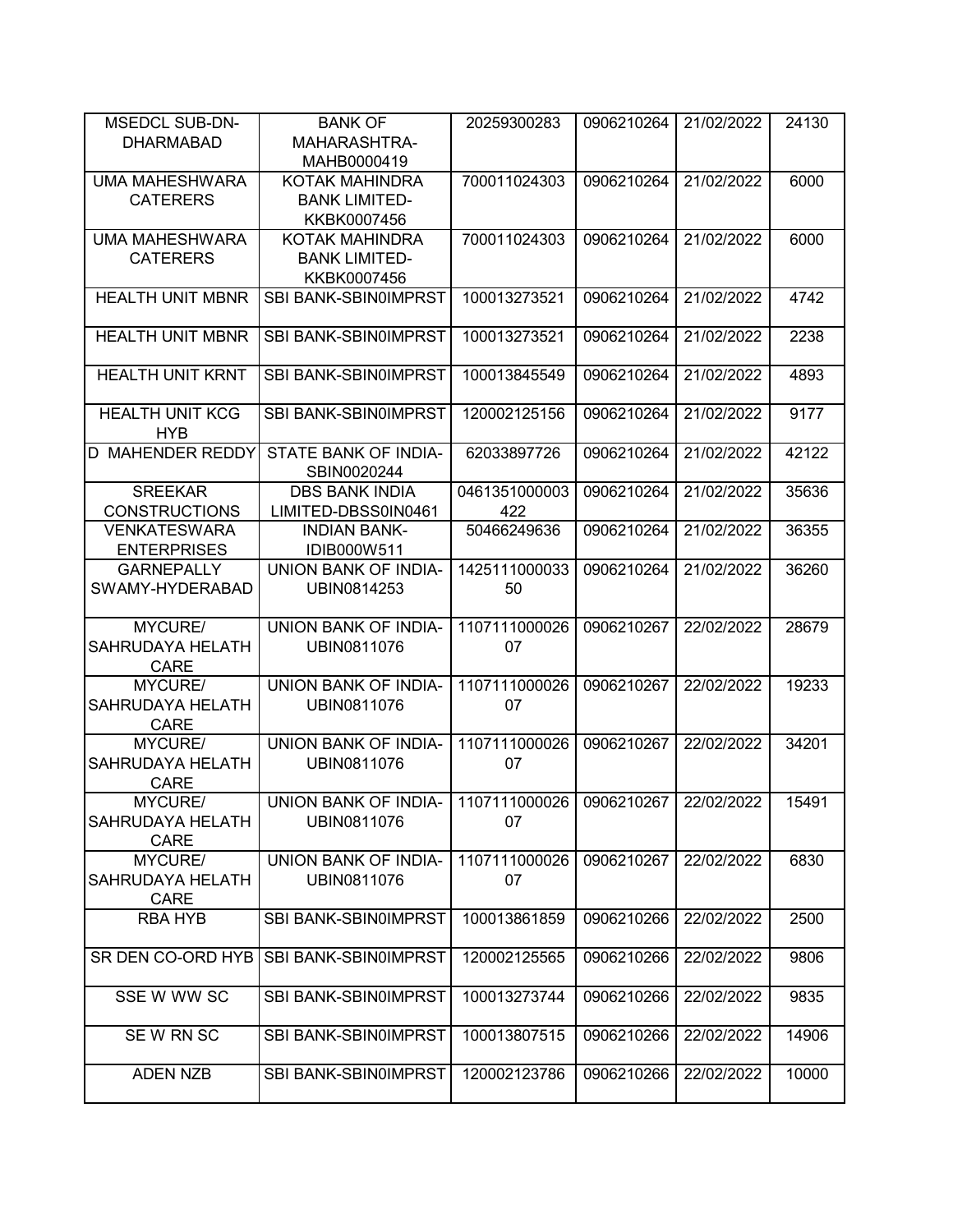| <b>JE W GARDEN HYB</b>                                   | SBI BANK-SBIN0IMPRST                         | 100013266470                    | 0906210266 | 22/02/2022 | 14058 |
|----------------------------------------------------------|----------------------------------------------|---------------------------------|------------|------------|-------|
| <b>ADEN KRNT</b>                                         | SBI BANK-SBIN0IMPRST                         | 120002123787                    | 0906210266 | 22/02/2022 | 9801  |
| SR DEE TRD HYB                                           | <b>SBI BANK-SBIN0IMPRST</b>                  | 100013096082                    | 0906210266 | 22/02/2022 | 3883  |
| <b>SSE PWAY MEDCHAL</b>                                  | SBI BANK-SBIN0IMPRST                         | 120002123829                    | 0906210266 | 22/02/2022 | 2100  |
| ADRM/INFRA/HYB                                           | SBI BANK-SBIN0IMPRST                         | 100013816722                    | 0906210268 | 23/02/2022 | 2000  |
| <b>SR.DPO HYB</b>                                        | SBI BANK-SBIN0IMPRST                         | 100013285191                    | 0906210268 | 23/02/2022 | 26000 |
| <b>STAR WHITE TOURS</b>                                  | <b>CENTRAL BANK OF</b><br>INDIA-CBIN0280310  | 1614500873                      | 0906210268 | 23/02/2022 | 4656  |
| <b>STAR WHITE TOURS</b>                                  | <b>CENTRAL BANK OF</b><br>INDIA-CBIN0280310  | 1614500873                      | 0906210268 | 23/02/2022 | 7569  |
| <b>M/S BALMER LAWRIE</b><br>& CO LIMITED                 | <b>HDFC BANK LTD-</b><br>HDFC0000004         | 0004011000001<br>4              | 0906210268 | 23/02/2022 | 4689  |
| <b>M/S BALMER LAWRIE</b><br>& CO LIMITED                 | <b>HDFC BANK LTD-</b><br>HDFC0000004         | 0004011000001<br>4              | 0906210268 | 23/02/2022 | 25895 |
| <b>M/S BALMER LAWRIE</b><br>& CO LIMITED                 | <b>HDFC BANK LTD-</b><br>HDFC0000004         | 0004011000001<br>4              | 0906210268 | 23/02/2022 | 25717 |
| <b>PROFESSOR</b><br><b>ACCOUNTS IRIFM</b><br><b>CASH</b> | <b>CANARA BANK-</b><br>CNRB0008686           | 8686201050312                   | 0906210268 | 23/02/2022 | 73580 |
| <b>B.PADMA REDDY</b>                                     | UNION BANK OF INDIA-<br>UBIN0535460          | 3546020100185<br>74             | 0906210268 | 23/02/2022 | 819   |
| <b>SS AUTOMATIONS</b>                                    | <b>BANK OF BARODA-</b><br><b>BARBOKHAIRA</b> | 0954020000090<br>6              | 0906210268 | 23/02/2022 | 14868 |
| <b>CCC KCG</b>                                           | SBI BANK-SBIN0IMPRST                         | 100012686670                    | 0906210269 | 24/02/2022 | 9685  |
| <b>SSE PWAY NZB</b>                                      | SBI BANK-SBIN0IMPRST                         | 100013257537                    | 0906210269 | 24/02/2022 | 4800  |
| <b>SSE PWAY UMRI</b>                                     | SBI BANK-SBIN0IMPRST                         | 100013257536                    | 0906210269 | 24/02/2022 | 11960 |
| <b>SSE PWAY UMRI</b>                                     | SBI BANK-SBIN0IMPRST                         | 100013257536                    | 0906210269 | 24/02/2022 | 4859  |
| krishna sai motors                                       | <b>HDFC BANK LTD-</b><br>HDFC0001022         | 5020000965629<br>$\overline{2}$ | 0906210269 | 24/02/2022 | 7374  |
| <b>VENKATESHWARA</b><br><b>ENTERPRISES</b>               | <b>CITY UNION BANK LTD-</b><br>CIUB0000256   | 2561200001558<br>54             | 0906210269 | 24/02/2022 | 1145  |
| <b>MERQURI MEDICA</b>                                    | <b>HDFC BANK LTD-</b><br>HDFC0000042         | 0042256000718<br>5              | 0906210269 | 24/02/2022 | 14000 |
| <b>SRI BALAJI</b><br><b>INDUSTRIES</b>                   | SBI-SBIN0012716                              | 32222210714                     | 0906210269 | 24/02/2022 | 35000 |
| <b>IPF KMC</b>                                           | SBI BANK-SBIN0IMPRST                         | 120002123744                    | 0906210269 | 24/02/2022 | 1500  |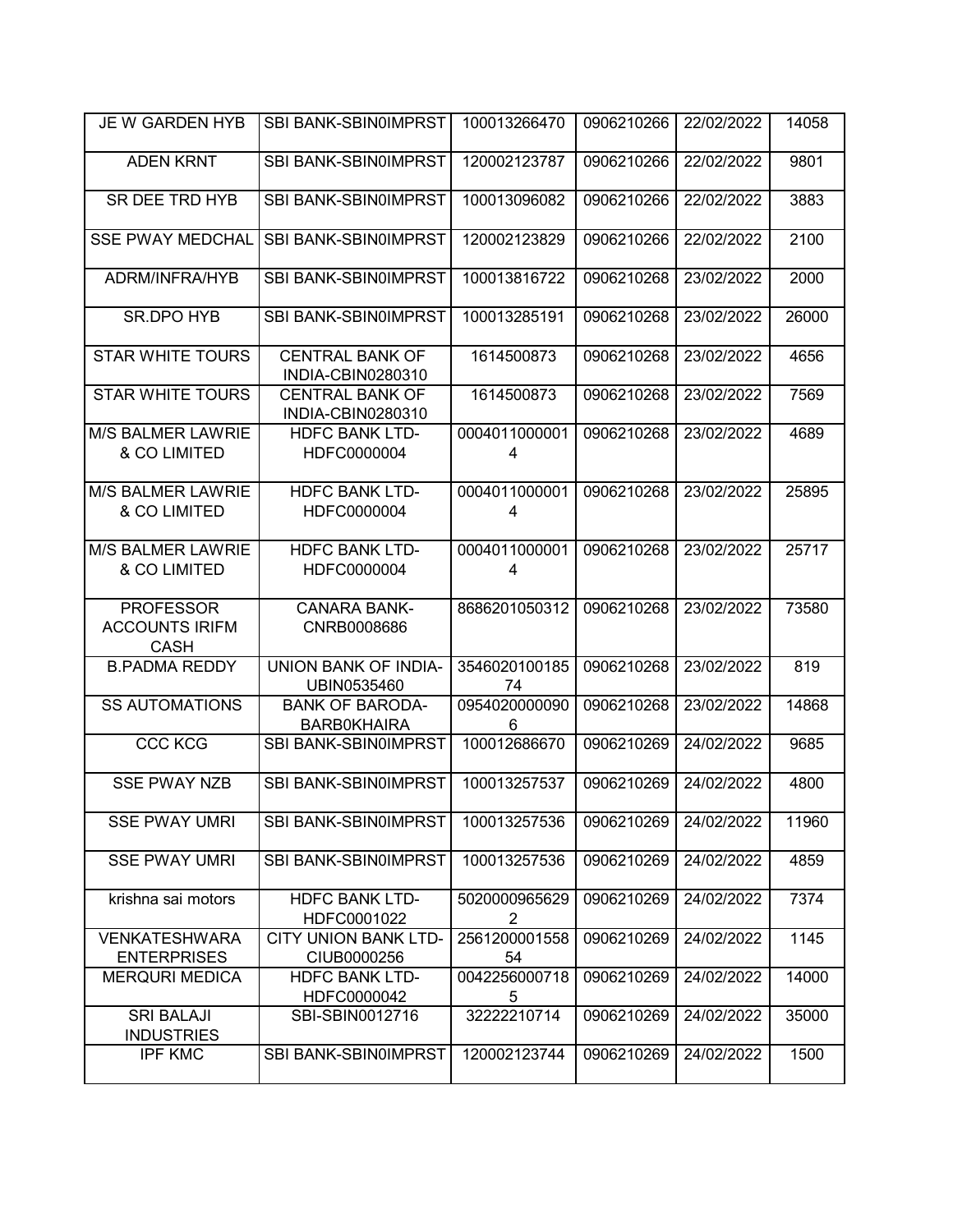| <b>IPF/MJF</b>                                                                | SBI BANK-SBIN0IMPRST                                             | 100013305731        | 0906210269 | 24/02/2022 | 20000  |
|-------------------------------------------------------------------------------|------------------------------------------------------------------|---------------------|------------|------------|--------|
| <b>CMS HYB</b>                                                                | SBI BANK-SBIN0IMPRST                                             | 100013266480        | 0906210269 | 24/02/2022 | 7710   |
| MYCURE/<br>SAHRUDAYA HELATH<br><b>CARE</b>                                    | <b>UNION BANK OF INDIA-</b><br>UBIN0811076                       | 1107111000026<br>07 | 0906210269 | 24/02/2022 | 17608  |
| MYCURE/<br>SAHRUDAYA HELATH<br><b>CARE</b>                                    | UNION BANK OF INDIA-<br>UBIN0811076                              | 1107111000026<br>07 | 0906210269 | 24/02/2022 | 23728  |
| MYCURE/<br>SAHRUDAYA HELATH<br><b>CARE</b>                                    | UNION BANK OF INDIA-<br>UBIN0811076                              | 1107111000026<br>07 | 0906210269 | 24/02/2022 | 13826  |
| MYCURE/<br>SAHRUDAYA HELATH<br><b>CARE</b>                                    | UNION BANK OF INDIA-<br>UBIN0811076                              | 1107111000026<br>07 | 0906210269 | 24/02/2022 | 8941   |
| <b>RBA HYB</b>                                                                | SBI BANK-SBIN0IMPRST                                             | 100013861859        | 0906210269 | 24/02/2022 | 2500   |
| <b>DRM HYB</b>                                                                | SBI BANK-SBIN0IMPRST                                             | 120002123457        | 0906210269 | 24/02/2022 | 10000  |
| <b>SS GLY</b>                                                                 | SBI BANK-SBIN0IMPRST                                             | 120006912524        | 0906210271 | 25/02/2022 | 3120   |
| <b>IPF NZB</b>                                                                | SBI BANK-SBIN0IMPRST                                             | 120002123780        | 0906210271 | 25/02/2022 | 1500   |
| <b>SR DSO/HYB</b>                                                             | SBI BANK-SBIN0IMPRST                                             | 100013266477        | 0906210271 | 25/02/2022 | 3995   |
| MYCURE/<br>SAHRUDAYA HELATH<br><b>CARE</b>                                    | UNION BANK OF INDIA-<br>UBIN0811076                              | 1107111000026<br>07 | 0906210271 | 25/02/2022 | 3194   |
| MYCURE/<br>SAHRUDAYA HELATH<br><b>CARE</b>                                    | UNION BANK OF INDIA-<br>UBIN0811076                              | 1107111000026<br>07 | 0906210271 | 25/02/2022 | 18156  |
| MYCURE/<br>SAHRUDAYA HELATH<br><b>CARE</b>                                    | UNION BANK OF INDIA-<br>UBIN0811076                              | 1107111000026<br>07 | 0906210271 | 25/02/2022 | 12598  |
| MYCURE/<br>SAHRUDAYA HELATH<br><b>CARE</b>                                    | UNION BANK OF INDIA-   1107111000026   0906210271<br>UBIN0811076 | 07                  |            | 25/02/2022 | 101735 |
| <b>DYNAMIQUE</b><br><b>INDUSTRIES-</b><br><b>MEDCHAL</b><br><b>MALKAJGIRI</b> | <b>ICICI BANK LTD-</b><br>ICIC0001318                            | 131805500913        | 0906210271 | 25/02/2022 | 20614  |
| <b>SHIVA SAI</b><br><b>ENTERPRISES-</b><br><b>SECUNDERABAD</b>                | SBI-SBIN0012916                                                  | 36540067587         | 0906210271 | 25/02/2022 | 92940  |
| ADEN ESTATE I HYB                                                             | <b>SBI BANK-SBIN0IMPRST</b>                                      | 120002123831        | 0906210271 | 25/02/2022 | 4992   |
| SIPF QM HYB                                                                   | SBI BANK-SBIN0IMPRST                                             | 120002124016        | 0906210271 | 25/02/2022 | 10000  |
| <b>NSR POWER</b><br><b>ELECTRICAL WORKS</b>                                   | <b>CANARA BANK-</b><br>CNRB0000799                               | 0799201000892       | 0906210271 | 25/02/2022 | 47984  |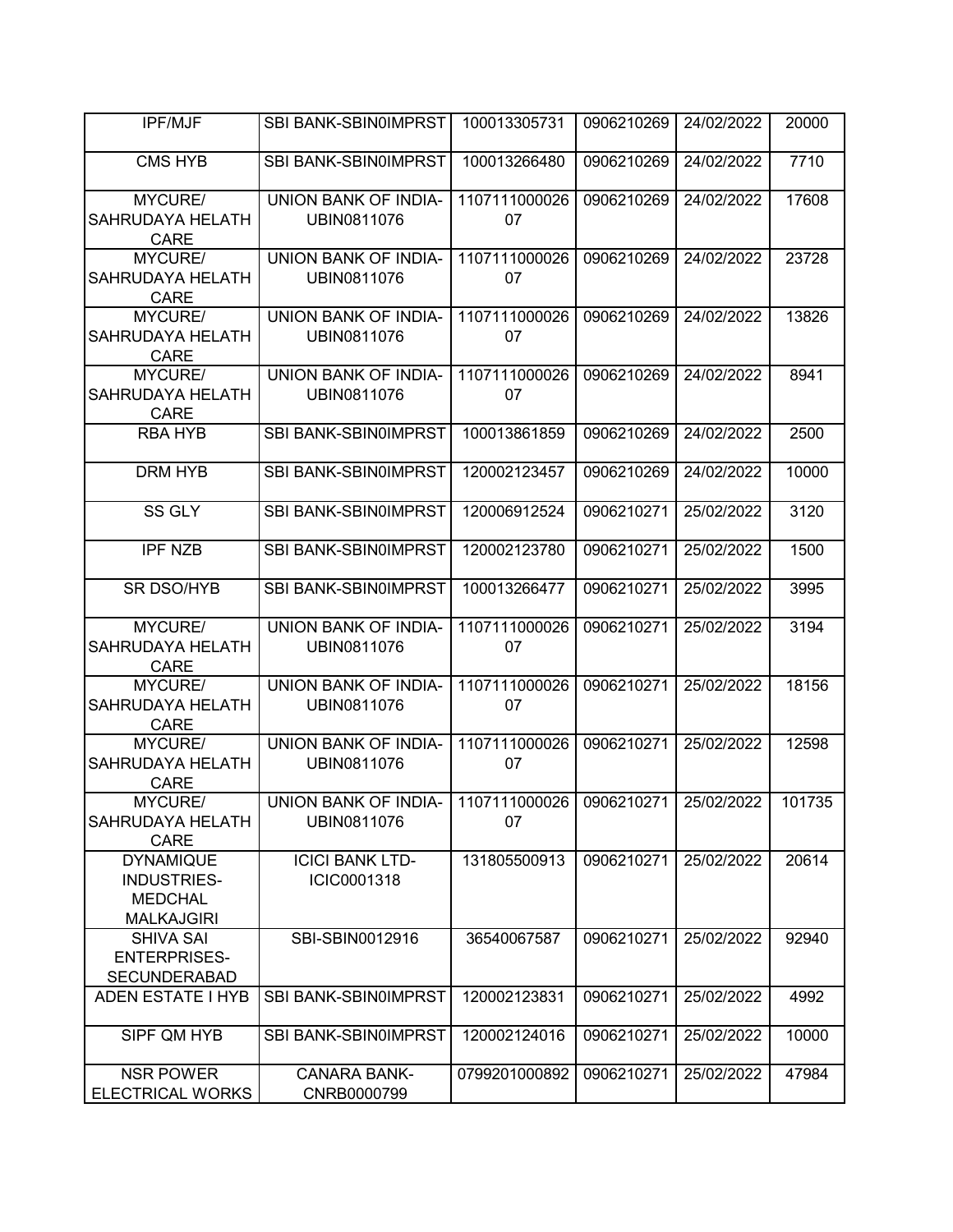| 21st Century           | YES BANK LTD-               | 0097846000026 | 0906210271 | 25/02/2022 | 16045  |
|------------------------|-----------------------------|---------------|------------|------------|--------|
| Electronics and        | YESB0000097                 | 13            |            |            |        |
| Telecommunications     |                             |               |            |            |        |
| <b>CMS HYB</b>         | SBI BANK-SBIN0IMPRST        | 100013266480  | 0906210271 | 25/02/2022 | 1750   |
|                        |                             |               |            |            |        |
| AO CASH BSNL           | <b>UNION BANK OF INDIA-</b> | 0533111000032 | 0906210271 | 25/02/2022 | 47108  |
|                        | UBIN0805335                 | 26            |            |            |        |
| <b>AO CASH BSNL</b>    | UNION BANK OF INDIA-        | 0533111000032 | 0906210271 | 25/02/2022 | 50563  |
|                        | UBIN0805335                 | 26            |            |            |        |
| AO CASH BSNL           | UNION BANK OF INDIA-        | 0533111000032 | 0906210271 | 25/02/2022 | 27254  |
|                        | UBIN0805335                 | 26            |            |            |        |
| AO CASH BSNL           | <b>UNION BANK OF INDIA-</b> | 0533111000032 | 0906210271 | 25/02/2022 | 41947  |
|                        | UBIN0805335                 | 26            |            |            |        |
| AO CASH BSNL           | UNION BANK OF INDIA-        | 0533111000032 | 0906210271 | 25/02/2022 | 42934  |
|                        | UBIN0805335                 | 26            |            |            |        |
| AO CASH BSNL           | UNION BANK OF INDIA-        | 0533111000032 | 0906210271 | 25/02/2022 | 41871  |
|                        | UBIN0805335                 | 26            |            |            |        |
| AO CASH BSNL           | <b>UNION BANK OF INDIA-</b> | 0533111000032 | 0906210271 | 25/02/2022 | 37859  |
|                        | UBIN0805335                 | 26            |            |            |        |
| <b>M/S BHAVANA</b>     | UNION BANK OF INDIA-        | 5410010100507 | 0906210272 | 25/02/2022 | 49223  |
| <b>TRAVELS</b>         | UBIN0554103                 | 20            |            |            |        |
| <b>M/S BHAVANA</b>     | UNION BANK OF INDIA-        | 5410010100507 | 0906210272 | 25/02/2022 | 51878  |
| <b>TRAVELS</b>         | UBIN0554103                 | 20            |            |            |        |
| <b>VENKATESWARA</b>    | <b>INDIAN BANK-</b>         | 50466249636   | 0906210273 | 28/02/2022 | 34905  |
| <b>ENTERPRISES</b>     | IDIB000W511                 |               |            |            |        |
| <b>DRM HYB</b>         | SBI BANK-SBIN0IMPRST        | 120002123457  | 0906210272 | 25/02/2022 | 6000   |
|                        |                             |               |            |            |        |
| <b>SLE HOSPITALITY</b> | <b>INDIAN OVERSEAS</b>      | 1687020000001 | 0906210273 | 28/02/2022 | 61947  |
| <b>MANAGEMENT</b>      | <b>BANK-IOBA0001687</b>     | 55            |            |            |        |
| <b>SERVICES</b>        |                             |               |            |            |        |
| <b>SLE HOSPITALITY</b> | <b>INDIAN OVERSEAS</b>      | 1687020000001 | 0906210273 | 28/02/2022 | 61947  |
| <b>MANAGEMENT</b>      | <b>BANK-IOBA0001687</b>     | 55            |            |            |        |
| <b>SERVICES</b>        |                             |               |            |            |        |
| <b>SRI BALAJI</b>      | SBI-SBIN0012716             | 32222210714   | 0906210273 | 28/02/2022 | 265152 |
| <b>INDUSTRIES</b>      |                             |               |            |            |        |
| <b>PULLA MUKESH</b>    | SBI-SBIN0002714             | 20226596176   | 0906210273 | 28/02/2022 | 71681  |
| <b>KUMAR</b>           |                             |               |            |            |        |
| <b>KHYBER SECURITY</b> | AXIS BANK-UTIB0003984       | 9200200259432 | 0906210273 | 28/02/2022 | 48061  |
| <b>AND SERVICES</b>    |                             | 84            |            |            |        |
| PRIVATE LIMITED        |                             |               |            |            |        |
| <b>KHYBER SECURITY</b> | AXIS BANK-UTIB0003984       | 9200200259432 | 0906210273 | 28/02/2022 | 48061  |
| <b>AND SERVICES</b>    |                             | 84            |            |            |        |
| PRIVATE LIMITED        |                             |               |            |            |        |
| <b>ALSAMA</b>          | <b>BANK OF BARODA-</b>      | 1944020000047 | 0906210273 | 28/02/2022 | 166475 |
| <b>ENTERPRISES</b>     | <b>BARBOCHILAK</b>          | 9             |            |            |        |
| <b>VENKATESWARA</b>    | <b>INDIAN BANK-</b>         | 50466249636   | 0906210273 | 28/02/2022 | 39718  |
| <b>ENTERPRISES</b>     | IDIB000W511                 |               |            |            |        |
| <b>KHYBER SECURITY</b> | AXIS BANK-UTIB0003984       | 9200200259432 | 0906210273 | 28/02/2022 | 36346  |
| <b>AND SERVICES</b>    |                             | 84            |            |            |        |
| PRIVATE LIMITED        |                             |               |            |            |        |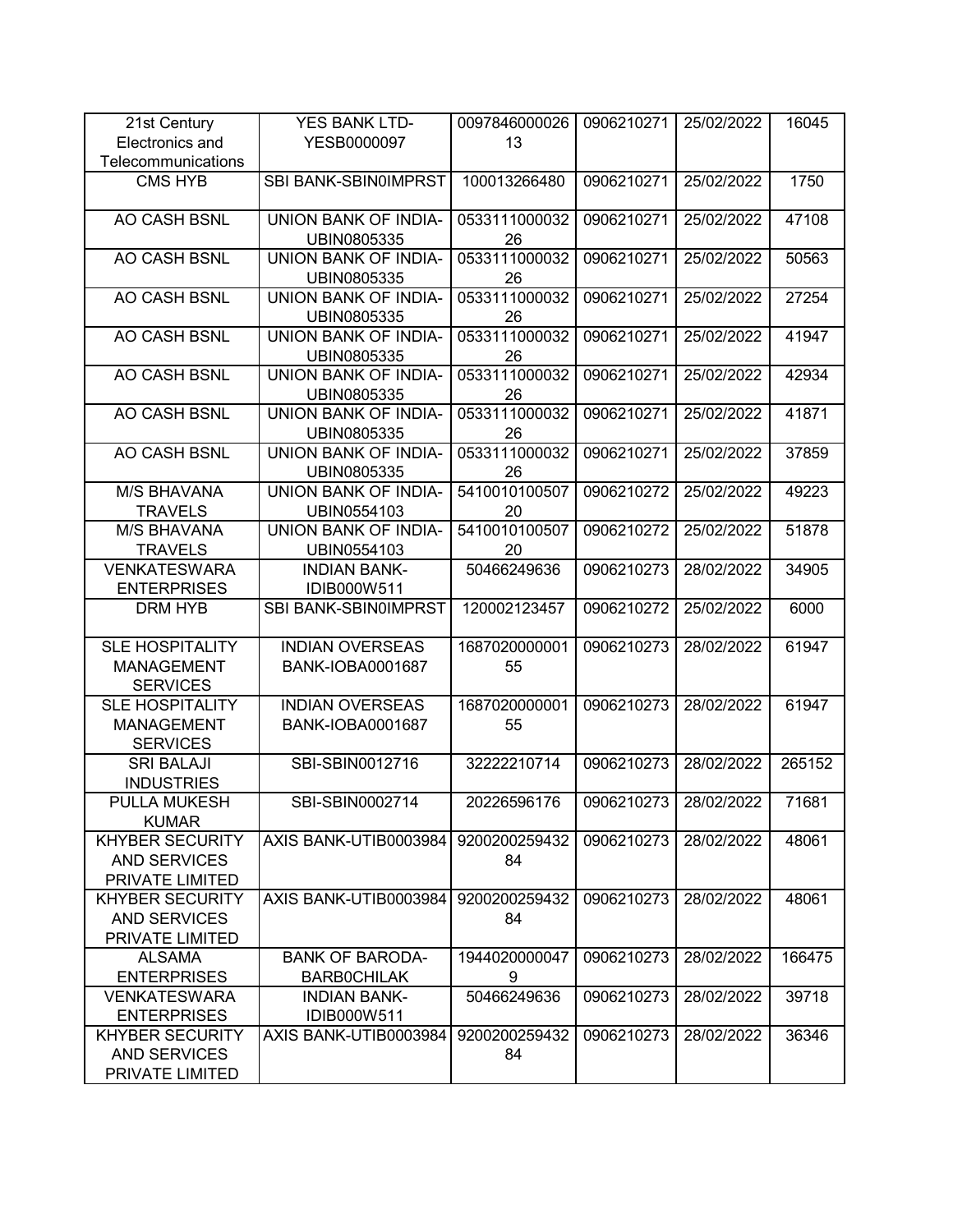| D MAHENDER REDDY                                                       | STATE BANK OF INDIA-<br>SBIN0020244        | 62033897726          | 0906210273 | 28/02/2022 | 42122  |
|------------------------------------------------------------------------|--------------------------------------------|----------------------|------------|------------|--------|
| <b>D MAHENDER REDDY</b>                                                | STATE BANK OF INDIA-<br>SBIN0020244        | 62033897726          | 0906210273 | 28/02/2022 | 83781  |
| <b>SR DFM HYB</b>                                                      | <b>SBI BANK-SBIN0IMPRST</b>                | 100013266474         | 0906210275 | 03/03/2022 | 4886   |
| AMM EMU CS MLY                                                         | SBI BANK-SBIN0IMPRST                       | 100013234048         | 0906210275 | 03/03/2022 | 2000   |
| AMM DSL MLY                                                            | SBI BANK-SBIN0IMPRST                       | 120002123968         | 0906210275 | 03/03/2022 | 2000   |
| <b>SR DSTE HYB</b>                                                     | <b>SBI BANK-SBIN0IMPRST</b>                | 120002123830         | 0906210275 | 03/03/2022 | 6349   |
| SSE/TELE/DRM                                                           | SBI BANK-SBIN0IMPRST                       | 120007353064         | 0906210275 | 03/03/2022 | 4649   |
| <b>SSE TELE GM</b><br><b>COMPOUND</b>                                  | SBI BANK-SBIN0IMPRST                       | 100013266479         | 0906210275 | 03/03/2022 | 4717   |
| SR.DMM                                                                 | SBI BANK-SBIN0IMPRST                       | 120002125158         | 0906210275 | 03/03/2022 | 10915  |
| <b>Chairman Divisional</b><br><b>SBF Committee &amp;</b><br>Sr.DPO/HYB | <b>CANARA BANK-</b><br>CNRB0013046         | 3046201016875<br>8   | 0906210275 | 03/03/2022 | 50000  |
| <b>SR.DPO HYB</b>                                                      | SBI BANK-SBIN0IMPRST                       | 100013285191         | 0906210276 | 03/03/2022 | 2000   |
| <b>ADEN ESTATE II HYB</b>                                              | SBI BANK-SBIN0IMPRST                       | 120002125159         | 0906210276 | 03/03/2022 | 5000   |
| <b>SSE W IRISET SC</b>                                                 | SBI BANK-SBIN0IMPRST                       | 100013864280         | 0906210276 | 03/03/2022 | 9567   |
| <b>SSE W SLGD</b>                                                      | SBI BANK-SBIN0IMPRST                       | 120002125202         | 0906210276 | 03/03/2022 | 19989  |
| JE W SO-II SLGD                                                        | SBI BANK-SBIN0IMPRST                       | 120007251911         | 0906210276 | 03/03/2022 | 9769   |
| SSE W WW SC                                                            | SBI BANK-SBIN0IMPRST                       | 100013273744         | 0906210276 | 03/03/2022 | 9858   |
| SSE C W KCG                                                            | SBI BANK-SBIN0IMPRST                       | 120007708315         | 0906210276 | 03/03/2022 | 93984  |
| <b>SSE PWAY MBNR</b>                                                   | SBI BANK-SBIN0IMPRST                       | 100013285363         | 0906210276 | 03/03/2022 | 4550   |
| <b>STAG MOTORS</b>                                                     | <b>BANK OF BARODA-</b><br>BARB0HIMHYD      | 3390020000103<br>9   | 0906210276 | 03/03/2022 | 36663  |
| Himalayan Power<br>Machine Mfg Co                                      | PUNJAB NATIONAL<br><b>BANK-PUNB0011000</b> | 0110008700011<br>287 | 0906210276 | 03/03/2022 | 77922  |
| <b>GVK LEARNING</b><br><b>COORDINATES</b>                              | AXIS BANK-UTIB0000027                      | 9160200419599<br>87  | 0906210276 | 03/03/2022 | 139121 |
| <b>AZURE POWER</b><br><b>ROOFTOP EIGHT</b><br>PRIVATE LIMITE           | <b>INDUSIND BANK LTD -</b><br>INDB0000005  | 201002312751         | 0906210276 | 03/03/2022 | 30069  |
| <b>AZURE POWER</b><br><b>ROOFTOP EIGHT</b><br>PRIVATE LIMITE           | <b>INDUSIND BANK LTD -</b><br>INDB0000005  | 201002312751         | 0906210276 | 03/03/2022 | 20200  |
| DRM HYB                                                                | SBI BANK-SBIN0IMPRST                       | 120002123457         | 0906210276 | 03/03/2022 | 3000   |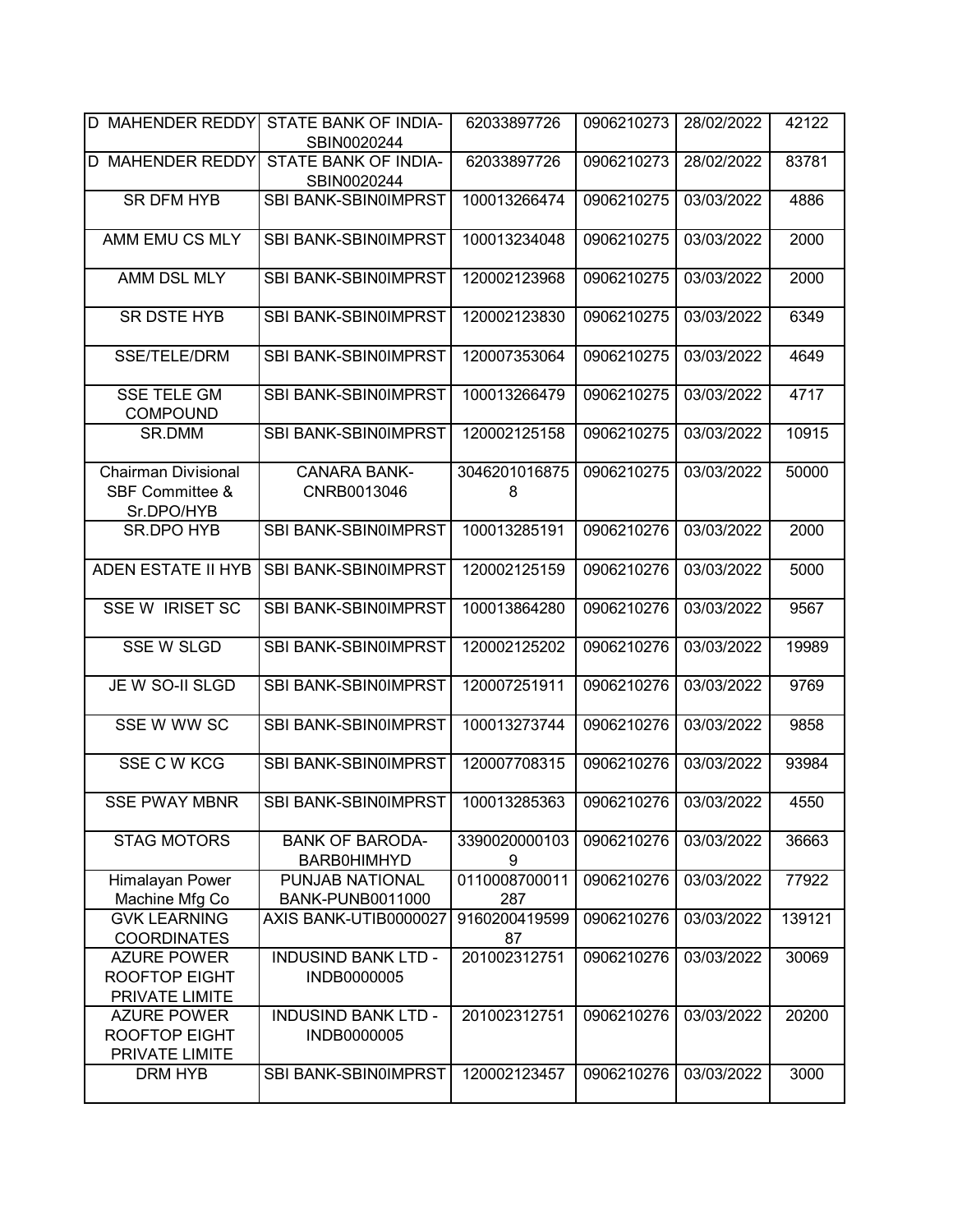| <b>SSE W KCG</b>                          | SBI BANK-SBIN0IMPRST                       | 100013978280        | 0906210276 | 03/03/2022 | 9264    |
|-------------------------------------------|--------------------------------------------|---------------------|------------|------------|---------|
| AO CASH BSNL                              | <b>UNION BANK OF INDIA-</b><br>UBIN0805335 | 0533111000032<br>26 | 0906210279 | 04/03/2022 | 84834   |
| AO CASH BSNL                              | UNION BANK OF INDIA-<br>UBIN0805335        | 0533111000032<br>26 | 0906210279 | 04/03/2022 | 75246   |
| <b>AO CASH BSNL</b>                       | UNION BANK OF INDIA-<br>UBIN0805335        | 0533111000032<br>26 | 0906210279 | 04/03/2022 | 41563   |
| AO CASH BSNL                              | <b>UNION BANK OF INDIA-</b><br>UBIN0805335 | 0533111000032<br>26 | 0906210279 | 04/03/2022 | 41599   |
| <b>AO CASH BSNL</b>                       | <b>UNION BANK OF INDIA-</b><br>UBIN0805335 | 0533111000032<br>26 | 0906210279 | 04/03/2022 | 42703   |
| AO CASH BSNL                              | UNION BANK OF INDIA-<br>UBIN0805335        | 0533111000032<br>26 | 0906210279 | 04/03/2022 | 28950   |
| <b>AO CASH BSNL</b>                       | UNION BANK OF INDIA-<br>UBIN0805335        | 0533111000032<br>26 | 0906210279 | 04/03/2022 | 190373  |
| <b>TSSPDCL HT SC 514</b>                  | SBI-SBIN0004266                            | SPDCLPSEC51<br>4    | 0906210280 | 07/03/2022 | 201222  |
| <b>TSSPDCL HT SC 506</b>                  | SBI-SBIN0004266                            | SPDCLPSEC50<br>6    | 0906210281 | 08/03/2022 | 4918097 |
| <b>TSSPDCL HT SEC487</b>                  | SBI-SBIN0004266                            | SPDCLPSEC48         | 0906210281 | 08/03/2022 | 7096525 |
| <b>TSSPDCL</b>                            | SBI-SBIN0004266                            | SPDCLPSEC21<br>58   | 0906210280 | 07/03/2022 | 61709   |
| <b>TSSPDCL HT HBG664</b>                  | SBI-SBIN0004266                            | SPDCLPHBG66<br>4    | 0906210280 | 07/03/2022 | 252803  |
| <b>TSSPDCL HT</b><br><b>HBG1786</b>       | SBI-SBIN0004266                            | SPDCLPHBG17<br>86   | 0906210280 | 07/03/2022 | 672483  |
| TSSPDCL HT HDC 925                        | SBI-SBIN0004266                            | SPDCLPHDC92<br>5    | 0906210280 | 07/03/2022 | 51140   |
| <b>TSSPDCL HT HDC 204</b>                 | SBI-SBIN0004266                            | SPDCLPHDC20<br>4    | 0906210280 | 07/03/2022 | 227577  |
| <b>TSSPDCL HT MBN 574</b>                 | SBI-SBIN0004266                            | SPDCLPMBN57<br>4    | 0906210280 | 07/03/2022 | 272881  |
| <b>TSSPDCL HT GDL934</b>                  | SBI-SBIN0004266                            | SPDCLPGDL93<br>4    | 0906210280 | 07/03/2022 | 89232   |
| SAOHTTSNPDCL                              | STATE BANK OF INDIA-<br>SBIN0020150        | 62488420712         | 0906210280 | 07/03/2022 | 542240  |
| <b>TSSPDCL HT HDC</b><br>1034             | SBI-SBIN0004266                            | SPDCLPHDC10<br>34   | 0906210280 | 07/03/2022 | 232055  |
| <b>TSSPDCL HT HDC</b><br>1082             | SBI-SBIN0004266                            | SPDCLPHDC10<br>82   | 0906210280 | 07/03/2022 | 117125  |
| TSSPDCL, HT HDC-<br>1161                  | SBI-SBIN0004266                            | SPDCLPHDC11<br>61   | 0906210280 | 07/03/2022 | 204485  |
| <b>MEGA ENTERPRISES</b>                   | <b>ICICI BANK LTD-</b><br>ICIC0001315      | 131505500487        | 0906210281 | 08/03/2022 | 96921   |
| M/S.CLOUD NINE<br><b>GRAPHICS PVT.LTD</b> | <b>BANK OF INDIA-</b><br>BKID0000015       | 0015201100006<br>55 | 0906210281 | 08/03/2022 | 7517    |
| M/S.CLOUD NINE<br><b>GRAPHICS PVT.LTD</b> | <b>BANK OF INDIA-</b><br>BKID0000015       | 0015201100006<br>55 | 0906210281 | 08/03/2022 | 20453   |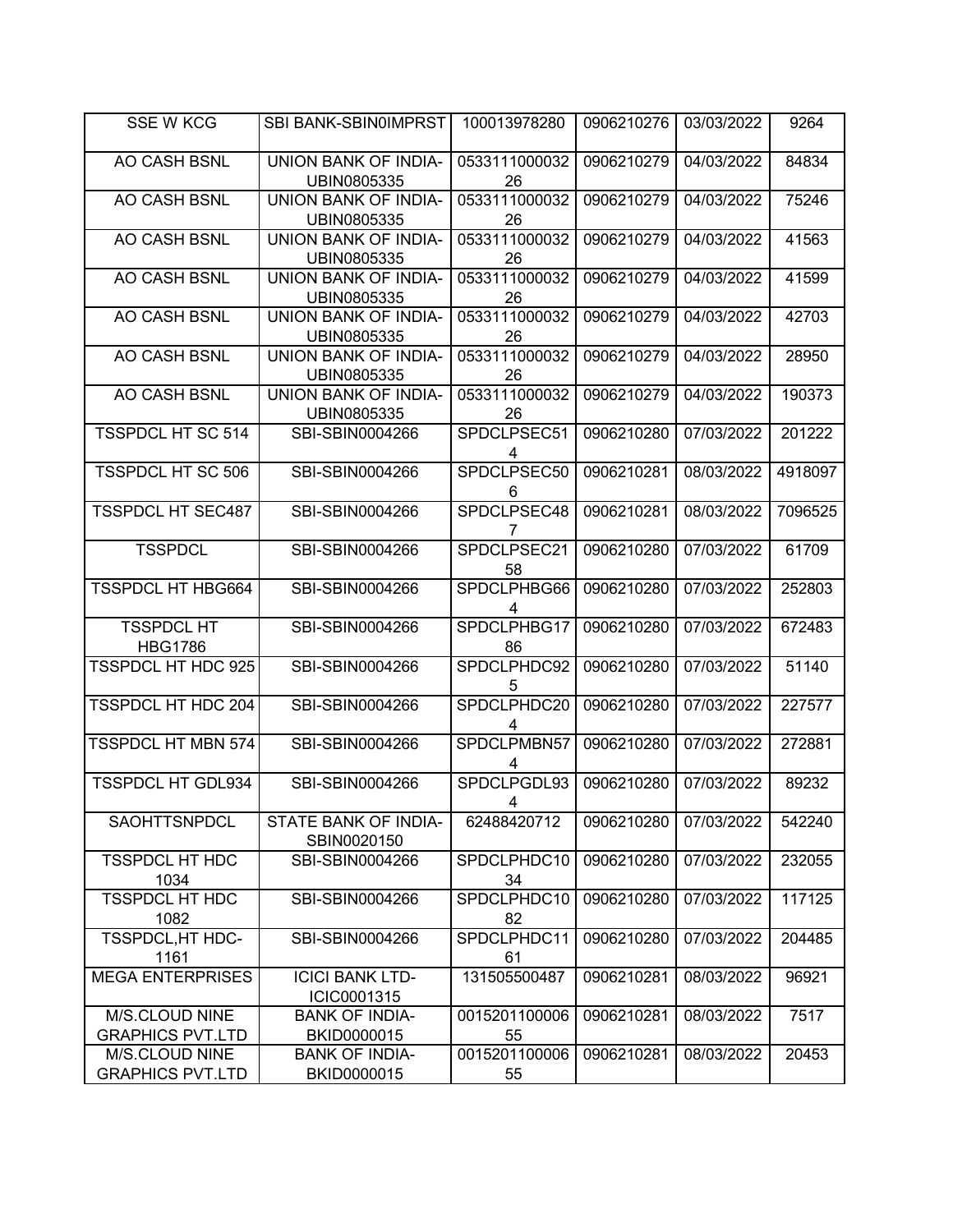| M/S.CLOUD NINE          | <b>BANK OF INDIA-</b>       | 0015201100006 | 0906210281 | 08/03/2022 | 18257 |
|-------------------------|-----------------------------|---------------|------------|------------|-------|
| <b>GRAPHICS PVT.LTD</b> | BKID0000015                 | 55            |            |            |       |
| <b>KUNAL</b>            | <b>BANK OF BARODA-</b>      | 1944020000052 | 0906210281 | 08/03/2022 | 17785 |
| <b>ENTERPRISES-</b>     | <b>BARBOCHILAK</b>          | 7             |            |            |       |
| <b>SECUNDERABAD</b>     |                             |               |            |            |       |
| <b>SR DME</b>           | SBI BANK-SBIN0IMPRST        | 120002123459  | 0906210280 | 07/03/2022 | 4353  |
|                         |                             |               |            |            |       |
| SR DOM HYB              | SBI BANK-SBIN0IMPRST        | 100012821030  | 0906210280 | 07/03/2022 | 7499  |
|                         |                             |               |            |            |       |
| SR DOM HYB              | SBI BANK-SBIN0IMPRST        | 100012821030  | 0906210280 | 07/03/2022 | 7496  |
|                         |                             |               |            |            |       |
| SR DOM HYB              | SBI BANK-SBIN0IMPRST        | 100012821030  | 0906210280 | 07/03/2022 | 7499  |
| SEW GOC SC              | SBI BANK-SBIN0IMPRST        | 100013871194  | 0906210280 |            |       |
|                         |                             |               |            | 07/03/2022 | 9543  |
| ADEN TM HYB SC          | SBI BANK-SBIN0IMPRST        | 120002153494  | 0906210280 | 07/03/2022 | 97328 |
|                         |                             |               |            |            |       |
| JE TELECOM MJF          | SBI BANK-SBIN0IMPRST        | 120002124009  | 0906210280 | 07/03/2022 | 4986  |
|                         |                             |               |            |            |       |
| <b>SSE SIG KCG</b>      | <b>SBI BANK-SBIN0IMPRST</b> | 100013279547  | 0906210280 | 07/03/2022 | 5000  |
|                         |                             |               |            |            |       |
| <b>SSE PWAY KCG</b>     | <b>SBI BANK-SBIN0IMPRST</b> | 100013816730  | 0906210280 | 07/03/2022 | 13400 |
|                         |                             |               |            |            |       |
| <b>SSE PWAY KRNT</b>    | SBI BANK-SBIN0IMPRST        | 120002125570  | 0906210280 | 07/03/2022 | 11150 |
|                         |                             |               |            |            |       |
| <b>IPF KMC</b>          | SBI BANK-SBIN0IMPRST        | 120002123744  | 0906210280 | 07/03/2022 | 1500  |
|                         |                             |               |            |            |       |
| <b>SSE PWAY NZB</b>     | SBI BANK-SBIN0IMPRST        | 100013257537  | 0906210280 | 07/03/2022 | 4200  |
| ASIPF/RPF/DAB           | SBI BANK-SBIN0IMPRST        | 100013279427  | 0906210280 | 07/03/2022 | 1500  |
|                         |                             |               |            |            |       |
| DRM HYB                 | SBI BANK-SBIN0IMPRST        | 120002123457  | 0906210281 | 08/03/2022 | 8000  |
|                         |                             |               |            |            |       |
| <b>MSEDCL SUB-DN-</b>   | <b>BANK OF</b>              | 20259300283   | 0906210280 | 07/03/2022 | 1040  |
| <b>DHARMABAD</b>        | MAHARASHTRA-                |               |            |            |       |
|                         | MAHB0000419                 |               |            |            |       |
| <b>MSEDCL SUB-DN-</b>   | <b>BANK OF</b>              | 20259300283   | 0906210280 | 07/03/2022 | 1180  |
| <b>DHARMABAD</b>        | MAHARASHTRA-                |               |            |            |       |
|                         | MAHB0000419                 |               |            |            |       |
| <b>MSEDCL SUB-DN-</b>   | <b>BANK OF</b>              | 20259300283   | 0906210280 | 07/03/2022 | 650   |
| <b>DHARMABAD</b>        | MAHARASHTRA-                |               |            |            |       |
|                         | MAHB0000419                 |               |            |            |       |
| <b>MSEDCL SUB-DN-</b>   | <b>BANK OF</b>              | 20259300283   | 0906210280 | 07/03/2022 | 43210 |
| <b>DHARMABAD</b>        | MAHARASHTRA-                |               |            |            |       |
|                         | MAHB0000419                 |               |            |            |       |
| <b>MSEDCL SUB-DN-</b>   | <b>BANK OF</b>              | 20259300283   | 0906210280 | 07/03/2022 | 1100  |
| <b>DHARMABAD</b>        | MAHARASHTRA-                |               |            |            |       |
|                         | MAHB0000419                 |               |            |            |       |
| <b>MSEDCL UMRI</b>      | SBI-SBIN0005938             | 11680252134   | 0906210280 | 07/03/2022 | 370   |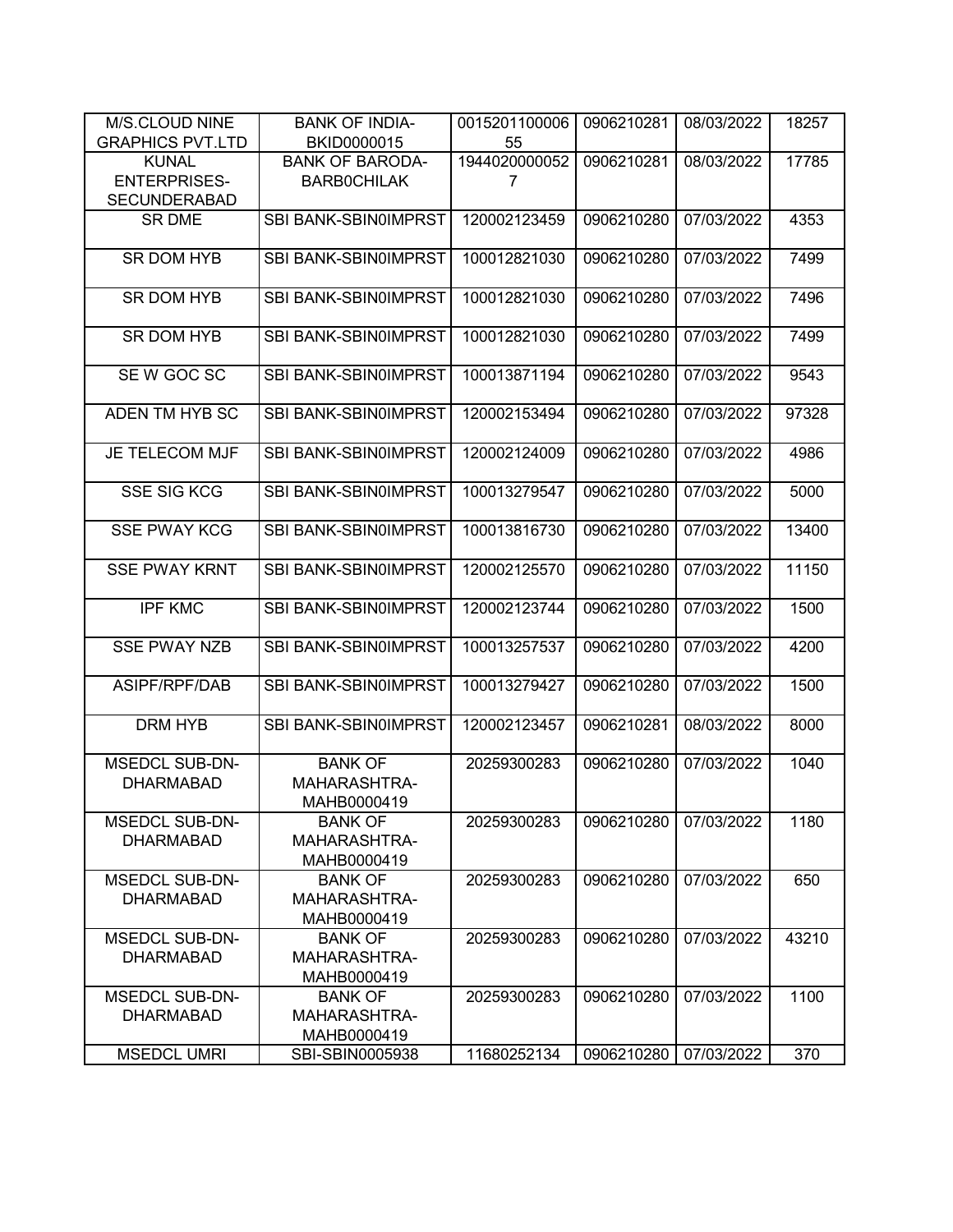| <b>MSEDCL SUB-DN-</b>     | <b>BANK OF</b>         | 20259300283       | 0906210280 | 07/03/2022 | 23450    |
|---------------------------|------------------------|-------------------|------------|------------|----------|
| <b>DHARMABAD</b>          | MAHARASHTRA-           |                   |            |            |          |
|                           | MAHB0000419            |                   |            |            |          |
| <b>MSEDCL SUB-DN-</b>     | <b>BANK OF</b>         | 20259300283       | 0906210280 | 07/03/2022 | 12600    |
| <b>DHARMABAD</b>          | MAHARASHTRA-           |                   |            |            |          |
|                           | MAHB0000419            |                   |            |            |          |
| <b>MSEDCL SUB-DN-</b>     | <b>BANK OF</b>         | 20259300283       | 0906210280 | 07/03/2022 | 790      |
| <b>DHARMABAD</b>          | MAHARASHTRA-           |                   |            |            |          |
|                           | MAHB0000419            |                   |            |            |          |
| <b>MSEDCL SUB-DN-</b>     | <b>BANK OF</b>         | 20259300283       | 0906210280 | 07/03/2022 | 140      |
| <b>DHARMABAD</b>          | MAHARASHTRA-           |                   |            |            |          |
|                           | MAHB0000419            |                   |            |            |          |
| AE MSEDCL UMRI            | SBI-SBIN0005938        | 11680252134       | 0906210280 | 07/03/2022 | 230      |
| AE MSEDCL UMRI            | SBI-SBIN0005938        | 11680252134       | 0906210280 | 07/03/2022 | 18063    |
| AE SDN MSEDCL             | SBI-SBIN0005938        | 11680252134       | 0906210280 | 07/03/2022 | 3420     |
| <b>UMRI</b>               |                        |                   |            |            |          |
| <b>BHARATI AIRTEL LTD</b> | <b>ICICI BANK LTD-</b> | 000805002144      | 0906210281 | 08/03/2022 | 161156   |
| <b>HYDERABAD</b>          | <b>ICIC0000008</b>     |                   |            |            |          |
| <b>BHARATI AIRTEL LTD</b> | <b>ICICI BANK LTD-</b> | 000805002144      | 0906210281 | 08/03/2022 | 39548    |
| <b>HYDERABAD</b>          | <b>ICIC0000008</b>     |                   |            |            |          |
| COMMISSIONER,             | STATE BANK OF INDIA-   | 62007226282       | 0906210282 | 09/03/2022 | 86409    |
| <b>KUNOOL MUNICIPAL</b>   | SBIN0020977            |                   |            |            |          |
| <b>CORPORATION</b>        |                        |                   |            |            |          |
| <b>ADEN KCG</b>           | SBI BANK-SBIN0IMPRST   | 120002123832      | 0906210282 | 09/03/2022 | 7266     |
| SR. DEE CARSHED           | SBI BANK-SBIN0IMPRST   | 120002125161      | 0906210282 | 09/03/2022 | 12756    |
| <b>MLY</b>                |                        |                   |            |            |          |
| <b>IPF KCG</b>            | SBI BANK-SBIN0IMPRST   | 120002123860      | 0906210282 | 09/03/2022 | 10000    |
|                           |                        |                   |            |            |          |
| <b>IPF MBNR</b>           | SBI BANK-SBIN0IMPRST   | 120002125607      | 0906210282 | 09/03/2022 | 10000    |
|                           |                        |                   |            |            |          |
| <b>HEALTH UNIT KCG</b>    | SBI BANK-SBIN0IMPRST   | 120002125156      | 0906210282 | 09/03/2022 | 10000    |
| <b>HYB</b>                |                        |                   |            |            |          |
| SR DEE HYB                | SBI BANK-SBIN0IMPRST   | 100013257113      | 0906210282 | 09/03/2022 | 10000    |
|                           |                        |                   |            |            |          |
| SE EM RN HYB              | SBI BANK-SBIN0IMPRST   | 120002123818      | 0906210282 | 09/03/2022 | 7000     |
|                           |                        |                   |            |            |          |
| <b>TSSPDCL</b>            | SBI-SBIN0004266        | SPDCLPHBG31<br>50 | 0906210282 | 09/03/2022 | 206734   |
| <b>IPF NZB</b>            | SBI BANK-SBIN0IMPRST   | 120002123780      | 0906210282 | 09/03/2022 | 1500     |
|                           |                        |                   |            |            |          |
| APSPDCL HT 210 KNL        | STATE BANK OF INDIA-   | 62304443776       | 0906210282 | 09/03/2022 | 338990   |
|                           | SBIN0020492            |                   |            |            |          |
| <b>HMWS &amp; SB</b>      | <b>AXIS BANK-</b>      | 1446110645000     | 0906210282 | 09/03/2022 | 27400283 |
| HYDERABAD,                | UTIB0CCH274            | 38                |            |            |          |
| HMWSSB KCGSTN             | <b>AXIS BANK-</b>      | 1446050533011     | 0906210282 | 09/03/2022 | 2955516  |
|                           | UTIB0CCH274            | 10                |            |            |          |
| HMWS&SB NLGD              | <b>AXIS BANK-</b>      | 1446076173716     | 0906210282 | 09/03/2022 | 3594282  |
|                           | UTIB0CCH274            | 94                |            |            |          |
| <b>SR DFM HYB</b>         | SBI BANK-SBIN0IMPRST   | 100013266474      | 0906210282 | 09/03/2022 | 5000     |
|                           |                        |                   |            |            |          |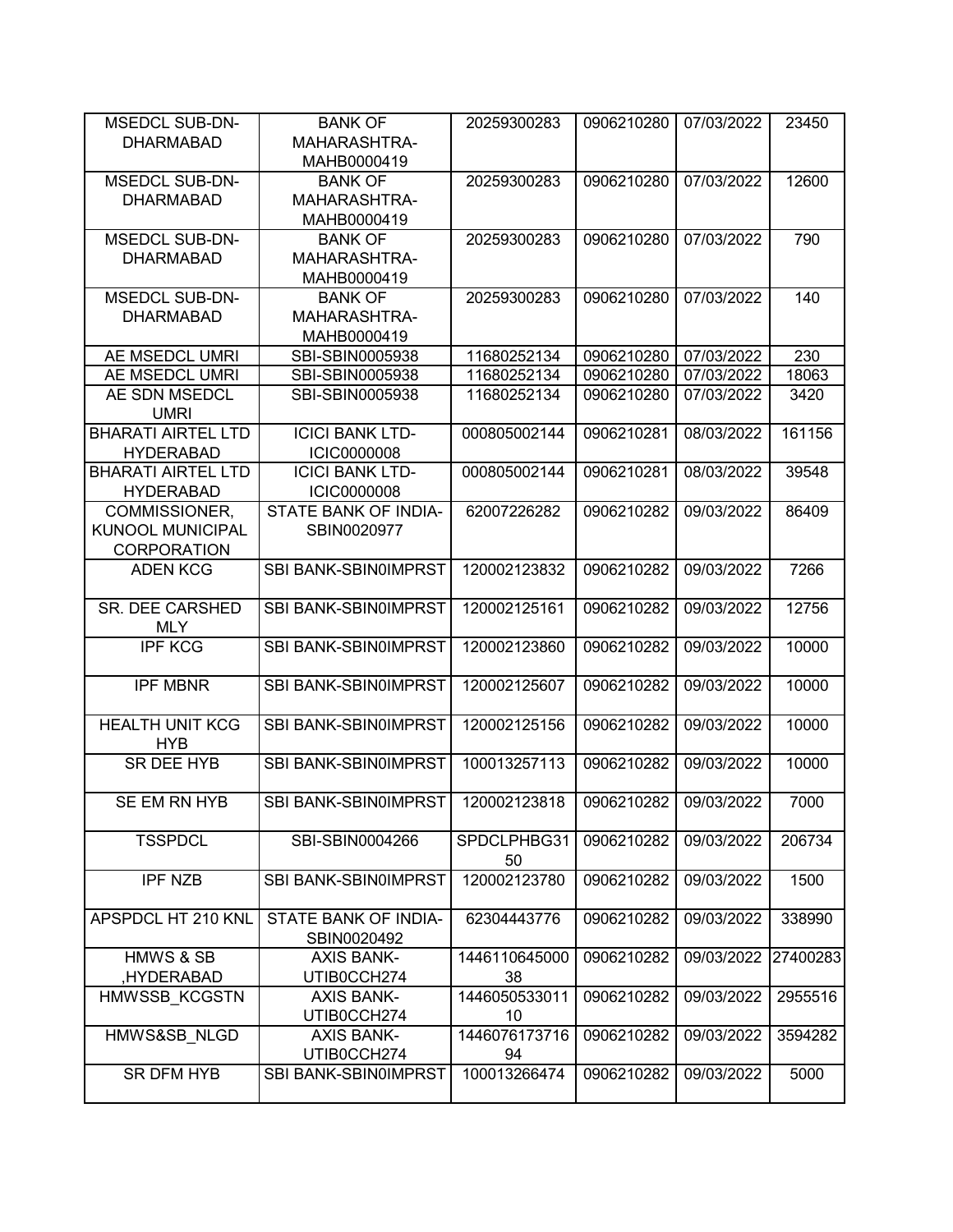| <b>IPF MBNR</b>                                             | SBI BANK-SBIN0IMPRST                | 120002125607        | 0906210283 | 11/03/2022 | 1500    |
|-------------------------------------------------------------|-------------------------------------|---------------------|------------|------------|---------|
| <b>SSE PWAY NZB</b>                                         | SBI BANK-SBIN0IMPRST                | 100013257537        | 0906210283 | 11/03/2022 | 11813   |
| <b>SSE PWAY UMRI</b>                                        | SBI BANK-SBIN0IMPRST                | 100013257536        | 0906210283 | 11/03/2022 | 4969    |
| <b>SSE PWAY UMRI</b>                                        | SBI BANK-SBIN0IMPRST                | 100013257536        | 0906210283 | 11/03/2022 | 11815   |
| <b>SR DCM HYB</b>                                           | <b>SBI BANK-SBIN0IMPRST</b>         | 120002125153        | 0906210283 | 11/03/2022 | 7500    |
| <b>SSE TRD KCG</b>                                          | SBI BANK-SBIN0IMPRST                | 100013864786        | 0906210283 | 11/03/2022 | 5310    |
| <b>MANORAMA</b><br><b>SUPERSECIALITY</b><br><b>HOSPITAL</b> | SBI-SBIN0005324                     | 36712897459         | 0906210283 | 11/03/2022 | 10924   |
| <b>MANORAMA</b><br><b>SUPERSECIALITY</b><br><b>HOSPITAL</b> | SBI-SBIN0005324                     | 36712897459         | 0906210283 | 11/03/2022 | 10659   |
| <b>MANORAMA</b><br><b>SUPERSECIALITY</b><br><b>HOSPITAL</b> | SBI-SBIN0005324                     | 36712897459         | 0906210283 | 11/03/2022 | 9824    |
| <b>MANORAMA</b><br><b>SUPERSECIALITY</b><br><b>HOSPITAL</b> | SBI-SBIN0005324                     | 36712897459         | 0906210283 | 11/03/2022 | 10924   |
| <b>MANORAMA</b><br><b>SUPERSECIALITY</b><br><b>HOSPITAL</b> | SBI-SBIN0005324                     | 36712897459         | 0906210283 | 11/03/2022 | 10924   |
| <b>MANORAMA</b><br><b>SUPERSECIALITY</b><br><b>HOSPITAL</b> | SBI-SBIN0005324                     | 36712897459         | 0906210283 | 11/03/2022 | 10343   |
| <b>BINA PRASAD</b>                                          | UNION BANK OF INDIA-<br>UBIN0535575 | 3557020500001<br>55 | 0906210283 | 11/03/2022 | 141300  |
| JE W SO-II SLGD                                             | SBI BANK-SBIN0IMPRST                | 120007251911        | 0906210283 | 11/03/2022 | 9451    |
| SE W GOC SC                                                 | SBI BANK-SBIN0IMPRST                | 100013871194        | 0906210283 | 11/03/2022 | 9860    |
| SSE W WW SC                                                 | SBI BANK-SBIN0IMPRST                | 100013273744        | 0906210283 | 11/03/2022 | 9788    |
| JE ORH SC                                                   | SBI BANK-SBIN0IMPRST                | 120002123972        | 0906210283 | 11/03/2022 | 4772    |
| <b>ADEN NZB</b>                                             | SBI BANK-SBIN0IMPRST                | 120002123786        | 0906210283 | 11/03/2022 | 10000   |
| JE TELE NZB                                                 | <b>SBI BANK-SBIN0IMPRST</b>         | 120002123785        | 0906210283 | 11/03/2022 | 4990    |
| <b>TSSPDCL</b><br><b>HYDERABAD</b>                          | STATE BANK OF INDIA-<br>SBIN0020066 | 52117470582         | 0906210286 | 11/03/2022 | 1313630 |
| <b>SS AKKANAPET</b>                                         | SBI BANK-SBIN0IMPRST                | 120002124018        | 0906210286 | 11/03/2022 | 12000   |
| <b>SS BABR</b>                                              | SBI BANK-SBIN0IMPRST                | 120002124019        | 0906210286 | 11/03/2022 | 6000    |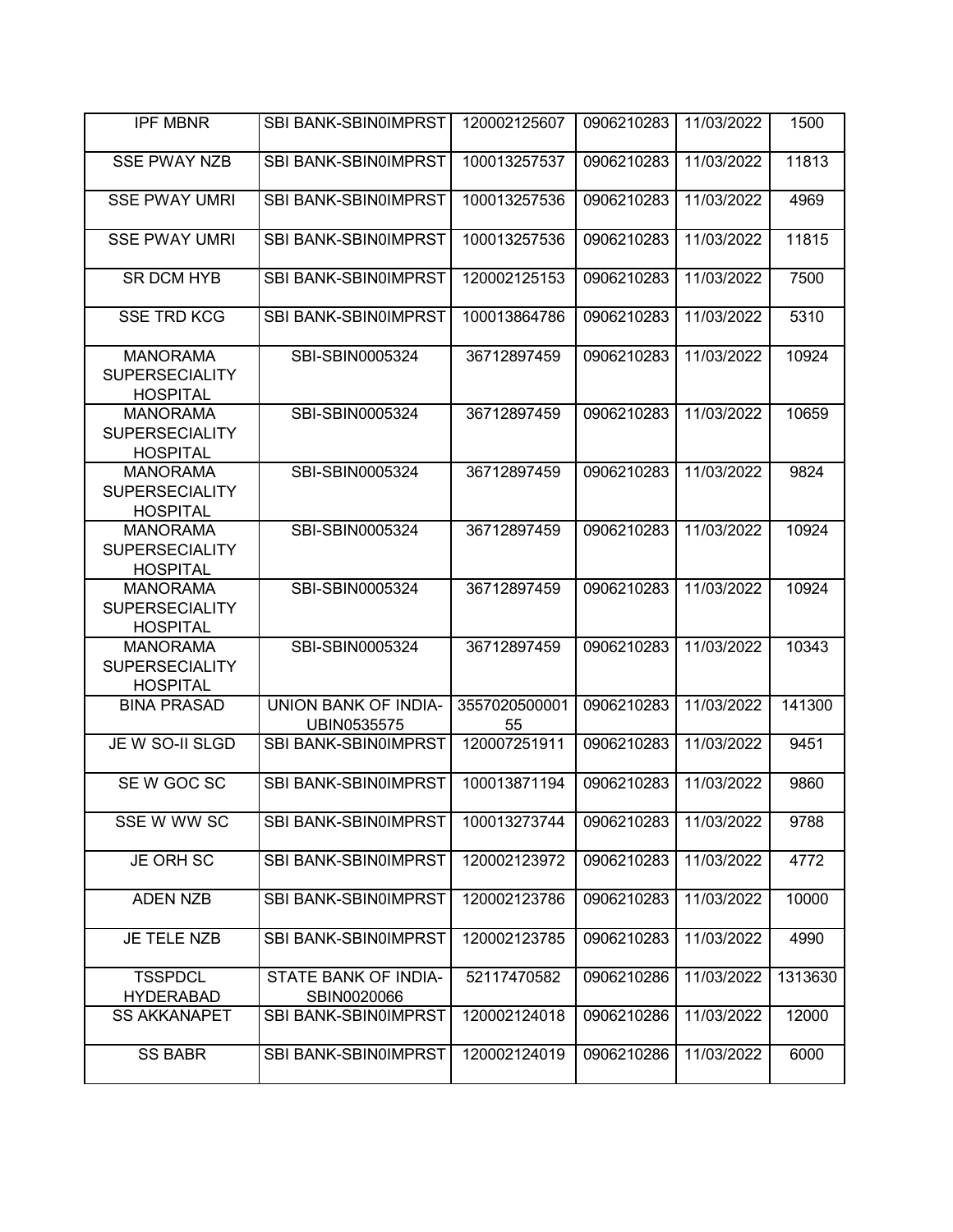| <b>SS BOGOLU</b>                     | <b>SBI BANK-SBIN0IMPRST</b> | 120002123868 | 0906210286 | 11/03/2022 | 5850  |
|--------------------------------------|-----------------------------|--------------|------------|------------|-------|
| <b>SS BDVL</b>                       | SBI BANK-SBIN0IMPRST        | 120002124097 | 0906210286 | 11/03/2022 | 14995 |
| <b>SS CAVELRY</b><br><b>BARRACKS</b> | SBI BANK-SBIN0IMPRST        | 120002124055 | 0906210286 | 11/03/2022 | 14925 |
| <b>SS DKC</b>                        | SBI BANK-SBIN0IMPRST        | 120002124056 | 0906210286 | 11/03/2022 | 12000 |
| <b>SS DTP</b>                        | SBI BANK-SBIN0IMPRST        | 120002180995 | 0906210286 | 11/03/2022 | 6000  |
| <b>SS DUPADU</b>                     | <b>SBI BANK-SBIN0IMPRST</b> | 120002124100 | 0906210286 | 11/03/2022 | 5850  |
| SS GWD                               | SBI BANK-SBIN0IMPRST        | 120002124136 | 0906210286 | 11/03/2022 | 35000 |
| SS GLY                               | SBI BANK-SBIN0IMPRST        | 120006912524 | 0906210286 | 11/03/2022 | 6000  |
| <b>SS ITIKYALA</b>                   | SBI BANK-SBIN0IMPRST        | 120002125524 | 0906210286 | 11/03/2022 | 5850  |
| <b>SS ITIKYALA</b>                   | SBI BANK-SBIN0IMPRST        | 120002125524 | 0906210286 | 11/03/2022 | 5460  |
| SS JCL                               | SBI BANK-SBIN0IMPRST        | 120002124139 | 0906210286 | 11/03/2022 | 24820 |
| <b>SS KCG</b>                        | SBI BANK-SBIN0IMPRST        | 100013230223 | 0906210286 | 11/03/2022 | 14400 |
| <b>SS KEK</b>                        | SBI BANK-SBIN0IMPRST        | 120002125525 | 0906210286 | 11/03/2022 | 5850  |
| <b>SS KEK</b>                        | SBI BANK-SBIN0IMPRST        | 120002125525 | 0906210286 | 11/03/2022 | 5850  |
| SS KQQ                               | SBI BANK-SBIN0IMPRST        | 120002124144 | 0906210286 | 11/03/2022 | 5815  |
| <b>SS MJF</b>                        | SBI BANK-SBIN0IMPRST        | 120002124146 | 0906210286 | 11/03/2022 | 32378 |
| <b>SS MANOPAD</b>                    | SBI BANK-SBIN0IMPRST        | 120002123452 | 0906210286 | 11/03/2022 | 5706  |
| <b>SS MQN</b>                        | SBI BANK-SBIN0IMPRST        | 120002125562 | 0906210286 | 11/03/2022 | 6000  |
| <b>SS MED</b>                        | SBI BANK-SBIN0IMPRST        | 120002123454 | 0906210286 | 11/03/2022 | 15000 |
| <b>SS MIRZAPALLY</b>                 | SBI BANK-SBIN0IMPRST        | 100013839759 | 0906210286 | 11/03/2022 | 5850  |
| <b>SS MIRZAPALLY</b>                 | SBI BANK-SBIN0IMPRST        | 100013839759 | 0906210286 | 11/03/2022 | 5850  |
| <b>MLY GATECABIN</b>                 | SBI BANK-SBIN0IMPRST        | 120002123455 | 0906210286 | 11/03/2022 | 5995  |
| SS POODOOR                           | <b>SBI BANK-SBIN0IMPRST</b> | 120002123461 | 0906210286 | 11/03/2022 | 5950  |
| <b>SS PASR</b>                       | <b>SBI BANK-SBIN0IMPRST</b> | 120006811125 | 0906210286 | 11/03/2022 | 5850  |
| <b>SS SHNR</b>                       | SBI BANK-SBIN0IMPRST        | 100001281054 | 0906210286 | 11/03/2022 | 24649 |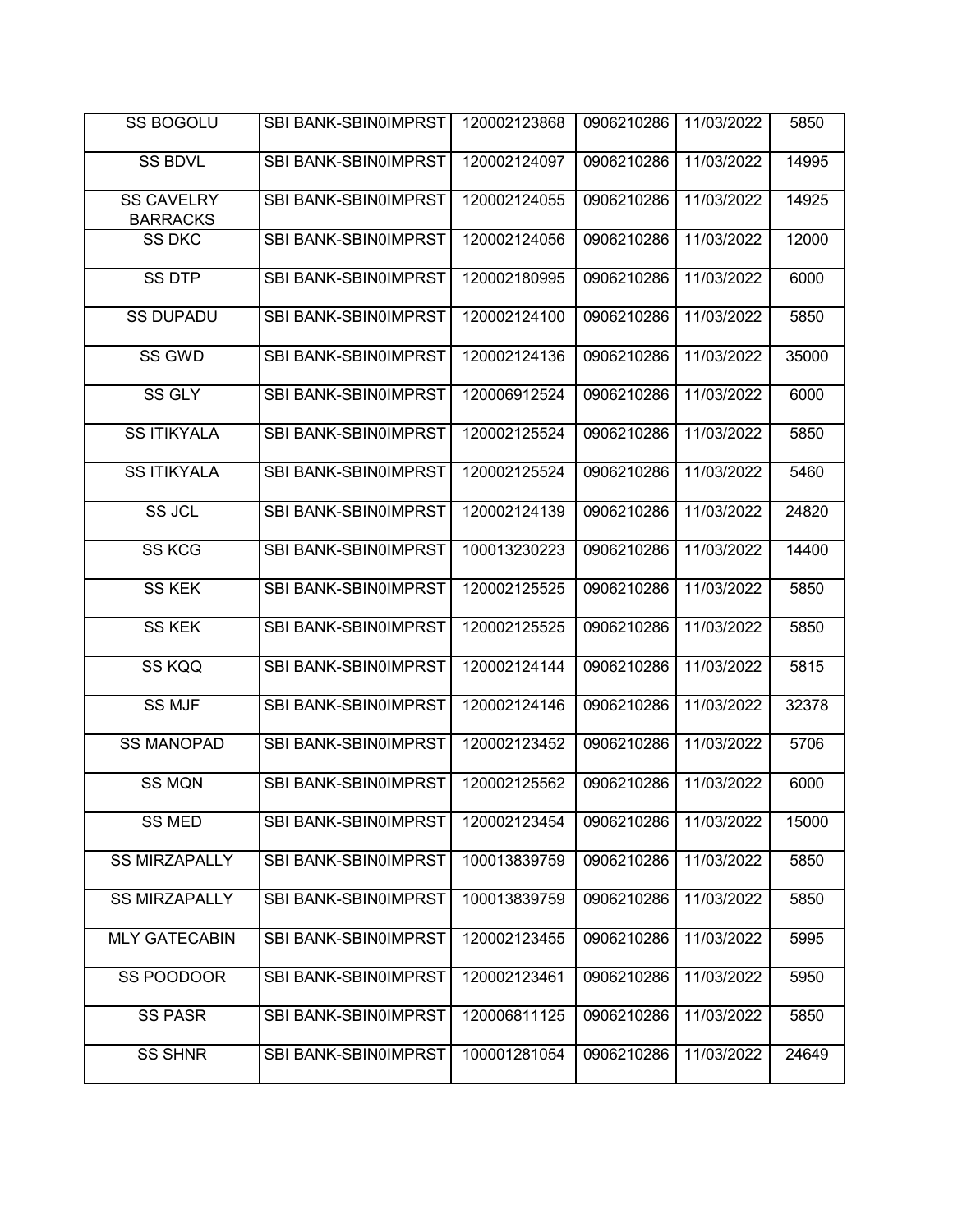| <b>SS SC HYB</b>                                               | SBI BANK-SBIN0IMPRST                  | 120002123462        | 0906210286 | 11/03/2022 | 7504  |
|----------------------------------------------------------------|---------------------------------------|---------------------|------------|------------|-------|
| <b>SS SRIRAM NAGAR</b>                                         | <b>SBI BANK-SBIN0IMPRST</b>           | 120002123500        | 0906210286 | 11/03/2022 | 12000 |
| <b>SS TMX</b>                                                  | <b>SBI BANK-SBIN0IMPRST</b>           | 120002123737        | 0906210286 | 11/03/2022 | 11980 |
| <b>SS UMDANAGAR</b>                                            | SBI BANK-SBIN0IMPRST                  | 120002182195        | 0906210286 | 11/03/2022 | 24120 |
| <b>SS UPPALVAI</b>                                             | SBI BANK-SBIN0IMPRST                  | 120002123739        | 0906210286 | 11/03/2022 | 6000  |
| <b>SS UKD</b>                                                  | SBI BANK-SBIN0IMPRST                  | 120002123740        | 0906210286 | 11/03/2022 | 5850  |
| <b>SS WPR</b>                                                  | SBI BANK-SBIN0IMPRST                  | 100012693904        | 0906210286 | 11/03/2022 | 12500 |
| <b>TI KRNT</b>                                                 | SBI BANK-SBIN0IMPRST                  | 100013860568        | 0906210286 | 11/03/2022 | 3000  |
| <b>SR DFM HYB</b>                                              | SBI BANK-SBIN0IMPRST                  | 100013266474        | 0906210286 | 11/03/2022 | 5000  |
| <b>MANORAMA</b><br><b>SUPERSECIALITY</b><br><b>HOSPITAL</b>    | SBI-SBIN0005324                       | 36712897459         | 0906220003 | 01/04/2022 | 10924 |
| <b>MANORAMA</b><br><b>SUPERSECIALITY</b><br><b>HOSPITAL</b>    | SBI-SBIN0005324                       | 36712897459         | 0906220003 | 01/04/2022 | 10924 |
| <b>MANORAMA</b><br><b>SUPERSECIALITY</b><br><b>HOSPITAL</b>    | SBI-SBIN0005324                       | 36712897459         | 0906220003 | 01/04/2022 | 10924 |
| <b>MANORAMA</b><br><b>SUPERSECIALITY</b><br><b>HOSPITAL</b>    | SBI-SBIN0005324                       | 36712897459         | 0906220003 | 01/04/2022 | 8862  |
| <b>MANORAMA</b><br><b>SUPERSECIALITY</b><br><b>HOSPITAL</b>    | SBI-SBIN0005324                       | 36712897459         | 0906220003 | 01/04/2022 | 10924 |
| PROTOCOL OFFICER<br><b>SC RAILWAY AT</b><br><b>NEW DELHI</b>   | STATE BANK OF INDIA-<br>SBIN0003771   | 33840655876         | 0906210287 | 16/03/2022 | 12184 |
| <b>MANORAMA</b><br><b>SUPERSECIALITY</b><br><b>HOSPITAL</b>    | SBI-SBIN0005324                       | 36712897459         | 0906220003 | 01/04/2022 | 9623  |
| DRM HYB                                                        | SBI BANK-SBIN0IMPRST                  | 120002123457        | 0906210287 | 16/03/2022 | 3000  |
| <b>VIRTUOSO</b><br><b>TECHNOLOGIES</b><br><b>INDIA PVT.LTD</b> | <b>ICICI BANK LTD-</b><br>ICIC0000031 | 003105000278        | 0906210287 | 16/03/2022 | 38941 |
| AO CASH BSNL<br><b>MAHABOOBNAGAR</b>                           | SBI-SBIN0003484                       | 35646771378         | 0906210287 | 16/03/2022 | 3092  |
| AO CASH BSNL                                                   | UNION BANK OF INDIA-<br>UBIN0805335   | 0533111000032<br>26 | 0906210287 | 16/03/2022 | 14876 |
| <b>DSC HYB</b>                                                 | SBI BANK-SBIN0IMPRST                  | 100013978281        | 0906220011 | 12/04/2022 | 4664  |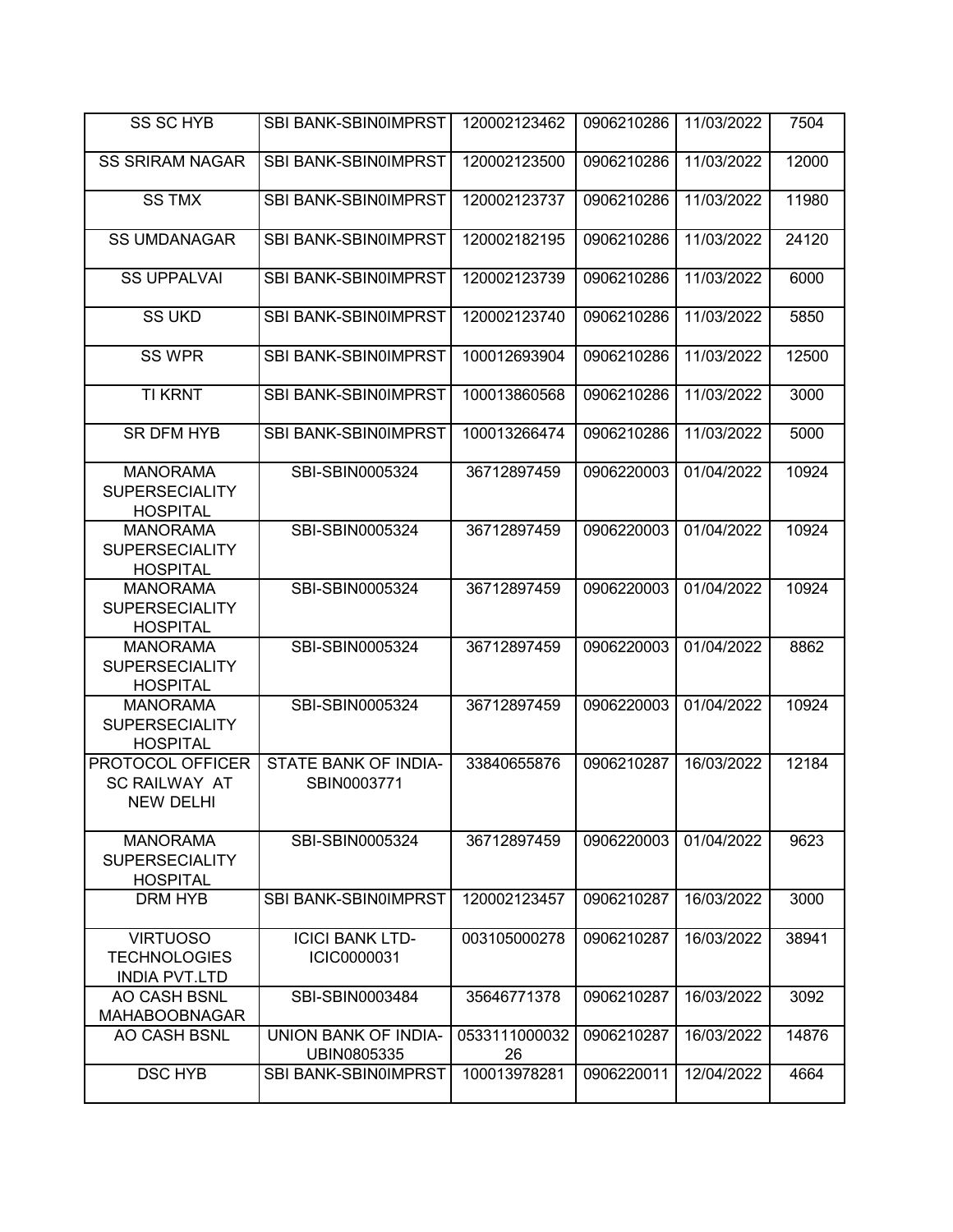| AAO ERO TSNPDCL               | STATE BANK OF INDIA-                | 52138895352   | 0906210287 | 16/03/2022 | 8976   |
|-------------------------------|-------------------------------------|---------------|------------|------------|--------|
| <b>BHAINSA</b>                | SBIN0020123                         |               |            |            |        |
| AAO ERO TSNPDCL               | STATE BANK OF INDIA-                | 52138895352   | 0906210287 | 16/03/2022 | 102399 |
| <b>BHAINSA</b>                | SBIN0020123                         |               |            |            |        |
| <b>MSEDCL SUB-DN-</b>         | <b>BANK OF</b>                      | 20259300283   | 0906210287 | 16/03/2022 | 5182   |
| <b>DHARMABAD</b>              | MAHARASHTRA-                        |               |            |            |        |
|                               | MAHB0000419                         |               |            |            |        |
| <b>MSEDCL SUB-DN-</b>         | <b>BANK OF</b>                      | 20259300283   | 0906210287 | 16/03/2022 | 26726  |
| <b>DHARMABAD</b>              | <b>MAHARASHTRA-</b>                 |               |            |            |        |
|                               | MAHB0000419                         |               |            |            |        |
| AE MSEDCL UMRI                | SBI-SBIN0005938                     | 11680252134   | 0906210287 | 16/03/2022 | 460    |
| AE MSEDCL UMRI                | SBI-SBIN0005938                     | 11680252134   | 0906210287 | 16/03/2022 | 18520  |
| AE MSEDCL UMRI                | SBI-SBIN0005938                     | 11680252134   | 0906210287 | 16/03/2022 | 21190  |
| AE MSEDCL UMRI                | SBI-SBIN0005938                     | 11680252134   | 0906210287 | 16/03/2022 | 52930  |
| <b>PROFESSOR</b>              | <b>CANARA BANK-</b>                 | 8686201050312 | 0906210290 | 23/03/2022 | 70300  |
| <b>ACCOUNTS IRIFM</b>         | CNRB0008686                         |               |            |            |        |
| <b>CASH</b>                   |                                     |               |            |            |        |
| <b>SR DSO/HYB</b>             | SBI BANK-SBIN0IMPRST                | 100013266477  | 0906210290 | 23/03/2022 | 1805   |
|                               |                                     |               |            |            |        |
| <b>SR DOM HYB</b>             | SBI BANK-SBIN0IMPRST                | 100012821030  | 0906210290 | 23/03/2022 | 7499   |
|                               |                                     |               |            |            |        |
| <b>M/S PALEPU</b>             | <b>BANK OF BARODA-</b>              | 3112010000556 | 0906210288 | 21/03/2022 | 38279  |
| <b>VIJAYASIMHA</b>            | <b>BARBOMALKAJ</b>                  | 6             |            |            |        |
| ADRM/INFRA/HYB                | SBI BANK-SBIN0IMPRST                | 100013816722  | 0906210290 | 23/03/2022 | 2000   |
|                               |                                     |               |            |            |        |
| AAO ERO APSPDCL               | STATE BANK OF INDIA-                | 62347489234   | 0906210289 | 22/03/2022 | 4613   |
| KURNOOL(T)                    | SBIN0020492                         |               |            |            |        |
| AAO ERO APSPDCL               | STATE BANK OF INDIA-                | 62347489234   | 0906210289 | 22/03/2022 | 58985  |
| KURNOOL(R)                    | SBIN0020492                         |               |            |            |        |
| AAO ERO APSPDCL               | STATE BANK OF INDIA-                | 62347489234   | 0906210289 | 22/03/2022 | 59266  |
| <b>DHONE</b>                  | SBIN0020492<br>STATE BANK OF INDIA- | 37621816725   | 0906210289 | 22/03/2022 | 56516  |
| AAO.SUB-<br>ERO/TSNPDCL.NAVIP | SBIN0021367                         |               |            |            |        |
| ET                            |                                     |               |            |            |        |
| AAO ERO                       | <b>STATE BANK OF INDIA-</b>         | 37621859555   | 0906210289 | 22/03/2022 | 38019  |
| <b>KAMAREDDY RURAL</b>        | SBIN0020111                         |               |            |            |        |
| AAO ERO TSNPDCL               | STATE BANK OF INDIA-                | 52078165570   | 0906210289 | 22/03/2022 | 90520  |
| <b>BHODHAN</b>                | SBIN0020109                         |               |            |            |        |
| AAO ERO TSNPDCL               | <b>CANARA BANK-</b>                 | 3514302000004 | 0906210289 | 22/03/2022 | 81339  |
| <b>DOMAKONDA</b>              | CNRB0013514                         | 3             |            |            |        |
| AAO ERO TSNPDCL               | STATE BANK OF INDIA-                | 52122114049   | 0906210289 | 22/03/2022 | 155557 |
| <b>KAMAREDDY</b>              | SBIN0020111                         |               |            |            |        |
| AAO ERO TSNPDCL               | STATE BANK OF INDIA-                | 62186762919   | 0906210289 | 22/03/2022 | 174622 |
| RURAL NIZAMABAD               | SBIN0020108                         |               |            |            |        |
| AAO ERO TSNPDCL               | STATE BANK OF INDIA-                | 62186762964   | 0906210289 | 22/03/2022 | 15472  |
| TOWN NIZAMABAD                | SBIN0020108                         |               |            |            |        |
| AAO ERO TSNPDCL               | STATE BANK OF INDIA-                | 37619664399   | 0906210289 | 22/03/2022 | 195783 |
| TOWN II NIZAMABAD             | SBIN0020108                         |               |            |            |        |
| <b>MSEDCL SUB-DN-</b>         | <b>BANK OF</b>                      | 20259300283   | 0906210289 | 22/03/2022 | 28560  |
| <b>DHARMABAD</b>              | MAHARASHTRA-                        |               |            |            |        |
|                               | MAHB0000419                         |               |            |            |        |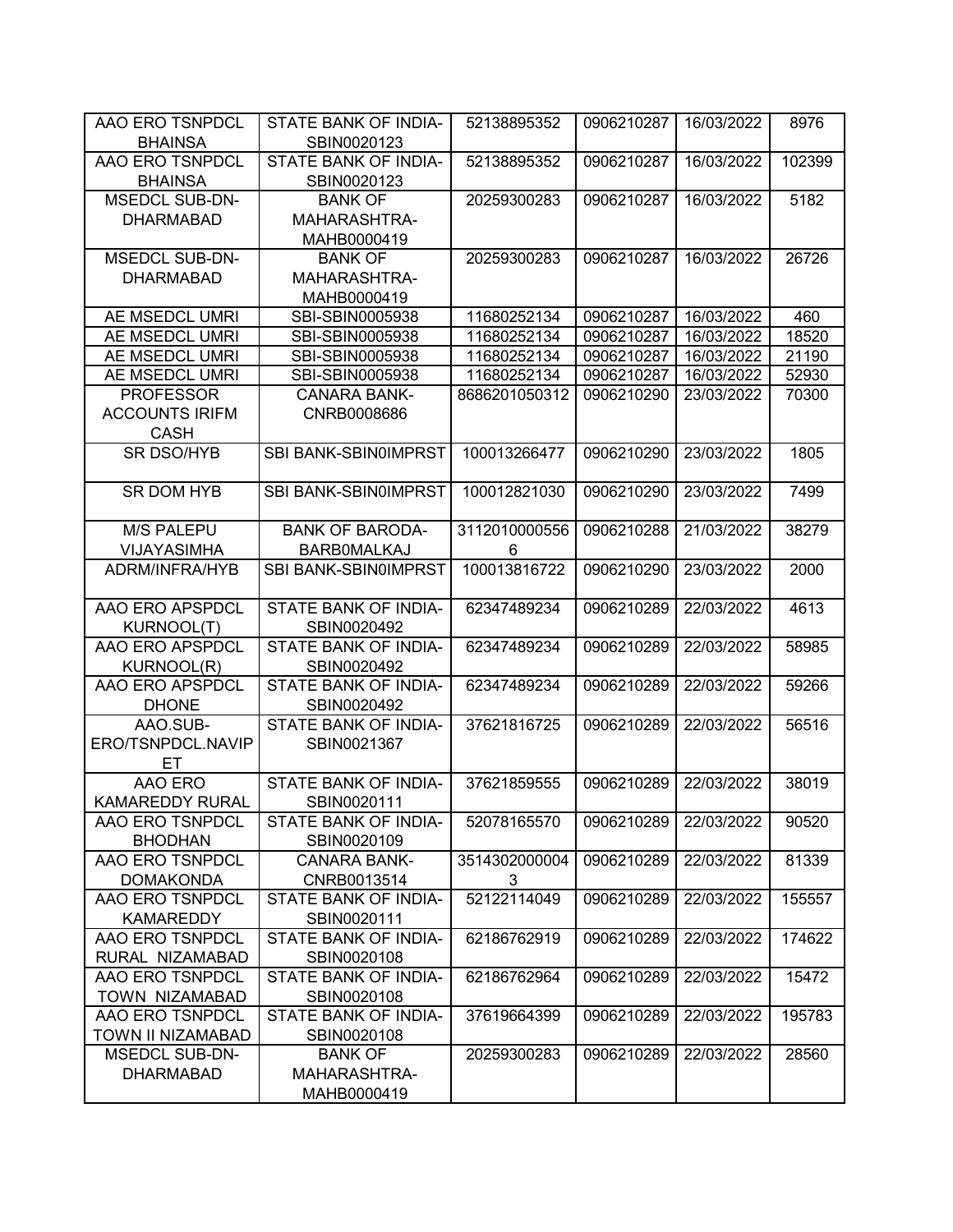| <b>SSE W KCG</b>              | <b>SBI BANK-SBIN0IMPRST</b> | 100013978280        | 0906210291 | 23/03/2022 | 8972    |
|-------------------------------|-----------------------------|---------------------|------------|------------|---------|
|                               |                             |                     |            |            |         |
| <b>ADEN LANDS</b>             | <b>SBI BANK-SBIN0IMPRST</b> | 120002125160        | 0906210291 | 23/03/2022 | 4818    |
|                               |                             |                     |            |            |         |
| <b>DRM HYB</b>                | <b>SBI BANK-SBIN0IMPRST</b> | 120002123457        | 0906210291 | 23/03/2022 | 10000   |
|                               |                             |                     |            |            |         |
| <b>VENKATESWARA</b>           | <b>INDIAN BANK-</b>         | 50466249636         | 0906210292 | 25/03/2022 | 39718   |
| <b>ENTERPRISES</b>            | IDIB000W511                 |                     |            |            |         |
| <b>MSEDCL SUB-DN-</b>         | <b>BANK OF</b>              | 20259300283         | 0906210293 | 25/03/2022 | 998     |
| <b>DHARMABAD</b>              | MAHARASHTRA-                |                     |            |            |         |
|                               | MAHB0000419                 |                     |            |            |         |
| <b>MSEDCL SUB-DN-</b>         | <b>BANK OF</b>              | 20259300283         | 0906210293 | 25/03/2022 | 740     |
| <b>DHARMABAD</b>              | MAHARASHTRA-                |                     |            |            |         |
|                               | MAHB0000419                 |                     |            |            |         |
| <b>MSEDCL SUB-DN-</b>         | <b>BANK OF</b>              | 20259300283         | 0906210293 | 25/03/2022 | 43710   |
| <b>DHARMABAD</b>              | MAHARASHTRA-                |                     |            |            |         |
|                               | MAHB0000419                 |                     |            |            |         |
| <b>MSEDCL SUB-DN-</b>         | <b>BANK OF</b>              | 20259300283         | 0906210293 | 25/03/2022 | 1082    |
| <b>DHARMABAD</b>              | MAHARASHTRA-                |                     |            |            |         |
|                               | MAHB0000419                 |                     |            |            |         |
| <b>MSEDCL UMRI</b>            | SBI-SBIN0005938             | 11680252134         | 0906210293 | 25/03/2022 | 380     |
| <b>MSEDCL SUB-DN-</b>         | <b>BANK OF</b>              | 20259300283         | 0906210293 | 25/03/2022 | 23160   |
| <b>DHARMABAD</b>              | MAHARASHTRA-                |                     |            |            |         |
|                               | MAHB0000419                 |                     |            |            |         |
| <b>MSEDCL SUB-DN-</b>         | <b>BANK OF</b>              | 20259300283         | 0906210293 | 25/03/2022 | 13476   |
| <b>DHARMABAD</b>              | MAHARASHTRA-                |                     |            |            |         |
|                               | MAHB0000419                 |                     |            |            |         |
| AE MSEDCL UMRI                | SBI-SBIN0005938             | 11680252134         | 0906210293 | 25/03/2022 | 440     |
| AE MSEDCL UMRI                | SBI-SBIN0005938             | 11680252134         | 0906210293 | 25/03/2022 | 16528   |
| AE SDN MSEDCL                 | SBI-SBIN0005938             | 11680252134         | 0906210293 | 25/03/2022 | 3570    |
| <b>UMRI</b>                   |                             |                     |            |            |         |
| <b>TSSPDCL HT SC 514</b>      | SBI-SBIN0004266             | SPDCLPSEC51         | 0906210293 | 25/03/2022 | 6990    |
|                               |                             | 4                   |            |            |         |
| RDO LAO                       | STATE BANK OF INDIA-        | 40745535099         | 0906210293 | 25/03/2022 | 6000000 |
| <b>MAHABUBNAGAR</b>           | SBIN0021102                 |                     |            |            |         |
| PERUR RAILWAYS                |                             |                     |            |            |         |
| SR DFM HYB                    | SBI BANK-SBIN0IMPRST        | 100013266474        | 0906210293 | 25/03/2022 | 5000    |
|                               |                             |                     |            |            |         |
| <b>PROFESSOR</b>              | <b>CANARA BANK-</b>         | 8686201050312       | 0906210295 | 29/03/2022 | 73400   |
| <b>ACCOUNTS IRIFM</b>         | CNRB0008686                 |                     |            |            |         |
| <b>CASH</b>                   |                             |                     |            |            |         |
| <b>SR DFM HYB</b>             | SBI BANK-SBIN0IMPRST        | 100013266474        | 0906210295 | 29/03/2022 | 4985    |
|                               |                             |                     |            |            |         |
| <b>PA IRIFM IMPREST</b>       | SBI BANK-SBIN0IMPRST        | 100013266473        | 0906210295 | 29/03/2022 | 24353   |
|                               |                             |                     |            |            |         |
| <b>SRI KRISHNA TOURS</b>      | UNION BANK OF INDIA-        | 1239111000001       | 0906220003 | 01/04/2022 | 15295   |
| & TRAVELS<br><b>NSR POWER</b> | UBIN0812391                 | 31<br>0799201000892 |            | 01/04/2022 |         |
|                               | <b>CANARA BANK-</b>         |                     | 0906220003 |            | 47984   |
| <b>ELECTRICAL WORKS</b>       | CNRB0000799                 |                     |            |            |         |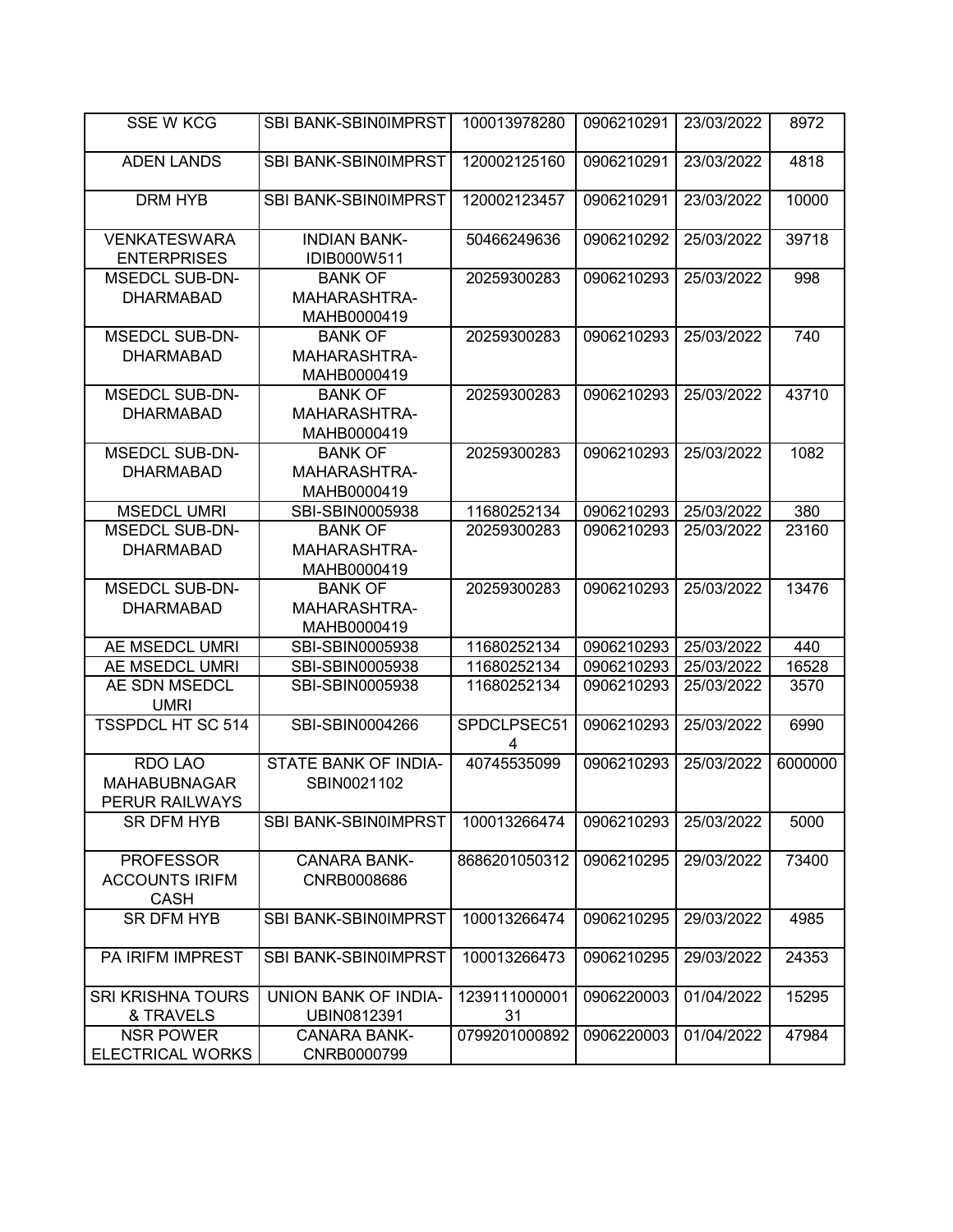| <b>GARNEPALLY</b><br>SWAMY-HYDERABAD                             | UNION BANK OF INDIA-<br>UBIN0814253          | 1425111000033<br>50 | 0906210297 | 31/03/2022 | 37318    |
|------------------------------------------------------------------|----------------------------------------------|---------------------|------------|------------|----------|
| <b>SIVA SAI</b><br><b>ENTERPRISES</b>                            | STATE BANK OF INDIA-<br>SBIN0006645          | 38991981684         | 0906210297 | 31/03/2022 | 44921    |
| <b>SIVA SAI</b><br><b>ENTERPRISES</b>                            | STATE BANK OF INDIA-<br>SBIN0006645          | 38991981684         | 0906210297 | 31/03/2022 | 44921    |
| <b>SIVA SAI</b><br><b>ENTERPRISES</b>                            | STATE BANK OF INDIA-<br>SBIN0006645          | 38991981684         | 0906210297 | 31/03/2022 | 44921    |
| <b>LALAJI ASHOK</b><br><b>KUMAR</b>                              | <b>ICICI BANK LTD-</b><br><b>ICIC0000048</b> | 004801622067        | 0906210301 | 31/03/2022 | 34425    |
| <b>LALAJI ASHOK</b><br><b>KUMAR</b>                              | <b>ICICI BANK LTD-</b><br><b>ICIC0000048</b> | 004801622067        | 0906210301 | 31/03/2022 | 34425    |
| <b>LALAJI ASHOK</b><br><b>KUMAR</b>                              | <b>ICICI BANK LTD-</b><br><b>ICIC0000048</b> | 004801622067        | 0906210301 | 31/03/2022 | 34425    |
| <b>LALAJI ASHOK</b><br><b>KUMAR</b>                              | <b>ICICI BANK LTD-</b><br><b>ICIC0000048</b> | 004801622067        | 0906210301 | 31/03/2022 | 34425    |
| <b>SIVA SAI</b><br><b>ENTERPRISES</b>                            | <b>STATE BANK OF INDIA-</b><br>SBIN0006645   | 38991981684         | 0906210301 | 31/03/2022 | 44921    |
| <b>AO CASH BSNL</b>                                              | UNION BANK OF INDIA-<br>UBIN0805335          | 0533111000032<br>26 | 0906220003 | 01/04/2022 | 31941    |
| PRINCIPAL RJC<br><b>LALAGUDA</b>                                 | <b>STATE BANK OF INDIA-</b><br>SBIN0020082   | 52020520521         | 0906220003 | 01/04/2022 | 8000     |
| <b>M/S BALMER LAWRIE</b><br>& CO LIMITED                         | <b>HDFC BANK LTD-</b><br>HDFC0000004         | 0004011000001<br>4  | 0906220003 | 01/04/2022 | 5857     |
| <b>M/S BALMER LAWRIE</b><br>& CO LIMITED                         | <b>HDFC BANK LTD-</b><br>HDFC0000004         | 0004011000001<br>4  | 0906220003 | 01/04/2022 | 29538    |
| <b>M/S BALMER LAWRIE</b><br>& CO LIMITED                         | <b>HDFC BANK LTD-</b><br>HDFC0000004         | 0004011000001<br>4  | 0906220003 | 01/04/2022 | 10002    |
| <b>M/S BALMER LAWRIE</b><br>& CO LIMITED                         | <b>HDFC BANK LTD-</b><br>HDFC0000004         | 0004011000001<br>4  | 0906220003 | 01/04/2022 | 8176     |
| <b>THE</b><br>COMMISSIONER,<br><b>GHMC</b>                       | STATE BANK OF INDIA-<br>SBIN0020432          | 52082155599         | 0906220003 | 01/04/2022 | 15000000 |
| <b>KHYBER SECURITY</b><br><b>AND SERVICES</b><br>PRIVATE LIMITED | AXIS BANK-UTIB0003984                        | 9200200259432<br>84 | 0906210300 | 31/03/2022 | 36260    |
| <b>KHYBER SECURITY</b><br><b>AND SERVICES</b><br>PRIVATE LIMITED | AXIS BANK-UTIB0003984                        | 9200200259432<br>84 | 0906210300 | 31/03/2022 | 36260    |
| SR DPO HYB                                                       | SELF CHEQUE-                                 | 000                 | 190195     | 31/03/2022 | 376000   |
| DRM HYB                                                          | <b>SBI BANK-SBIN0IMPRST</b>                  | 120002123457        | 0906220006 | 06/04/2022 | 8000     |
| <b>TSSPDCL HT HBG664</b>                                         | SBI-SBIN0004266                              | SPDCLPHBG66<br>4    | 0906220006 | 06/04/2022 | 219205   |
| <b>TSSPDCL HT</b><br><b>HBG1786</b>                              | SBI-SBIN0004266                              | SPDCLPHBG17<br>86   | 0906220006 | 06/04/2022 | 841109   |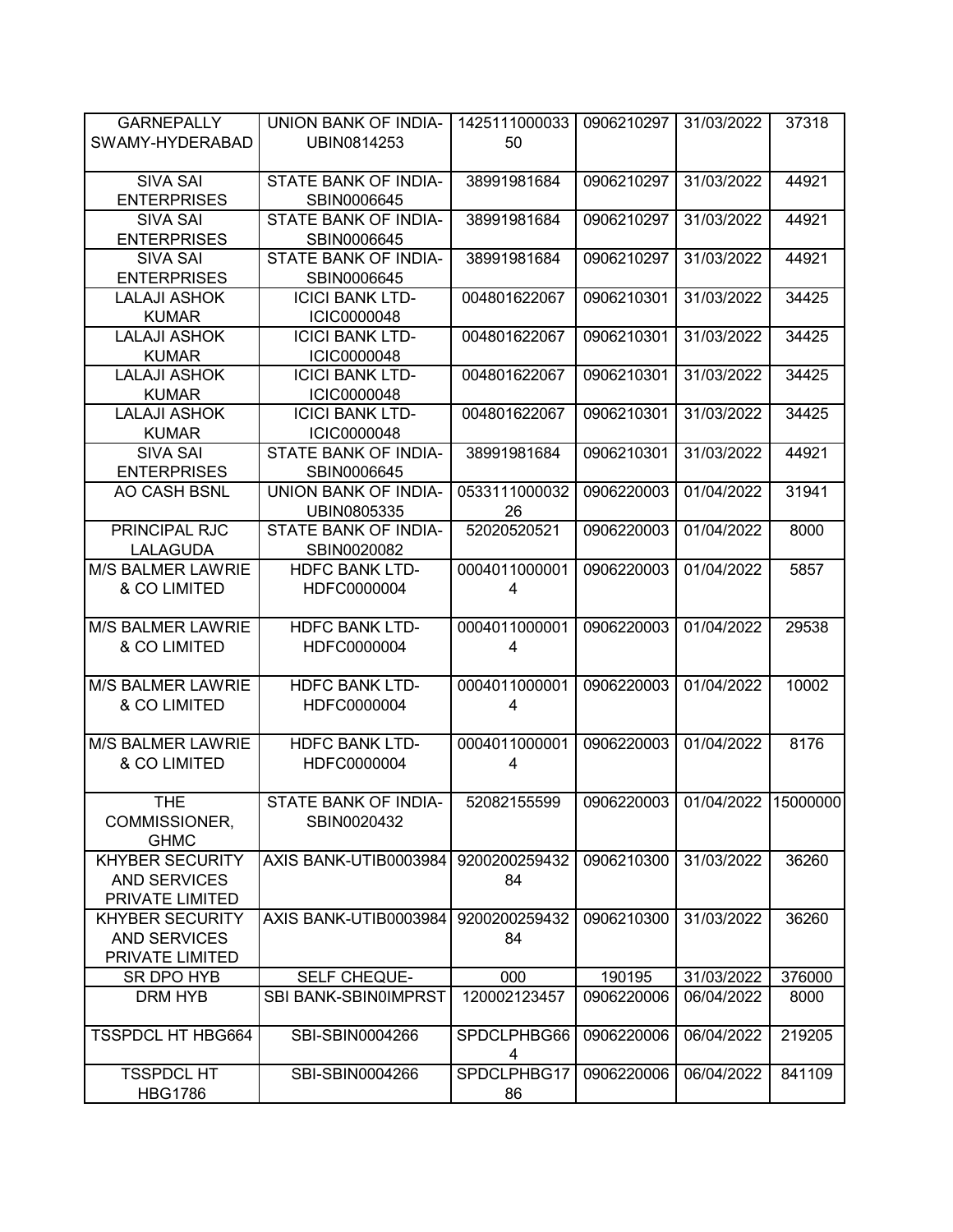| <b>TSSPDCL HT HDC 925</b>                 | SBI-SBIN0004266                               | SPDCLPHDC92<br>5   | 0906220006 | 06/04/2022 | 52888   |
|-------------------------------------------|-----------------------------------------------|--------------------|------------|------------|---------|
| <b>TSSPDCL HT SEC487</b>                  | SBI-SBIN0004266                               | SPDCLPSEC48<br>7   | 0906220006 | 06/04/2022 | 7375955 |
| <b>TSSPDCL HT SC 514</b>                  | SBI-SBIN0004266                               | SPDCLPSEC51<br>4   | 0906220006 | 06/04/2022 | 209183  |
| <b>TSSPDCL HT SC 506</b>                  | SBI-SBIN0004266                               | SPDCLPSEC50<br>6   | 0906220006 | 06/04/2022 | 4913331 |
| <b>TSSPDCL HT HDC 204</b>                 | SBI-SBIN0004266                               | SPDCLPHDC20<br>4   | 0906220006 | 06/04/2022 | 286431  |
| <b>TSSPDCL HT GDL934</b>                  | SBI-SBIN0004266                               | SPDCLPGDL93<br>4   | 0906220006 | 06/04/2022 | 65102   |
| <b>TSSPDCL HT MBN 574</b>                 | SBI-SBIN0004266                               | SPDCLPMBN57<br>4   | 0906220006 | 06/04/2022 | 267692  |
| <b>TSSPDCL HT HDC</b><br>1034             | SBI-SBIN0004266                               | SPDCLPHDC10<br>34  | 0906220006 | 06/04/2022 | 288244  |
| <b>TSSPDCL HT HDC</b><br>1082             | SBI-SBIN0004266                               | SPDCLPHDC10<br>82  | 0906220006 | 06/04/2022 | 140566  |
| TSSPDCL, HT HDC-<br>1161                  | SBI-SBIN0004266                               | SPDCLPHDC11<br>61  | 0906220006 | 06/04/2022 | 223504  |
| <b>JAYANTA KUMAR BAL</b>                  | <b>CENTRAL BANK OF</b><br>INDIA-CBIN0284622   | 3718097359         | 0906220006 | 06/04/2022 | 13774   |
| <b>TSSPDCL</b>                            | SBI-SBIN0004266                               | SPDCLPHBG31<br>50  | 0906220006 | 06/04/2022 | 161142  |
| <b>VENKATESWARA</b><br><b>ENTERPRISES</b> | <b>INDIAN BANK-</b><br>IDIB000W511            | 50466249636        | 0906220006 | 06/04/2022 | 49327   |
| <b>VENKATESWARA</b><br><b>ENTERPRISES</b> | <b>INDIAN BANK-</b><br>IDIB000W511            | 50466249636        | 0906220006 | 06/04/2022 | 36355   |
| <b>TSSPDCL</b>                            | SBI-SBIN0004266                               | SPDCLPSEC21<br>58  | 0906220006 | 06/04/2022 | 55131   |
| SAOHTTSNPDCL                              | STATE BANK OF INDIA-<br>SBIN0020150           | 62488420712        | 0906220006 | 06/04/2022 | 568774  |
| <b>MSEDCL SUB-DN-</b><br><b>DHARMABAD</b> | <b>BANK OF</b><br>MAHARASHTRA-<br>MAHB0000419 | 20259300283        | 0906220006 | 06/04/2022 | 400     |
| <b>MSEDCL SUB-DN-</b><br><b>DHARMABAD</b> | <b>BANK OF</b><br>MAHARASHTRA-<br>MAHB0000419 | 20259300283        | 0906220006 | 06/04/2022 | 1010    |
| <b>MSEDCL SUB-DN-</b><br><b>DHARMABAD</b> | <b>BANK OF</b><br>MAHARASHTRA-<br>MAHB0000419 | 20259300283        | 0906220006 | 06/04/2022 | 1160    |
| <b>SR DOM HYB</b>                         | SBI BANK-SBIN0IMPRST                          | 100012821030       | 0906220006 | 06/04/2022 | 7499    |
| <b>SR DOM HYB</b>                         | SBI BANK-SBIN0IMPRST                          | 100012821030       | 0906220006 | 06/04/2022 | 7499    |
| SR DME DSL MLY                            | SBI BANK-SBIN0IMPRST                          | 120002125197       | 0906220006 | 06/04/2022 | 9259    |
| <b>DINESH METAL</b><br>MFG.CO             | <b>BANK OF BARODA-</b><br>BARB0ZAVERI         | 0423020000023<br>2 | 0906220007 | 06/04/2022 | 490779  |
| <b>VENKATESWARA</b><br><b>ENTERPRISES</b> | <b>INDIAN BANK-</b><br>IDIB000W511            | 50466249636        | 0906220006 | 06/04/2022 | 47503   |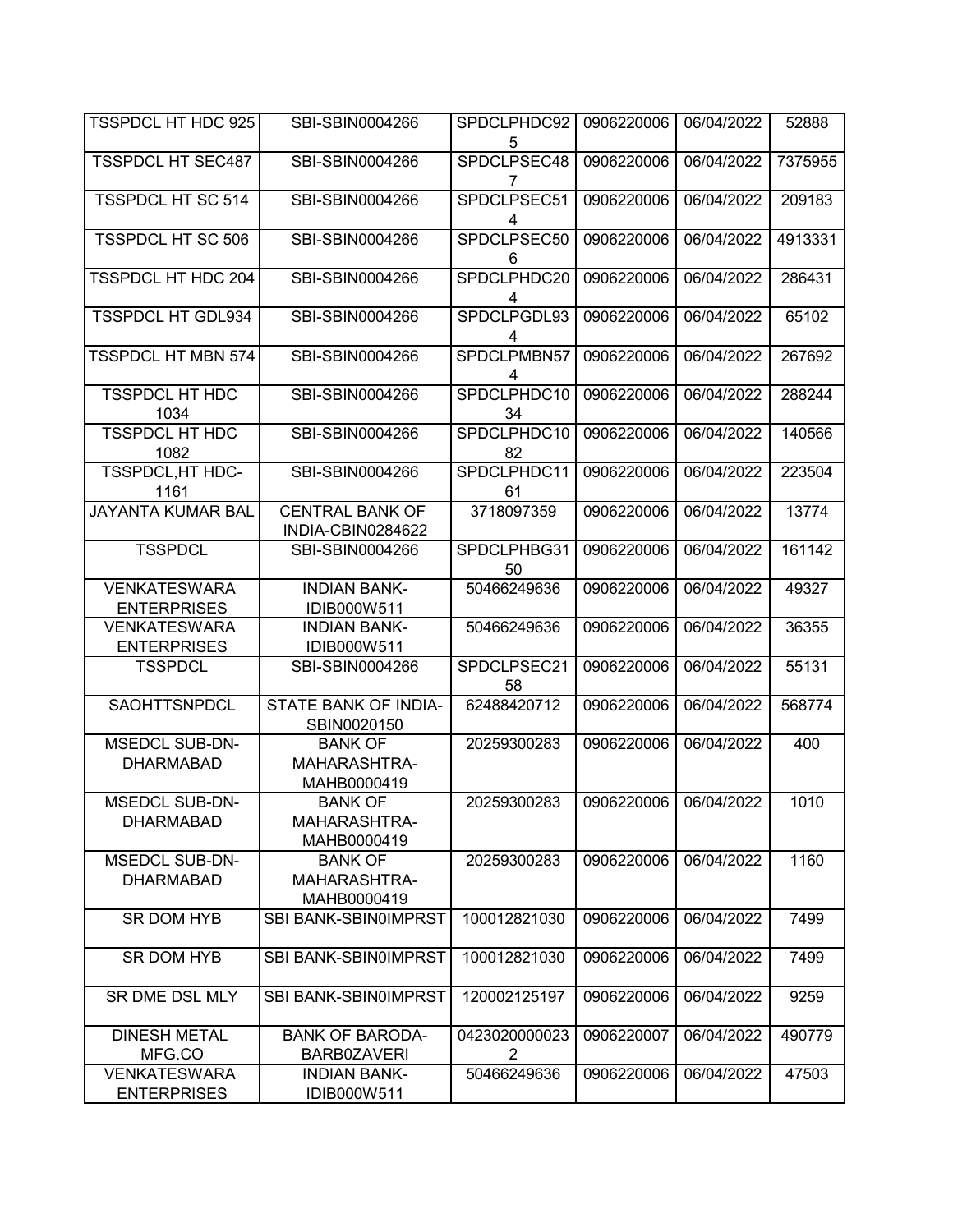| SR DEE HYB                           | SBI BANK-SBIN0IMPRST        | 100013257113 | 0906220007 | 06/04/2022 | 8990  |
|--------------------------------------|-----------------------------|--------------|------------|------------|-------|
| <b>SR DCM HYB</b>                    | SBI BANK-SBIN0IMPRST        | 120002125153 | 0906220007 | 06/04/2022 | 7500  |
| <b>HEALTH UNIT KCG</b><br><b>HYB</b> | SBI BANK-SBIN0IMPRST        | 120002125156 | 0906220007 | 06/04/2022 | 6892  |
| <b>CCC KCG</b>                       | SBI BANK-SBIN0IMPRST        | 100012686670 | 0906220007 | 06/04/2022 | 9960  |
| <b>SSE EM CKL HYB</b>                | <b>SBI BANK-SBIN0IMPRST</b> | 100013816727 | 0906220007 | 06/04/2022 | 9502  |
| SSE AC HYB SC                        | SBI BANK-SBIN0IMPRST        | 120002123817 | 0906220007 | 06/04/2022 | 4941  |
| SSE AC HYB SC                        | SBI BANK-SBIN0IMPRST        | 120002123817 | 0906220007 | 06/04/2022 | 4948  |
| SSE AC HYB SC                        | SBI BANK-SBIN0IMPRST        | 120002123817 | 0906220007 | 06/04/2022 | 4920  |
| <b>SSE EM HT HYB</b>                 | SBI BANK-SBIN0IMPRST        | 120002124011 | 0906220007 | 06/04/2022 | 9967  |
| SE EM RN HYB                         | <b>SBI BANK-SBIN0IMPRST</b> | 120002123818 | 0906220007 | 06/04/2022 | 9846  |
| <b>SSE EM S LGD</b>                  | SBI BANK-SBIN0IMPRST        | 120002123819 | 0906220007 | 06/04/2022 | 10000 |
| SSE EM N LGD HYB                     | <b>SBI BANK-SBIN0IMPRST</b> | 120002124012 | 0906220007 | 06/04/2022 | 4827  |
| <b>SSE EM MLY</b>                    | SBI BANK-SBIN0IMPRST        | 120002123820 | 0906220007 | 06/04/2022 | 4671  |
| <b>SSE AC KCG</b>                    | SBI BANK-SBIN0IMPRST        | 120002124013 | 0906220007 | 06/04/2022 | 11160 |
| <b>SSE TL KCG</b>                    | SBI BANK-SBIN0IMPRST        | 120002123821 | 0906220007 | 06/04/2022 | 4774  |
| <b>SSE EM KCG</b>                    | SBI BANK-SBIN0IMPRST        | 120007271933 | 0906220007 | 06/04/2022 | 9656  |
| <b>SSE EM PUMPS HYB</b>              | SBI BANK-SBIN0IMPRST        | 100003089867 | 0906220007 | 06/04/2022 | 5000  |
| <b>SSE EM PUMPS HYB</b>              | SBI BANK-SBIN0IMPRST        | 100003089867 | 0906220007 | 06/04/2022 | 4956  |
| <b>SSE EM PUMPS HYB</b>              | SBI BANK-SBIN0IMPRST        | 100003089867 | 0906220007 | 06/04/2022 | 4953  |
| MOBILE ART KCG                       | SBI BANK-SBIN0IMPRST        | 100013981621 | 0906220007 | 06/04/2022 | 2695  |
| <b>JE/LIFTS/RN</b>                   | SBI BANK-SBIN0IMPRST        | 100013293851 | 0906220007 | 06/04/2022 | 4976  |
| SR.DCM/HYB<br><b>CATERING</b>        | SBI BANK-SBIN0IMPRST        | 100013261812 | 0906220007 | 06/04/2022 | 28800 |
| SIPF/FM/OP                           | SBI BANK-SBIN0IMPRST        | 100013852409 | 0906220007 | 06/04/2022 | 1500  |
| <b>IPF NZB</b>                       | SBI BANK-SBIN0IMPRST        | 120002123780 | 0906220007 | 06/04/2022 | 5000  |
| SSE C W NZB                          | SBI BANK-SBIN0IMPRST        | 100013852410 | 0906220007 | 06/04/2022 | 23767 |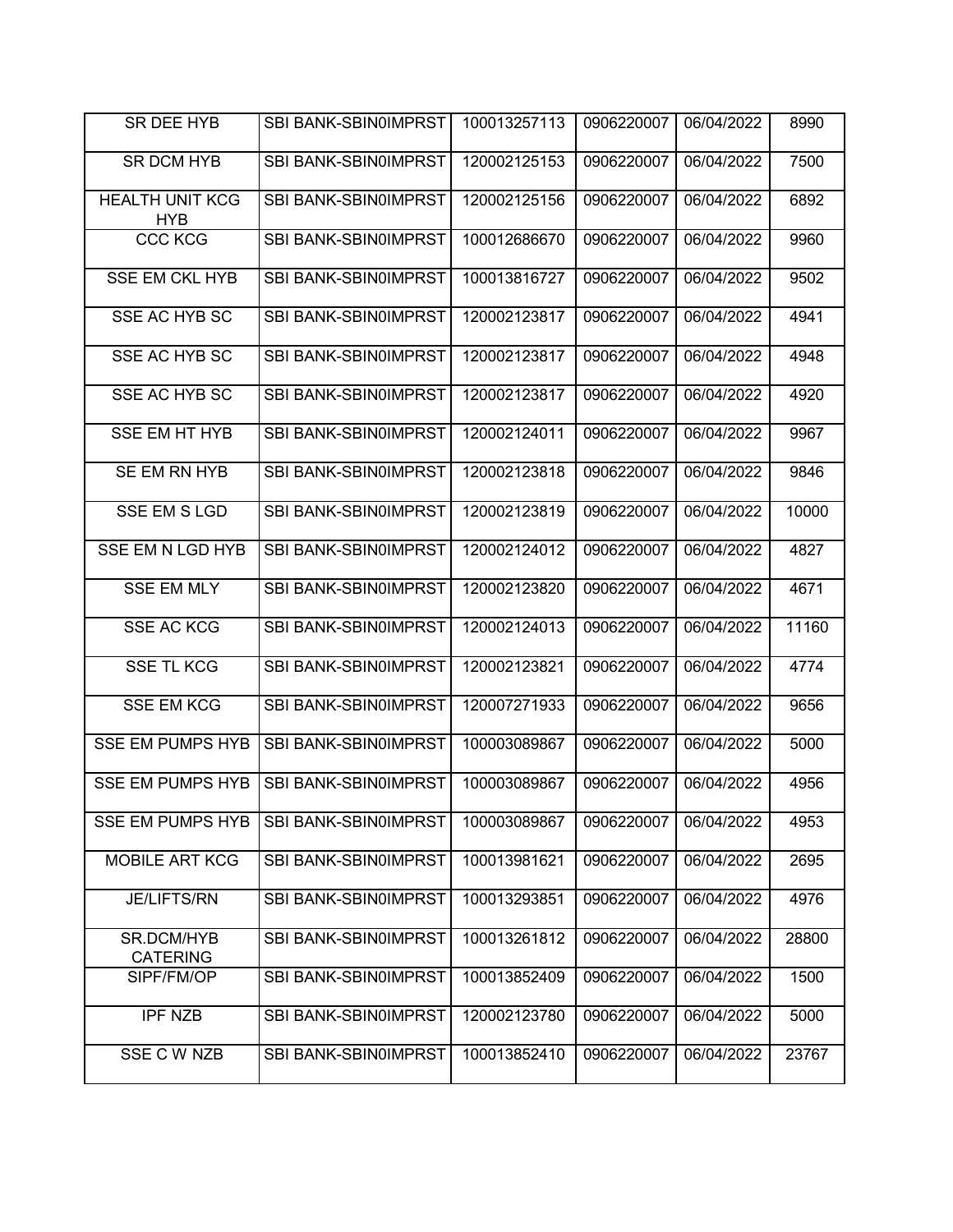| SSE C W OFFICE NZB                        | <b>SBI BANK-SBIN0IMPRST</b>        | 100013980319 | 0906220007 | 06/04/2022 | 1720  |
|-------------------------------------------|------------------------------------|--------------|------------|------------|-------|
| <b>SPARMV NZB</b>                         | SBI BANK-SBIN0IMPRST               | 100013980320 | 0906220007 | 06/04/2022 | 4090  |
| <b>SSE E NZB</b>                          | <b>SBI BANK-SBIN0IMPRST</b>        | 120002123827 | 0906220007 | 06/04/2022 | 10000 |
| ASIPF/RPF/GWD                             | SBI BANK-SBIN0IMPRST               | 100013279428 | 0906220007 | 06/04/2022 | 1500  |
| <b>HEALTH UNIT KRNT</b>                   | SBI BANK-SBIN0IMPRST               | 100013845549 | 0906220007 | 06/04/2022 | 4974  |
| <b>VENKATESWARA</b><br><b>ENTERPRISES</b> | <b>INDIAN BANK-</b><br>IDIB000W511 | 50466249636  | 0906220007 | 06/04/2022 | 47503 |
| <b>SS AKKANAPET</b>                       | SBI BANK-SBIN0IMPRST               | 120002124018 | 0906220008 | 07/04/2022 | 12000 |
| <b>SS ALAMPUR ROAD</b>                    | SBI BANK-SBIN0IMPRST               | 100013293850 | 0906220008 | 07/04/2022 | 5690  |
| <b>SS BASAR</b>                           | SBI BANK-SBIN0IMPRST               | 120002123866 | 0906220008 | 07/04/2022 | 9460  |
| <b>SS BHIKNUR</b>                         | SBI BANK-SBIN0IMPRST               | 120002123867 | 0906220008 | 07/04/2022 | 5850  |
| <b>SS BDHN</b>                            | SBI BANK-SBIN0IMPRST               | 120002124054 | 0906220008 | 07/04/2022 | 5850  |
| <b>SS BDHN</b>                            | SBI BANK-SBIN0IMPRST               | 120002124054 | 0906220008 | 07/04/2022 | 6000  |
| <b>SS BMO</b>                             | SBI BANK-SBIN0IMPRST               | 120002123869 | 0906220008 | 07/04/2022 | 15945 |
| <b>SS BMO</b>                             | SBI BANK-SBIN0IMPRST               | 120002123869 | 0906220008 | 07/04/2022 | 15938 |
| <b>SS BOLSA</b>                           | SBI BANK-SBIN0IMPRST               | 120002123870 | 0906220008 | 07/04/2022 | 6000  |
| <b>SS BDVL</b>                            | SBI BANK-SBIN0IMPRST               | 120002124097 | 0906220008 | 07/04/2022 | 14995 |
| <b>SS BDVL</b>                            | SBI BANK-SBIN0IMPRST               | 120002124097 | 0906220008 | 07/04/2022 | 14610 |
| <b>SS BDVL</b>                            | SBI BANK-SBIN0IMPRST               | 120002124097 | 0906220008 | 07/04/2022 | 13377 |
| <b>SS CAVELRY</b><br><b>BARRACKS</b>      | SBI BANK-SBIN0IMPRST               | 120002124055 | 0906220008 | 07/04/2022 | 14870 |
| <b>SS CAVELRY</b><br><b>BARRACKS</b>      | <b>SBI BANK-SBIN0IMPRST</b>        | 120002124055 | 0906220008 | 07/04/2022 | 14890 |
| <b>SS CAVELRY</b><br><b>BARRACKS</b>      | SBI BANK-SBIN0IMPRST               | 120002124055 | 0906220008 | 07/04/2022 | 14900 |
| <b>SS DAB</b>                             | <b>SBI BANK-SBIN0IMPRST</b>        | 120002124098 | 0906220008 | 07/04/2022 | 23400 |
| <b>SS DAB</b>                             | <b>SBI BANK-SBIN0IMPRST</b>        | 120002124098 | 0906220008 | 07/04/2022 | 22644 |
| <b>SS DAB</b>                             | SBI BANK-SBIN0IMPRST               | 120002124098 | 0906220008 | 07/04/2022 | 24960 |
| <b>SS DKC</b>                             | SBI BANK-SBIN0IMPRST               | 120002124056 | 0906220008 | 07/04/2022 | 12000 |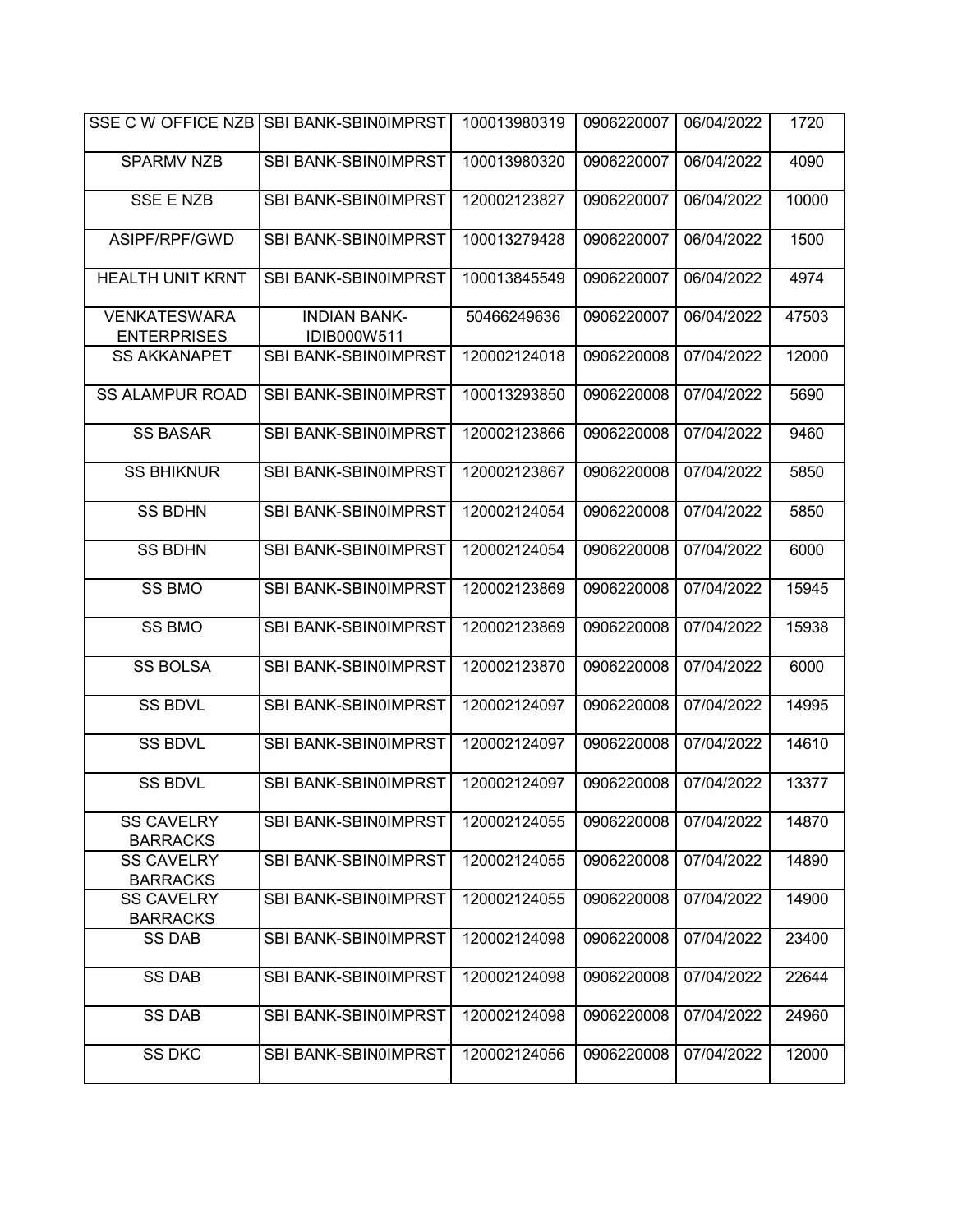| <b>SS DHP</b>                   | <b>SBI BANK-SBIN0IMPRST</b> | 100013839757 | 0906220008 | 07/04/2022 | 6000  |
|---------------------------------|-----------------------------|--------------|------------|------------|-------|
| <b>SS FM</b>                    | SBI BANK-SBIN0IMPRST        | 120007791099 | 0906220008 | 07/04/2022 | 2637  |
| SS GWD                          | SBI BANK-SBIN0IMPRST        | 120002124136 | 0906220008 | 07/04/2022 | 34683 |
| SS GWD                          | SBI BANK-SBIN0IMPRST        | 120002124136 | 0906220008 | 07/04/2022 | 34548 |
| <b>SS TMD</b>                   | SBI BANK-SBIN0IMPRST        | 120002148813 | 0906220008 | 07/04/2022 | 6000  |
| SM/GUNDLAPOCHAM<br><b>PALLI</b> | SBI BANK-SBIN0IMPRST        | 120002124137 | 0906220008 | 07/04/2022 | 6000  |
| SM/GUNDLAPOCHAM<br><b>PALLI</b> | SBI BANK-SBIN0IMPRST        | 120002124137 | 0906220008 | 07/04/2022 | 6000  |
| SM/GUNDLAPOCHAM<br><b>PALLI</b> | SBI BANK-SBIN0IMPRST        | 120002124137 | 0906220008 | 07/04/2022 | 6000  |
| SS IDL                          | SBI BANK-SBIN0IMPRST        | 120002124138 | 0906220008 | 07/04/2022 | 6000  |
| SS IDL                          | SBI BANK-SBIN0IMPRST        | 120002124138 | 0906220008 | 07/04/2022 | 6000  |
| SS JCL                          | SBI BANK-SBIN0IMPRST        | 120002124139 | 0906220008 | 07/04/2022 | 24920 |
| <b>SS JCL</b>                   | SBI BANK-SBIN0IMPRST        | 120002124139 | 0906220008 | 07/04/2022 | 23950 |
| <b>SS JKM</b>                   | SBI BANK-SBIN0IMPRST        | 120002124140 | 0906220008 | 07/04/2022 | 5980  |
| <b>SS KCG</b>                   | SBI BANK-SBIN0IMPRST        | 100013230223 | 0906220008 | 07/04/2022 | 14600 |
| <b>SS KEK</b>                   | SBI BANK-SBIN0IMPRST        | 120002125525 | 0906220008 | 07/04/2022 | 5850  |
| <b>SS KMC</b>                   | SBI BANK-SBIN0IMPRST        | 120002124143 | 0906220008 | 07/04/2022 | 8500  |
| <b>SS KEK</b>                   | SBI BANK-SBIN0IMPRST        | 120002125525 | 0906220008 | 07/04/2022 | 5850  |
| <b>SS KEK</b>                   | SBI BANK-SBIN0IMPRST        | 120002125525 | 0906220008 | 07/04/2022 | 5850  |
| SS KEK                          | SBI BANK-SBIN0IMPRST        | 120002125525 | 0906220008 | 07/04/2022 | 5850  |
| <b>SS KRNT</b>                  | SBI BANK-SBIN0IMPRST        | 120002125526 | 0906220008 | 07/04/2022 | 13077 |
| <b>SS MBNR</b>                  | SBI BANK-SBIN0IMPRST        | 120002124145 | 0906220008 | 07/04/2022 | 11952 |
| SS MJF                          | SBI BANK-SBIN0IMPRST        | 120002124146 | 0906220008 | 07/04/2022 | 28032 |
| <b>SS MOB</b>                   | <b>SBI BANK-SBIN0IMPRST</b> | 100013082913 | 0906220008 | 07/04/2022 | 12000 |
| <b>SS MOB</b>                   | SBI BANK-SBIN0IMPRST        | 100013082913 | 0906220008 | 07/04/2022 | 12000 |
| <b>SS MASAIPET</b>              | SBI BANK-SBIN0IMPRST        | 120002123453 | 0906220008 | 07/04/2022 | 6000  |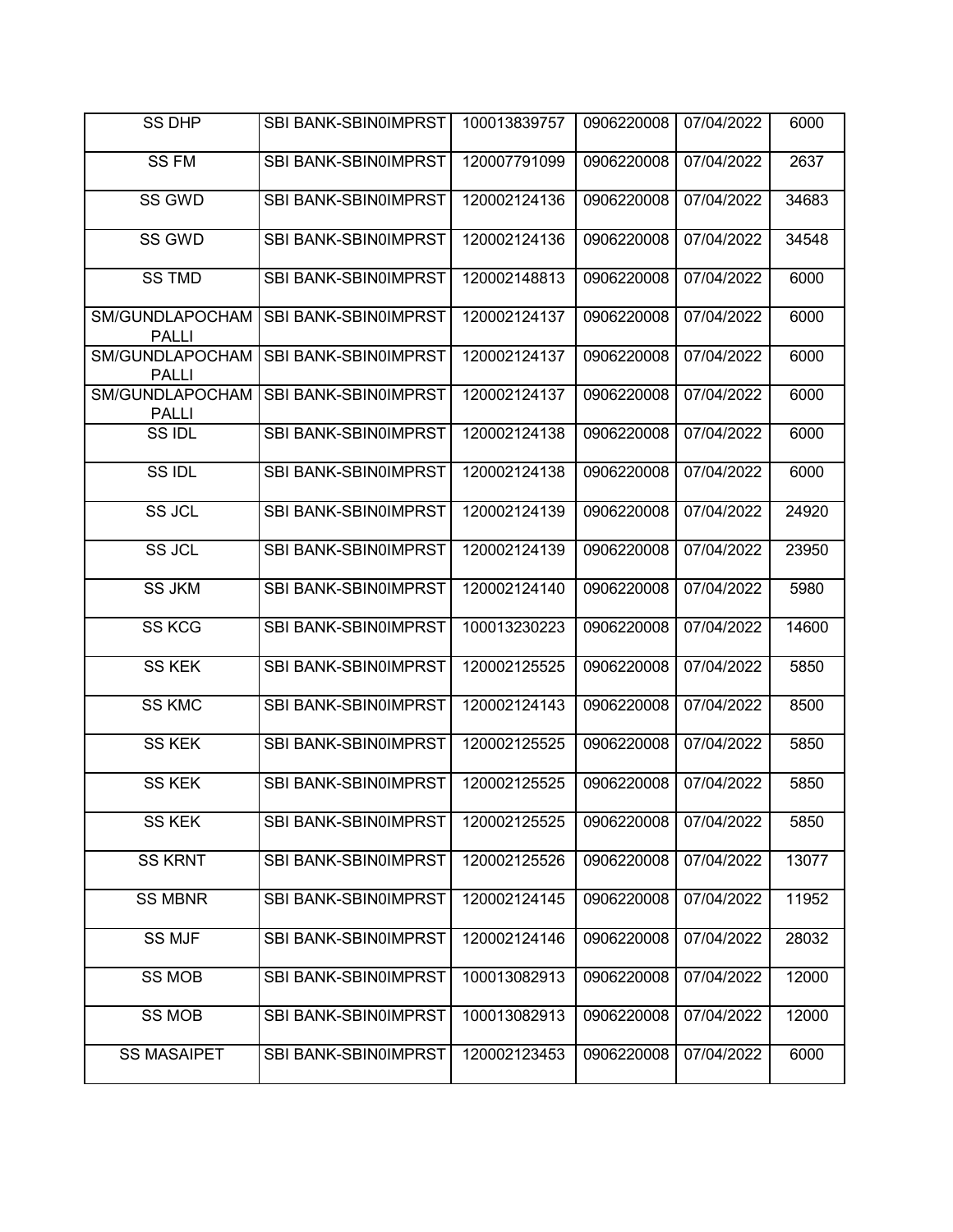| <b>SS MASAIPET</b>                                           | <b>SBI BANK-SBIN0IMPRST</b>             | 120002123453         | 0906220008 | 07/04/2022 | 6000   |
|--------------------------------------------------------------|-----------------------------------------|----------------------|------------|------------|--------|
| <b>SS MED</b>                                                | SBI BANK-SBIN0IMPRST                    | 120002123454         | 0906220008 | 07/04/2022 | 15000  |
| <b>ISHA PROTECTIONAL</b><br><b>SECURITY GUARD</b><br>PVT.LTD | KARUR VYSYA BANK-<br>KVBL0002302        | 2302221000000<br>014 | 0906220009 | 08/04/2022 | 185660 |
| <b>ISHA PROTECTIONAL</b><br><b>SECURITY GUARD</b><br>PVT.LTD | <b>KARUR VYSYA BANK-</b><br>KVBL0002302 | 2302221000000<br>014 | 0906220009 | 08/04/2022 | 188614 |
| <b>ISHA PROTECTIONAL</b><br><b>SECURITY GUARD</b><br>PVT.LTD | <b>KARUR VYSYA BANK-</b><br>KVBL0002302 | 2302221000000<br>014 | 0906220009 | 08/04/2022 | 171961 |
| <b>SS MED</b>                                                | <b>SBI BANK-SBIN0IMPRST</b>             | 120002123454         | 0906220008 | 07/04/2022 | 15000  |
| <b>SS MED</b>                                                | SBI BANK-SBIN0IMPRST                    | 120002123454         | 0906220008 | 07/04/2022 | 15000  |
| <b>SS MIRZAPALLY</b>                                         | SBI BANK-SBIN0IMPRST                    | 100013839759         | 0906220008 | 07/04/2022 | 5850   |
| <b>SS NAVIPET</b>                                            | <b>SBI BANK-SBIN0IMPRST</b>             | 120002125563         | 0906220008 | 07/04/2022 | 3703   |
| <b>SS SHNR</b>                                               | SBI BANK-SBIN0IMPRST                    | 100001281054         | 0906220008 | 07/04/2022 | 23850  |
| <b>SS SHNR</b>                                               | SBI BANK-SBIN0IMPRST                    | 100001281054         | 0906220008 | 07/04/2022 | 24549  |
| <b>SS SC HYB</b>                                             | SBI BANK-SBIN0IMPRST                    | 120002123462         | 0906220008 | 07/04/2022 | 7504   |
| <b>SS SVN</b>                                                | SBI BANK-SBIN0IMPRST                    | 120007791817         | 0906220008 | 07/04/2022 | 6000   |
| <b>SS SIRNAPALLI</b>                                         | SBI BANK-SBIN0IMPRST                    | 120002123499         | 0906220008 | 07/04/2022 | 6000   |
| <b>SS SIRNAPALLI</b>                                         | SBI BANK-SBIN0IMPRST                    | 120002123499         | 0906220008 | 07/04/2022 | 5850   |
| <b>SS SRIRAM NAGAR</b>                                       | SBI BANK-SBIN0IMPRST                    | 120002123500         | 0906220008 | 07/04/2022 | 12000  |
| <b>SS SRIRAM NAGAR</b>                                       | SBI BANK-SBIN0IMPRST                    | 120002123500         | 0906220008 | 07/04/2022 | 12000  |
| <b>SS TMX</b>                                                | SBI BANK-SBIN0IMPRST                    | 120002123737         | 0906220008 | 07/04/2022 | 12000  |
| <b>SS TMX</b>                                                | SBI BANK-SBIN0IMPRST                    | 120002123737         | 0906220008 | 07/04/2022 | 11978  |
| <b>SS TMX</b>                                                | SBI BANK-SBIN0IMPRST                    | 120002123737         | 0906220008 | 07/04/2022 | 11930  |
| <b>SS UMDANAGAR</b>                                          | SBI BANK-SBIN0IMPRST                    | 120002182195         | 0906220008 | 07/04/2022 | 24120  |
| <b>SS UMDANAGAR</b>                                          | SBI BANK-SBIN0IMPRST                    | 120002182195         | 0906220008 | 07/04/2022 | 22512  |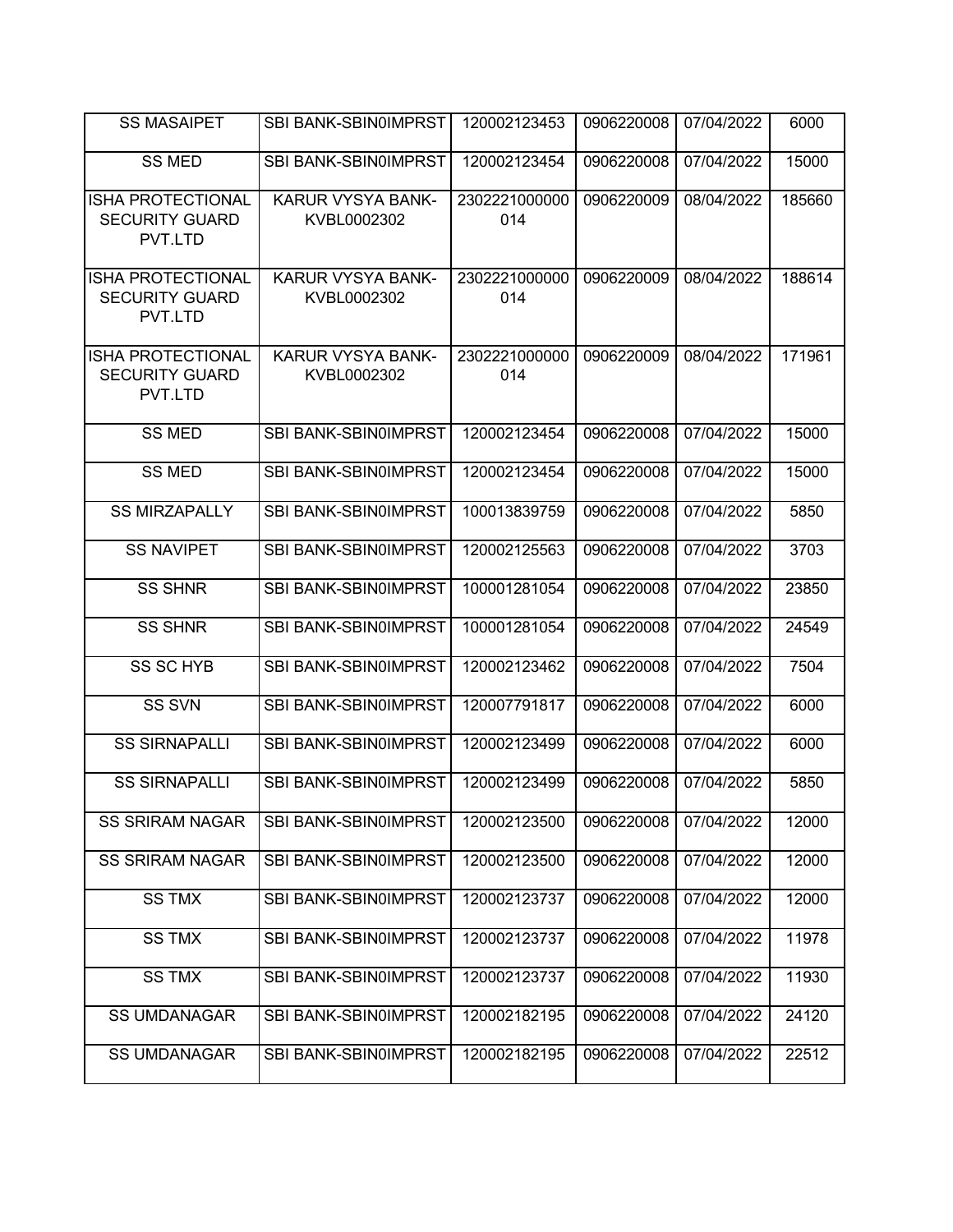| <b>SS UMDANAGAR</b>  | SBI BANK-SBIN0IMPRST                         | 120002182195        | 0906220008 | 07/04/2022 | 24120    |
|----------------------|----------------------------------------------|---------------------|------------|------------|----------|
| <b>SS UMRI</b>       | <b>SBI BANK-SBIN0IMPRST</b>                  | 120002123738        | 0906220008 | 07/04/2022 | 23400    |
| <b>SS UMRI</b>       | SBI BANK-SBIN0IMPRST                         | 120002123738        | 0906220008 | 07/04/2022 | 24900    |
| <b>SS UMRI</b>       | SBI BANK-SBIN0IMPRST                         | 120002123738        | 0906220008 | 07/04/2022 | 21840    |
| <b>SS UPPALVAI</b>   | SBI BANK-SBIN0IMPRST                         | 120002123739        | 0906220008 | 07/04/2022 | 6000     |
| <b>SS UPPALVAI</b>   | SBI BANK-SBIN0IMPRST                         | 120002123739        | 0906220008 | 07/04/2022 | 6000     |
| <b>SS WADIARAM</b>   | SBI BANK-SBIN0IMPRST                         | 120002125569        | 0906220008 | 07/04/2022 | 6000     |
| <b>SS WPR</b>        | SBI BANK-SBIN0IMPRST                         | 100012693904        | 0906220008 | 07/04/2022 | 12500    |
| <b>SS WPR</b>        | SBI BANK-SBIN0IMPRST                         | 100012693904        | 0906220008 | 07/04/2022 | 11210    |
| <b>SS MJF</b>        | SBI BANK-SBIN0IMPRST                         | 120002124146        | 0906220008 | 07/04/2022 | 32704    |
| <b>TI KRNT</b>       | SBI BANK-SBIN0IMPRST                         | 100013860568        | 0906220010 | 08/04/2022 | 3000     |
| TI NZB               | SBI BANK-SBIN0IMPRST                         | 100013860569        | 0906220010 | 08/04/2022 | 3000     |
| HMWS&SB NLGD         | <b>AXIS BANK-</b><br>UTIB0CCH274             | 1446076173716<br>94 | 0906220008 | 07/04/2022 | 4081578  |
| <b>HMWS &amp; SB</b> | <b>AXIS BANK-</b>                            | 1446110645000       | 0906220008 | 07/04/2022 | 32180579 |
| HYDERABAD,           | UTIB0CCH274                                  | 38                  |            |            |          |
| AL SAMA ENTPS        | <b>BANK OF BARODA-</b><br><b>BARBOCHILAK</b> | 1944020000047<br>9  | 0906220009 | 08/04/2022 | 99210    |
| HMWSSB KCGSTN        | <b>AXIS BANK-</b><br>UTIB0CCH274             | 1446050533011<br>10 | 0906220008 | 07/04/2022 | 3317424  |
| DRM HYB              | SBI BANK-SBIN0IMPRST                         | 120002123457        | 0906220010 | 08/04/2022 | 3000     |
| SR.DPO HYB           | SBI BANK-SBIN0IMPRST                         | 100013285191        | 0906220010 | 08/04/2022 | 2000     |
| SR DSTE HYB          | SBI BANK-SBIN0IMPRST                         | 120002123830        | 0906220010 | 08/04/2022 | 7275     |
| SSE C W KCG          | SBI BANK-SBIN0IMPRST                         | 120007708315        | 0906220010 | 08/04/2022 | 87753    |
| <b>IPF KCG</b>       | SBI BANK-SBIN0IMPRST                         | 120002123860        | 0906220010 | 08/04/2022 | 5000     |
| SIPF/FM/OP           | SBI BANK-SBIN0IMPRST                         | 100013852409        | 0906220010 | 08/04/2022 | 3000     |
| IPF/RPF/CG/HYB       | SBI BANK-SBIN0IMPRST                         | 100013279429        | 0906220010 | 08/04/2022 | 3000     |
| AL SAMA ENTPS        | <b>BANK OF BARODA-</b><br><b>BARBOCHILAK</b> | 1944020000047<br>9  | 0906220009 | 08/04/2022 | 103279   |
| <b>SSE W SLGD</b>    | SBI BANK-SBIN0IMPRST                         | 120002125202        | 0906220010 | 08/04/2022 | 19999    |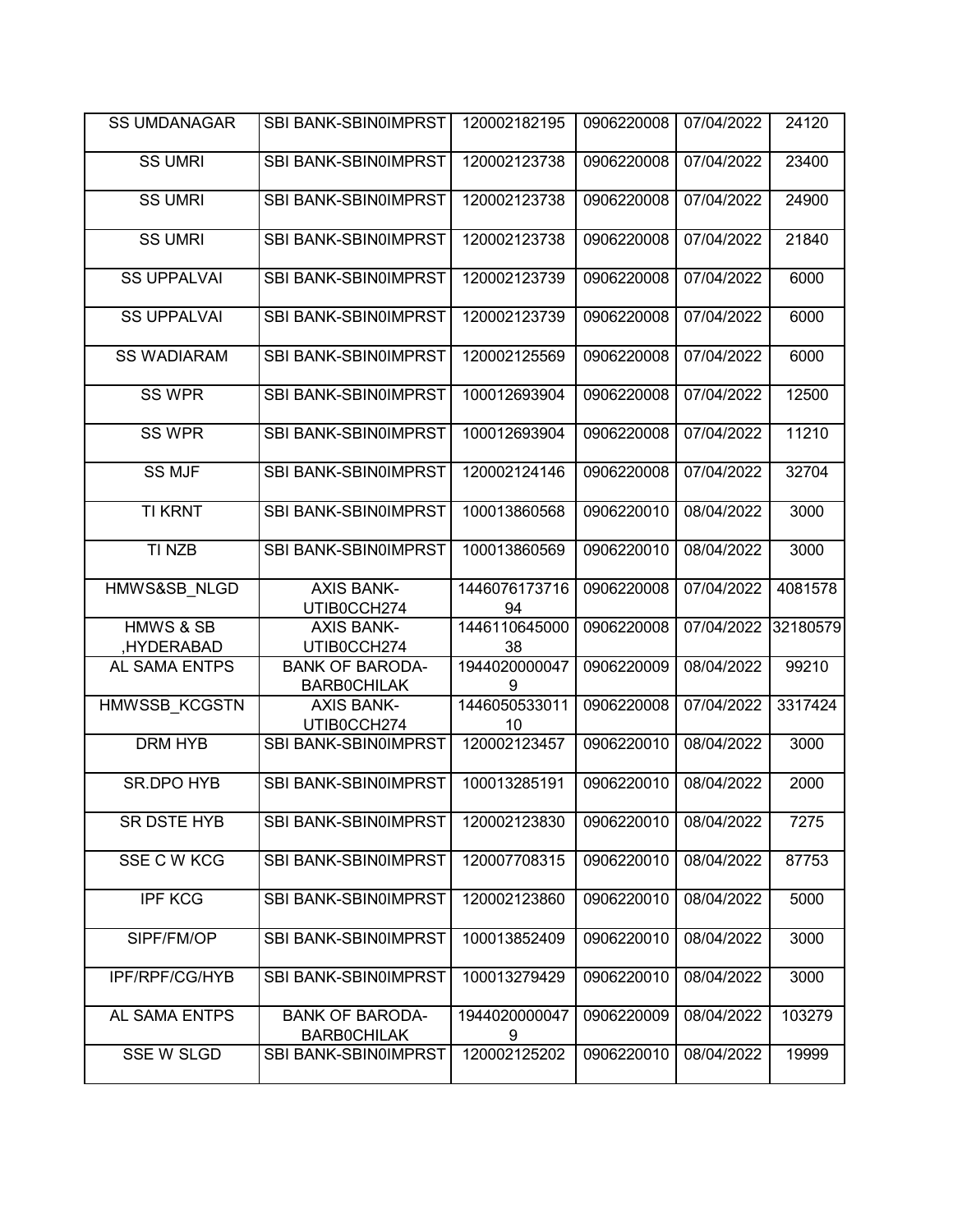| JE W GARDEN HYB                                                   | <b>SBI BANK-SBIN0IMPRST</b>                | 100013266470       | 0906220010 | 08/04/2022 | 14338   |
|-------------------------------------------------------------------|--------------------------------------------|--------------------|------------|------------|---------|
| <b>IPF KRNT</b>                                                   | SBI BANK-SBIN0IMPRST                       | 120002123745       | 0906220010 | 08/04/2022 | 9220    |
| <b>KING SECURITY</b><br><b>GUARDS SERVICES</b><br>PRIVATE LIMITED | PUNJAB NATIONAL<br><b>BANK-PUNB0209910</b> | 0752402500163<br>5 | 0906220009 | 08/04/2022 | 1437864 |
| <b>IPF NZB</b>                                                    | SBI BANK-SBIN0IMPRST                       | 120002123780       | 0906220010 | 08/04/2022 | 10000   |
| ASIPF/RPF/GWD                                                     | SBI BANK-SBIN0IMPRST                       | 100013279428       | 0906220010 | 08/04/2022 | 2500    |
| <b>SSE W IRISET SC</b>                                            | <b>SBI BANK-SBIN0IMPRST</b>                | 100013864280       | 0906220010 | 08/04/2022 | 9619    |
| <b>SSE W WW SLGD</b>                                              | SBI BANK-SBIN0IMPRST                       | 120002123969       | 0906220010 | 08/04/2022 | 9708    |
| JE W SO-II SLGD                                                   | SBI BANK-SBIN0IMPRST                       | 120007251911       | 0906220010 | 08/04/2022 | 9648    |
| SE W RN SC                                                        | <b>SBI BANK-SBIN0IMPRST</b>                | 100013807515       | 0906220010 | 08/04/2022 | 14818   |
| SEW GOC SC                                                        | <b>SBI BANK-SBIN0IMPRST</b>                | 100013871194       | 0906220010 | 08/04/2022 | 9909    |
| SSE W WW SC                                                       | SBI BANK-SBIN0IMPRST                       | 100013273744       | 0906220010 | 08/04/2022 | 9974    |
| <b>SSE PWAY KCG</b>                                               | SBI BANK-SBIN0IMPRST                       | 100013816730       | 0906220010 | 08/04/2022 | 14520   |
| <b>SSE PWAY KCG GEN</b>                                           | SBI BANK-SBIN0IMPRST                       | 100013257538       | 0906220010 | 08/04/2022 | 11514   |
| <b>ADEN NZB</b>                                                   | SBI BANK-SBIN0IMPRST                       | 120002123786       | 0906220010 | 08/04/2022 | 10000   |
| <b>SS AKKANAPET</b>                                               | SBI BANK-SBIN0IMPRST                       | 120002124018       | 0906220010 | 08/04/2022 | 12000   |
| <b>SS ALAMPUR ROAD</b>                                            | <b>SBI BANK-SBIN0IMPRST</b>                | 100013293850       | 0906220010 | 08/04/2022 | 5850    |
| <b>SS BABR</b>                                                    | <b>SBI BANK-SBIN0IMPRST</b>                | 120002124019       | 0906220010 | 08/04/2022 | 6000    |
| <b>SS AKKANAPET</b>                                               | SBI BANK-SBIN0IMPRST                       | 120002124018       | 0906220010 | 08/04/2022 | 12000   |
| <b>SS BOGOLU</b>                                                  | SBI BANK-SBIN0IMPRST                       | 120002123868       | 0906220010 | 08/04/2022 | 5850    |
| SS BMO                                                            | SBI BANK-SBIN0IMPRST                       | 120002123869       | 0906220010 | 08/04/2022 | 16990   |
| <b>SS BMO</b>                                                     | SBI BANK-SBIN0IMPRST                       | 120002123869       | 0906220010 | 08/04/2022 | 17185   |
| <b>SS DTP</b>                                                     | SBI BANK-SBIN0IMPRST                       | 120002180995       | 0906220010 | 08/04/2022 | 6000    |
| <b>SS DUPADU</b>                                                  | <b>SBI BANK-SBIN0IMPRST</b>                | 120002124100       | 0906220010 | 08/04/2022 | 5941    |
| SS GWD                                                            | <b>SBI BANK-SBIN0IMPRST</b>                | 120002124136       | 0906220010 | 08/04/2022 | 35000   |
| SS GLY                                                            | <b>SBI BANK-SBIN0IMPRST</b>                | 120006912524       | 0906220010 | 08/04/2022 | 6000    |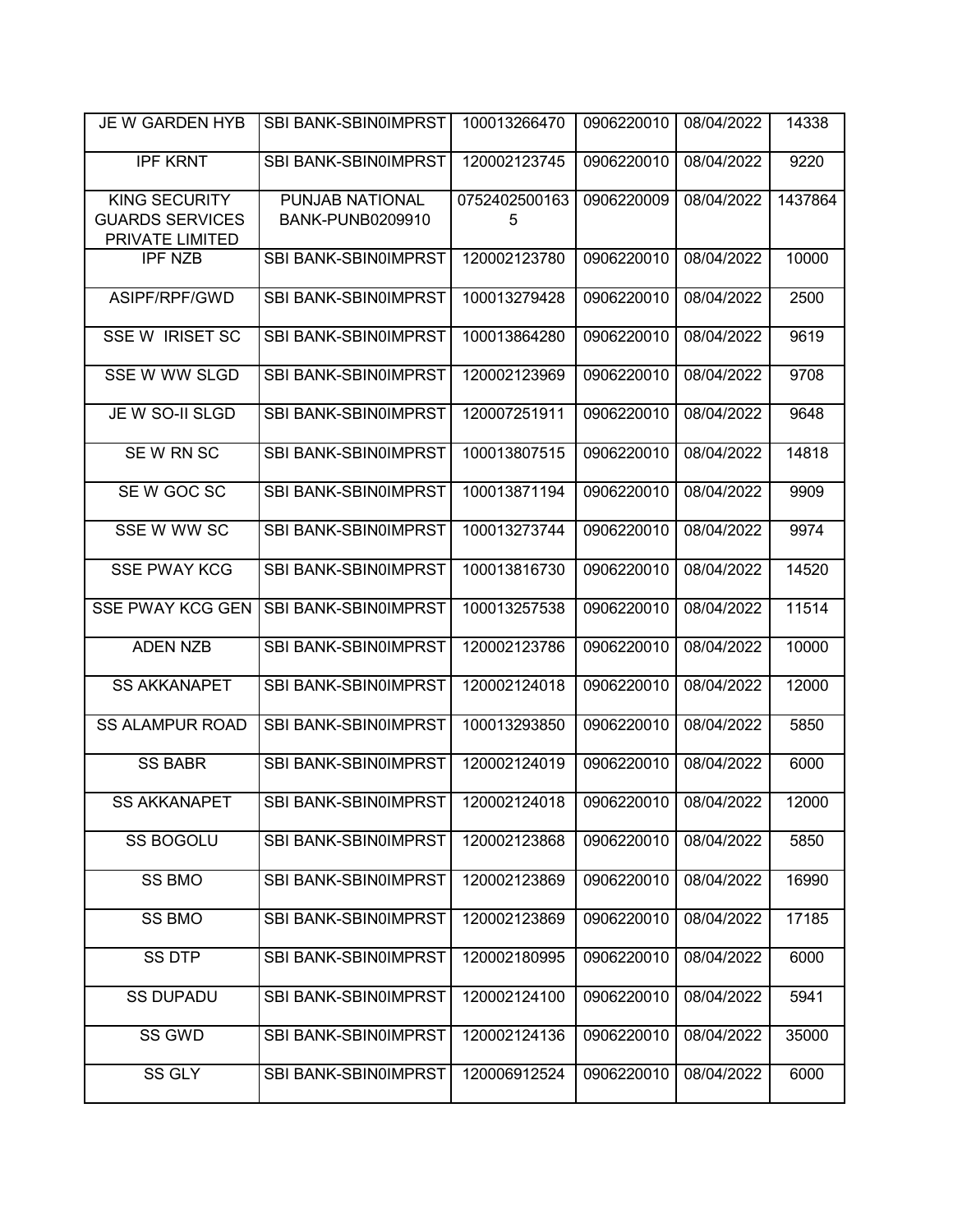| <b>SS ITIKYALA</b>                       | <b>SBI BANK-SBIN0IMPRST</b>      | 120002125524         | 0906220010 | 08/04/2022 | 5850   |
|------------------------------------------|----------------------------------|----------------------|------------|------------|--------|
| SS JCL                                   | SBI BANK-SBIN0IMPRST             | 120002124139         | 0906220010 | 08/04/2022 | 24980  |
| SS KQQ                                   | SBI BANK-SBIN0IMPRST             | 120002124144         | 0906220010 | 08/04/2022 | 5850   |
| <b>SS MJF</b>                            | SBI BANK-SBIN0IMPRST             | 120002124146         | 0906220010 | 08/04/2022 | 32643  |
| <b>SS MANOPAD</b>                        | SBI BANK-SBIN0IMPRST             | 120002123452         | 0906220010 | 08/04/2022 | 5460   |
| <b>SS MQN</b>                            | SBI BANK-SBIN0IMPRST             | 120002125562         | 0906220010 | 08/04/2022 | 6000   |
| <b>MLY GATECABIN</b>                     | SBI BANK-SBIN0IMPRST             | 120002123455         | 0906220010 | 08/04/2022 | 6000   |
| <b>SS NAVIPET</b>                        | SBI BANK-SBIN0IMPRST             | 120002125563         | 0906220010 | 08/04/2022 | 5988   |
| SS POODOOR                               | SBI BANK-SBIN0IMPRST             | 120002123461         | 0906220010 | 08/04/2022 | 5950   |
| <b>SS PASR</b>                           | SBI BANK-SBIN0IMPRST             | 120006811125         | 0906220010 | 08/04/2022 | 5850   |
| <b>SS SHNR</b>                           | SBI BANK-SBIN0IMPRST             | 100001281054         | 0906220010 | 08/04/2022 | 24819  |
| <b>SS UKD</b>                            | SBI BANK-SBIN0IMPRST             | 120002123740         | 0906220010 | 08/04/2022 | 5850   |
| <b>SS VELDURTHI</b>                      | SBI BANK-SBIN0IMPRST             | 120002123741         | 0906220010 | 08/04/2022 | 6000   |
| <b>SS VELDURTHI</b>                      | SBI BANK-SBIN0IMPRST             | 120002123741         | 0906220010 | 08/04/2022 | 6000   |
| <b>SS VELDURTHI</b>                      | SBI BANK-SBIN0IMPRST             | 120002123741         | 0906220010 | 08/04/2022 | 6000   |
| <b>SS WADIARAM</b>                       | SBI BANK-SBIN0IMPRST             | 120002125569         | 0906220010 | 08/04/2022 | 6000   |
| SS WPR                                   | <b>SBI BANK-SBIN0IMPRST</b>      | 100012693904         | 0906220010 | 08/04/2022 | 12500  |
| <b>ADEN KRNT</b>                         | SBI BANK-SBIN0IMPRST             | 120002123787         | 0906220010 | 08/04/2022 | 9355   |
| <b>SSE PWAY KRNT</b>                     | SBI BANK-SBIN0IMPRST             | 120002125570         | 0906220010 | 08/04/2022 | 11293  |
| <b>SSE PWAY UMRI</b>                     | SBI BANK-SBIN0IMPRST             | 100013257536         | 0906220010 | 08/04/2022 | 4991   |
| <b>SSE PWAY NZB</b>                      | SBI BANK-SBIN0IMPRST             | 100013257537         | 0906220010 | 08/04/2022 | 4980   |
| <b>SSE PWAY NZB</b>                      | SBI BANK-SBIN0IMPRST             | 100013257537         | 0906220010 | 08/04/2022 | 11966  |
| <b>STATION</b><br>DIRECTOR/KCG           | SBI BANK-SBIN0IMPRST             | 100013273605         | 0906220010 | 08/04/2022 | 21769  |
| <b>ATC KCG</b>                           | SBI BANK-SBIN0IMPRST             | 100013253925         | 0906220010 | 08/04/2022 | 2924   |
| <b>M/S VANGA KRANTHI</b><br><b>KUMAR</b> | KARUR VYSYA BANK-<br>KVBL0004809 | 4809135000005<br>606 | 0906220012 | 12/04/2022 | 635046 |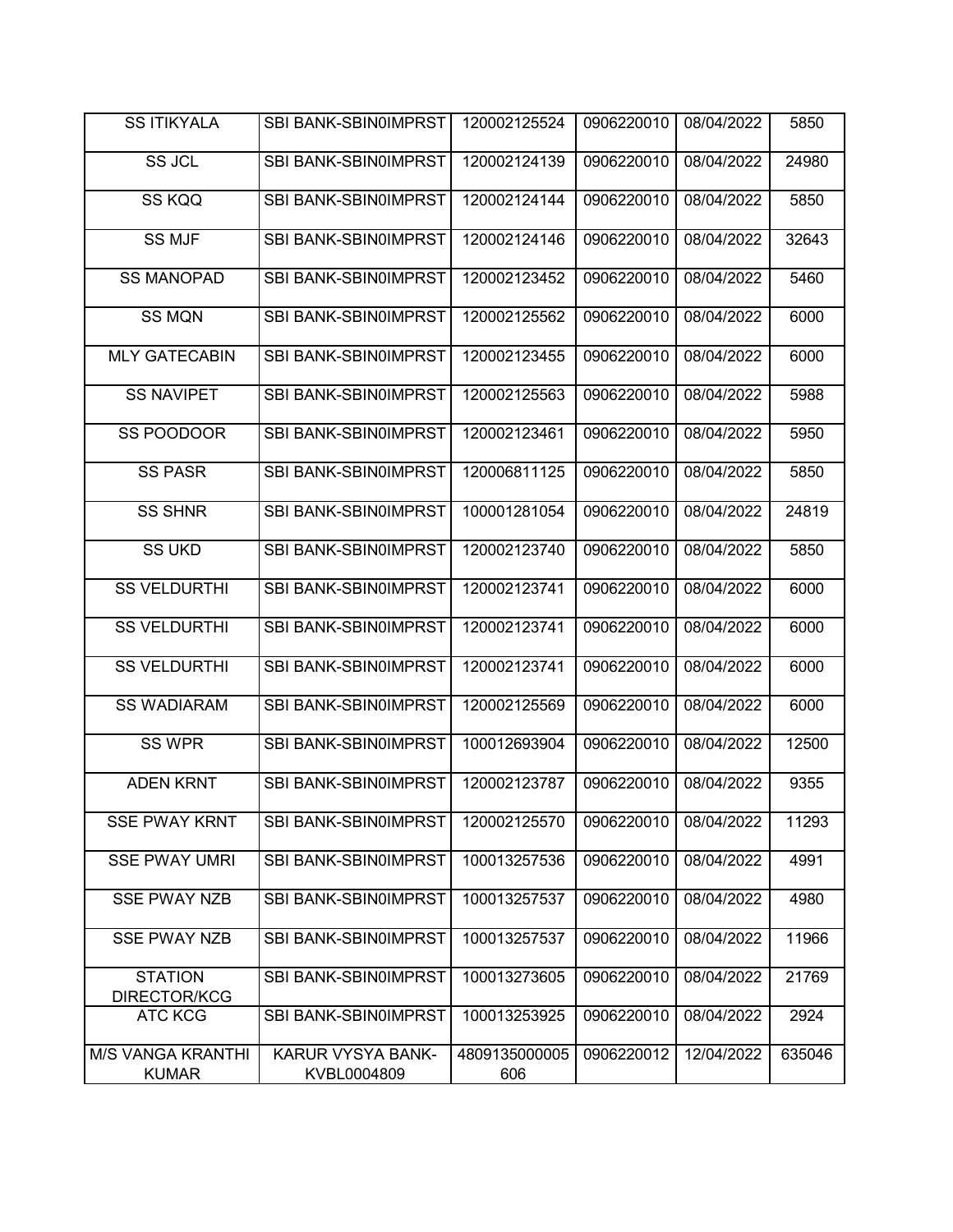| <b>SREEKAR</b>           | <b>DBS BANK INDIA</b>              | 0461351000003 | 0906220012 | 12/04/2022 | 33773  |
|--------------------------|------------------------------------|---------------|------------|------------|--------|
| <b>CONSTRUCTIONS</b>     | LIMITED-DBSS0IN0461                | 422           |            |            |        |
| <b>HORIZON</b>           | SBI-SBIN0002788                    | 33918882929   | 0906220011 | 12/04/2022 | 16683  |
| <b>INDUSTRIAL</b>        |                                    |               |            |            |        |
| <b>SOLUTIONS</b>         |                                    |               |            |            |        |
| <b>SRI KRISHNA TOURS</b> | UNION BANK OF INDIA-               | 1239111000001 | 0906220011 | 12/04/2022 | 15295  |
| & TRAVELS                | UBIN0812391                        | 31            |            |            |        |
| <b>VARDHINI INFOTECH</b> | <b>CANARA BANK-</b>                | 0845201002023 | 0906220011 | 12/04/2022 | 14514  |
|                          | CNRB0000845                        |               |            |            |        |
| <b>VARDHINI INFOTECH</b> | <b>CANARA BANK-</b>                | 0845201002023 | 0906220011 | 12/04/2022 | 13452  |
| <b>VARDHINI INFOTECH</b> | CNRB0000845                        | 0845201002023 |            | 12/04/2022 |        |
|                          | <b>CANARA BANK-</b>                |               | 0906220011 |            | 14691  |
| <b>VARDHINI INFOTECH</b> | CNRB0000845                        | 0845201002023 |            |            |        |
|                          | <b>CANARA BANK-</b><br>CNRB0000845 |               | 0906220011 | 12/04/2022 | 14868  |
| <b>M/S BALMER LAWRIE</b> | <b>HDFC BANK LTD-</b>              | 0004011000001 | 0906220011 | 12/04/2022 | 8745   |
| & CO LIMITED             | HDFC0000004                        | 4             |            |            |        |
|                          |                                    |               |            |            |        |
| <b>M/S BALMER LAWRIE</b> | <b>HDFC BANK LTD-</b>              | 0004011000001 | 0906220011 | 12/04/2022 | 19077  |
| & CO LIMITED             | HDFC0000004                        | 4             |            |            |        |
|                          |                                    |               |            |            |        |
| <b>M/S BALMER LAWRIE</b> | <b>HDFC BANK LTD-</b>              | 0004011000001 | 0906220011 | 12/04/2022 | 11968  |
| & CO LIMITED             | HDFC0000004                        | 4             |            |            |        |
|                          |                                    |               |            |            |        |
| <b>M/S BALMER LAWRIE</b> | <b>HDFC BANK LTD-</b>              | 0004011000001 | 0906220011 | 12/04/2022 | 40696  |
| & CO LIMITED             | HDFC0000004                        | 4             |            |            |        |
|                          |                                    |               |            |            |        |
| <b>DCMHYBSCR</b>         | <b>CANARA BANK-</b>                | 120000703763  | 0906220011 | 12/04/2022 | 4500   |
|                          | CNRB0013046                        |               |            |            |        |
| SR DEE HYB               | SBI BANK-SBIN0IMPRST               | 100013257113  | 0906220011 | 12/04/2022 | 7000   |
|                          |                                    |               |            |            |        |
| <b>BINA PRASAD</b>       | UNION BANK OF INDIA-               | 3557020500001 | 0906220013 | 12/04/2022 | 141300 |
|                          | UBIN0535575                        | 55            |            |            |        |
| SR DSO/HYB               | SBI BANK-SBIN0IMPRST               | 100013266477  | 0906220011 | 12/04/2022 | 1500   |
|                          |                                    |               |            |            |        |
| SR DSO/HYB               | SBI BANK-SBIN0IMPRST               | 100013266477  | 0906220011 | 12/04/2022 | 4997   |
|                          |                                    |               |            |            |        |
| <b>IPF CIB HYB</b>       | SBI BANK-SBIN0IMPRST               | 120002180993  | 0906220011 | 12/04/2022 | 3000   |
|                          |                                    |               |            |            |        |
| <b>IPF WS LGD</b>        | <b>SBI BANK-SBIN0IMPRST</b>        | 120002124014  | 0906220011 | 12/04/2022 | 3000   |
|                          |                                    |               |            |            |        |
| SM/GUNDLAPOCHAM          | SBI BANK-SBIN0IMPRST               | 120002124137  | 0906220011 | 12/04/2022 | 6000   |
| <b>PALLI</b>             |                                    |               |            |            |        |
| AMM DSL MLY              | SBI BANK-SBIN0IMPRST               | 120002123968  | 0906220011 | 12/04/2022 | 1965   |
|                          |                                    |               |            |            |        |
| <b>SSE PWAY MED</b>      | <b>SBI BANK-SBIN0IMPRST</b>        | 100013257540  | 0906220011 | 12/04/2022 | 11252  |
| <b>GENERAL</b>           |                                    |               |            |            |        |
| <b>IPF KRNT</b>          | <b>SBI BANK-SBIN0IMPRST</b>        | 120002123745  | 0906220011 | 12/04/2022 | 4030   |
|                          |                                    |               |            |            |        |
| ASIPF/RPF/GWD            | <b>SBI BANK-SBIN0IMPRST</b>        | 100013279428  | 0906220011 | 12/04/2022 | 1500   |
|                          |                                    |               |            |            |        |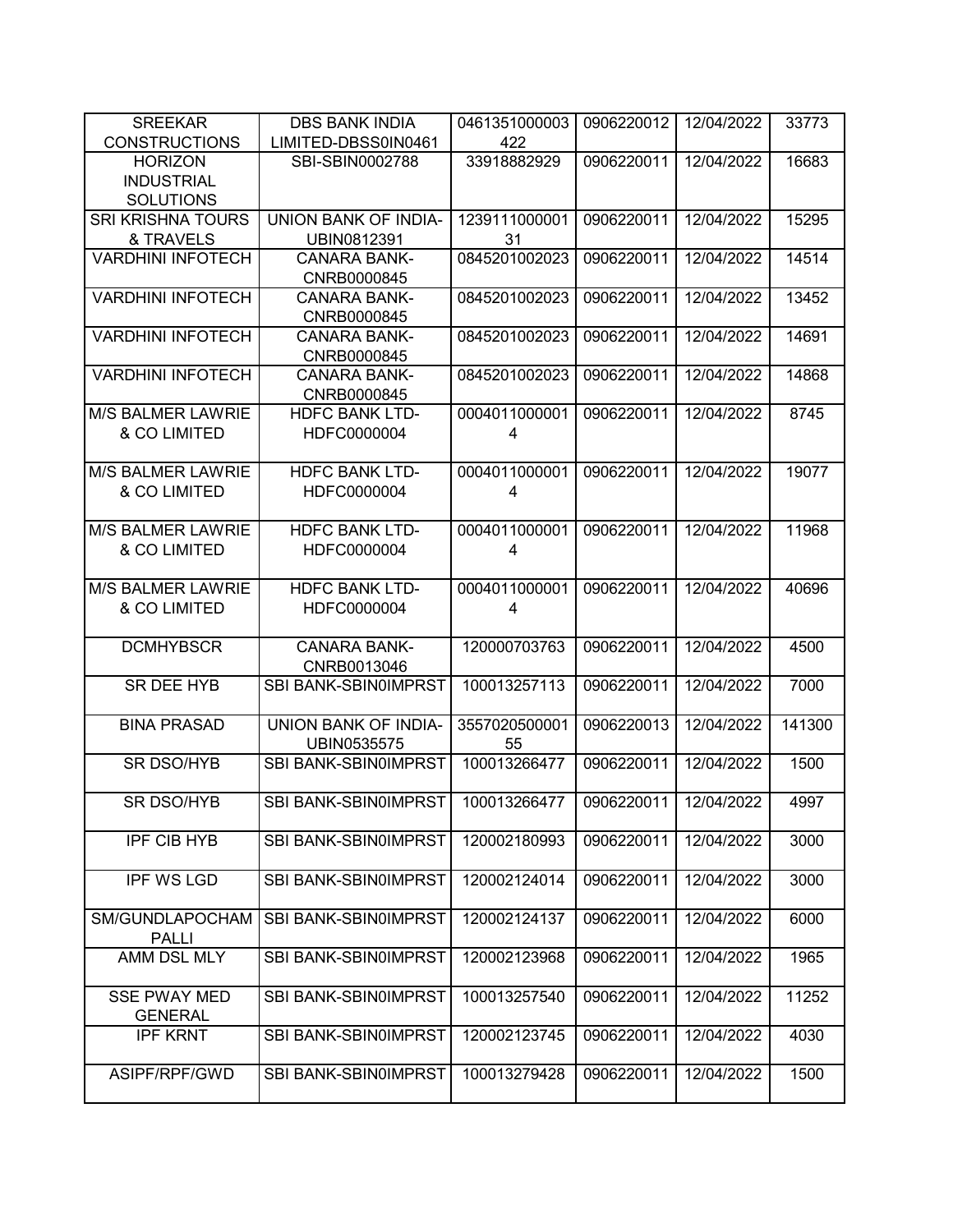| SIPF/FM/OP                                      | SBI BANK-SBIN0IMPRST                         | 100013852409        | 0906220011 | 12/04/2022 | 1500    |
|-------------------------------------------------|----------------------------------------------|---------------------|------------|------------|---------|
| APSPDCL HT 210 KNL                              | STATE BANK OF INDIA-<br>SBIN0020492          | 62304443776         | 0906220011 | 12/04/2022 | 417877  |
| <b>DRM HYB</b>                                  | SBI BANK-SBIN0IMPRST                         | 120002123457        | 0906220011 | 12/04/2022 | 8000    |
| <b>SRI GARNEPALLI</b><br><b>SWAMY</b>           | UNION BANK OF INDIA-<br>UBIN0814253          | 1425111000033<br>50 | 0906220012 | 12/04/2022 | 36353   |
| <b>SRI GARNEPALLI</b><br><b>SWAMY</b>           | UNION BANK OF INDIA-<br>UBIN0814253          | 1425111000033<br>50 | 0906220012 | 12/04/2022 | 36353   |
| <b>D MAHENDER REDDY</b>                         | <b>STATE BANK OF INDIA-</b><br>SBIN0020244   | 62033897726         | 0906220012 | 12/04/2022 | 42121   |
| <b>SSE W KCG</b>                                | SBI BANK-SBIN0IMPRST                         | 100013978280        | 0906220013 | 12/04/2022 | 9286    |
| SR.DMM                                          | SBI BANK-SBIN0IMPRST                         | 120002125158        | 0906220013 | 12/04/2022 | 2000    |
| SIPF RPF DOG<br><b>SQUAD HYB</b>                | SBI BANK-SBIN0IMPRST                         | 120002123823        | 0906220013 | 12/04/2022 | 24700   |
| <b>VENKATESWARA</b><br><b>ENTERPRISES</b>       | <b>INDIAN BANK-</b><br>IDIB000W511           | 50466249636         | 0906220012 | 12/04/2022 | 34905   |
| <b>M/S PALEPU</b><br><b>VIJAYASIMHA</b>         | <b>BANK OF BARODA-</b><br><b>BARBOMALKAJ</b> | 3112010000556<br>6  | 0906220013 | 12/04/2022 | 51920   |
| <b>METSONIC</b>                                 | <b>BANK OF INDIA-</b>                        | 8604301002200       | 0906220013 | 12/04/2022 | 16010   |
| <b>ENGINEERS</b><br>ADVANCED BOLTING            | BKID0008604<br><b>CITIBANK NA-</b>           | 75<br>0054924119    | 0906220013 | 12/04/2022 | 141189  |
| SOLUTIONS PVT LTD-<br><b>NAVI MUMBAI</b>        | CITI0000038                                  |                     |            |            |         |
| <b>SR.DPO HYB</b>                               | SBI BANK-SBIN0IMPRST                         | 100013285191        | 0906220013 | 12/04/2022 | 22000   |
| <b>SRI NARAYANA</b><br><b>AUTO DIESEL WORKS</b> | <b>INDIAN BANK-</b><br><b>IDIB000B052</b>    | 6522094787          | 0906220014 | 13/04/2022 | 37692   |
| <b>TSSPDCL</b><br><b>HYDERABAD</b>              | STATE BANK OF INDIA-<br>SBIN0020066          | 52117470582         | 0906220014 | 13/04/2022 | 1357804 |
| AE MSEDCL UMRI                                  | SBI-SBIN0005938                              | 11680252134         | 0906220014 | 13/04/2022 | 470     |
| AE MSEDCL UMRI                                  | SBI-SBIN0005938                              | 11680252134         | 0906220014 | 13/04/2022 | 28700   |
| AE MSEDCL UMRI                                  | SBI-SBIN0005938                              | 11680252134         | 0906220014 | 13/04/2022 | 59520   |
| AO CASH BSNL<br><b>MAHABOOBNAGAR</b>            | SBI-SBIN0003484                              | 35646771378         | 0906220014 | 13/04/2022 | 3092    |
| AE MSEDCL UMRI                                  | SBI-SBIN0005938                              | 11680252134         | 0906220014 | 13/04/2022 | 15820   |
| THARU & SONS                                    | <b>SOUTH INDIAN BANK-</b>                    | 0228081000000       | 0906220016 | 19/04/2022 | 939367  |
|                                                 | SIBL0000228                                  | 965                 |            |            |         |
| <b>SSE TELE RN</b><br><b>EXCHANGE</b>           | SBI BANK-SBIN0IMPRST                         | 120002123863        | 0906220015 | 18/04/2022 | 5000    |
| <b>SSE TELE RAILNET</b>                         | <b>SBI BANK-SBIN0IMPRST</b>                  | 120002123864        | 0906220015 | 18/04/2022 | 4869    |
| <b>SSE TELE STORES</b><br><b>HYB</b>            | <b>SBI BANK-SBIN0IMPRST</b>                  | 120002123779        | 0906220015 | 18/04/2022 | 5000    |
| <b>SSE S MBNR</b>                               | SBI BANK-SBIN0IMPRST                         | 120002125109        | 0906220016 | 19/04/2022 | 4885    |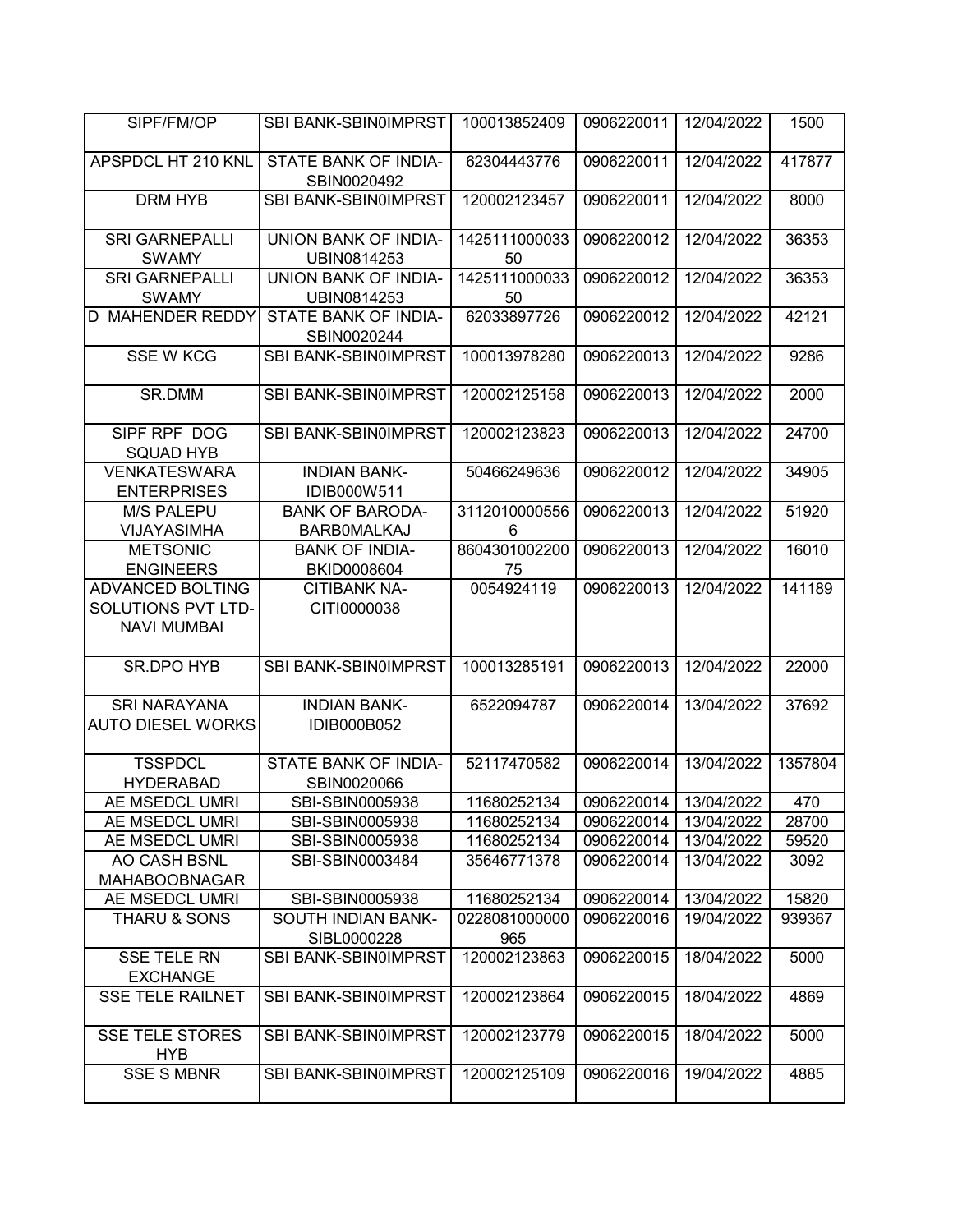| <b>JE TELE MBNR</b>                         | <b>SBI BANK-SBIN0IMPRST</b>                           | 100013808819        | 0906220015 | 18/04/2022 | 990    |
|---------------------------------------------|-------------------------------------------------------|---------------------|------------|------------|--------|
| <b>HEALTH UNIT NZB</b>                      | SBI BANK-SBIN0IMPRST                                  | 100013245244        | 0906220015 | 18/04/2022 | 9162   |
| <b>HEALTH UNIT NZB</b>                      | SBI BANK-SBIN0IMPRST                                  | 100013245244        | 0906220015 | 18/04/2022 | 9400   |
| <b>HEALTH UNIT NZB</b>                      | SBI BANK-SBIN0IMPRST                                  | 100013245244        | 0906220015 | 18/04/2022 | 5821   |
| <b>HEALTH UNIT NZB</b>                      | SBI BANK-SBIN0IMPRST                                  | 100013245244        | 0906220015 | 18/04/2022 | 3916   |
| <b>HEALTH UNIT NZB</b>                      | SBI BANK-SBIN0IMPRST                                  | 100013245244        | 0906220015 | 18/04/2022 | 4732   |
| <b>HEALTH UNIT NZB</b>                      | SBI BANK-SBIN0IMPRST                                  | 100013245244        | 0906220015 | 18/04/2022 | 2011   |
| <b>SSE W SLGD</b>                           | SBI BANK-SBIN0IMPRST                                  | 120002125202        | 0906220015 | 18/04/2022 | 19992  |
| SE W GOC SC                                 | SBI BANK-SBIN0IMPRST                                  | 100013871194        | 0906220015 | 18/04/2022 | 9764   |
| SSE W CKL SC                                | SBI BANK-SBIN0IMPRST                                  | 120002123971        | 0906220015 | 18/04/2022 | 9933   |
| SSE W WW SC                                 | SBI BANK-SBIN0IMPRST                                  | 100013273744        | 0906220015 | 18/04/2022 | 9308   |
| JE ORH SC                                   | SBI BANK-SBIN0IMPRST                                  | 120002123972        | 0906220015 | 18/04/2022 | 3786   |
| SIPF RPF DOG<br><b>SQUAD HYB</b>            | SBI BANK-SBIN0IMPRST                                  | 120002123823        | 0906220015 | 18/04/2022 | 23520  |
| ASIPF/RPF/DAB                               | SBI BANK-SBIN0IMPRST                                  | 100013279427        | 0906220015 | 18/04/2022 | 1500   |
| <b>IPF MBNR</b>                             | SBI BANK-SBIN0IMPRST                                  | 120002125607        | 0906220015 | 18/04/2022 | 1500   |
| <b>ADEN KRNT</b>                            | SBI BANK-SBIN0IMPRST                                  | 120002123787        | 0906220015 | 18/04/2022 | 9476   |
| <b>SSE PWAY NZB</b>                         | SBI BANK-SBIN0IMPRST                                  | 100013257537        | 0906220015 | 18/04/2022 | 3120   |
| <b>SSE PWAY NZB</b>                         | <b>SBI BANK-SBIN0IMPRST</b>                           | 100013257537        | 0906220015 | 18/04/2022 | 11984  |
| <b>SSE PWAY UMRI</b>                        | SBI BANK-SBIN0IMPRST                                  | 100013257536        | 0906220015 | 18/04/2022 | 5000   |
| AO CASH BSNL                                | <b>UNION BANK OF INDIA-</b><br>UBIN0805335            | 0533111000032<br>26 | 0906220015 | 18/04/2022 | 10358  |
| AO CASH BSNL                                | UNION BANK OF INDIA-<br>UBIN0805335                   | 0533111000032<br>26 | 0906220015 | 18/04/2022 | 33840  |
| <b>GARNEPALLY</b><br>SWAMY-HYDERABAD        | UNION BANK OF INDIA-<br>UBIN0814253                   | 1425111000033<br>50 | 0906220015 | 18/04/2022 | 74636  |
| P JANARDHAN RAO-<br><b>HYDERABAD</b>        | KOTAK MAHINDRA<br><b>BANK LIMITED-</b><br>KKBK0007457 | 730011026939        | 0906220015 | 18/04/2022 | 103691 |
| <b>TECHWARE</b><br>SOLUTIONS - NE<br>334870 | SBI-SBIN0007641                                       | 31907084539         | 0906220016 | 19/04/2022 | 26849  |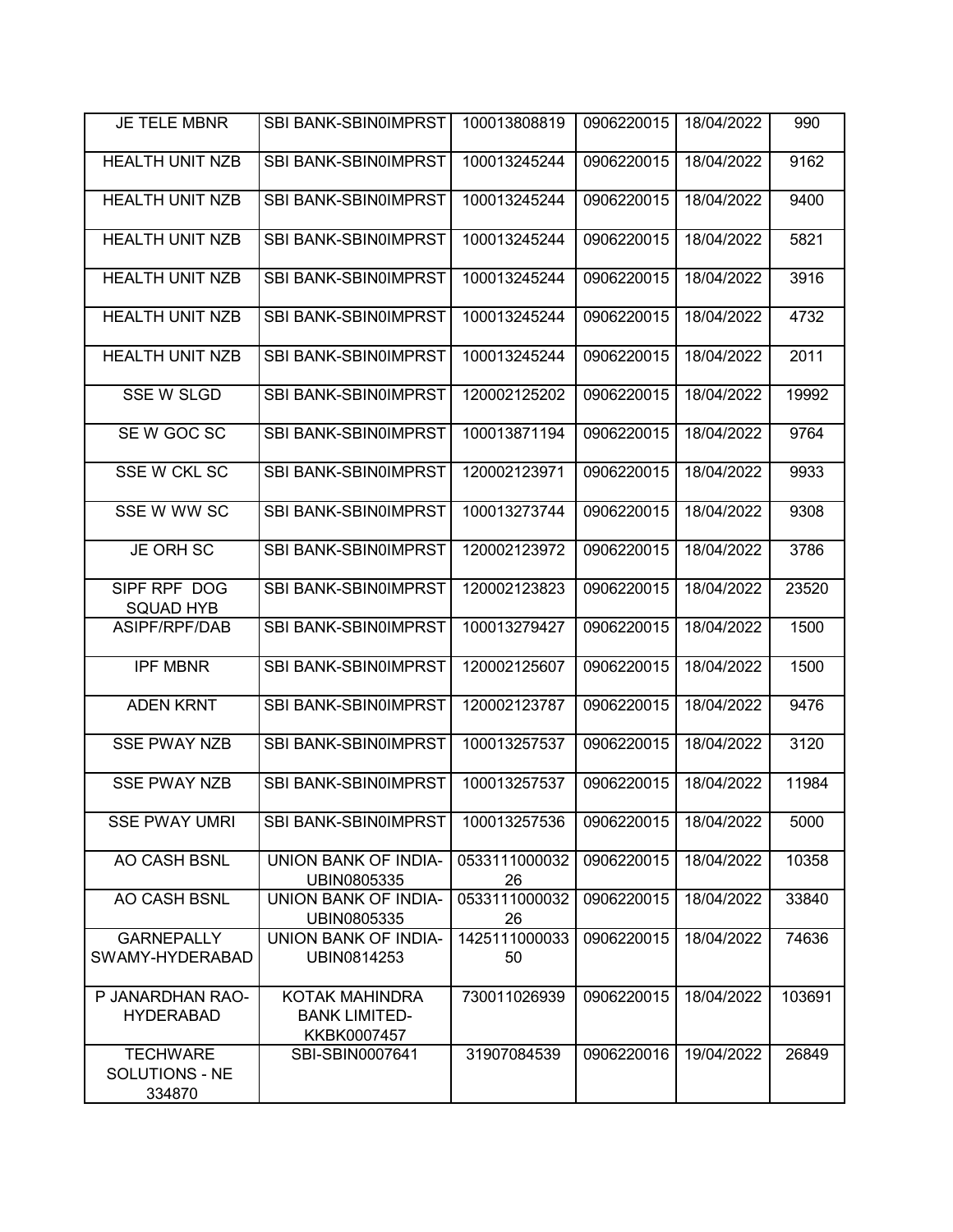| <b>VENKATESWARA</b><br><b>ENTERPRISES</b>                 | <b>INDIAN BANK-</b><br>IDIB000W511  | 50466249636         | 0906220015 | 18/04/2022 | 49327  |
|-----------------------------------------------------------|-------------------------------------|---------------------|------------|------------|--------|
| <b>SR DCM HYB</b>                                         | SBI BANK-SBIN0IMPRST                | 120002125153        | 0906220016 | 19/04/2022 | 7500   |
|                                                           |                                     |                     |            |            |        |
| <b>SSE TRD KCG</b>                                        | SBI BANK-SBIN0IMPRST                | 100013864786        | 0906220016 | 19/04/2022 | 8498   |
| SR DEE TRD HYB                                            | SBI BANK-SBIN0IMPRST                | 100013096082        | 0906220016 | 19/04/2022 | 3830   |
| <b>SSE PWAY KRNT</b>                                      | <b>SBI BANK-SBIN0IMPRST</b>         | 120002125570        | 0906220016 | 19/04/2022 | 4750   |
| AO CASH BSNL                                              | UNION BANK OF INDIA-<br>UBIN0805335 | 0533111000032<br>26 | 0906220016 | 19/04/2022 | 13343  |
| <b>PROFESSOR</b>                                          | <b>CANARA BANK-</b>                 | 8686201050312       | 0906220016 | 19/04/2022 | 15154  |
| <b>ACCOUNTS IRIFM</b><br><b>CASH</b>                      | CNRB0008686                         |                     |            |            |        |
| <b>ZEN TECHNOLOGIES</b>                                   | <b>CANARA BANK-</b><br>CNRB0002486  | 2486201000435       | 0906220016 | 19/04/2022 | 14638  |
| <b>SRI BALAJI</b><br><b>INDUSTRIES-</b><br><b>BHONGIR</b> | SBI-SBIN0012716                     | 32222210714         | 0906220016 | 19/04/2022 | 26950  |
| <b>M/S ROYAL</b><br><b>ENGINEERS</b>                      | <b>INDIAN BANK-</b><br>IDIB000U029  | 830625133           | 0906220016 | 19/04/2022 | 6882   |
| <b>RELIANCE JIO</b>                                       | <b>ICICI BANK LTD-</b>              | RJIO900290069       | 0906220016 | 19/04/2022 | 206319 |
| <b>INFOCOMM LIMITED</b>                                   | ICIC0000104                         | 941                 |            |            |        |
| <b>RELIANCE JIO</b>                                       | <b>ICICI BANK LTD-</b>              | RJIO900290069       | 0906220016 | 19/04/2022 | 206319 |
| <b>INFOCOMM LIMITED</b>                                   | ICIC0000104                         | 941                 |            |            |        |
| <b>ATC KCG</b>                                            | SBI BANK-SBIN0IMPRST                | 100013253925        | 0906220016 | 19/04/2022 | 118250 |
| AAO ERO APSPDCL                                           | STATE BANK OF INDIA-                | 62347489234         | 0906220017 | 20/04/2022 | 4063   |
| <b>KURNOOL(T)</b>                                         | SBIN0020492                         |                     |            |            |        |
| AAO ERO APSPDCL<br><b>DHONE</b>                           | STATE BANK OF INDIA-<br>SBIN0020492 | 62347489234         | 0906220017 | 20/04/2022 | 77103  |
| AAO ERO APSPDCL<br><b>KURNOOL(R)</b>                      | STATE BANK OF INDIA-<br>SBIN0020492 | 62347489234         | 0906220017 | 20/04/2022 | 66797  |
| AAO.SUB-<br>ERO/TSNPDCL.NAVIP<br>EТ                       | STATE BANK OF INDIA-<br>SBIN0021367 | 37621816725         | 0906220017 | 20/04/2022 | 51675  |
| AAO ERO<br><b>KAMAREDDY RURAL</b>                         | STATE BANK OF INDIA-<br>SBIN0020111 | 37621859555         | 0906220017 | 20/04/2022 | 38384  |
| AAO ERO TSNPDCL<br><b>BHODHAN</b>                         | STATE BANK OF INDIA-<br>SBIN0020109 | 52078165570         | 0906220017 | 20/04/2022 | 71581  |
| AAO ERO TSNPDCL<br><b>DOMAKONDA</b>                       | <b>CANARA BANK-</b><br>CNRB0013514  | 3514302000004<br>3  | 0906220017 | 20/04/2022 | 75626  |
| AAO ERO TSNPDCL<br><b>KAMAREDDY</b>                       | STATE BANK OF INDIA-<br>SBIN0020111 | 52122114049         | 0906220017 | 20/04/2022 | 189134 |
| AAO ERO TSNPDCL                                           | STATE BANK OF INDIA-                | 62186762919         | 0906220017 | 20/04/2022 | 173987 |
| RURAL NIZAMABAD                                           | SBIN0020108                         |                     |            |            |        |
| AAO ERO TSNPDCL                                           | STATE BANK OF INDIA-                | 62186762964         | 0906220017 | 20/04/2022 | 14221  |
| TOWN NIZAMABAD                                            | SBIN0020108                         |                     |            |            |        |
| AAO ERO TSNPDCL                                           | STATE BANK OF INDIA-                | 37619664399         | 0906220017 | 20/04/2022 | 59252  |
| TOWN II NIZAMABAD                                         | SBIN0020108                         |                     |            |            |        |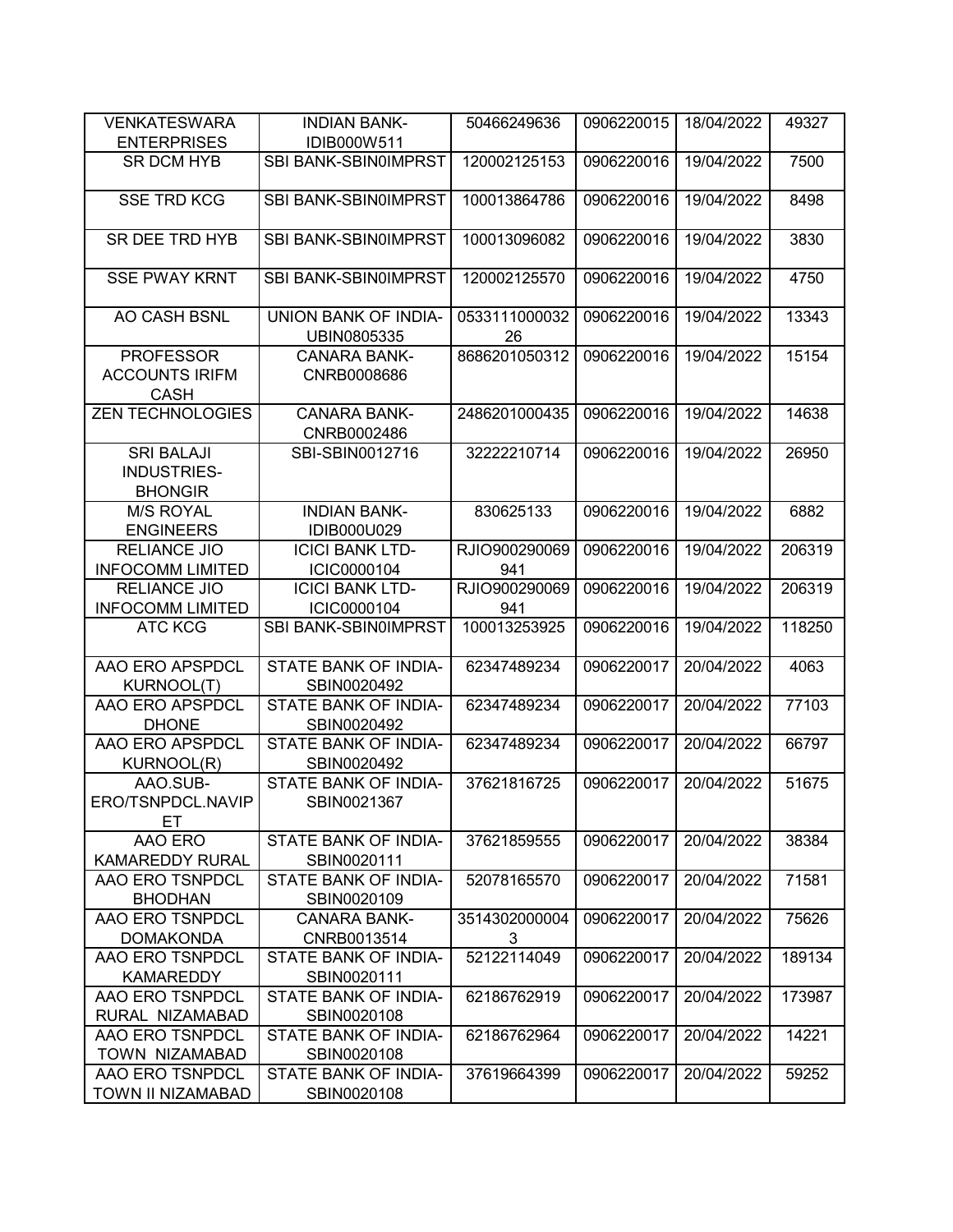| <b>MSEDCL SUB-DN-</b>                   | <b>BANK OF</b>              | 20259300283   | 0906220017 | 20/04/2022 | 9780   |
|-----------------------------------------|-----------------------------|---------------|------------|------------|--------|
| <b>DHARMABAD</b>                        | <b>MAHARASHTRA-</b>         |               |            |            |        |
|                                         | MAHB0000419                 |               |            |            |        |
| P JANARDHAN RAO-                        | <b>DBS BANK INDIA</b>       | 0461360000000 | 0906220017 | 20/04/2022 | 103690 |
| <b>HYDERABAD</b>                        | LIMITED-DBSS0IN0461         | 545           |            |            |        |
| AAO ERO TSNPDCL                         | STATE BANK OF INDIA-        | 52138895352   | 0906220017 | 20/04/2022 | 13910  |
| <b>BHAINSA</b>                          | SBIN0020123                 |               |            |            |        |
| AAO ERO TSNPDCL                         | STATE BANK OF INDIA-        | 52138895352   | 0906220017 | 20/04/2022 | 88817  |
| <b>BHAINSA</b>                          | SBIN0020123                 |               |            |            |        |
| <b>MSEDCL SUB-DN-</b>                   | <b>BANK OF</b>              | 20259300283   | 0906220017 | 20/04/2022 | 27845  |
| <b>DHARMABAD</b>                        | MAHARASHTRA-                |               |            |            |        |
|                                         | MAHB0000419                 |               |            |            |        |
| <b>VENKATESWARA</b>                     | <b>INDIAN BANK-</b>         | 50466249636   | 0906220017 | 20/04/2022 | 34905  |
| <b>ENTERPRISES</b>                      | IDIB000W511                 |               |            |            |        |
| <b>KHYBER SECURITY</b>                  | AXIS BANK-UTIB0003984       | 9200200259432 | 0906220017 | 20/04/2022 | 36346  |
| <b>AND SERVICES</b>                     |                             | 84            |            |            |        |
| PRIVATE LIMITED                         |                             |               |            |            |        |
| <b>DODLA MADHAVI</b>                    | <b>IDBI BANK LTD-</b>       | 0297104000270 | 0906220017 | 20/04/2022 | 415723 |
|                                         | IBKL0000297                 | 632           |            |            |        |
| DRM HYB                                 | <b>SBI BANK-SBIN0IMPRST</b> | 120002123457  | 0906220018 | 22/04/2022 | 3000   |
|                                         |                             |               |            |            |        |
| <b>SR DSO/HYB</b>                       | SBI BANK-SBIN0IMPRST        | 100013266477  | 0906220018 | 22/04/2022 | 1204   |
|                                         |                             |               |            |            |        |
| <b>SR DSTE HYB</b>                      | SBI BANK-SBIN0IMPRST        | 120002123830  | 0906220018 | 22/04/2022 | 7417   |
|                                         |                             |               |            |            |        |
| <b>IPF KCG</b>                          | <b>SBI BANK-SBIN0IMPRST</b> | 120002123860  | 0906220018 | 22/04/2022 | 10000  |
|                                         |                             |               |            |            |        |
| SIPF QM HYB                             | SBI BANK-SBIN0IMPRST        | 120002124016  | 0906220018 | 22/04/2022 | 10000  |
|                                         |                             |               |            |            |        |
| <b>SSE PWAY MED</b>                     | SBI BANK-SBIN0IMPRST        | 100013257540  | 0906220018 | 22/04/2022 | 9932   |
| <b>GENERAL</b>                          |                             |               |            |            |        |
| SR.DCM/HYB                              | SBI BANK-SBIN0IMPRST        | 100013261812  | 0906220018 | 22/04/2022 | 29354  |
| <b>CATERING</b><br><b>SSE PWAY KRNT</b> | SBI BANK-SBIN0IMPRST        | 120002125570  | 0906220018 | 22/04/2022 | 11573  |
|                                         |                             |               |            |            |        |
|                                         |                             |               | 0906220018 | 22/04/2022 | 10000  |
| DRM HYB                                 | <b>SBI BANK-SBIN0IMPRST</b> | 120002123457  |            |            |        |
| <b>CLI GWD</b>                          | SBI BANK-SBIN0IMPRST        | 100013866335  | 0906220020 | 22/04/2022 | 4585   |
|                                         |                             |               |            |            |        |
| <b>CCC KCG</b>                          | SBI BANK-SBIN0IMPRST        | 100012686670  | 0906220020 | 22/04/2022 | 9290   |
|                                         |                             |               |            |            |        |
| <b>CC NZB</b>                           | SBI BANK-SBIN0IMPRST        | 120002123782  | 0906220020 | 22/04/2022 | 14615  |
|                                         |                             |               |            |            |        |
| <b>SSE W SLGD</b>                       | <b>SBI BANK-SBIN0IMPRST</b> | 120002125202  | 0906220020 | 22/04/2022 | 19991  |
|                                         |                             |               |            |            |        |
| <b>SSE PWAY KCG</b>                     | <b>SBI BANK-SBIN0IMPRST</b> | 100013816730  | 0906220020 | 22/04/2022 | 14750  |
|                                         |                             |               |            |            |        |
| SSE/SIG/MED                             | SBI BANK-SBIN0IMPRST        | 100013266488  | 0906220020 | 22/04/2022 | 3700   |
|                                         |                             |               |            |            |        |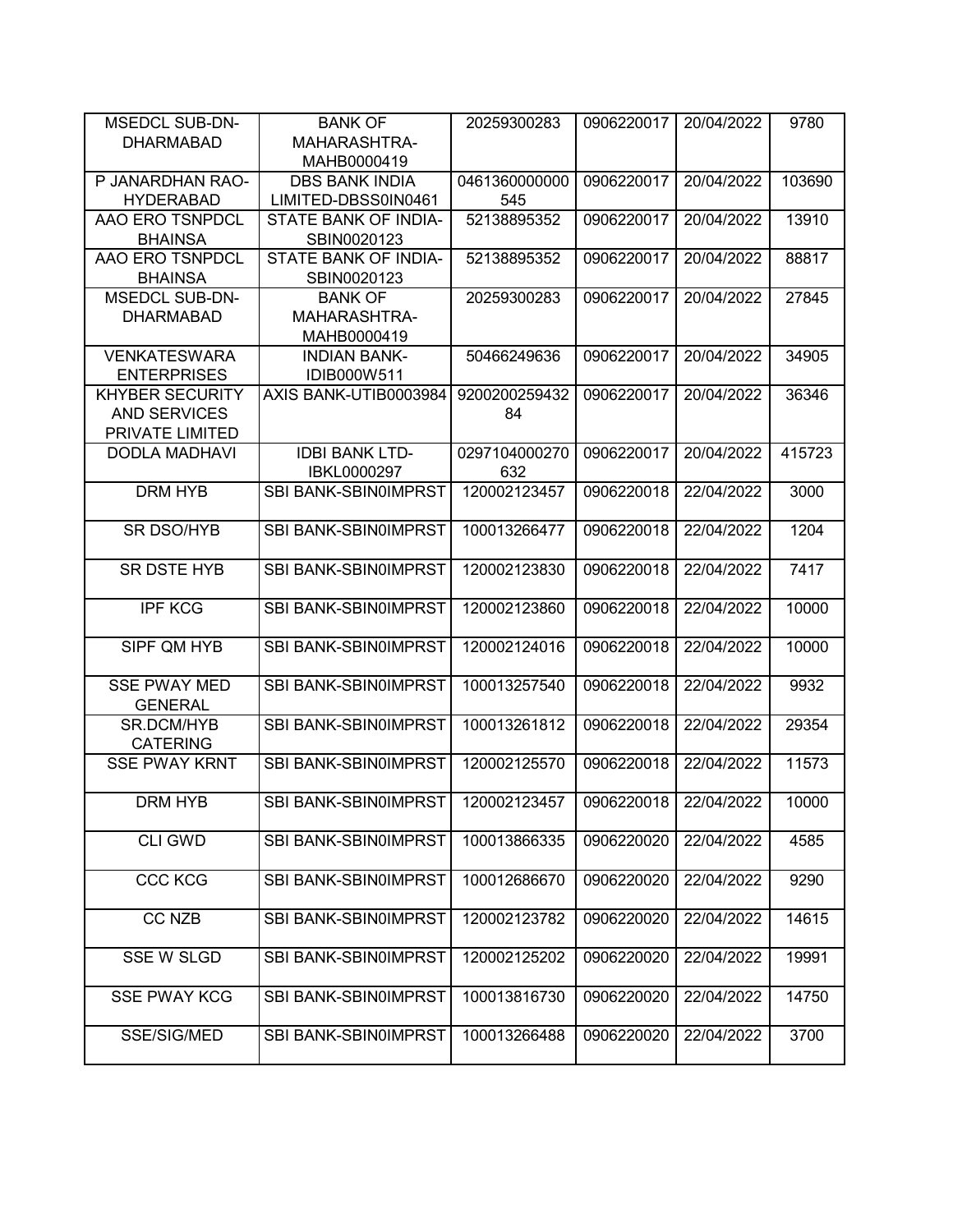| <b>MSEDCL SUB-DN-</b>    | <b>BANK OF</b>        | 20259300283   | 0906220020 | 22/04/2022 | 33220  |
|--------------------------|-----------------------|---------------|------------|------------|--------|
| <b>DHARMABAD</b>         | MAHARASHTRA-          |               |            |            |        |
|                          | MAHB0000419           |               |            |            |        |
| <b>VARDHINI INFOTECH</b> | <b>CANARA BANK-</b>   | 0845201002023 | 0906220020 | 22/04/2022 | 11977  |
|                          | CNRB0000845           |               |            |            |        |
| <b>UNIQUE</b>            | UNION BANK OF INDIA-  | 2408111000014 | 0906220020 | 22/04/2022 | 83260  |
| <b>COMMUNICATIONS</b>    | UBIN0824089           | 40            |            |            |        |
| <b>RENEW SOLAR</b>       | <b>AXIS BANK-</b>     | 9180200244916 | 0906220020 | 22/04/2022 | 743256 |
| <b>ENERGY PRIVATE</b>    | UTIB0002193           | 39            |            |            |        |
| <b>LIMITED</b>           |                       |               |            |            |        |
| TAYALTECH-               | <b>HDFC BANK LTD-</b> | 0771256000049 | 0906220020 | 22/04/2022 | 16857  |
| <b>BILASPUR</b>          | HDFC0000771           | 2             |            |            |        |
| <b>VENKATESWARA</b>      | <b>INDIAN BANK-</b>   | 50466249636   | 0906220020 | 22/04/2022 | 36355  |
| <b>ENTERPRISESHYDER</b>  | IDIB000W511           |               |            |            |        |
| <b>ABAD</b>              |                       |               |            |            |        |
| SR. DEE CARSHED          | SBI BANK-SBIN0IMPRST  | 120002125161  | 0906220020 | 22/04/2022 | 4390   |
| <b>MLY</b>               |                       |               |            |            |        |
| SR. DEE CARSHED          | SBI BANK-SBIN0IMPRST  | 120002125161  | 0906220020 | 22/04/2022 | 6133   |
| <b>MLY</b>               |                       |               |            |            |        |
| JE TELECOM MJF           | SBI BANK-SBIN0IMPRST  | 120002124009  | 0906220020 | 22/04/2022 | 4992   |
|                          |                       |               |            |            |        |
| <b>SSE TELE CTO HYB</b>  | SBI BANK-SBIN0IMPRST  | 120007150797  | 0906220020 | 22/04/2022 | 4895   |
|                          |                       |               |            |            |        |
| SSE AC HYB SC            | SBI BANK-SBIN0IMPRST  | 120002123817  | 0906220020 | 22/04/2022 | 4875   |
|                          |                       |               |            |            |        |
| SSE AC HYB SC            | SBI BANK-SBIN0IMPRST  | 120002123817  | 0906220020 | 22/04/2022 | 5000   |
|                          |                       |               |            |            |        |
| <b>SSE TELE CTO HYB</b>  | SBI BANK-SBIN0IMPRST  | 120007150797  | 0906220020 | 22/04/2022 | 4830   |
|                          |                       |               |            |            |        |
| <b>MSEDCL SUB-DN-</b>    | <b>BANK OF</b>        | 20259300283   | 0906220022 | 27/04/2022 | 1210   |
| <b>DHARMABAD</b>         | MAHARASHTRA-          |               |            |            |        |
|                          | MAHB0000419           |               |            |            |        |
| <b>MSEDCL SUB-DN-</b>    | <b>BANK OF</b>        | 20259300283   | 0906220022 | 27/04/2022 | 900    |
| <b>DHARMABAD</b>         | MAHARASHTRA-          |               |            |            |        |
|                          | MAHB0000419           |               |            |            |        |
| <b>MSEDCL SUB-DN-</b>    | <b>BANK OF</b>        | 20259300283   | 0906220022 | 27/04/2022 | 55100  |
| <b>DHARMABAD</b>         | MAHARASHTRA-          |               |            |            |        |
|                          | MAHB0000419           |               |            |            |        |
| <b>MSEDCL SUB-DN-</b>    | <b>BANK OF</b>        |               |            | 27/04/2022 | 1200   |
|                          |                       | 20259300283   | 0906220022 |            |        |
| <b>DHARMABAD</b>         | MAHARASHTRA-          |               |            |            |        |
|                          | MAHB0000419           |               |            |            |        |
| <b>MSEDCL UMRI</b>       | SBI-SBIN0005938       | 11680252134   | 0906220022 | 27/04/2022 | 370    |
| <b>MSEDCL SUB-DN-</b>    | <b>BANK OF</b>        | 20259300283   | 0906220022 | 27/04/2022 | 23200  |
| <b>DHARMABAD</b>         | MAHARASHTRA-          |               |            |            |        |
|                          | MAHB0000419           |               |            |            |        |
| <b>MSEDCL SUB-DN-</b>    | <b>BANK OF</b>        | 20259300283   | 0906220022 | 27/04/2022 | 17100  |
| <b>DHARMABAD</b>         | MAHARASHTRA-          |               |            |            |        |
|                          | MAHB0000419           |               |            |            |        |
| AE MSEDCL UMRI           | SBI-SBIN0005938       | 11680252134   | 0906220022 | 27/04/2022 | 380    |
| AE MSEDCL UMRI           | SBI-SBIN0005938       | 11680252134   | 0906220022 | 27/04/2022 | 20480  |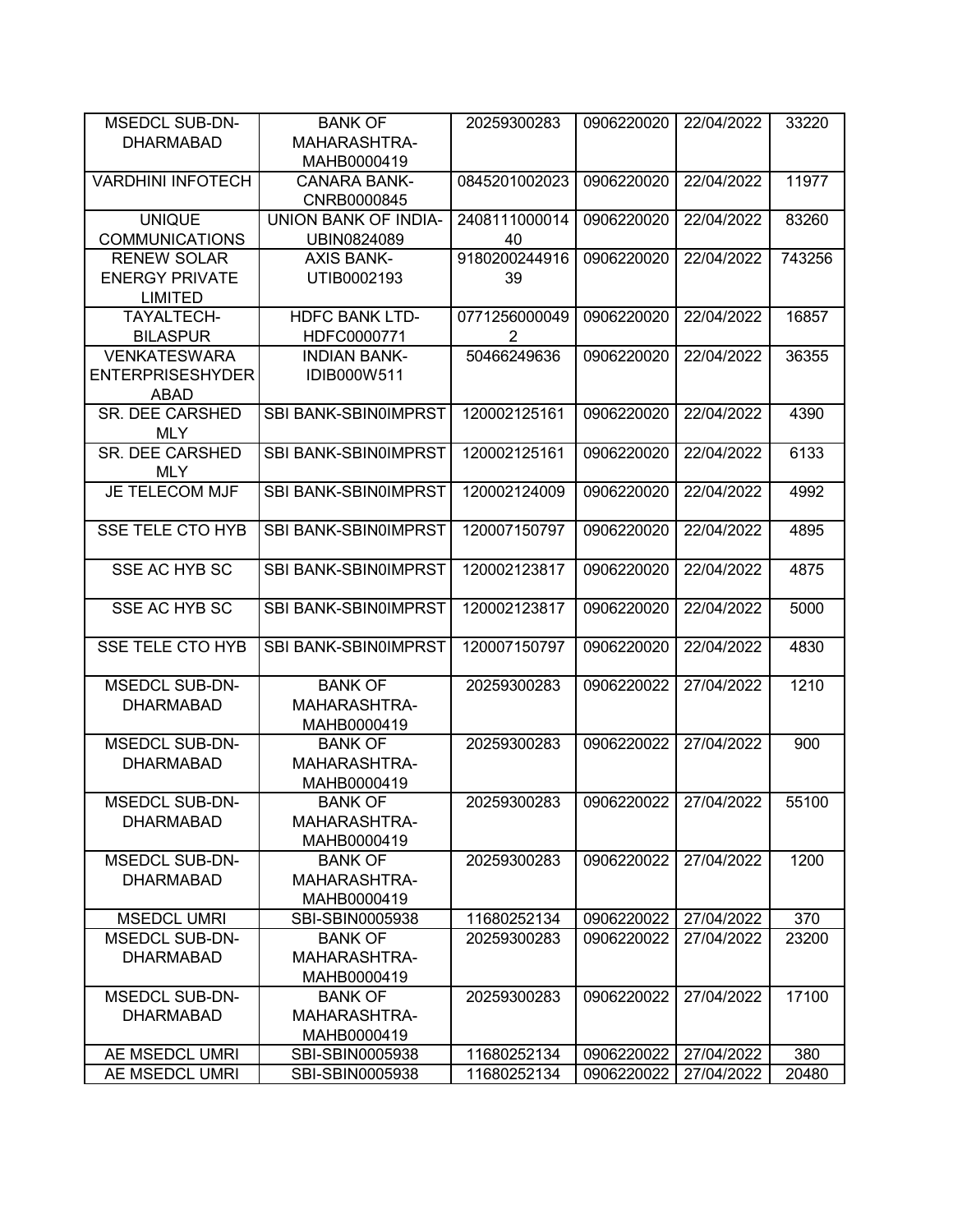| AE SDN MSEDCL<br><b>UMRI</b>                            | SBI-SBIN0005938                            | 11680252134         | 0906220022 | 27/04/2022 | 4600   |
|---------------------------------------------------------|--------------------------------------------|---------------------|------------|------------|--------|
| <b>SR DFM HYB</b>                                       | SBI BANK-SBIN0IMPRST                       | 100013266474        | 0906220022 | 27/04/2022 | 4983   |
| JE W GARDEN HYB                                         | SBI BANK-SBIN0IMPRST                       | 100013266470        | 0906220022 | 27/04/2022 | 10728  |
| <b>SSE W KCG</b>                                        | SBI BANK-SBIN0IMPRST                       | 100013978280        | 0906220022 | 27/04/2022 | 9956   |
| <b>SSE W NLGD</b>                                       | <b>SBI BANK-SBIN0IMPRST</b>                | 100013279769        | 0906220022 | 27/04/2022 | 7741   |
| <b>SSE S NZB</b>                                        | SBI BANK-SBIN0IMPRST                       | 120002123784        | 0906220022 | 27/04/2022 | 4846   |
| JE TELE NZB                                             | SBI BANK-SBIN0IMPRST                       | 120002123785        | 0906220022 | 27/04/2022 | 4239   |
| SR.DMM                                                  | SBI BANK-SBIN0IMPRST                       | 120002125158        | 0906220022 | 27/04/2022 | 40000  |
| <b>SSE PWAY MBNR</b>                                    | SBI BANK-SBIN0IMPRST                       | 100013285363        | 0906220022 | 27/04/2022 | 11709  |
| <b>SSE PWAY MBNR</b>                                    | SBI BANK-SBIN0IMPRST                       | 100013285363        | 0906220022 | 27/04/2022 | 4500   |
| <b>ATC KCG</b>                                          | <b>SBI BANK-SBIN0IMPRST</b>                | 100013253925        | 0906220022 | 27/04/2022 | 3983   |
| <b>SS ALAMPUR ROAD</b>                                  | SBI BANK-SBIN0IMPRST                       | 100013293850        | 0906220022 | 27/04/2022 | 5695   |
| <b>SS BHIKNUR</b>                                       | SBI BANK-SBIN0IMPRST                       | 120002123867        | 0906220022 | 27/04/2022 | 5850   |
| <b>SS BMO</b>                                           | SBI BANK-SBIN0IMPRST                       | 120002123869        | 0906220022 | 27/04/2022 | 16990  |
| <b>SS DHP</b>                                           | SBI BANK-SBIN0IMPRST                       | 100013839757        | 0906220022 | 27/04/2022 | 6000   |
| SS IDL                                                  | SBI BANK-SBIN0IMPRST                       | 120002124138        | 0906220022 | 27/04/2022 | 6000   |
| <b>SS NAVIPET</b>                                       | SBI BANK-SBIN0IMPRST                       | 120002125563        | 0906220022 | 27/04/2022 | 5850   |
| <b>SS TMD</b>                                           | SBI BANK-SBIN0IMPRST                       | 120002148813        | 0906220022 | 27/04/2022 | 6000   |
| <b>HEALTH UNIT NZB</b>                                  | SBI BANK-SBIN0IMPRST                       | 100013245244        | 0906220025 | 28/04/2022 | 5481   |
| <b>HEALTH UNIT NZB</b>                                  | SBI BANK-SBIN0IMPRST                       | 100013245244        | 0906220025 | 28/04/2022 | 675    |
| <b>HEALTH UNIT KRNT</b>                                 | <b>SBI BANK-SBIN0IMPRST</b>                | 100013845549        | 0906220025 | 28/04/2022 | 4955   |
| <b>ARYA</b><br><b>TECHNOLOGIES</b>                      | UNION BANK OF INDIA-<br>UBIN0919691        | 5101010012269<br>23 | 0906220025 | 28/04/2022 | 21740  |
| SSE W WW SLGD                                           | SBI BANK-SBIN0IMPRST                       | 100013996318        | 0906220025 | 28/04/2022 | 9708   |
| <b>SAKSHAM</b><br><b>AUTOMATION</b><br>SYSTEMSFARIDABAD | <b>INDIAN OVERSEAS</b><br>BANK-IOBA0001834 | 1834020000007<br>94 | 0906220026 | 29/04/2022 | 452447 |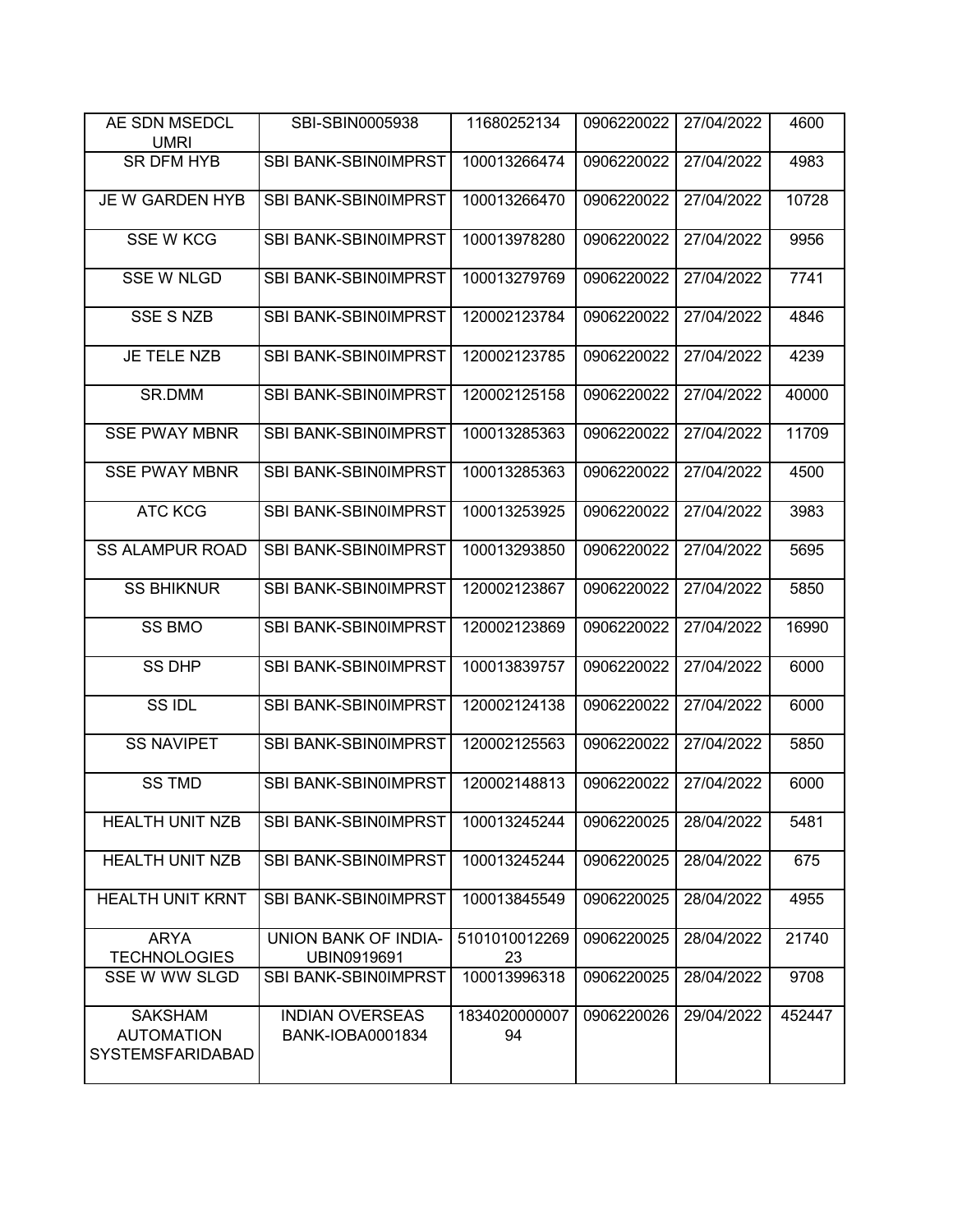| ADEN ESTATE II HYB                                                                      | SBI BANK-SBIN0IMPRST                       | 120002125159                    | 0906220025 | 28/04/2022 | 5000    |
|-----------------------------------------------------------------------------------------|--------------------------------------------|---------------------------------|------------|------------|---------|
| ADEN TM HYB SC                                                                          | SBI BANK-SBIN0IMPRST                       | 120002153494                    | 0906220025 | 28/04/2022 | 99953   |
| SEW SO-1 SLGD                                                                           | SBI BANK-SBIN0IMPRST                       | 120002125203                    | 0906220025 | 28/04/2022 | 9522    |
| <b>SSE PWAY NZB</b>                                                                     | SBI BANK-SBIN0IMPRST                       | 100013257537                    | 0906220025 | 28/04/2022 | 3801    |
| <b>SSE PWAY NZB</b>                                                                     | SBI BANK-SBIN0IMPRST                       | 100013257537                    | 0906220025 | 28/04/2022 | 11317   |
| <b>SSE PWAY UMRI</b>                                                                    | <b>SBI BANK-SBIN0IMPRST</b>                | 100013257536                    | 0906220025 | 28/04/2022 | 5000    |
| <b>IPF KMC</b>                                                                          | SBI BANK-SBIN0IMPRST                       | 120002123744                    | 0906220026 | 29/04/2022 | 1500    |
| IPF/RPF/CG/HYB                                                                          | SBI BANK-SBIN0IMPRST                       | 100013279429                    | 0906220026 | 29/04/2022 | 3000    |
| <b>DRR PRINT</b><br><b>SOLUTIONS</b>                                                    | AXIS BANK-UTIB0000698                      | 9130200357842<br>95             | 0906220026 | 29/04/2022 | 14281   |
| <b>SR DFM HYB</b>                                                                       | <b>SBI BANK-SBIN0IMPRST</b>                | 100013266474                    | 0906220026 | 29/04/2022 | 5000    |
| <b>GOLDEN STAR</b><br><b>FACILITIES AND</b><br><b>SERVCES PRIVATE</b><br><b>LIMITED</b> | <b>HDFC BANK-</b><br>HDFC0003739           | 5020003807115<br>$\overline{2}$ | 0906210250 | 02/02/2022 | 1926406 |
| <b>GOLDEN STAR</b><br><b>FACILITIES AND</b><br><b>SERVCES PRIVATE</b><br><b>LIMITED</b> | <b>HDFC BANK-</b><br>HDFC0003739           | 5020003807115<br>$\overline{2}$ | 0906210250 | 02/02/2022 | 2097961 |
| <b>SOBIA ENGINEERING</b>                                                                | <b>CANARA BANK-</b><br>CNRB0000799         | 0799201001029                   | 0906210250 | 02/02/2022 | 411822  |
| <b>APCON</b><br><b>ENTERPRISES-</b><br><b>HYDERABAD</b>                                 | UNION BANK OF INDIA-<br>UBIN0821926        | 2192311000001<br>40             | 0906210250 | 02/02/2022 | 697607  |
| <b>DPS SALES AND</b><br>SERVICES (INDIA)-<br><b>HYDERABAD</b>                           | STATE BANK OF INDIA-<br>SBIN0016443        | 64022468445                     | 0906210251 | 03/02/2022 | 815578  |
| <b>LAKSHMI GANAPATHI</b><br><b>ENTERPRISES-</b><br><b>SECUNDERABAD</b>                  | <b>BANK OF INDIA-</b><br>BKID0008614       | 8614251100000<br>25             | 0906210251 | 03/02/2022 | 49847   |
| <b>LAKSHMI GANAPATHI</b><br><b>ENTERPRISES-</b><br><b>SECUNDERABAD</b>                  | <b>BANK OF INDIA-</b><br>BKID0008614       | 8614251100000<br>25             | 0906210251 | 03/02/2022 | 49951   |
| <b>VENKATESWARA</b><br><b>REDDY GUJJULA-</b><br><b>GUNTUR</b>                           | <b>UNION BANK OF INDIA-</b><br>UBIN0804258 | 0425311000000<br>70             | 0906210251 | 03/02/2022 | 1117828 |
| COLOUR ADO MEDIA                                                                        | STATE BANK OF INDIA-<br>SBIN0018276        | 37329536536                     | 0906210251 | 03/02/2022 | 16677   |
| M GANESH-<br><b>HYDERABAD</b>                                                           | SBI-SBIN0003607                            | 30228180048                     | 0906210253 | 04/02/2022 | 347703  |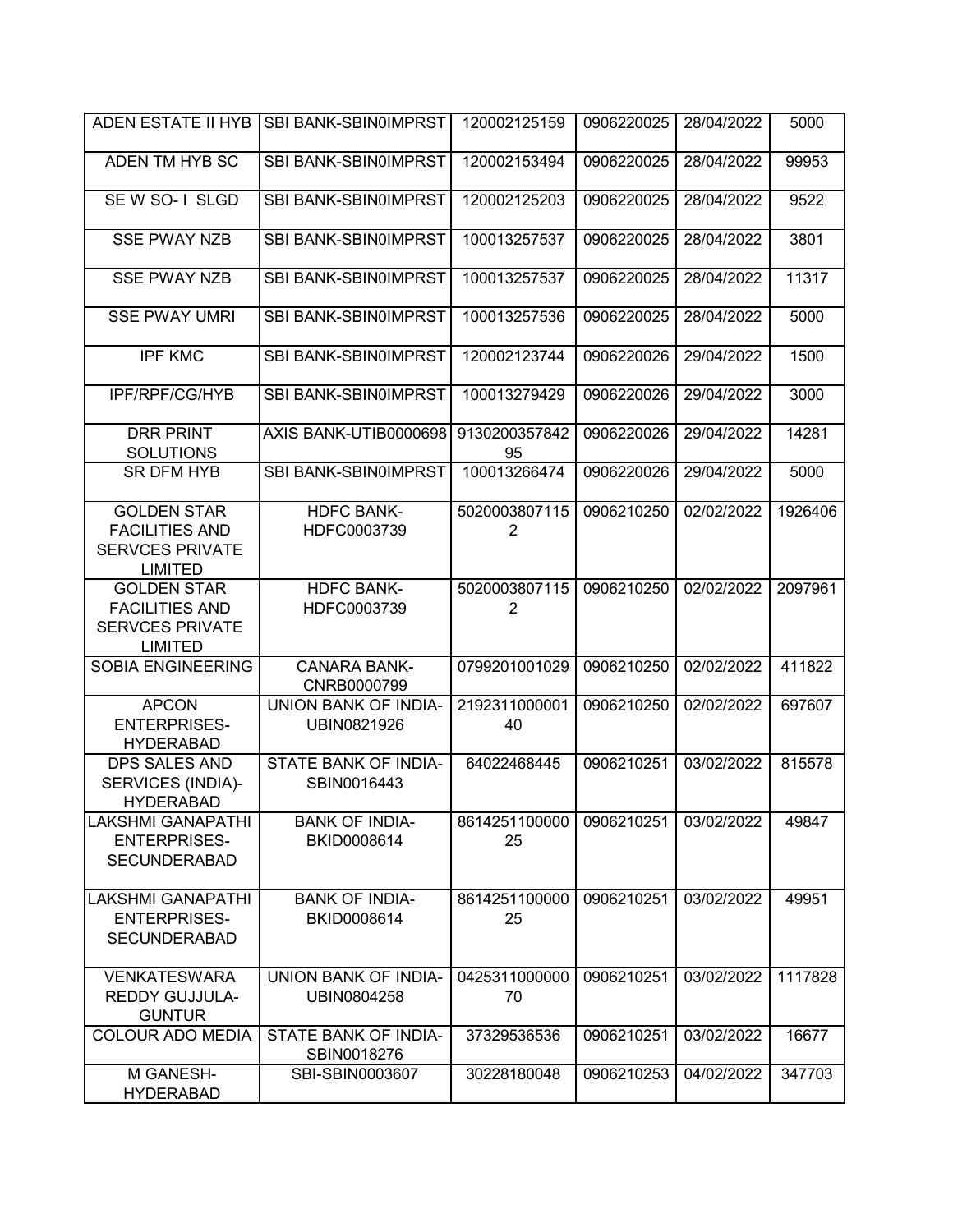| M GANESH-<br><b>HYDERABAD</b>         | SBI-SBIN0003607           | 30228180048         | 0906210253 | 04/02/2022 | 358989  |
|---------------------------------------|---------------------------|---------------------|------------|------------|---------|
| M GANESH-                             | SBI-SBIN0003607           | 30228180048         | 0906210253 | 04/02/2022 | 271564  |
| <b>HYDERABAD</b>                      |                           |                     |            |            |         |
| M GANESH-                             | SBI-SBIN0003607           | 30228180048         | 0906210253 | 04/02/2022 | 247152  |
| <b>HYDERABAD</b>                      |                           |                     |            |            |         |
| <b>BASANTHI</b>                       | KOTAK MAHINDRA            | 700044011042        | 0906210253 | 04/02/2022 | 380064  |
| CONSTRUCTIONS-                        | <b>BANK LIMITED-</b>      |                     |            |            |         |
| <b>HYDERABAD</b>                      | KKBK0007456               |                     |            |            |         |
| <b>BASANTHI</b>                       | KOTAK MAHINDRA            | 700044011042        | 0906210253 | 04/02/2022 | 304916  |
| CONSTRUCTIONS-                        | <b>BANK LIMITED-</b>      |                     |            |            |         |
| <b>HYDERABAD</b>                      | KKBK0007456               |                     |            |            |         |
| DIDDI RAJU-                           | THE LAKSHMI VILAS         | 0461611000000       | 0906210253 | 04/02/2022 | 319754  |
| <b>HYDERABAD</b>                      | BANK LTD-LAVB0000461      | 335                 |            |            |         |
| <b>DIDDI RAJU-</b>                    | THE LAKSHMI VILAS         | 0461611000000       | 0906210253 | 04/02/2022 | 171506  |
| <b>HYDERABAD</b>                      | BANK LTD-LAVB0000461      | 335                 |            |            |         |
|                                       |                           |                     |            |            |         |
| <b>DIDDI RAJU-</b>                    | THE LAKSHMI VILAS         | 0461611000000       | 0906210253 | 04/02/2022 | 253517  |
| <b>HYDERABAD</b>                      | BANK LTD-LAVB0000461      | 335                 |            |            |         |
|                                       |                           |                     |            |            |         |
| <b>DIDDI RAJU-</b>                    | THE LAKSHMI VILAS         | 0461611000000       | 0906210253 | 04/02/2022 | 322059  |
| <b>HYDERABAD</b>                      | BANK LTD-LAVB0000461      | 335                 |            |            |         |
|                                       |                           |                     |            |            |         |
| <b>DIDDI RAJU-</b>                    | THE LAKSHMI VILAS         | 0461611000000       | 0906210253 | 04/02/2022 | 101791  |
| <b>HYDERABAD</b>                      | BANK LTD-LAVB0000461      | 335                 |            |            |         |
| <b>SANYU INFRA</b>                    | <b>BANK OF BARODA-</b>    | 0954040000015       | 0906210254 | 08/02/2022 | 2742935 |
| PROJECTS PRIVATE                      | <b>BARB0TILHYD</b>        | 8                   |            |            |         |
| LIMITED-HYDERABAD                     |                           |                     |            |            |         |
|                                       |                           |                     |            |            |         |
| <b>M/S DYNAMIC</b>                    | <b>IDFC BANK LIMITED-</b> | 10027594125         | 0906210254 | 08/02/2022 | 49977   |
| <b>ENTERPRISES</b>                    | IDFB0042201               |                     |            |            |         |
| <b>MOHAMMED</b>                       | SBI-SBIN0012720           | 40175551121         | 0906210254 | 08/02/2022 | 1486    |
| <b>HAZEEZULLA</b>                     |                           |                     |            |            |         |
| <b>SHAREEF</b>                        |                           |                     |            |            |         |
| P JANARDHAN RAO-                      | KOTAK MAHINDRA            | 730011026939        | 0906210257 | 11/02/2022 | 60732   |
| <b>HYDERABAD</b>                      | <b>BANK LIMITED-</b>      |                     |            |            |         |
|                                       | KKBK0007457               |                     |            |            |         |
| <b>DHARMIK</b><br><b>ENTERPRISES-</b> | UNION BANK OF INDIA-      | 5101010038079<br>41 | 0906210257 | 11/02/2022 | 59904   |
| <b>HYDERABAD</b>                      | UBIN0906719               |                     |            |            |         |
| M/S M K IMPEX                         | <b>ICICI BANK LTD-</b>    | 000805501382        | 0906210254 | 08/02/2022 | 100000  |
|                                       | <b>ICIC0000008</b>        |                     |            |            |         |
| M/S M K IMPEX                         | <b>ICICI BANK LTD-</b>    | 000805501382        | 0906210254 | 08/02/2022 | 100000  |
|                                       | <b>ICIC0000008</b>        |                     |            |            |         |
| <b>MADHAV RAO</b>                     | STATE BANK OF INDIA-      | 62138093012         | 0906210254 | 08/02/2022 | 55734   |
| <b>DYNOBA GUNDILE</b>                 | SBIN0020039               |                     |            |            |         |
| <b>MOHAMMED ASHAQ</b>                 | <b>HDFC BANK LTD-</b>     | 5020001799386       | 0906210254 | 08/02/2022 | 55734   |
| <b>MAJID</b>                          | HDFC0000318               | 9                   |            |            |         |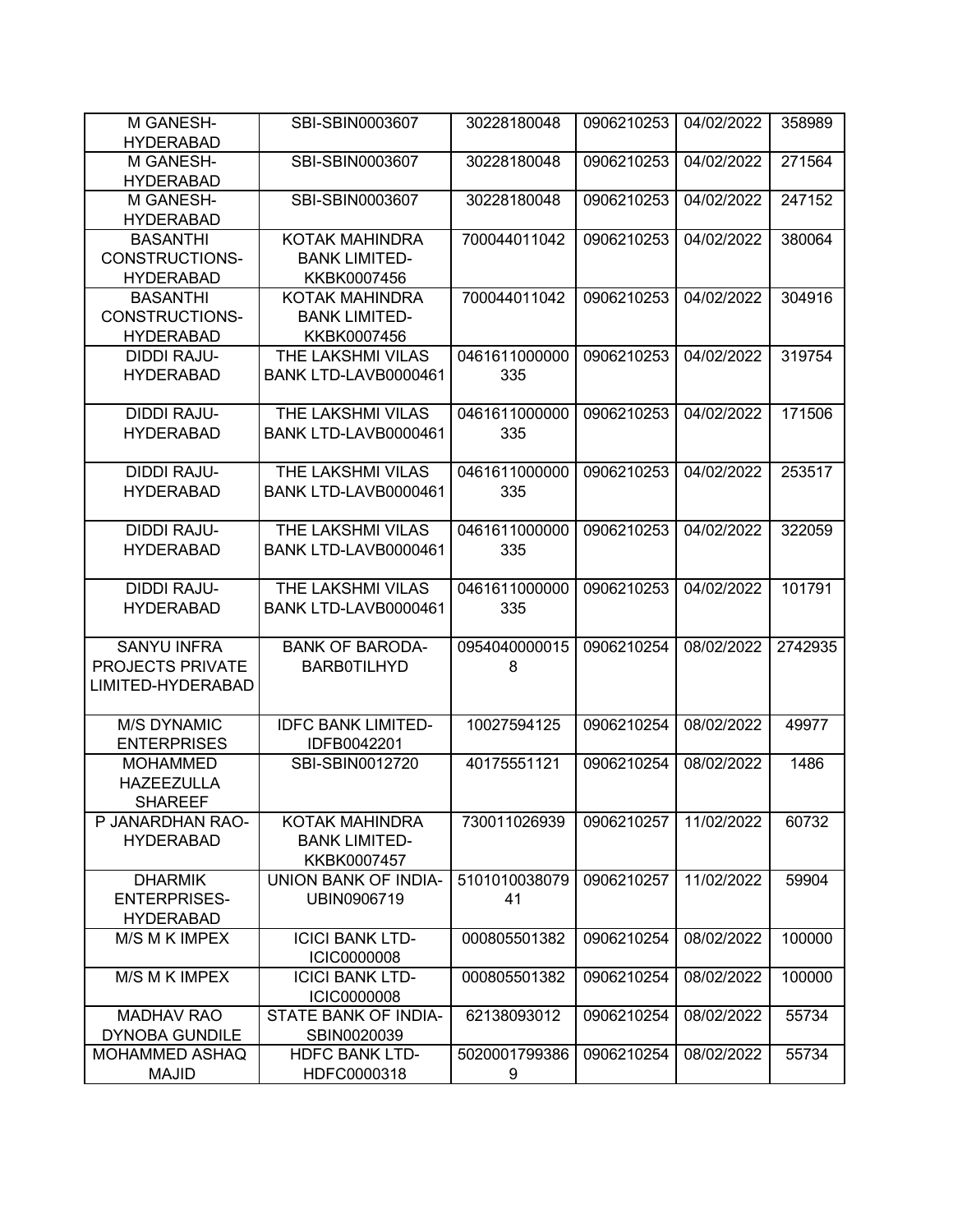| <b>DIDDI RAJU-</b>                       | THE LAKSHMI VILAS     | 0461611000000 | 0906210254 | 08/02/2022 | 257845  |
|------------------------------------------|-----------------------|---------------|------------|------------|---------|
| <b>HYDERABAD</b>                         | BANK LTD-LAVB0000461  | 335           |            |            |         |
|                                          |                       |               |            |            |         |
| <b>MAHA INFRA AND</b>                    | STATE BANK OF INDIA-  | 67341251369   | 0906210255 | 09/02/2022 | 847909  |
| DEVELOPERS-                              | SBIN0070743           |               |            |            |         |
| <b>HYDERABAD</b>                         |                       |               |            |            |         |
| M/S.GLOBAL                               | <b>HDFC BANK LTD-</b> | 5020004916999 | 0906210255 | 09/02/2022 | 238948  |
| <b>OUTSOURCING</b>                       | HDFC0000021           | 8             |            |            |         |
| <b>SERVICES</b>                          |                       |               |            |            |         |
| M/S.GLOBAL                               | <b>HDFC BANK LTD-</b> | 5020004916999 | 0906210255 | 09/02/2022 | 695492  |
| <b>OUTSOURCING</b>                       | HDFC0000021           | 8             |            |            |         |
| <b>SERVICES</b>                          |                       |               |            |            |         |
| <b>SCRNIRMAN</b>                         | <b>AXIS BANK -</b>    | 9170300533191 | 0906210255 | 09/02/2022 | 4427307 |
| PRIVATE LIMITED-                         | UTIB0001634           | 15            |            |            |         |
| <b>HYDERABAD</b>                         |                       |               |            |            |         |
| M LAXMINARAYANA-                         | THE LAKSHMI VILAS     | 0461611000000 | 0906210256 | 11/02/2022 | 94695   |
| <b>HYDERABAD</b>                         | BANK LTD-LAVB0000461  | 233           |            |            |         |
|                                          |                       |               |            |            |         |
| M LAXMINARAYANA-                         | THE LAKSHMI VILAS     | 0461611000000 | 0906210256 | 11/02/2022 | 349825  |
| <b>HYDERABAD</b>                         | BANK LTD-LAVB0000461  | 233           |            |            |         |
|                                          |                       |               |            |            |         |
| M LAXMINARAYANA-                         | THE LAKSHMI VILAS     | 0461611000000 | 0906210256 | 11/02/2022 | 433432  |
| <b>HYDERABAD</b>                         | BANK LTD-LAVB0000461  | 233           |            |            |         |
|                                          |                       |               |            |            |         |
| M LAXMINARAYANA-                         | THE LAKSHMI VILAS     | 0461611000000 | 0906210256 | 11/02/2022 | 231761  |
| <b>HYDERABAD</b>                         | BANK LTD-LAVB0000461  | 233           |            |            |         |
|                                          |                       |               |            |            |         |
| M LAXMINARAYANA-                         | THE LAKSHMI VILAS     | 0461611000000 | 0906210256 | 11/02/2022 | 384259  |
| <b>HYDERABAD</b>                         | BANK LTD-LAVB0000461  | 233           |            |            |         |
|                                          |                       |               |            |            |         |
| N BHASKAR RAO-                           | KOTAK MAHINDRA        | 731011007766  | 0906210256 | 11/02/2022 | 383631  |
| <b>HYDERRABAD</b>                        | <b>BANK LIMITED-</b>  |               |            |            |         |
|                                          | KKBK0007458           |               |            |            |         |
| N BHASKAR RAO-                           | KOTAK MAHINDRA        | 731011007766  | 0906210256 | 11/02/2022 | 235152  |
| <b>HYDERRABAD</b>                        | <b>BANK LIMITED-</b>  |               |            |            |         |
|                                          | KKBK0007458           |               |            |            |         |
| <b>M/S SREE RAMA</b>                     | <b>CANARA BANK-</b>   | 0799201000666 | 0906210256 | 11/02/2022 | 51410   |
| <b>ENGG WORKS</b>                        | CNRB0000799           |               |            |            |         |
| <b>M/S SREE RAMA</b>                     | <b>CANARA BANK-</b>   | 0799201000666 | 0906210256 | 11/02/2022 | 51410   |
| <b>ENGG WORKS</b>                        | CNRB0000799           |               |            |            |         |
| <b>BASANTHI</b>                          | KOTAK MAHINDRA        | 700044011042  | 0906210256 | 11/02/2022 | 333992  |
| CONSTRUCTIONS-                           | <b>BANK LIMITED-</b>  |               |            |            |         |
| <b>HYDERABAD</b>                         | KKBK0007456           |               |            |            |         |
| <b>BASANTHI</b><br><b>CONSTRUCTIONS-</b> | KOTAK MAHINDRA        | 700044011042  | 0906210256 | 11/02/2022 | 385508  |
|                                          | <b>BANK LIMITED-</b>  |               |            |            |         |
| <b>HYDERABAD</b>                         | KKBK0007456           |               |            |            |         |
| <b>BASANTHI</b>                          | KOTAK MAHINDRA        | 700044011042  | 0906210256 | 11/02/2022 | 379796  |
| CONSTRUCTIONS-                           | <b>BANK LIMITED-</b>  |               |            |            |         |
| <b>HYDERABAD</b>                         | KKBK0007456           |               |            |            |         |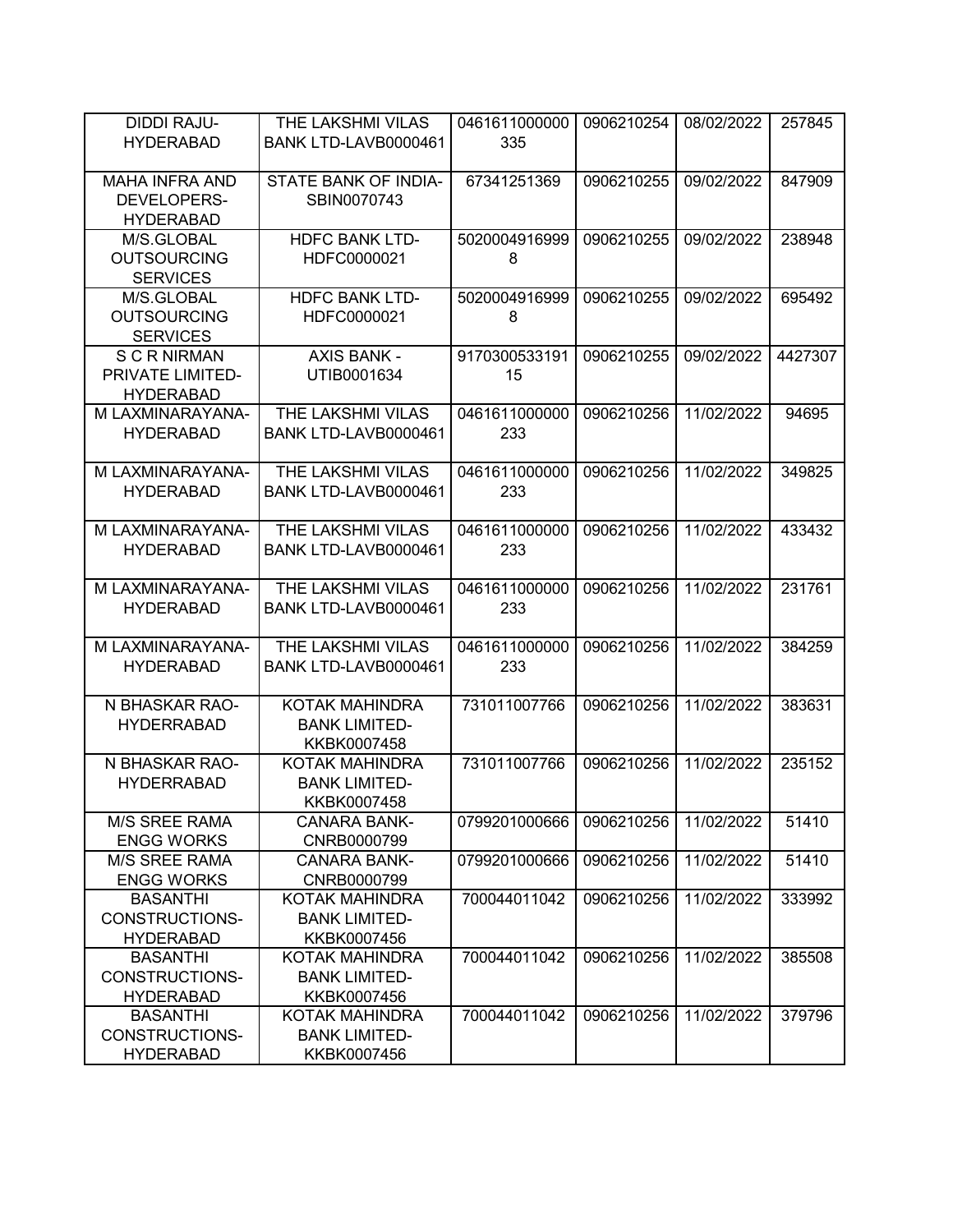| <b>BASANTHI</b>                        | KOTAK MAHINDRA                      | 700044011042        | 0906210256 | 11/02/2022 | 407264  |
|----------------------------------------|-------------------------------------|---------------------|------------|------------|---------|
| CONSTRUCTIONS-                         | <b>BANK LIMITED-</b>                |                     |            |            |         |
| <b>HYDERABAD</b>                       | KKBK0007456                         |                     |            |            |         |
| <b>SRI SAI GANESH</b>                  | THE LAKSHMI VILAS                   | 0461351000004       | 0906210256 | 11/02/2022 | 818666  |
| METAL-RANGAREDDY                       | BANK LTD-LAVB0000461                | 636                 |            |            |         |
|                                        |                                     |                     |            |            |         |
| <b>B ALEEM MIAH</b>                    | <b>UNION BANK OF INDIA-</b>         | 1379111000004       | 0906210257 | 11/02/2022 | 1040015 |
|                                        | UBIN0813796                         | 87                  |            |            |         |
| <b>MEDHA SERVO</b>                     | STATE BANK OF INDIA-                | 10374360383         | 0906210257 | 11/02/2022 | 486385  |
| <b>DRIVES PVT LTD-</b>                 | SBIN0004168                         |                     |            |            |         |
| <b>HYDERABAD</b>                       |                                     |                     |            |            |         |
| <b>MEDHA SERVO</b>                     | STATE BANK OF INDIA-                | 10374360383         | 0906210257 | 11/02/2022 | 217120  |
| DRIVES PVT LTD-                        | SBIN0004168                         |                     |            |            |         |
| <b>HYDERABAD</b>                       |                                     |                     |            |            |         |
| <b>D MAHENDER</b>                      | THE LAKSHMI VILAS                   | 0461611000000       | 0906210258 | 15/02/2022 | 5159405 |
| REDDY-                                 | BANK LTD-LAVB0000461                | 100                 |            |            |         |
| <b>RANAGAREDDY</b>                     |                                     |                     |            |            |         |
| GV                                     | <b>BANK OF INDIA-</b>               | 8691201100000       | 0906210258 | 15/02/2022 | 2441534 |
| CONSTRUCTIONS-                         | BKID0008691                         | 54                  |            |            |         |
| <b>HYDERABAD</b>                       |                                     |                     |            |            |         |
| <b>MOKSHASR</b>                        | <b>ICICI BANK LTD-</b>              | 018305010809        | 0906210258 | 15/02/2022 | 6780644 |
| <b>INFRASTRUCTURE</b>                  | ICIC0000183                         |                     |            |            |         |
| PRIVATE LIMITD                         |                                     |                     |            |            |         |
| <b>HIMA ENTERPRISES-</b>               | <b>BANK OF INDIA-</b>               | 8604251100000<br>06 | 0906210258 | 15/02/2022 | 802676  |
| <b>SECUNDERABAD</b><br><b>DEVINENI</b> | BKID0008604<br>UNION BANK OF INDIA- | 0505310430058       | 0906210260 | 16/02/2022 | 612297  |
| CONSTRUCTIONS-                         | UBIN0805050                         | 09                  |            |            |         |
| <b>HYDERABAD</b>                       |                                     |                     |            |            |         |
| <b>SRI VENKATESWARA</b>                | AXIS BANK-UTIB0000698               | 9180200728891       | 0906210260 | 16/02/2022 | 1298783 |
| <b>TECHNOLOGIES-</b>                   |                                     | 81                  |            |            |         |
| <b>HYDERABAD</b>                       |                                     |                     |            |            |         |
|                                        |                                     |                     |            |            |         |
| <b>MANASALAXMI</b>                     | <b>INDUSIND BANK-</b>               | 259396230324        | 0906210260 | 16/02/2022 | 1131152 |
| <b>ENTERPRISES</b>                     | INDB0001052                         |                     |            |            |         |
| THE INDIA THERMIT                      | <b>ICICI BANK LTD-</b>              | 628805002088        | 0906210260 | 16/02/2022 | 3225866 |
| <b>CORPORATION</b>                     | ICIC0006288                         |                     |            |            |         |
| LIMITED-KANPUR                         |                                     |                     |            |            |         |
| <b>TIRUMALA</b>                        | <b>BANK OF BARODA-</b>              | 7579040000044       | 0906210260 | 16/02/2022 | 1423636 |
| <b>ENTERPRISES-</b>                    | <b>BARBOVJGANA</b>                  | 5                   |            |            |         |
| <b>HYDERABAD</b>                       |                                     |                     |            |            |         |
| <b>RAMPRASAD</b>                       | STATE BANK OF INDIA-                | 52095084359         | 0906210260 | 16/02/2022 | 3180954 |
| SOMPALLI-KURNOOL                       | SBIN0020244                         |                     |            |            |         |
| F TECH                                 | UNION BANK OF INDIA-                | 3429040100160       | 0906210260 | 16/02/2022 | 4237660 |
| CONSTRUCTION-                          | UBIN0534293                         | 02                  |            |            |         |
| <b>PARBHANI</b>                        |                                     |                     |            |            |         |
| I KESHAVA RATNAM-                      | STATE BANK OF INDIA-                | 62095670473         | 0906210260 | 16/02/2022 | 923314  |
| <b>HYDERABAD</b>                       | SBIN0020244                         |                     |            |            |         |
| N RAMAKRISHNA-                         | STATE BANK OF INDIA-                | 10043355358         | 0906210260 | 16/02/2022 | 949976  |
| <b>NANDED</b>                          | SBIN0006645                         |                     |            |            |         |
| NIRAJAN KUMAR                          | <b>IDBI BANK LTD-</b>               | 0446102000009       | 0906210260 | 16/02/2022 | 334440  |
|                                        | <b>IBKL0000446</b>                  | 645                 |            |            |         |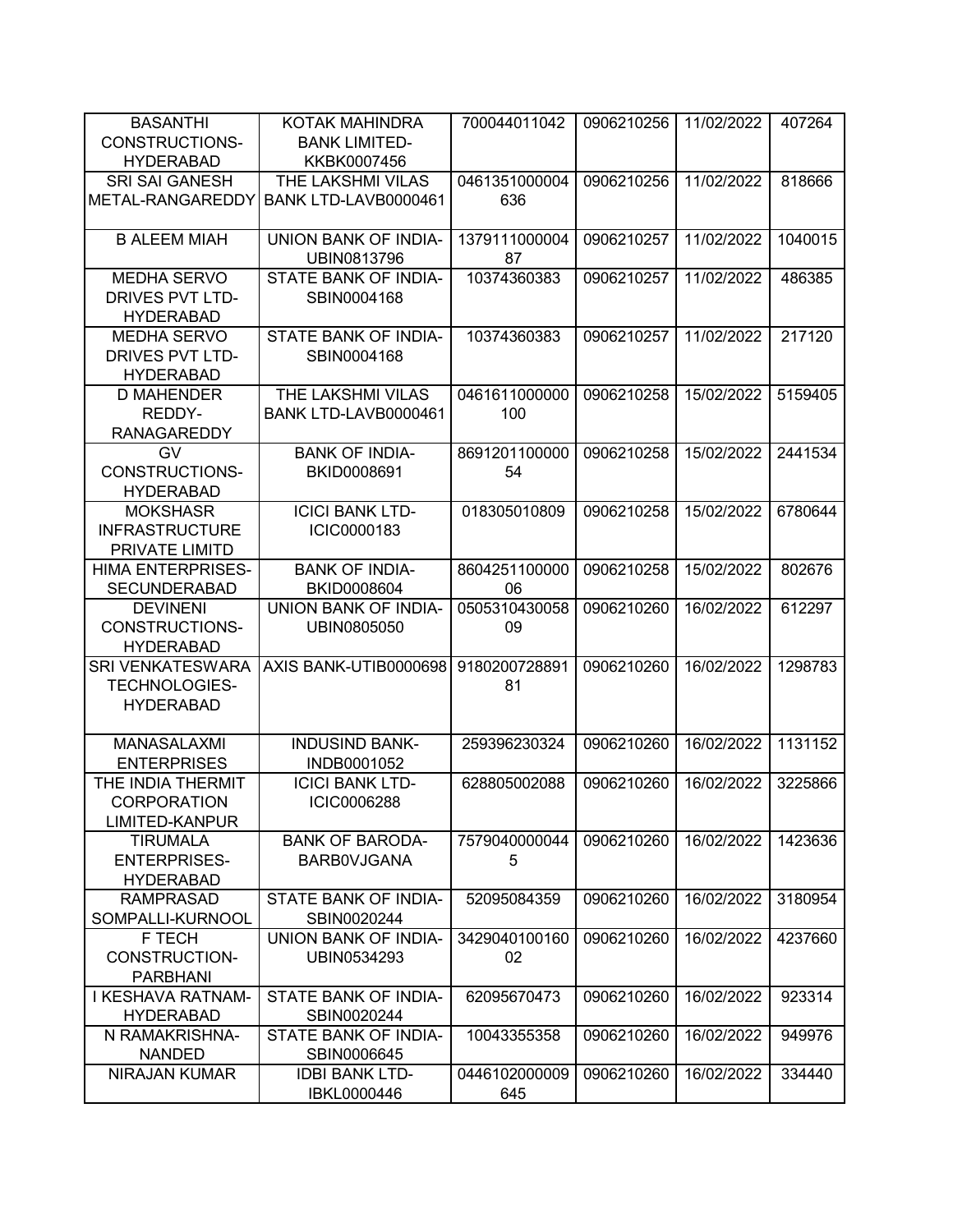| <b>DAT INFORMATICS</b>   | <b>UCO BANK-</b>        | 1871050000101 | 0906210260 | 16/02/2022 | 10092402 |
|--------------------------|-------------------------|---------------|------------|------------|----------|
| PVT LTD-NEW DELHI        | UCBA0001871             | 7             |            |            |          |
| M/S                      | <b>INDIAN BANK-</b>     | 50188912056   | 0906210260 | 16/02/2022 | 180079   |
| <b>VENKATESHWARA</b>     | IDIB000W511             |               |            |            |          |
| AGENCIES/SECUNDE         |                         |               |            |            |          |
| <b>RABAD</b>             |                         |               |            |            |          |
| <b>SINEPRO</b>           | KARNATAKA BANK LTD-     | 3297000600115 | 0906210260 | 16/02/2022 | 1647182  |
| <b>ENGINEERING</b>       | KARB0000329             | 601           |            |            |          |
| PRIVATE LIMITED-         |                         |               |            |            |          |
| <b>HYDERABAD</b>         |                         |               |            |            |          |
| P JANARDHAN RAO-         | <b>KOTAK MAHINDRA</b>   | 730011026939  | 0906210260 | 16/02/2022 | 133794   |
| <b>HYDERABAD</b>         | <b>BANK LIMITED-</b>    |               |            |            |          |
|                          | KKBK0007457             |               |            |            |          |
| P JANARDHAN RAO-         | <b>KOTAK MAHINDRA</b>   | 730011026939  | 0906210260 | 16/02/2022 | 409730   |
| <b>HYDERABAD</b>         | <b>BANK LIMITED-</b>    |               |            |            |          |
|                          | KKBK0007457             |               |            |            |          |
| <b>LINUS BUSSINESS</b>   | <b>HDFC BANK LTD-</b>   | 5020003901739 | 0906210260 | 16/02/2022 | 130454   |
| <b>SOLUTION</b>          | HDFC0000642             | $\mathbf{0}$  |            |            |          |
| PREMIER INDIA            | <b>HDFC BANK LTD-</b>   | 5020002914901 | 0906210261 | 17/02/2022 | 49353    |
| <b>AGENCIES</b>          | HDFC0000050             | 8             |            |            |          |
| <b>SAI LAKSHMI</b>       | <b>HDFC BANK LTD-</b>   | 1744761000002 | 0906210262 | 17/02/2022 | 1612461  |
| CONSTRUCTIONS-           | HDFC0001744             | 6             |            |            |          |
| <b>BANGALORE</b>         |                         |               |            |            |          |
| <b>SANYU INFRA</b>       | <b>BANK OF BARODA-</b>  | 0954040000015 | 0906210262 | 17/02/2022 | 8016115  |
| <b>PROJECTS PRIVATE</b>  | <b>BARBOTILHYD</b>      | 8             |            |            |          |
| LIMITED-HYDERABAD        |                         |               |            |            |          |
|                          |                         |               |            |            |          |
| <b>COMMISSIONER OF</b>   | STATE BANK OF INDIA-    | 52203651730   | 0906210261 | 17/02/2022 | 849140   |
| POLICE,                  | SBIN0020496             |               |            |            |          |
| CYBERABAD,               |                         |               |            |            |          |
| <b>HYDERABAD</b>         |                         |               |            |            |          |
| <b>ADMN OFFICER DIST</b> | STATE BANK OF INDIA-    | 0000005216330 | 0906210261 | 17/02/2022 | 730139   |
| <b>POLICE MBNR</b>       | SBIN0020184             | 3026          |            |            |          |
| <b>FRANCIS KLIEN AND</b> | PUNJAB NATIONAL         | 1049110000236 | 0906210261 | 17/02/2022 | 37905    |
| CO PVT LTD               | <b>BANK-PUNB0104910</b> | 0             |            |            |          |
| PINNACLE INFRA-          | STATE BANK OF INDIA-    | 38096178355   | 0906210262 | 17/02/2022 | 5572402  |
| HYDERABAD.               | SBIN0003098             |               |            |            |          |
| <b>LALITHA</b>           | DEVELOPMENT CREDIT      | 0512010000088 | 0906210261 | 17/02/2022 | 416634   |
| <b>ENTERPRISES-</b>      | <b>BANK LIMITED-</b>    | 7             |            |            |          |
| <b>HYDERABAD</b>         | DCBL0000051             |               |            |            |          |
| <b>NINIKA</b>            | <b>HDFC BANK LTD-</b>   | 5020004525991 | 0906210262 | 17/02/2022 | 875545   |
| <b>TECHNOLOGIES PVT</b>  | HDFC0000377             | 3             |            |            |          |
| LTD-SANGAREDDY           |                         |               |            |            |          |
|                          |                         |               |            |            |          |
| SRI NR                   | <b>IDBI BANK LTD-</b>   | 1057102000008 | 0906210261 | 17/02/2022 | 679173   |
| <b>TELESYSTEMS</b>       | <b>IBKL0001057</b>      | 709           |            |            |          |
| <b>M/S THOKA ANIL</b>    | STATE BANK OF INDIA-    | 38042448146   | 0906210261 | 17/02/2022 | 38487    |
| <b>KUMAR</b>             | SBIN0006645             |               |            |            |          |
| <b>S.R.ENTERPRISES</b>   | <b>INDIAN BANK-</b>     | 414617876     | 0906210262 | 17/02/2022 | 3181322  |
|                          | IDIB000M147             |               |            |            |          |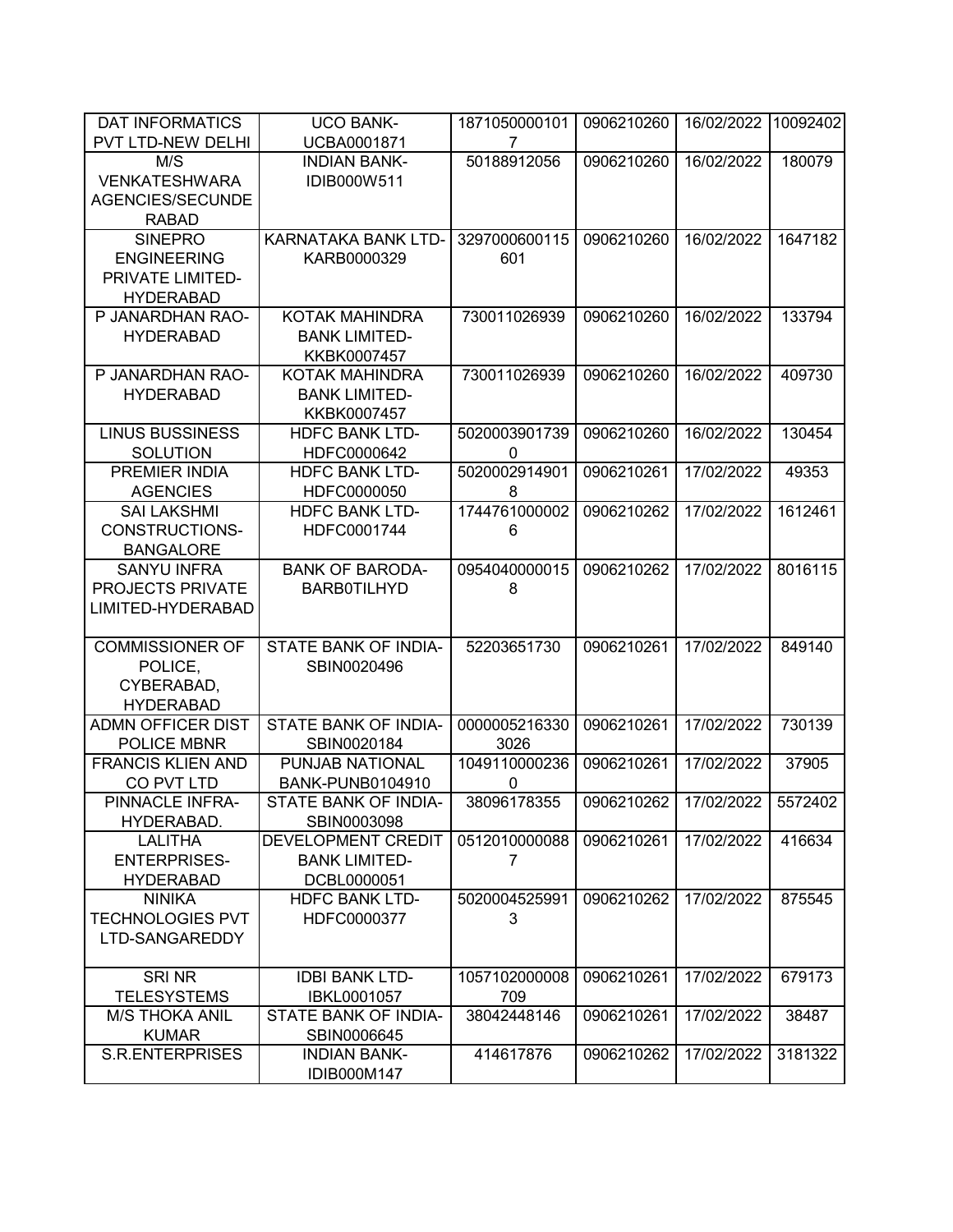| <b>M/S KRISHNA</b>      | <b>CANARA BANK-</b>        | 3015101000201 | 0906210261 | 17/02/2022 | 410165  |
|-------------------------|----------------------------|---------------|------------|------------|---------|
| <b>CONSTRUCTIONS</b>    | CNRB0013008                | 7             |            |            |         |
| <b>SUNKARI SRAVAN-</b>  | STATE BANK OF INDIA-       | 62265587153   | 0906210261 | 17/02/2022 | 144198  |
| <b>NIZAMABAD</b>        | SBIN0020389                |               |            |            |         |
| <b>MOGULLA</b>          | UNION BANK OF INDIA-       | 1180101000610 | 0906210261 | 17/02/2022 | 135968  |
| <b>ANILKUMAR GOUD-</b>  | UBIN0811807                | 80            |            |            |         |
| <b>RANGAREDDY</b>       |                            |               |            |            |         |
| N BHASKAR RAO-          | <b>KOTAK MAHINDRA</b>      | 731011007766  | 0906210262 | 17/02/2022 | 262309  |
| <b>HYDERRABAD</b>       | <b>BANK LIMITED-</b>       |               |            |            |         |
|                         | KKBK0007458                |               |            |            |         |
| N BHASKAR RAO-          | KOTAK MAHINDRA             | 731011007766  | 0906210262 | 17/02/2022 | 327656  |
| <b>HYDERRABAD</b>       | <b>BANK LIMITED-</b>       |               |            |            |         |
|                         | KKBK0007458                |               |            |            |         |
| M LAXMINARAYANA-        | THE LAKSHMI VILAS          | 0461611000000 | 0906210262 | 17/02/2022 | 300695  |
| <b>HYDERABAD</b>        | BANK LTD-LAVB0000461       | 233           |            |            |         |
|                         |                            |               |            |            |         |
| AJAY AND CO             | <b>KOTAK MAHINDRA</b>      | 730011018495  | 0906210262 | 17/02/2022 | 323010  |
|                         | <b>BANK LIMITED-</b>       |               |            |            |         |
|                         | KKBK0007457                |               |            |            |         |
| AJAY AND CO.-           | <b>KOTAK MAHINDRA</b>      | 730011018495  | 0906210262 | 17/02/2022 | 196768  |
| <b>HYDERABAD</b>        | <b>BANK LIMITED-</b>       |               |            |            |         |
|                         | KKBK0007457                |               |            |            |         |
| <b>FIRST MAN</b>        | <b>ICICI BANK LTD-</b>     | 613405024807  | 0906210262 | 17/02/2022 | 406287  |
| <b>MANAGEMENT</b>       | ICIC0006134                |               |            |            |         |
| <b>SERVICES PVT LTD</b> |                            |               |            |            |         |
|                         |                            |               |            |            |         |
| <b>PSR</b>              | <b>HDFC BANK-</b>          | 1019100210004 | 0906210262 | 17/02/2022 | 58176   |
| <b>ENTERPRISESMEDCH</b> | HDFC0CTGB19                | 56            |            |            |         |
| AL                      |                            |               |            |            |         |
| <b>FIRST MAN</b>        | <b>ICICI BANK LTD-</b>     | 613405024807  | 0906210262 | 17/02/2022 | 233961  |
| <b>MANAGEMENT</b>       | ICIC0006134                |               |            |            |         |
| <b>SERVICES PVT LTD</b> |                            |               |            |            |         |
| <b>SREE RAMA</b>        | <b>CANARA BANK-</b>        | 0799201000666 | 0906210262 | 17/02/2022 | 47927   |
| <b>ENGINEERING</b>      | CNRB0000799                |               |            |            |         |
| <b>WORKS</b>            |                            |               |            |            |         |
| <b>M/S DYNAMIC</b>      | <b>IDFC BANK LIMITED-</b>  | 10027594125   | 0906210262 | 17/02/2022 | 52660   |
| <b>ENTERPRISES</b>      | IDFB0042201                |               |            |            |         |
| MOTKU GOPI-MEDAK.       | STATE BANK OF INDIA-       | 62022794235   | 0906210262 | 17/02/2022 | 233338  |
|                         | SBIN0020504                |               |            |            |         |
| Y CHINNA REDDY-         | <b>KARNATAKA BANK LTD-</b> | 3317000100054 | 0906210263 | 18/02/2022 | 1263188 |
| <b>NELLORE</b>          | KARB0000331                | 001           |            |            |         |
| M SRINIVAS-             | THE LAKSHMI VILAS          | 0461360000000 | 0906210263 | 18/02/2022 | 644356  |
| <b>HYDERABAD</b>        | BANK LTD-LAVB0000461       | 384           |            |            |         |
|                         |                            |               |            |            |         |
| <b>M/S SKYBASE</b>      | AXIS BANK-UTIB0001304      | 9170200557012 | 0906210263 | 18/02/2022 | 36049   |
| <b>INFOTECH PVT.LTD</b> |                            | 81            |            |            |         |
| SAI SRINIVAS            | SBI-SBIN0012664            | 20320210732   | 0906210269 | 24/02/2022 | 16120   |
| CHOWHAN LAVUDIA         |                            |               |            |            |         |
| P SADANANDAM            | SBI-SBIN0002772            | 10056719163   | 0906210269 | 24/02/2022 | 12160   |
| E N RAJESHWAR RAO       | <b>CANARA BANK-</b>        | 3019201003551 | 0906210269 | 24/02/2022 | 11692   |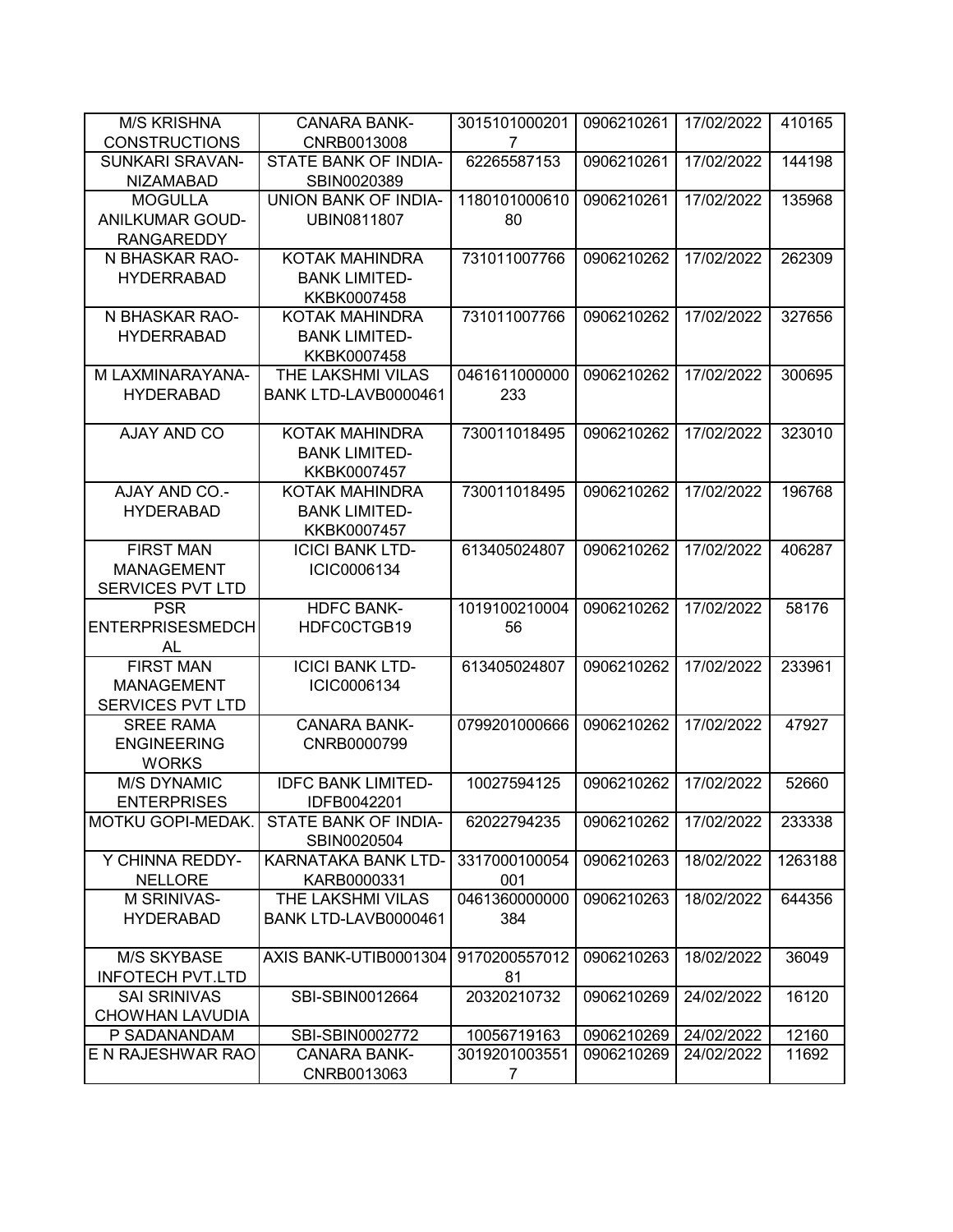| <b>VENKATA RAMANA</b>               | STATE BANK OF INDIA-               | 37293422672                   | 0906210269 | 24/02/2022 | 11824   |
|-------------------------------------|------------------------------------|-------------------------------|------------|------------|---------|
| W/O                                 | SBIN0021652                        |                               |            |            |         |
| LATE.V.VENKATESH<br><b>WARA RAO</b> |                                    |                               |            |            |         |
| <b>K SWAMY</b>                      | STATE BANK OF INDIA-               | 52131594929                   | 0906210269 | 24/02/2022 | 11572   |
|                                     | SBIN0020572                        |                               |            |            |         |
| M KRISHNA KUMARI                    | <b>CANARA BANK-</b>                | 3024201004389                 | 0906210269 | 24/02/2022 | 10372   |
|                                     | CNRB0013024                        | 5                             |            |            |         |
| <b>KONDA ANAND RAO</b>              | <b>STATE BANK OF INDIA-</b>        | 52095138851                   | 0906210269 | 24/02/2022 | 12592   |
|                                     | SBIN0020244                        |                               |            |            |         |
| <b>NADIGAPPU</b>                    | <b>BANK OF INDIA-</b>              | 8604101100015                 | 0906210269 | 24/02/2022 | 16144   |
| <b>MADHUSUDHAN RAO</b>              | BKID0008604                        | 39                            |            |            |         |
| <b>NAGULAPALLY</b>                  | <b>ICICI BANK LTD-</b>             | 004801622192                  | 0906210269 | 24/02/2022 | 17932   |
| <b>ANJAIAH</b>                      | ICIC0000048                        |                               |            |            |         |
| DAYYALA SWAMY                       | STATE BANK OF INDIA-               | 62332596424                   | 0906210269 | 24/02/2022 | 15028   |
|                                     | SBIN0020244                        |                               |            |            |         |
| <b>M THULSIRAJ</b>                  | <b>CANARA BANK-</b><br>CNRB0013019 | 3019201004284                 | 0906210269 | 24/02/2022 | 13900   |
| <b>KANDUKURI RAMESH</b>             | SBI-SBIN0011666                    | $\overline{7}$<br>20042584431 | 0906210269 | 24/02/2022 | 13468   |
|                                     |                                    |                               |            |            |         |
| <b>NAMPALLY</b>                     | STATE BANK OF INDIA-               | 52006445574                   | 0906210269 | 24/02/2022 | 16504   |
| <b>VENKATAIAH</b>                   | SBIN0020758                        |                               |            |            |         |
| HITACHI HI REL                      | <b>ICICI BANK LTD-</b>             | 002451000108                  | 0906210263 | 18/02/2022 | 799378  |
| <b>POWER</b>                        | ICIC0000024                        |                               |            |            |         |
| <b>ELECTRONICS PVT</b>              |                                    |                               |            |            |         |
| LTD-GANDHINAGAR                     |                                    |                               |            |            |         |
| <b>BINGI NAGA VENKAT</b>            | AXIS BANK-UTIB0000016              | 9140100422794                 | 0906210269 | 24/02/2022 | 13636   |
| <b>KUMAR</b>                        |                                    | 07                            |            |            |         |
| P VENKAT                            | SBI-SBIN0012916                    | 20291873187                   | 0906210269 | 24/02/2022 | 10984   |
| NARENDHAR RAO                       |                                    |                               |            |            |         |
| M RAMALINGAM                        | <b>CANARA BANK-</b>                | 3046201004447                 | 0906210269 | 24/02/2022 | 14752   |
|                                     | CNRB0013046                        | 1                             |            |            |         |
| <b>B SRINIVAS</b>                   | <b>CANARA BANK-</b>                | 3046201014607                 | 0906210269 | 24/02/2022 | 16732   |
|                                     | CNRB0013046                        | 3                             |            |            |         |
| S SAIBABA                           | <b>CANARA BANK-</b><br>CNRB0013019 | 3019201011586                 | 0906210269 | 24/02/2022 | 11788   |
| <b>ARCOT RAJ KUMAR</b>              | STATE BANK OF INDIA-               | 7<br>52009457712              | 0906210269 | 24/02/2022 | 9400    |
| <b>SUNIL KUMAR</b>                  | SBIN0021458                        |                               |            |            |         |
| <b>K SRISAILAM</b>                  | <b>CANARA BANK-</b>                | 3017201002886                 | 0906210269 | 24/02/2022 | 13000   |
|                                     | CNRB0013017                        | 8                             |            |            |         |
| A V SUBBARAO                        | <b>CANARA BANK-</b>                | 3024201004851                 | 0906210269 | 24/02/2022 | 13384   |
|                                     | CNRB0013024                        | 9                             |            |            |         |
| <b>BURUGULA</b>                     | <b>CANARA BANK-</b>                | 0799101014477                 | 0906210269 | 24/02/2022 | 17704   |
| <b>BENJAMIN</b>                     | CNRB0000799                        |                               |            |            |         |
| <b>G ASHOK</b>                      | <b>CANARA BANK-</b>                | 3019201004494                 | 0906210269 | 24/02/2022 | 18112   |
|                                     | CNRB0013019                        | 7                             |            |            |         |
| PAL FREIGHT                         | AXIS BANK-UTIB0001147              | 9140200369913                 | 0906210295 | 29/03/2022 | 400000  |
| FORWARDER-NEW                       |                                    | 16                            |            |            |         |
| <b>DELHI</b>                        |                                    |                               |            |            |         |
| S CHANDRAPAL-                       | <b>CANARA BANK-</b>                | 3017140000009                 | 0906210263 | 18/02/2022 | 2515934 |
| <b>HYDERABAD</b>                    | CNRB0013017                        | 3                             |            |            |         |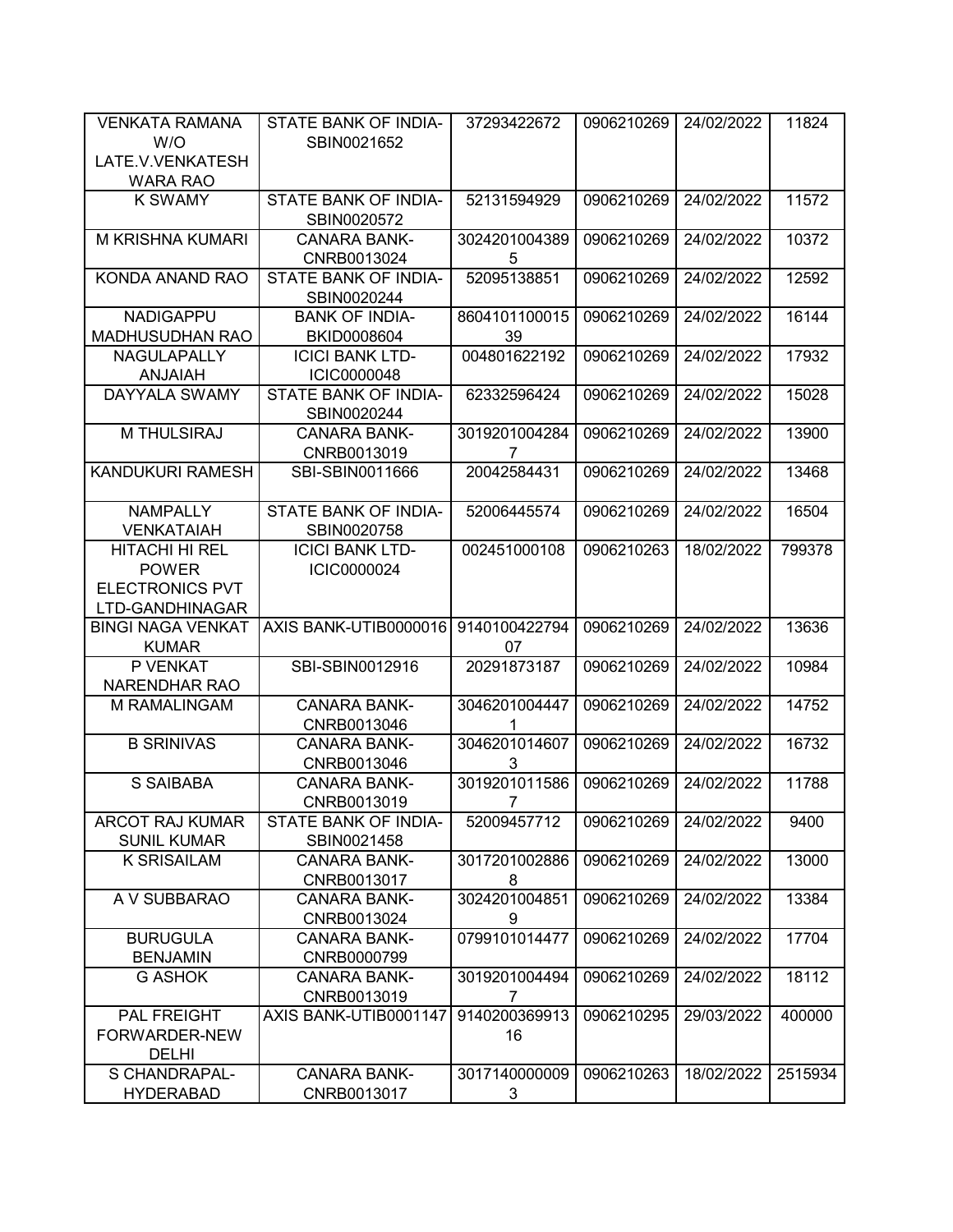| <b>LUMINOUS EXPRESS</b>             | AXIS BANK-UTIB0000008                      | 0080102000763  | 0906210295 | 29/03/2022 | 400000  |
|-------------------------------------|--------------------------------------------|----------------|------------|------------|---------|
| <b>CARGO PRIVATE</b>                |                                            | 04             |            |            |         |
| LIMITED-HYDERABAD                   |                                            |                |            |            |         |
|                                     |                                            |                |            |            |         |
| <b>BULLET LOGISTICS-</b>            | <b>ICICI BANK LTD-</b>                     | 135805501055   | 0906210295 | 29/03/2022 | 400000  |
| <b>DELHI</b>                        | ICIC0001358                                |                |            |            |         |
| MOTKU GOPI-MEDAK.                   | STATE BANK OF INDIA-                       | 62022794235    | 0906210263 | 18/02/2022 | 771323  |
|                                     | SBIN0020504                                |                |            |            |         |
| S GANGADHARA                        | <b>INDIAN OVERSEAS</b>                     | 0623020000007  | 0906210263 | 18/02/2022 | 237273  |
| RAO AND COMPANY-                    | <b>BANK-IOBA0000623</b>                    | 83             |            |            |         |
| <b>SECUNDERABAD</b>                 |                                            |                |            |            |         |
| S GANGADHARA                        | <b>INDIAN OVERSEAS</b>                     | 0623020000007  | 0906210263 | 18/02/2022 | 419752  |
| RAO AND COMPANY-                    | <b>BANK-IOBA0000623</b>                    | 83             |            |            |         |
| <b>SECUNDERABAD</b>                 |                                            |                |            |            |         |
| S GANGADHARA                        | <b>INDIAN OVERSEAS</b>                     | 0623020000007  | 0906210263 | 18/02/2022 | 369715  |
| RAO AND COMPANY-                    | <b>BANK-IOBA0000623</b>                    | 83             |            |            |         |
| <b>SECUNDERABAD</b>                 |                                            |                |            |            |         |
| S GANGADHARA                        | <b>INDIAN OVERSEAS</b>                     | 0623020000007  | 0906210263 | 18/02/2022 | 384695  |
| RAO AND COMPANY-                    | <b>BANK-IOBA0000623</b>                    | 83             |            |            |         |
| <b>SECUNDERABAD</b>                 |                                            |                |            |            |         |
| <b>DIDDI RAJU-</b>                  | THE LAKSHMI VILAS                          | 0461611000000  | 0906210264 | 21/02/2022 | 422017  |
| <b>HYDERABAD</b>                    | BANK LTD-LAVB0000461                       | 335            |            |            |         |
|                                     |                                            |                |            |            |         |
| K VENKATESHAM                       | <b>INDIAN BANK-</b>                        | 50314585899    | 0906210264 | 21/02/2022 | 769442  |
|                                     | IDIB000W511                                |                |            |            |         |
| <b>CHIRANJEEVI</b>                  | <b>CENTRAL BANK OF</b>                     | 3174022978     | 0906210264 | 21/02/2022 | 211517  |
| <b>CREATIONS</b>                    | INDIA-CBIN0283883                          |                |            |            |         |
| <b>B ALEEM MIAH-</b>                | <b>INDIAN BANK-</b>                        | 7135327467     | 0906210264 | 21/02/2022 | 838492  |
| <b>KURNOOL</b><br><b>SREE MEHER</b> | <b>IDIB000P268</b><br>STATE BANK OF INDIA- | 62029523007    | 0906210264 | 21/02/2022 | 3263800 |
| <b>LAKSHMI AND CO-</b>              | SBIN0063791                                |                |            |            |         |
| <b>HYDERABAD</b>                    |                                            |                |            |            |         |
| <b>SUPERINTENDENT</b>               | STATE BANK OF INDIA-                       | 52128125850    | 0906210264 | 21/02/2022 | 4834282 |
| OF POLICE                           | SBIN0020094                                |                |            |            |         |
| T KOTESWARA RAO                     | <b>INDIAN BANK-</b>                        | 411469410      | 0906210264 | 21/02/2022 | 1304571 |
|                                     | IDIB000G001                                |                |            |            |         |
| <b>DIDDI RAJU-</b>                  | THE LAKSHMI VILAS                          | 0461611000000  | 0906210264 | 21/02/2022 | 343820  |
| <b>HYDERABAD</b>                    | BANK LTD-LAVB0000461                       | 335            |            |            |         |
|                                     |                                            |                |            |            |         |
| <b>SWASTIK</b>                      | <b>UNION BANK OF INDIA-</b>                | 2354111000018  | 0906210264 | 21/02/2022 | 100624  |
| <b>ENTERPRISES-</b>                 | UBIN0823546                                | 02             |            |            |         |
| <b>HYDERABAD</b>                    |                                            |                |            |            |         |
| <b>MANASA LAXMI</b>                 | <b>INDUSIND BANK-</b>                      | 259396230324   | 0906210264 | 21/02/2022 | 104561  |
| <b>ENTERPRISES</b>                  | INDB0001052                                |                |            |            |         |
| <b>KRISHNA</b>                      | <b>CANARA BANK-</b>                        | 3015101000201  | 0906210264 | 21/02/2022 | 197628  |
| <b>CONSTRUCTIONS</b>                | CNRB0013008                                | $\overline{7}$ |            |            |         |
| <b>D SRINIVAS</b>                   | <b>HDFC BANK-</b>                          | 0368200000071  | 0906210265 | 21/02/2022 | 84699   |
|                                     | HDFC0004291                                | 8              |            |            |         |
| <b>FIRST MAN</b>                    | <b>ICICI BANK LTD-</b>                     | 613405024807   | 0906210265 | 21/02/2022 | 97950   |
| <b>MANAGEMENT</b>                   | ICIC0006134                                |                |            |            |         |
| <b>SERVICES PVT LTD</b>             |                                            |                |            |            |         |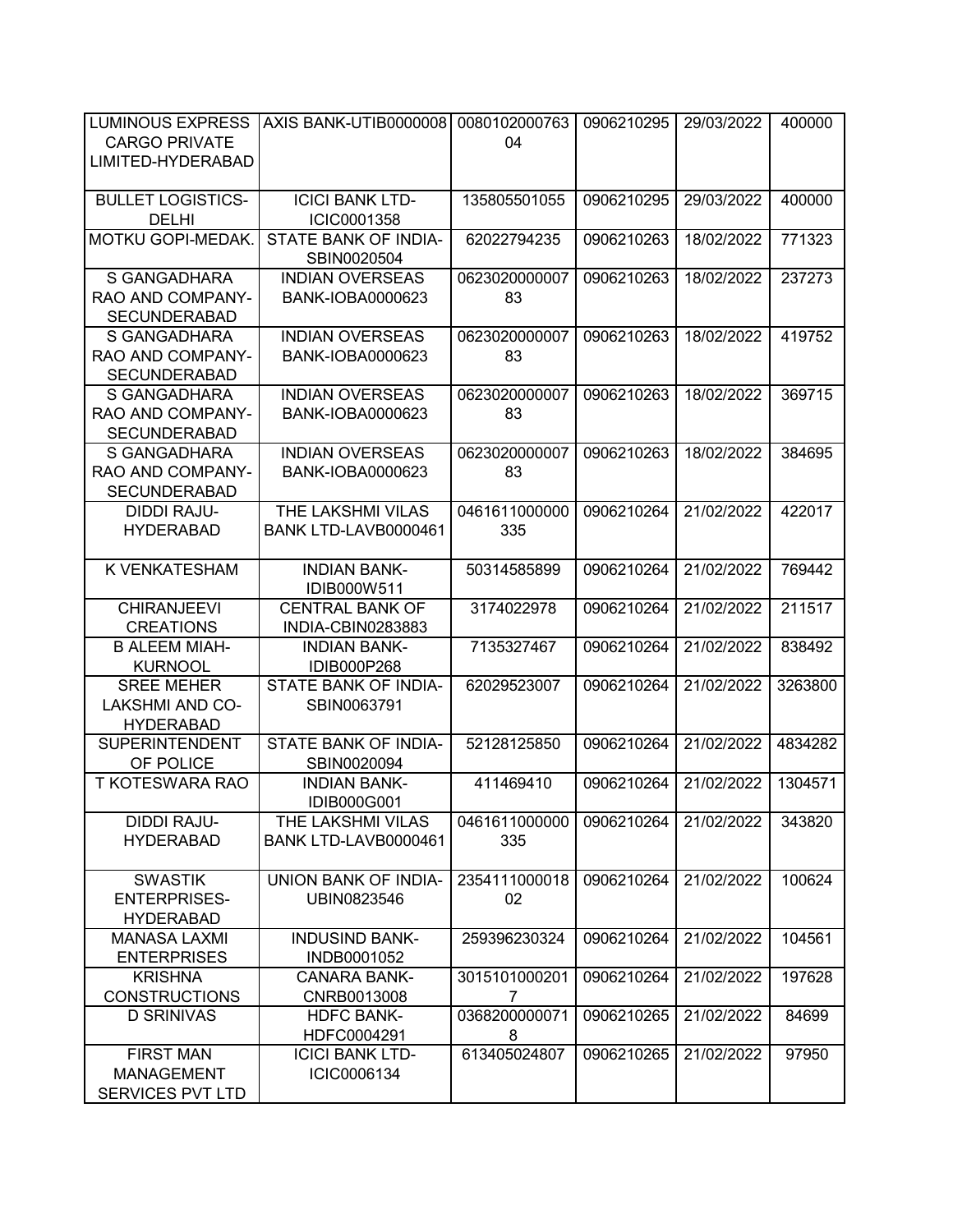| <b>INFILTRATION</b>      | <b>TELANGANA STATE</b>      | 9939003000000 | 0906210265 | 21/02/2022 | 93256   |
|--------------------------|-----------------------------|---------------|------------|------------|---------|
| <b>TECHNOLOGY</b>        | <b>COOP APEX BANK-</b>      | 31            |            |            |         |
|                          | TSAB0000139                 |               |            |            |         |
| UNIVERSAL ENVIRO         | KARUR VYSYA BANK-           | 1483135000007 | 0906210265 | 21/02/2022 | 54816   |
| ASSOCIATES-              | KVBL0001483                 | 102           |            |            |         |
| <b>HYDERABAD</b>         |                             |               |            |            |         |
| <b>BASANTHI</b>          | KOTAK MAHINDRA              | 700044011042  | 0906210265 | 21/02/2022 | 302493  |
| <b>CONSTRUCTIONS-</b>    | <b>BANK LIMITED-</b>        |               |            |            |         |
| <b>HYDERABAD</b>         | KKBK0007456                 |               |            |            |         |
| <b>TRICOM TECH</b>       | UNION BANK OF INDIA-        | 5101010039288 | 0906210265 | 21/02/2022 | 2641    |
| <b>SERVICES</b>          | UBIN0906701                 | 60            |            |            |         |
| <b>ESCON ELEVATORS</b>   | SOUTH INDIAN BANK-          | 0409083000000 | 0906210265 | 21/02/2022 | 65118   |
|                          | SIBL0000409                 | 028           |            |            |         |
| <b>ESCON ELEVATORS</b>   | SOUTH INDIAN BANK-          | 0409083000000 | 0906210265 | 21/02/2022 | 58510   |
|                          | SIBL0000409                 | 028           |            |            |         |
| <b>OTIS ELEVATOR</b>     | <b>CITIBANK NA-</b>         | 0001041037    | 0906210265 | 21/02/2022 | 104559  |
| <b>COMPANY INDIA LTD</b> | CITI0100000                 |               |            |            |         |
|                          |                             |               |            |            |         |
| <b>NIMBLE INFRA</b>      | <b>UCO BANK-</b>            | 0537051000090 | 0906210265 | 21/02/2022 | 904118  |
| PRIVATE LIMITED-         | <b>UCBA0000537</b>          | 8             |            |            |         |
| <b>KOLKATA</b>           |                             |               |            |            |         |
| <b>SK SAFETY</b>         | <b>AXIS BANK -</b>          | 9150300329766 | 0906210265 | 21/02/2022 | 246235  |
| WINGS(P)LTD              | UTIB0001634                 | 14            |            |            |         |
| <b>M/S BHAVYESH</b>      | UNION BANK OF INDIA-        | 5101010071692 | 0906210265 | 21/02/2022 | 105192  |
| <b>TRAVELS</b>           | UBIN0901661                 | 89            |            |            |         |
| <b>M/S BHAVYESH</b>      | <b>UNION BANK OF INDIA-</b> | 5101010071692 | 0906210265 | 21/02/2022 | 85556   |
| <b>TRAVELS</b>           | UBIN0901661                 | 89            |            |            |         |
| <b>DODLA KARUNA</b>      | STATE BANK OF INDIA-        | 30001483981   | 0906210265 | 21/02/2022 | 165679  |
| <b>ENTERPRISES-</b>      | SBIN0008779                 |               |            |            |         |
| <b>HYDERABAD</b>         |                             |               |            |            |         |
| <b>FAIZAN</b>            | THE JAMMU AND               | 0530010100000 | 0906210266 | 22/02/2022 | 1050683 |
| ELECTRICALS-             | <b>KASHMIR BANK LTD-</b>    | 545           |            |            |         |
| <b>MUMBAI</b>            | <b>JAKA0MAHIMM</b>          |               |            |            |         |
| C AYYAPU REDDY-          | STATE BANK OF INDIA-        | 62128844927   | 0906210266 | 22/02/2022 | 965308  |
| <b>MAHABUBNAGAR</b>      | SBIN0020187                 |               |            |            |         |
| MOTKU GOPI-MEDAK.        | STATE BANK OF INDIA-        | 62022794235   | 0906210266 | 22/02/2022 | 410490  |
|                          | SBIN0020504                 |               |            |            |         |
| MOTKU GOPI-MEDAK.        | <b>STATE BANK OF INDIA-</b> | 62022794235   | 0906210266 | 22/02/2022 | 352244  |
|                          | SBIN0020504                 |               |            |            |         |
| <b>D MAHENDER</b>        | THE LAKSHMI VILAS           | 0461611000000 | 0906210266 | 22/02/2022 | 4632833 |
| REDDY-                   | BANK LTD-LAVB0000461        | 100           |            |            |         |
| <b>RANAGAREDDY</b>       |                             |               |            |            |         |
| <b>ATTILI SUBBA RAO-</b> | <b>ICICI BANK LTD-</b>      | 630805155858  | 0906210268 | 23/02/2022 | 117317  |
| <b>HYDERABAD</b>         | ICIC0006308                 |               |            |            |         |
| <b>M/S GURDEV</b>        | <b>BANK OF INDIA-</b>       | 6202201100003 | 0906210268 | 23/02/2022 | 952091  |
| <b>CONSULTANCE</b>       | BKID0006202                 | 25            |            |            |         |
| <b>SERVICES GROUP</b>    |                             |               |            |            |         |
| <b>FIRST MAN</b>         | <b>ICICI BANK LTD-</b>      | 613405024807  | 0906210268 | 23/02/2022 | 846642  |
| <b>MANAGEMENT</b>        | ICIC0006134                 |               |            |            |         |
| SERVICES PVT LTD         |                             |               |            |            |         |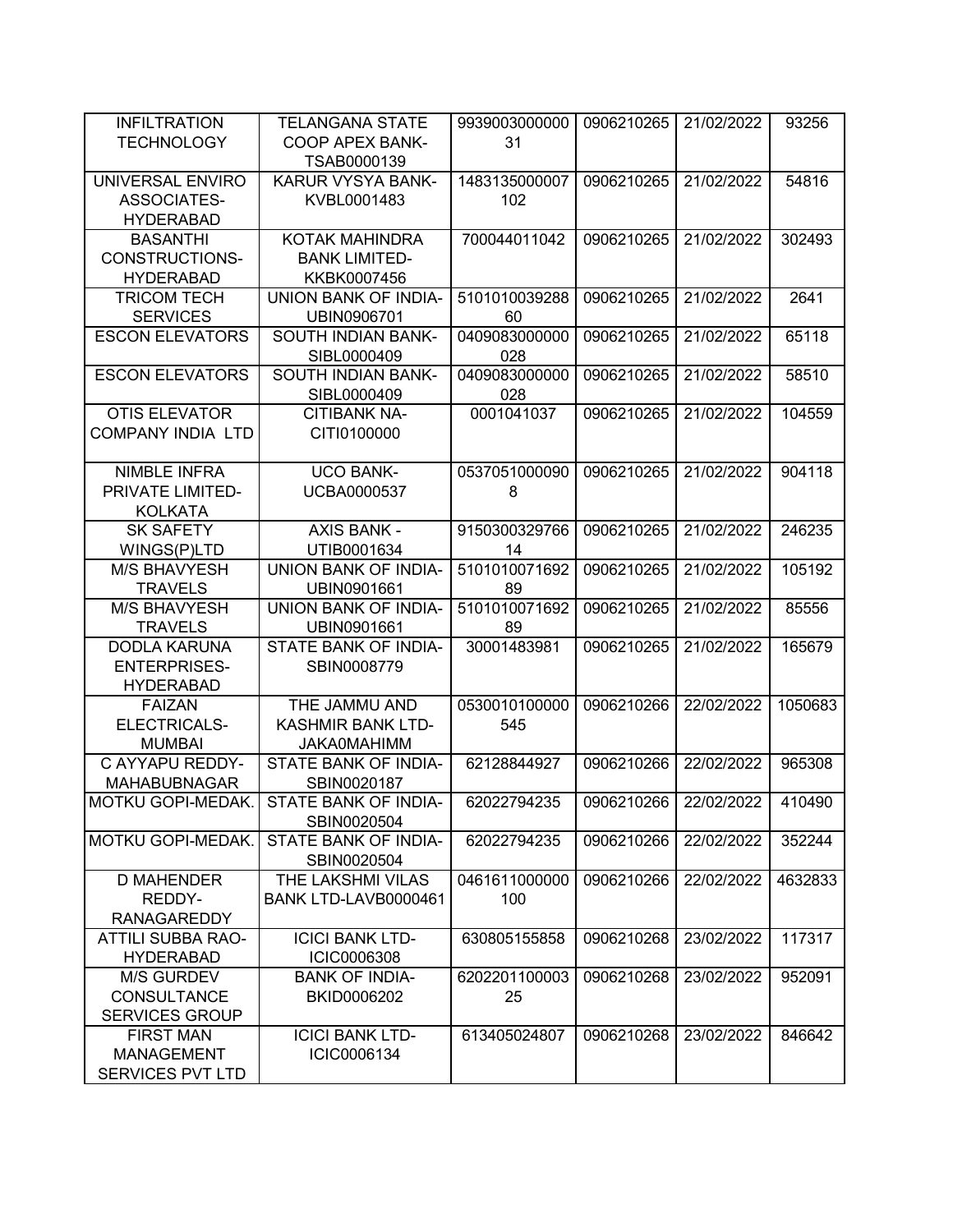| <b>SURYA AUTOMATION</b><br><b>SYSTEMS</b>                                     | <b>ICICI BANK LTD-</b><br>ICIC0000244 | 024405005068               | 0906210268               | 23/02/2022               | 953940           |
|-------------------------------------------------------------------------------|---------------------------------------|----------------------------|--------------------------|--------------------------|------------------|
| <b>HIGHLIGHT</b><br><b>ELECTRICAL</b><br>CONTRUCTIONS-<br><b>MAHABUBNAGAR</b> | STATE BANK OF INDIA-<br>SBIN0020920   | 52084105352                | 0906210268               | 23/02/2022               | 3019555          |
| <b>HUGHES AND</b><br><b>HUGHES CHEM</b><br><b>LIMITED</b>                     | STATE BANK OF INDIA-<br>SBIN0013913   | 37988253353                | 0906210268               | 23/02/2022               | 61854            |
| <b>FIRST MAN</b><br><b>MANAGEMENT</b><br>SERVICES PVT LTD                     | <b>ICICI BANK LTD-</b><br>ICIC0006134 | 613405024807               | 0906210268               | 23/02/2022               | 289920           |
| <b>FIRST MAN</b><br><b>MANAGEMENT</b><br>SERVICES PVT LTD                     | <b>ICICI BANK LTD-</b><br>ICIC0006134 | 613405024807               | 0906210268               | 23/02/2022               | 262690           |
| <b>FIRST MAN</b><br><b>MANAGEMENT</b><br>SERVICES PVT LTD                     | <b>ICICI BANK LTD-</b><br>ICIC0006134 | 613405024807               | 0906210268               | 23/02/2022               | 141985           |
| <b>FIRST MAN</b><br><b>MANAGEMENT</b><br><b>SERVICES PVT LTD</b>              | <b>ICICI BANK LTD-</b><br>ICIC0006134 | 613405024807               | 0906210268               | 23/02/2022               | 40496            |
| <b>FIRST MAN</b><br><b>MANAGEMENT</b><br>SERVICES PVT LTD                     | <b>ICICI BANK LTD-</b><br>ICIC0006134 | 613405024807               | 0906210268               | 23/02/2022               | 54103            |
| <b>BENCO HYDRAULICS</b>                                                       | <b>BANK OF</b>                        | 20098668226                | 0906210268               | 23/02/2022               | 852067           |
| <b>LIMITED</b>                                                                | MAHARASHTRA-<br>MAHB0000031           |                            |                          |                          |                  |
| <b>B ALEEM MIAH-</b><br><b>KURNOOL</b>                                        | UNION BANK OF INDIA-<br>UBIN0813796   | 1379111000004<br>87        | 0906210268               | 23/02/2022               | 724924           |
| <b>D SRINIVAS-</b><br><b>SECUNDRABAD</b>                                      | <b>HDFC BANK-</b><br>HDFC0004291      | 0368200000071<br>8         | 0906210269               | 24/02/2022               | 2551254          |
| M GANESH-<br><b>HYDERABAD</b>                                                 | SBI-SBIN0003607                       | 30228180048                | 0906210269               | 24/02/2022               | 227062           |
| M GANESH-<br><b>HYDERABAD</b>                                                 | SBI-SBIN0003607                       | 30228180048                | 0906210269               | 24/02/2022               | 342368           |
| M GANESH-<br><b>HYDERABAD</b>                                                 | SBI-SBIN0003607                       | 30228180048                | 0906210269               | 24/02/2022               | 356144           |
| M GANESH-<br><b>HYDERABAD</b>                                                 | SBI-SBIN0003607                       | 30228180048                | 0906210269               | 24/02/2022               | 354479           |
| M GANESH-<br><b>HYDERABAD</b>                                                 | SBI-SBIN0003607                       | 30228180048                | 0906210269               | 24/02/2022               | 333418           |
| M GANESH-<br><b>HYDERABAD</b>                                                 | SBI-SBIN0003607                       | 30228180048                | 0906210269               | 24/02/2022               | 333429           |
| M GANESH-<br><b>HYDERABAD</b>                                                 | SBI-SBIN0003607                       | 30228180048                | 0906210269               | 24/02/2022               | 98477            |
| M GANESH-<br><b>HYDERABAD</b><br>M GANESH-                                    | SBI-SBIN0003607<br>SBI-SBIN0003607    | 30228180048<br>30228180048 | 0906210269<br>0906210269 | 24/02/2022<br>24/02/2022 | 152785<br>220714 |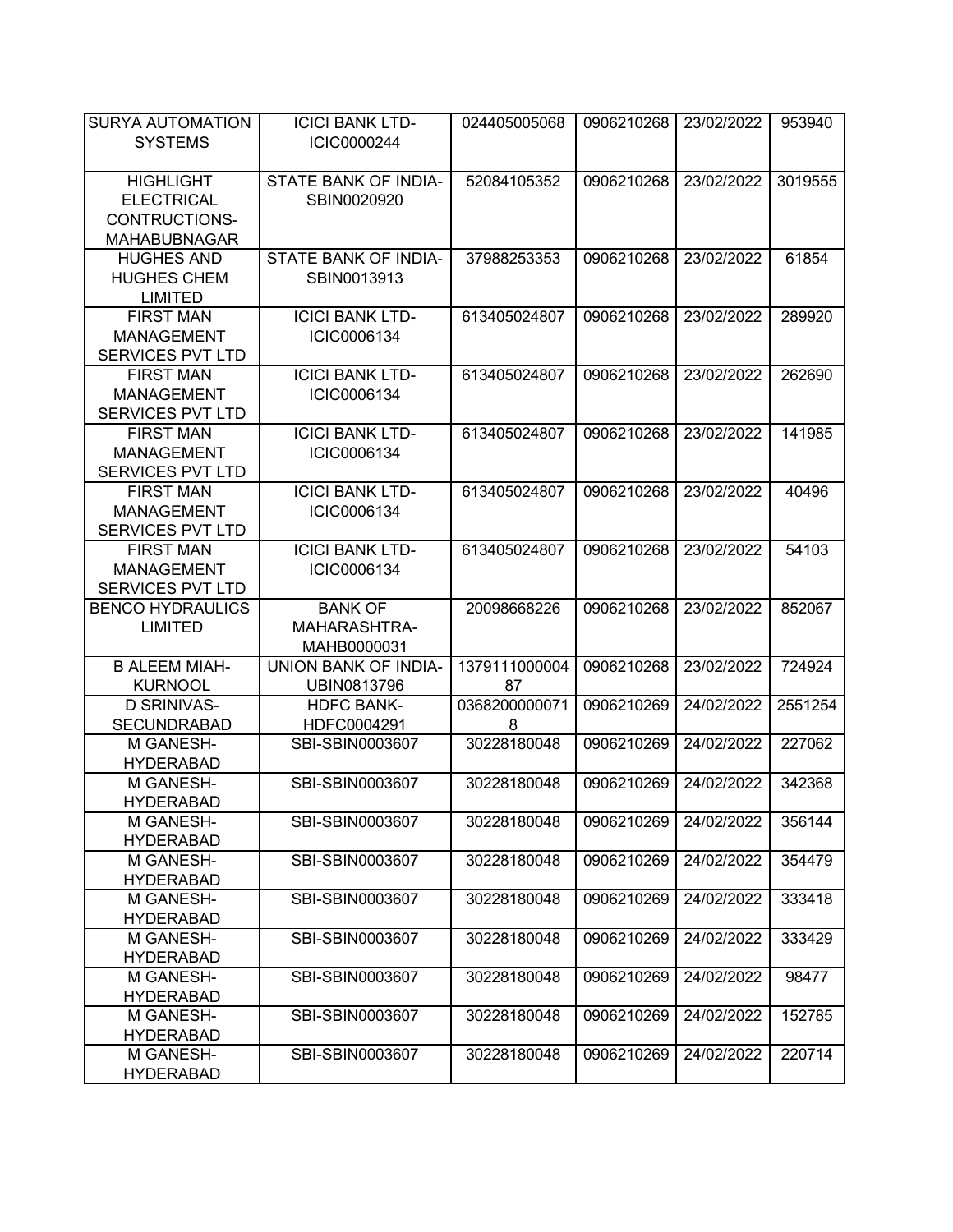| M GANESH-<br><b>HYDERABAD</b>            | SBI-SBIN0003607                      | 30228180048        | 0906210269 | 24/02/2022 | 127997  |
|------------------------------------------|--------------------------------------|--------------------|------------|------------|---------|
| M GANESH-<br><b>HYDERABAD</b>            | SBI-SBIN0003607                      | 30228180048        | 0906210269 | 24/02/2022 | 369854  |
| <b>D RAVINDRA BABU-</b>                  | <b>UNION BANK OF INDIA-</b>          | 0505310430057      | 0906210269 | 24/02/2022 | 1553400 |
| <b>HYDERABAD</b>                         | UBIN0805050                          | 80                 |            |            |         |
| <b>D SRINIVAS-</b>                       | <b>IDBI BANK LTD-</b>                | 0297102000017      | 0906210269 | 24/02/2022 | 204060  |
| <b>HYDERABAD</b>                         | IBKL0000297                          | 727                |            |            |         |
| <b>BASANTHI</b>                          | <b>KOTAK MAHINDRA</b>                | 700044011042       | 0906210269 | 24/02/2022 | 465767  |
| <b>CONSTRUCTIONS-</b>                    | <b>BANK LIMITED-</b>                 |                    |            |            |         |
| <b>HYDERABAD</b>                         | KKBK0007456                          |                    |            |            |         |
| M LAXMINARAYANA-                         | THE LAKSHMI VILAS                    | 0461611000000      | 0906210271 | 25/02/2022 | 87146   |
| <b>HYDERABAD</b>                         | BANK LTD-LAVB0000461                 | 233                |            |            |         |
|                                          |                                      |                    |            |            |         |
| M LAXMINARAYANA-                         | <b>DBS BANK INDIA</b>                | 0461611000000      | 0906210271 | 25/02/2022 | 436795  |
| <b>HYDERABAD</b>                         | LIMITED-DBSS0IN0461                  | 233                |            |            |         |
| M LAXMINARAYANA-                         | <b>DBS BANK INDIA</b>                | 0461611000000      | 0906210271 | 25/02/2022 | 390482  |
| <b>HYDERABAD</b>                         | LIMITED-DBSS0IN0461                  | 233                |            |            |         |
| M LAXMINARAYANA-                         | <b>DBS BANK INDIA</b>                | 0461611000000      | 0906210271 | 25/02/2022 | 397620  |
| <b>HYDERABAD</b>                         | LIMITED-DBSS0IN0461                  | 233                |            |            |         |
| M LAXMINARAYANA-                         | <b>DBS BANK INDIA</b>                | 0461611000000      | 0906210271 | 25/02/2022 | 251282  |
| <b>HYDERABAD</b>                         | LIMITED-DBSS0IN0461                  | 233                |            |            |         |
| M LAXMINARAYANA-                         | <b>DBS BANK INDIA</b>                | 0461611000000      | 0906210271 | 25/02/2022 | 299225  |
| <b>HYDERABAD</b>                         | LIMITED-DBSS0IN0461                  | 233                |            |            |         |
| M LAXMINARAYANA-                         | <b>DBS BANK INDIA</b>                | 0461611000000      | 0906210271 | 25/02/2022 | 238422  |
| <b>HYDERABAD</b>                         | LIMITED-DBSS0IN0461                  | 233                |            |            |         |
| M LAXMINARAYANA-                         | <b>DBS BANK INDIA</b>                | 0461611000000      | 0906210271 | 25/02/2022 | 363994  |
| <b>HYDERABAD</b>                         | LIMITED-DBSS0IN0461                  | 233                |            |            |         |
| <b>DIDDI RAJU-</b>                       | THE LAKSHMI VILAS                    | 0461611000000      | 0906210271 | 25/02/2022 | 332381  |
| <b>HYDERABAD</b>                         | BANK LTD-LAVB0000461                 | 335                |            |            |         |
|                                          |                                      |                    |            |            |         |
| <b>DIDDI RAJU-</b>                       | THE LAKSHMI VILAS                    | 0461611000000      | 0906210271 | 25/02/2022 | 196054  |
| <b>HYDERABAD</b>                         | BANK LTD-LAVB0000461                 | 335                |            |            |         |
|                                          |                                      |                    |            |            |         |
| <b>DIDDI RAJU-</b>                       | THE LAKSHMI VILAS                    | 0461611000000      | 0906210271 | 25/02/2022 | 301008  |
| <b>HYDERABAD</b>                         | BANK LTD-LAVB0000461                 | 335                |            |            |         |
|                                          |                                      |                    |            |            |         |
| K.VENKATESHAM                            | <b>INDIAN BANK-</b>                  | 50314585899        | 0906210269 | 24/02/2022 | 558257  |
| <b>CONTRACTOR</b>                        | IDIB000W511                          |                    |            |            |         |
| <b>GVK LEARNING</b>                      | AXIS BANK-UTIB0000027                | 9160200419599      | 0906210269 | 24/02/2022 | 31515   |
| <b>COORDINATES</b>                       |                                      | 87                 |            |            |         |
| <b>SRI SAI</b><br><b>K.K.ENTERPRISES</b> | <b>CANARA BANK-</b>                  | 3030101000265      | 0906210269 | 24/02/2022 | 144163  |
| <b>SRIKARG PROJECTS</b>                  | CNRB0013030<br><b>HDFC BANK LTD-</b> | 0<br>5020005376548 | 0906210271 | 25/02/2022 | 1442675 |
| PRIVATE LIMITED-                         | HDFC0000562                          | 5                  |            |            |         |
| <b>HYDERABAD</b>                         |                                      |                    |            |            |         |
|                                          |                                      |                    |            |            |         |
| <b>KCN ENGINEERS</b>                     | <b>STATE BANK OF</b>                 | 38513707200        | 0906210271 | 25/02/2022 | 652046  |
| <b>AND INFRA-</b>                        | INDIA-SBIN0018047                    |                    |            |            |         |
| <b>HYDERABAD</b>                         |                                      |                    |            |            |         |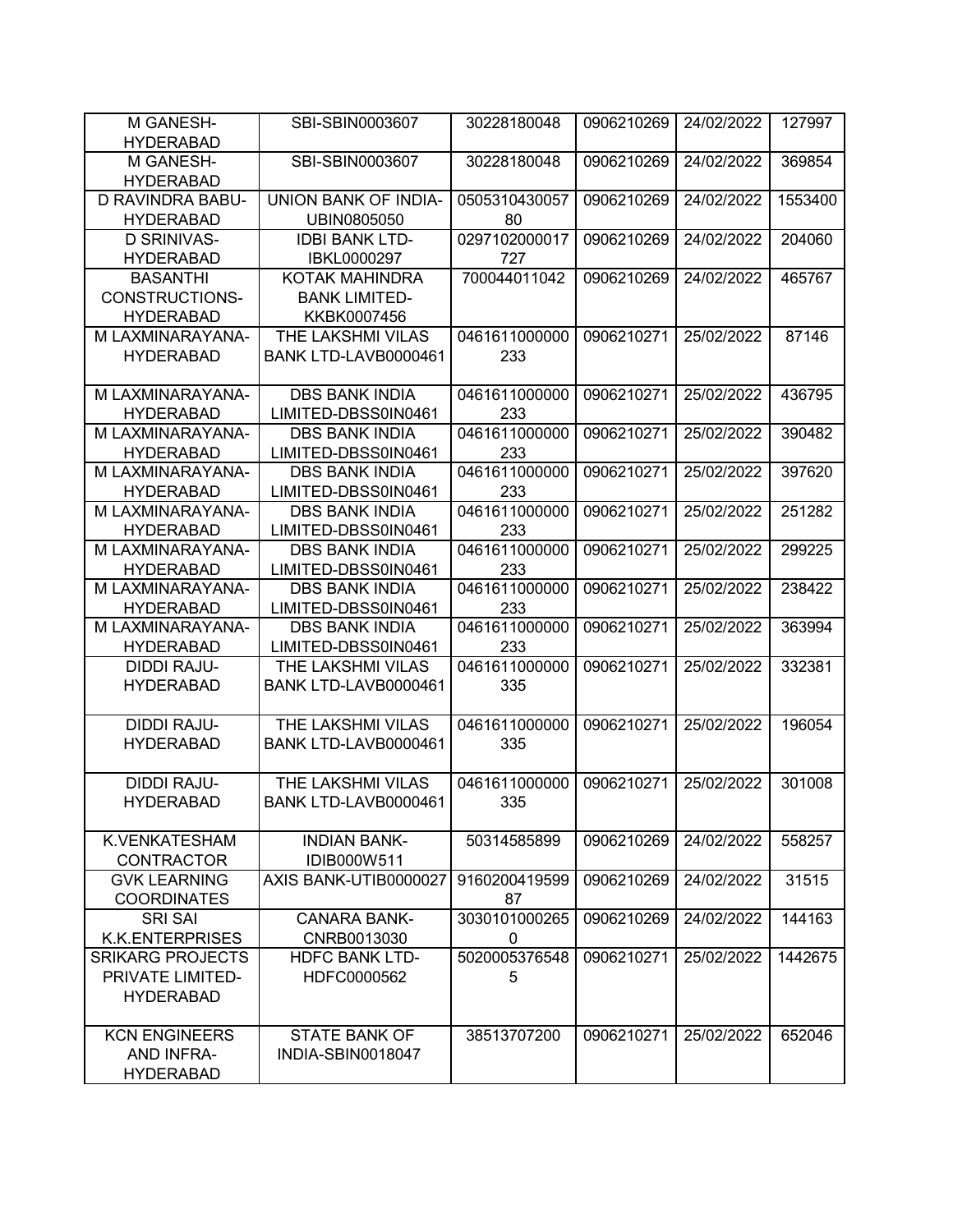| <b>M/S SRINIVASA</b>                         | <b>BANK OF BARODA-</b>                            | 0516050000005       | 0906210271 | 25/02/2022 | 895862  |
|----------------------------------------------|---------------------------------------------------|---------------------|------------|------------|---------|
| <b>SALES &amp; SERVICES</b><br><b>PVT LT</b> | <b>BARBOVIJAYA</b>                                | 3                   |            |            |         |
| <b>M/S DYNAMIC</b>                           | <b>IDFC BANK LIMITED-</b>                         | 10027594125         | 0906210271 | 25/02/2022 | 52660   |
| <b>ENTERPRISES</b>                           | IDFB0042201                                       |                     |            |            |         |
| K LINGAREDDY -                               | <b>BANK OF BARODA-</b>                            | 2420040000014       | 0906210271 | 25/02/2022 | 1853440 |
| <b>NIZAMABAD</b>                             | <b>BARB0TILHYD</b>                                | 6                   |            |            |         |
| ANJANEYULU                                   | STATE BANK OF INDIA-                              | 52095154567         | 0906210271 | 25/02/2022 | 613782  |
| JITULOLLAM-                                  | SBIN0020244                                       |                     |            |            |         |
| <b>HYDERABAD</b>                             |                                                   |                     |            |            |         |
| M GANESH-                                    | SBI-SBIN0003607                                   | 30228180048         | 0906210271 | 25/02/2022 | 70391   |
| <b>HYDERABAD</b>                             |                                                   |                     |            |            |         |
| M LAXMINARAYANA-                             | THE LAKSHMI VILAS                                 | 0461611000000       | 0906210271 | 25/02/2022 | 417680  |
| <b>HYDERABAD</b>                             | BANK LTD-LAVB0000461                              | 233                 |            |            |         |
|                                              |                                                   |                     |            |            |         |
| <b>SQUAD7 SECURITY</b>                       | <b>INDIAN OVERSEAS</b>                            | 1732020000203       | 0906210271 | 25/02/2022 | 80292   |
| <b>AND ALLIED</b>                            | <b>BANK-IOBA0001732</b>                           | 11                  |            |            |         |
| <b>SERVICES</b>                              |                                                   |                     |            |            |         |
| <b>SQUAD7 SECURITY</b><br><b>AND ALLIED</b>  | <b>INDIAN OVERSEAS</b><br><b>BANK-IOBA0001732</b> | 1732020000203<br>11 | 0906210271 | 25/02/2022 | 83337   |
| <b>SERVICES</b>                              |                                                   |                     |            |            |         |
| <b>SQUAD7 SECURITY</b>                       | <b>INDIAN OVERSEAS</b>                            | 1732020000203       | 0906210271 | 25/02/2022 | 83337   |
| AND ALLIED                                   | <b>BANK-IOBA0001732</b>                           | 11                  |            |            |         |
| <b>SERVICES</b>                              |                                                   |                     |            |            |         |
| <b>SQUAD7 SECURITY</b>                       | <b>INDIAN OVERSEAS</b>                            | 1732020000203       | 0906210271 | 25/02/2022 | 83337   |
| <b>AND ALLIED</b>                            | <b>BANK-IOBA0001732</b>                           | 11                  |            |            |         |
| <b>SERVICES</b>                              |                                                   |                     |            |            |         |
| <b>SQUAD7 SECURITY</b>                       | <b>INDIAN OVERSEAS</b>                            | 1732020000203       | 0906210272 | 25/02/2022 | 83337   |
| <b>AND ALLIED</b>                            | <b>BANK-IOBA0001732</b>                           | 11                  |            |            |         |
| <b>SERVICES</b>                              |                                                   |                     |            |            |         |
| <b>SQUAD7 SECURITY</b>                       | <b>INDIAN OVERSEAS</b>                            | 1732020000203       | 0906210272 | 25/02/2022 | 83337   |
| <b>AND ALLIED</b>                            | <b>BANK-IOBA0001732</b>                           | 11                  |            |            |         |
| <b>SERVICES</b>                              |                                                   |                     |            |            |         |
| N BHASKAR RAO-                               | <b>DBS BANK INDIA</b>                             | 0461611000000       | 0906210271 | 25/02/2022 | 2537282 |
| <b>HYDERRABAD</b>                            | LIMITED-DBSS0IN0461                               | 359                 |            |            |         |
| M LAXMINARAYANA-                             | THE LAKSHMI VILAS                                 | 0461611000000       | 0906210271 | 25/02/2022 | 318350  |
| <b>HYDERABAD</b>                             | BANK LTD-LAVB0000461                              | 233                 |            |            |         |
| M LAXMINARAYANA-                             | THE LAKSHMI VILAS                                 | 0461611000000       | 0906210271 | 25/02/2022 | 266946  |
| <b>HYDERABAD</b>                             | BANK LTD-LAVB0000461                              | 233                 |            |            |         |
|                                              |                                                   |                     |            |            |         |
| M LAXMINARAYANA-                             | THE LAKSHMI VILAS                                 | 0461611000000       | 0906210271 | 25/02/2022 | 258494  |
| <b>HYDERABAD</b>                             | BANK LTD-LAVB0000461                              | 233                 |            |            |         |
|                                              |                                                   |                     |            |            |         |
| M LAXMINARAYANA-                             | THE LAKSHMI VILAS                                 | 0461611000000       | 0906210272 | 25/02/2022 | 158743  |
| <b>HYDERABAD</b>                             | BANK LTD-LAVB0000461                              | 233                 |            |            |         |
|                                              |                                                   |                     |            |            |         |
| M LAXMINARAYANA-                             | THE LAKSHMI VILAS                                 | 0461611000000       | 0906210272 | 25/02/2022 | 293663  |
| <b>HYDERABAD</b>                             | BANK LTD-LAVB0000461                              | 233                 |            |            |         |
|                                              |                                                   |                     |            |            |         |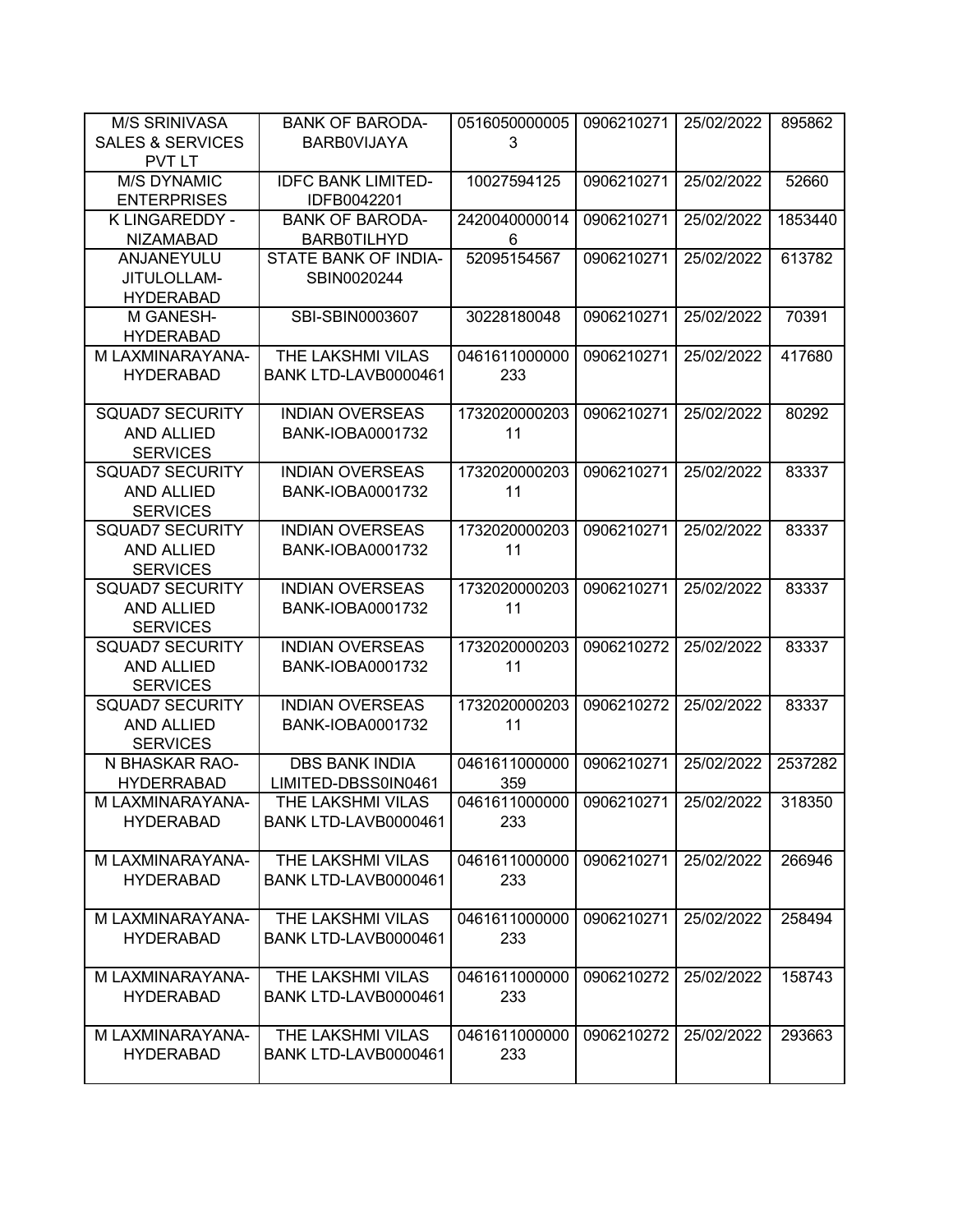| M LAXMINARAYANA-         | THE LAKSHMI VILAS                    | 0461611000000 | 0906210272 | 25/02/2022 | 213725  |
|--------------------------|--------------------------------------|---------------|------------|------------|---------|
| <b>HYDERABAD</b>         | BANK LTD-LAVB0000461                 | 233           |            |            |         |
|                          |                                      |               |            |            |         |
| M LAXMINARAYANA-         | THE LAKSHMI VILAS                    | 0461611000000 | 0906210272 | 25/02/2022 | 258388  |
| <b>HYDERABAD</b>         | BANK LTD-LAVB0000461                 | 233           |            |            |         |
|                          |                                      |               |            |            |         |
| <b>M/S SAI RAM</b>       | STATE BANK OF INDIA-                 | 62194007127   | 0906210274 | 02/03/2022 | 37125   |
| <b>ENTERPRISES,</b>      | SBIN0020244                          |               |            |            |         |
| OM SRI SAI LAXMI         | <b>IDBI BANK LTD-</b>                | 1274102000007 | 0906210274 | 02/03/2022 | 99881   |
| <b>VENKATESHWARA</b>     | IBKL0001274                          | 368           |            |            |         |
| <b>ENTERPRISES</b>       |                                      |               |            |            |         |
| <b>FIRST MAN</b>         | <b>ICICI BANK LTD-</b>               | 613405024807  | 0906210274 | 02/03/2022 | 62540   |
| <b>MANAGEMENT</b>        | ICIC0006134                          |               |            |            |         |
| SERVICES PVT LTD         |                                      |               |            |            |         |
| <b>FIRST MAN</b>         | <b>ICICI BANK LTD-</b>               | 613405024807  | 0906210274 | 02/03/2022 | 802332  |
|                          | ICIC0006134                          |               |            |            |         |
| <b>MANAGEMENT</b>        |                                      |               |            |            |         |
| <b>SERVICES PVT LTD</b>  |                                      |               |            |            |         |
| <b>M/S LALITA</b>        | <b>DEVELOPMENT CREDIT</b>            | 0512010000088 | 0906210274 | 02/03/2022 | 27492   |
| <b>ENTERPRISES</b>       | <b>BANK LIMITED-</b>                 | 7             |            |            |         |
|                          | DCBL0000051                          |               |            |            |         |
| <b>LALITHA</b>           | DEVELOPMENT CREDIT                   | 0512010000088 | 0906210272 | 25/02/2022 | 302436  |
| <b>ENTERPRISES-</b>      | <b>BANK LIMITED-</b>                 | 7             |            |            |         |
| <b>HYDERABAD</b>         | DCBL0000051                          |               |            |            |         |
| <b>VENUS</b>             | <b>BANK OF BARODA-</b>               | 7170020000003 | 0906210274 | 02/03/2022 | 20762   |
| <b>TECHNOLOGIES</b>      | <b>BARBODBSECE</b>                   | 6             |            |            |         |
| <b>LAKSHMI GANAPATHI</b> | <b>BANK OF INDIA-</b>                | 8614251100000 | 0906210272 | 25/02/2022 | 2098600 |
| <b>ENTERPRISES-</b>      | BKID0008614                          | 25            |            |            |         |
| <b>SECUNDERABAD</b>      |                                      |               |            |            |         |
|                          |                                      |               |            |            |         |
| <b>VISON LABS</b>        | UNION BANK OF INDIA-                 | 1593111000000 | 0906210272 | 25/02/2022 | 83343   |
|                          | UBIN0830461                          | 61            |            |            |         |
| <b>M/S BHAVYESH</b>      | UNION BANK OF INDIA-                 | 5101010071692 | 0906210272 | 25/02/2022 | 187757  |
| <b>TRAVELS</b>           | UBIN0901661                          | 89            |            |            |         |
| N R EQUIPMENTS-          | <b>UCO BANK-</b>                     | 0979051000080 | 0906210275 | 03/03/2022 | 1510396 |
| <b>RANGA REDDY</b>       | UCBA0000979                          | 9             |            |            |         |
| <b>VEERA ANJANEYULU</b>  | CITY UNION BANK LTD-   1551200001889 |               | 0906210275 | 03/03/2022 | 3134481 |
| <b>TANNERU-</b>          | CIUB0000155                          | 89            |            |            |         |
| <b>SECUNDERABAD</b>      |                                      |               |            |            |         |
|                          |                                      |               |            |            |         |
| <b>I KESHAVA RATNAM-</b> | STATE BANK OF INDIA-                 | 62095670473   | 0906210275 | 03/03/2022 | 976636  |
| <b>HYDERABAD</b>         | SBIN0020244                          |               |            |            |         |
| <b>M/S DYNAMIC</b>       | <b>IDFC BANK LIMITED-</b>            | 10027594125   | 0906210275 | 03/03/2022 | 212687  |
| <b>ENTERPRISES</b>       | IDFB0042201                          |               |            |            |         |
| <b>PEYUSH TRADERS</b>    | <b>BANK OF</b>                       | 60046089570   | 0906210275 | 03/03/2022 | 1703502 |
|                          |                                      |               |            |            |         |
|                          | MAHARASHTRA-                         |               |            |            |         |
|                          | MAHB0001298                          |               |            |            |         |
| <b>ALL SERVICES</b>      | STATE BANK OF INDIA-                 | 65042980995   | 0906210275 | 03/03/2022 | 4148337 |
| <b>GLOBAL PVT LMTD</b>   | SBIN0004732                          |               |            |            |         |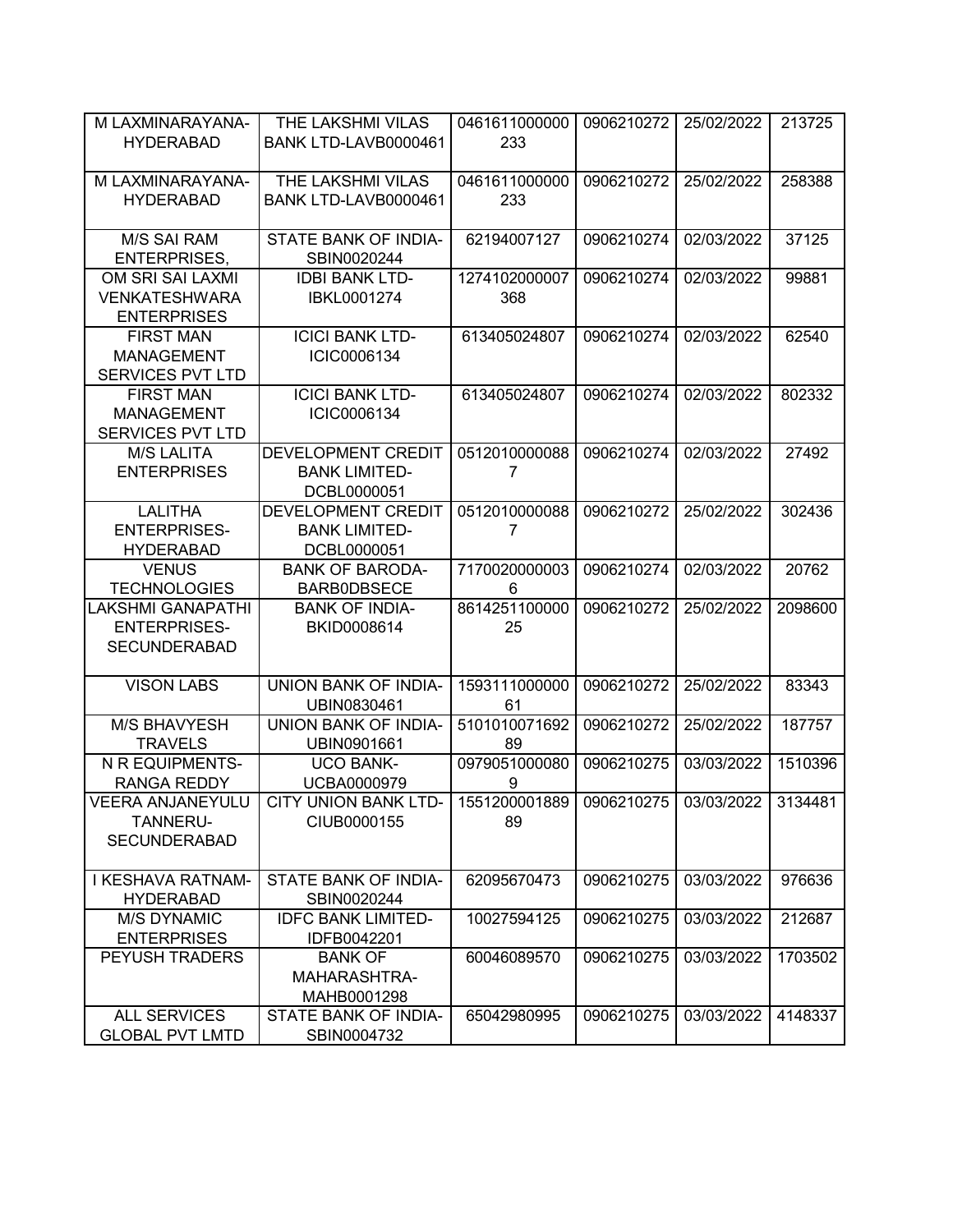| M/S. N M                  | UNION BANK OF INDIA-                | 2066111000027 | 0906210275 | 03/03/2022 | 1053138  |
|---------------------------|-------------------------------------|---------------|------------|------------|----------|
| <b>TECHNOLOGIES &amp;</b> | UBIN0820661                         | 31            |            |            |          |
| <b>CONSULTING</b>         |                                     |               |            |            |          |
| <b>SERVICE</b>            |                                     |               |            |            |          |
| <b>SUREKHA GOODS</b>      | <b>STATE BANK OF INDIA-</b>         | 62020039908   | 0906210275 | 03/03/2022 | 111318   |
| <b>TRANSPORT CO-</b>      | SBIN0020898                         |               |            |            |          |
| <b>HYDERABAD</b>          |                                     |               |            |            |          |
| F TECH                    | UNION BANK OF INDIA-                | 3429040100160 | 0906210277 | 04/03/2022 | 4997569  |
| <b>CONSTRUCTION-</b>      | UBIN0534293                         | 02            |            |            |          |
| <b>PARBHANI</b>           |                                     |               |            |            |          |
| <b>SREE MEHER</b>         | STATE BANK OF INDIA-                | 62029523007   | 0906210277 | 04/03/2022 | 3630843  |
| LAKSHMI AND CO-           | SBIN0020244                         |               |            |            |          |
| <b>HYDERABAD</b>          |                                     |               |            |            |          |
| M/S CHAANAKYA             | STATE BANK OF INDIA-                | 64150738641   | 0906210277 | 04/03/2022 | 59006    |
| <b>ENTERPRISES,</b>       | SBIN0040462                         |               |            |            |          |
| <b>WEST</b>               |                                     |               |            |            |          |
| MARREDPALLY,              |                                     |               |            |            |          |
| <b>SECUNDERABAD</b>       |                                     |               |            |            |          |
| M/S SREE RAMA ENG         | <b>CANARA BANK-</b>                 | 0799201000666 | 0906210277 | 04/03/2022 | 40715    |
| <b>WORKS</b>              | CNRB0000799                         |               |            |            |          |
| <b>NARSIMHA V-</b>        | SBI-SBIN0003257                     | 62078451475   | 0906210279 | 04/03/2022 | 22931560 |
| <b>HYDERABAD</b>          |                                     |               |            |            |          |
| <b>DYNAMIC SERVICE</b>    | PUNJAB NATIONAL                     | 1096250031523 | 0906210277 | 04/03/2022 | 3254515  |
|                           | <b>BANK-PUNB0109620</b>             |               |            |            |          |
| <b>M/S PADMAVATHI</b>     | <b>ICICI BANK LTD-</b>              | 059805003973  | 0906210277 | 04/03/2022 | 4053097  |
| <b>HOSPITATILY &amp;</b>  | ICIC0000598                         |               |            |            |          |
| <b>FACILITIES</b>         |                                     |               |            |            |          |
| <b>MANAGEMENT</b>         |                                     |               |            |            |          |
| SERVICE, PT.              |                                     |               |            |            |          |
| <b>M/S PADMAVATHI</b>     | <b>ICICI BANK LTD-</b>              | 059805003973  | 0906210277 | 04/03/2022 | 1981444  |
| <b>HOSPITATILY &amp;</b>  | ICIC0000598                         |               |            |            |          |
| <b>FACILITIES</b>         |                                     |               |            |            |          |
| <b>MANAGEMENT</b>         |                                     |               |            |            |          |
| SERVICE, PT.              |                                     |               |            |            |          |
| MOTKU GOPI-MEDAK.         | STATE BANK OF INDIA-                | 62022794235   | 0906210279 | 04/03/2022 | 457648   |
|                           | SBIN0020504                         |               |            |            |          |
| MOTKU GOPI-MEDAK.         | STATE BANK OF INDIA-                | 62022794235   | 0906210279 | 04/03/2022 | 352515   |
|                           | SBIN0020504                         |               |            |            |          |
| MOTKU GOPI-MEDAK.         | <b>STATE BANK OF INDIA-</b>         | 62022794235   | 0906210279 | 04/03/2022 | 299788   |
| MOTKU GOPI-MEDAK.         | SBIN0020504<br>STATE BANK OF INDIA- |               | 0906210279 | 04/03/2022 | 286977   |
|                           | SBIN0020504                         | 62022794235   |            |            |          |
| MOTKU GOPI-MEDAK.         | STATE BANK OF INDIA-                | 62022794235   | 0906210279 | 04/03/2022 | 227137   |
|                           | SBIN0020504                         |               |            |            |          |
| MOTKU GOPI-MEDAK.         | STATE BANK OF INDIA-                | 62022794235   | 0906210279 | 04/03/2022 | 221716   |
|                           | SBIN0020504                         |               |            |            |          |
| MOTKU GOPI-MEDAK.         | STATE BANK OF INDIA-                | 62022794235   | 0906210279 | 04/03/2022 | 179819   |
|                           | SBIN0020504                         |               |            |            |          |
| <b>B ALEEM MIAH</b>       | UNION BANK OF INDIA-                | 1379111000004 | 0906210279 | 04/03/2022 | 175230   |
|                           | UBIN0813796                         | 87            |            |            |          |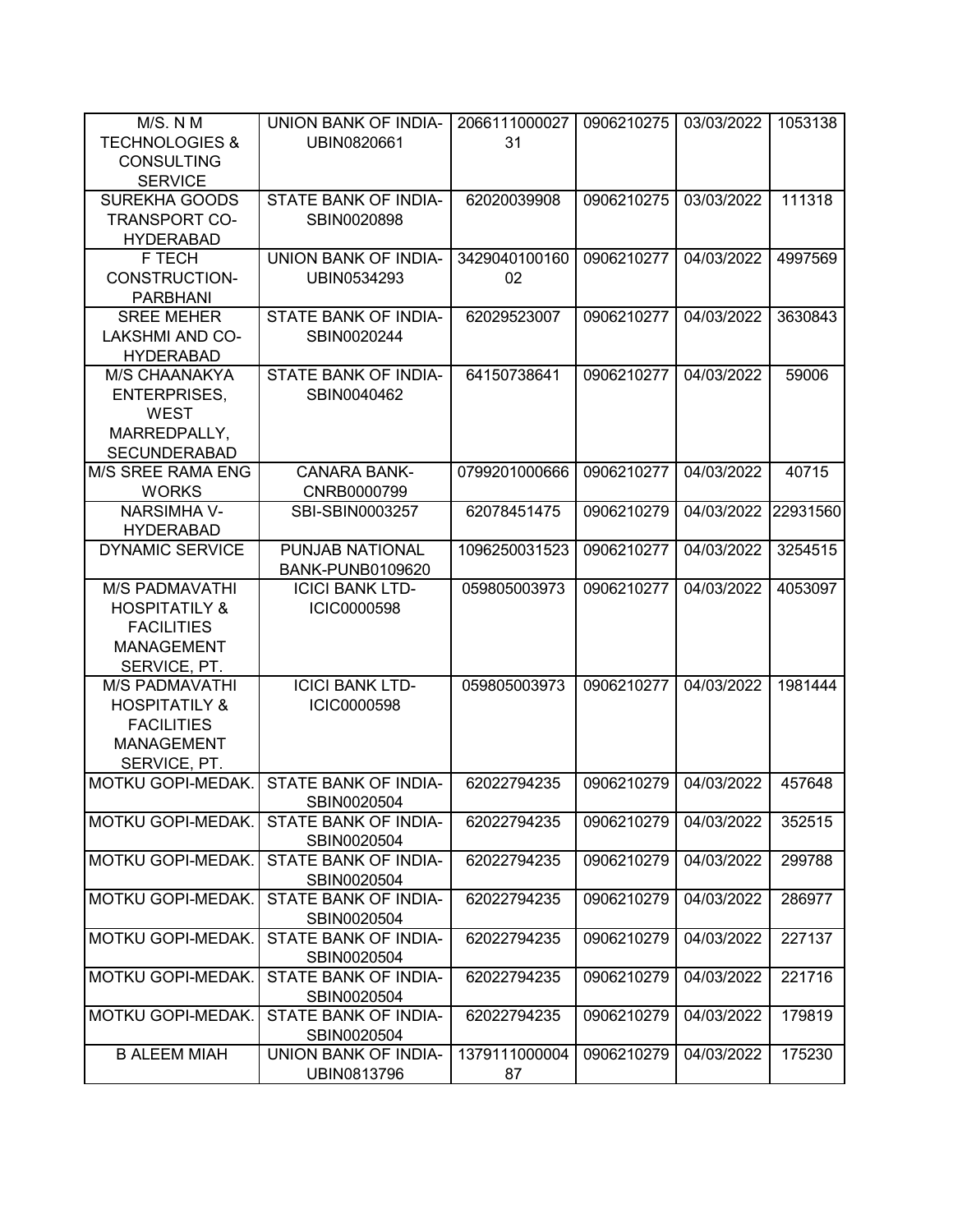| M/S AJAY & CO            | <b>KOTAK MAHINDRA</b>            | 1730011018495 | 0906210279 | 04/03/2022 | 907006  |
|--------------------------|----------------------------------|---------------|------------|------------|---------|
|                          | <b>BANK LIMITED-</b>             |               |            |            |         |
| <b>AFSAR RIAZ</b>        | KKBK0007457<br><b>HDFC BANK-</b> | 5920994941225 | 0906210279 | 04/03/2022 | 1444772 |
| <b>CONSTRUCTION</b>      | HDFC0004291                      | 9             |            |            |         |
| CORPORATION-             |                                  |               |            |            |         |
| HYDERABAD.               |                                  |               |            |            |         |
| <b>SAHARA</b>            | SBI-SBIN0004361                  | 34903674905   | 0906210279 | 04/03/2022 | 124504  |
| <b>CONSTRUCTIONS</b>     |                                  |               |            |            |         |
| <b>M NARENDER</b>        | THE LAKSHMI VILAS                | 0461360000000 | 0906210279 | 04/03/2022 | 627728  |
| KUMAR-HYDERABAD          | BANK LTD-LAVB0000461             | 310           |            |            |         |
|                          |                                  |               |            |            |         |
| K LINGAREDDY -           | <b>BANK OF BARODA-</b>           | 2420040000014 | 0906210279 | 04/03/2022 | 4377560 |
| <b>NIZAMABAD</b>         | <b>BARB0TILHYD</b>               | 6             |            |            |         |
| <b>ICON POWER</b>        | KOTAK MAHINDRA                   | 5612857752    | 0906210279 | 04/03/2022 | 3467629 |
| <b>SOLUTIONS PRIVATE</b> | <b>BANK LIMITED-</b>             |               |            |            |         |
| LIMITED-GURGAON          | KKBK0004258                      |               |            |            |         |
|                          |                                  |               |            |            |         |
| <b>M/S SREE RAMA ENG</b> | <b>CANARA BANK-</b>              | 0799201000666 | 0906210279 | 04/03/2022 | 43563   |
| <b>WORKS</b>             | CNRB0000799                      |               |            |            |         |
| <b>ASKANY TIRUMALA</b>   | STATE BANK OF INDIA-             | 52095081755   | 0906210281 | 08/03/2022 | 1044216 |
| SAGAR-HYDERABAD          | SBIN0020244                      |               |            |            |         |
| <b>RAVITEJA AND CO-</b>  | SBI-SBIN0001173                  | 34858377661   | 0906210281 | 08/03/2022 | 127144  |
| <b>PRAKASAM</b>          |                                  |               |            |            |         |
| <b>FIRST MAN</b>         | <b>ICICI BANK LTD-</b>           | 613405024807  | 0906210281 | 08/03/2022 | 406287  |
| <b>MANAGEMENT</b>        | ICIC0006134                      |               |            |            |         |
| SERVICES PVT LTD         |                                  |               |            |            |         |
| S GANGADHAR RAO          | <b>INDIAN OVERSEAS</b>           | 0623020000007 | 0906210281 | 08/03/2022 | 928461  |
| AND CO                   | <b>BANK-IOBA0000623</b>          | 83            |            |            |         |
| M/S.GLOBAL               | <b>HDFC BANK LTD-</b>            | 5020004916999 | 0906210281 | 08/03/2022 | 657406  |
| <b>OUTSOURCING</b>       | HDFC0000021                      | 8             |            |            |         |
| <b>SERVICES</b>          |                                  |               |            |            |         |
| M/S.GLOBAL               | <b>HDFC BANK LTD-</b>            | 5020004916999 | 0906210281 | 08/03/2022 | 252090  |
| <b>OUTSOURCING</b>       | HDFC0000021                      | 8             |            |            |         |
| <b>SERVICES</b>          |                                  |               |            |            |         |
| <b>GURRAM HARI</b>       | STATE BANK OF INDIA-             | 62321371550   | 0906210281 | 08/03/2022 | 46055   |
| KUMAR-HYDERABAD          | SBIN0020454                      |               |            |            |         |
| <b>SRI SAI GANESH</b>    | <b>DBS BANK INDIA</b>            | 0461351000004 | 0906210282 | 09/03/2022 | 2101517 |
| METAL-RANGAREDDY         | LIMITED-DBSS0IN0461              | 636           |            |            |         |
|                          |                                  |               |            |            |         |
| <b>DIDDI RAJU-</b>       | <b>DBS BANK INDIA</b>            | 0461611000000 | 0906210282 | 09/03/2022 | 440030  |
| <b>HYDERABAD</b>         | LIMITED-DBSS0IN0461              | 335           |            |            |         |
| M LAXMINARAYANA-         | <b>DBS BANK INDIA</b>            | 0461611000000 | 0906210282 | 09/03/2022 | 332591  |
| <b>HYDERABAD</b>         | LIMITED-DBSS0IN0461              | 233           |            |            |         |
| <b>DEVINENI</b>          | UNION BANK OF INDIA-             | 0505310430058 | 0906210283 | 11/03/2022 | 1462673 |
| CONSTRUCTIONS-           | UBIN0805050                      | 09            |            |            |         |
| <b>HYDERABAD</b>         |                                  |               |            |            |         |
| ADMN OFFICER DIST        | STATE BANK OF INDIA-             | 0000005216330 | 0906210282 | 09/03/2022 | 363611  |
| POLICE MBNR              | SBIN0020184                      | 3026          |            |            |         |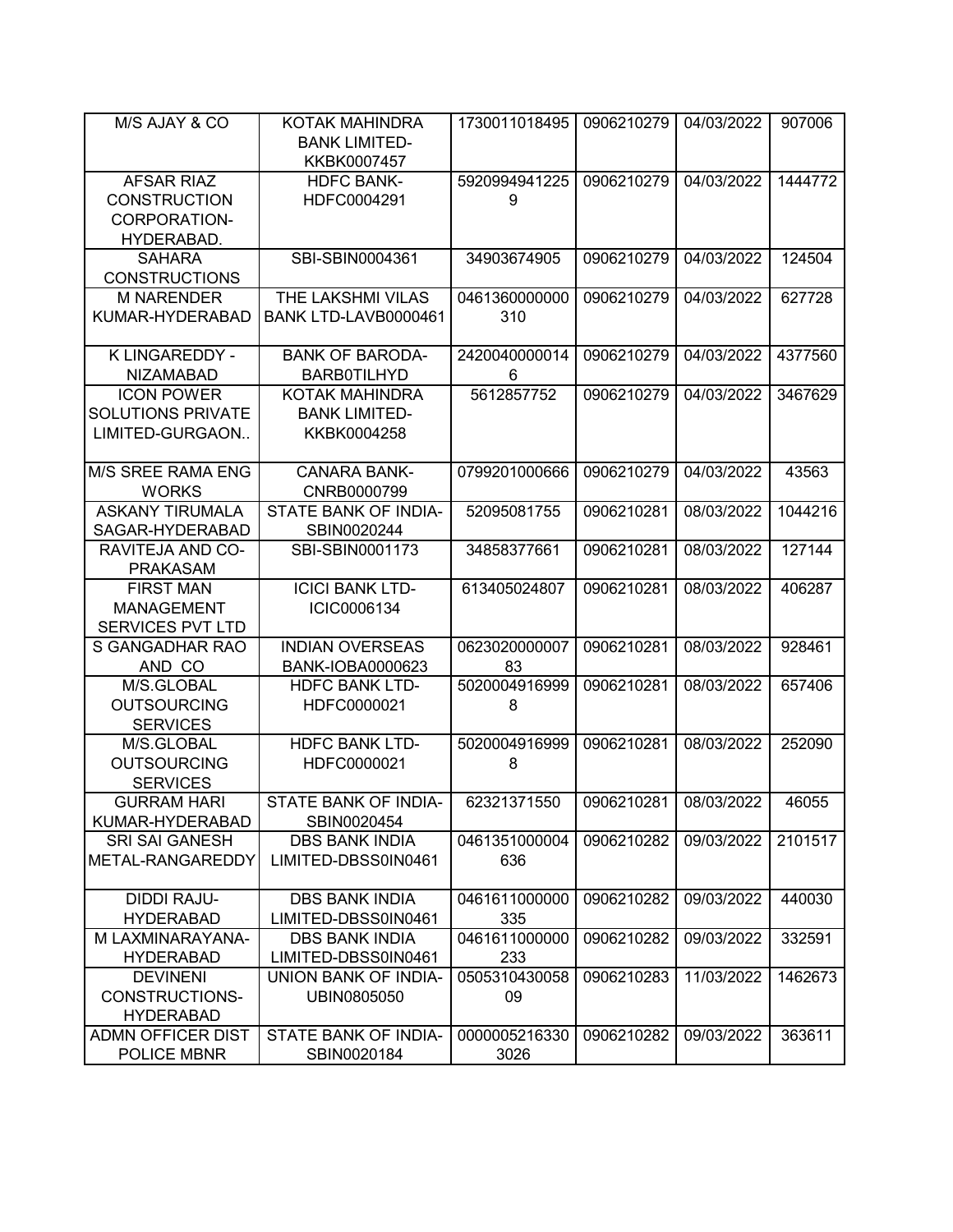| <b>COMMISSIONER OF</b>              | STATE BANK OF INDIA-                     | 52203651730         | 0906210282 | 09/03/2022 | 429752  |
|-------------------------------------|------------------------------------------|---------------------|------------|------------|---------|
| POLICE,                             | SBIN0020496                              |                     |            |            |         |
| CYBERABAD,                          |                                          |                     |            |            |         |
| <b>HYDERABAD</b>                    |                                          |                     |            |            |         |
| <b>OPTONET</b>                      | <b>INDIAN BANK-</b>                      | 865816796           | 0906210284 | 11/03/2022 | 1089818 |
| <b>TECHNOLOGIES</b>                 | IDIB000S013                              |                     |            |            |         |
| PRIVATE LIMITED-                    |                                          |                     |            |            |         |
| SECUNDERABAD.                       |                                          |                     |            |            |         |
| <b>CHIRANJEEVI</b>                  | <b>CENTRAL BANK OF</b>                   | 3174022978          | 0906210290 | 23/03/2022 | 74340   |
| <b>CREATIONS</b><br><b>G S ARUN</b> | INDIA-CBIN0283883<br><b>CANARA BANK-</b> | 3045125000123       | 0906210284 | 11/03/2022 |         |
| <b>ENGINEERS AND</b>                | CNRB0013045                              |                     |            |            | 1693632 |
| CONTRACTORS-                        |                                          | 0                   |            |            |         |
| <b>HYDERABAD</b>                    |                                          |                     |            |            |         |
| <b>SANYU INFRA</b>                  | <b>BANK OF BARODA-</b>                   | 0954040000015       | 0906210284 | 11/03/2022 | 5506677 |
| <b>PROJECTS PRIVATE</b>             | <b>BARB0TILHYD</b>                       | 8                   |            |            |         |
| LIMITED-HYDERABAD                   |                                          |                     |            |            |         |
|                                     |                                          |                     |            |            |         |
| <b>LALAN SINGH</b>                  | <b>CANARA BANK-</b>                      | 0843101100946       | 0906210290 | 23/03/2022 | 77777   |
|                                     | CNRB0000843                              |                     |            |            |         |
| <b>M/S SKYBASE</b>                  | AXIS BANK-UTIB0001304                    | 9170200557012       | 0906210295 | 29/03/2022 | 35419   |
| <b>INFOTECH PVT.LTD</b>             |                                          | 81                  |            |            |         |
| <b>M/S SKYBASE</b>                  | AXIS BANK-UTIB0001304                    | 9170200557012       | 0906210295 | 29/03/2022 | 35419   |
| <b>INFOTECH PVT.LTD</b>             |                                          | 81                  |            |            |         |
| <b>SUNNET SOLUTIONS</b>             | STATE BANK OF INDIA-                     | 30909591533         | 0906210284 | 11/03/2022 | 450999  |
| PRIVATE LIMITED-                    | SBIN0007315                              |                     |            |            |         |
| <b>HYDERABAD</b>                    |                                          |                     |            |            |         |
| <b>D SRINIVAS-</b>                  | <b>HDFC BANK-</b>                        | 0368200000071       | 0906210284 | 11/03/2022 | 374209  |
| <b>SECUNDRABAD</b>                  | HDFC0004291                              | 8                   |            |            |         |
| <b>ATTILI SUBBA RAO-</b>            | <b>ICICI BANK LTD-</b>                   | 630805155858        | 0906210284 | 11/03/2022 | 4179869 |
| <b>HYDERABAD</b>                    | <b>ICIC0006308</b>                       |                     |            |            |         |
| N BHASKAR RAO                       | <b>KOTAK MAHINDRA</b>                    | 731011007766        | 0906210290 | 23/03/2022 | 821723  |
|                                     | <b>BANK LIMITED-</b>                     |                     |            |            |         |
| <b>GV</b>                           | KKBK0007458                              |                     |            |            |         |
| <b>CONSTRUCTIONS-</b>               | <b>BANK OF INDIA-</b><br>BKID0008691     | 8691201100000<br>54 | 0906210286 | 11/03/2022 | 2451757 |
| <b>HYDERABAD</b>                    |                                          |                     |            |            |         |
| N BHASKAR RAO-                      | <b>DBS BANK INDIA</b>                    | 0461328000000       | 0906210288 | 21/03/2022 | 2322809 |
| <b>HYDERRABAD</b>                   | LIMITED-DBSS0IN0461                      | 412                 |            |            |         |
| N RAMAKRISHNA-                      | STATE BANK OF INDIA-                     | 10043355358         | 0906210288 | 21/03/2022 | 5720684 |
| <b>NANDED</b>                       | SBIN0006645                              |                     |            |            |         |
| M LAXMINARAYANA-                    | STATE BANK OF INDIA-                     | 52095081700         | 0906210288 | 21/03/2022 | 1531681 |
| <b>HYDERABAD</b>                    | SBIN0020244                              |                     |            |            |         |
| <b>MUNI SUBBA REDDY</b>             | STATE BANK OF INDIA-                     | 37587184814         | 0906210288 | 21/03/2022 | 3780507 |
| <b>BACHU-KADAPA</b>                 | SBIN0063789                              |                     |            |            |         |
|                                     |                                          |                     |            |            |         |
| I KESHAVA RATNAM-                   | STATE BANK OF INDIA-                     | 62095670473         | 0906210288 | 21/03/2022 | 2531610 |
| <b>HYDERABAD</b>                    | SBIN0020244                              |                     |            |            |         |
| <b>NARASIMHA</b>                    | <b>BANK OF BARODA-</b>                   | 4086062110000       | 0906210288 | 21/03/2022 | 158235  |
| CONTRACTORS-                        | <b>BARBOVJBANJ</b>                       | 16                  |            |            |         |
| HYDERABAD.                          |                                          |                     |            |            |         |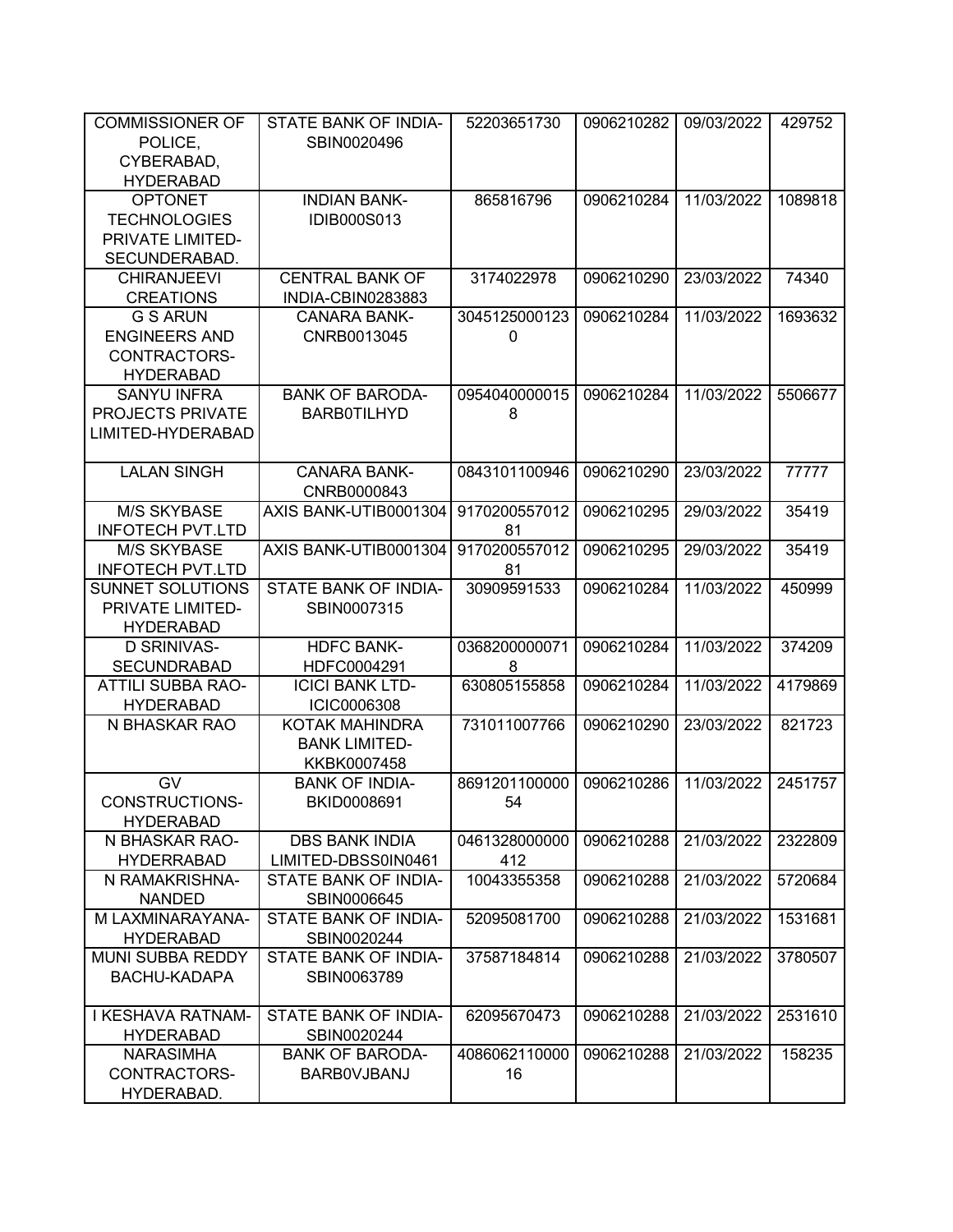| <b>NARSIMHA V-</b>       | STATE BANK OF INDIA-                | 62078451475   | 0906210288 | 21/03/2022 | 8286701 |
|--------------------------|-------------------------------------|---------------|------------|------------|---------|
| <b>HYDERABAD</b>         | SBIN0020072                         |               |            |            |         |
| S CHANDRAPAL-            | <b>CANARA BANK-</b>                 | 3017140000009 | 0906210288 | 21/03/2022 | 2304112 |
| <b>HYDERABAD</b>         | CNRB0013017                         | 3             |            |            |         |
| <b>SURESH TRADERS-</b>   | THE FEDERAL BANK                    | 1395550000206 | 0906210288 | 21/03/2022 | 2644306 |
| SECUNDERABAD.            | LTD-FDRL0001395                     | 8             |            |            |         |
| <b>CHALAGONI</b>         | STATE BANK OF INDIA-                | 64047947304   | 0906210288 | 21/03/2022 | 8681096 |
| JANARDHAN-GUNTUR         | SBIN0020346                         |               |            |            |         |
| MOTKU GOPI-MEDAK.        | STATE BANK OF INDIA-<br>SBIN0020504 | 62022794235   | 0906220004 | 01/04/2022 | 654867  |
| A.ARJUN RAO              | <b>DBS BANK INDIA</b>               | 0461611000000 | 0906210296 | 30/03/2022 | 824764  |
|                          | LIMITED-DBSS0IN0461                 | 361           |            |            |         |
| A.ARJUN RAO              | <b>DBS BANK INDIA</b>               | 0461611000000 | 0906210296 | 30/03/2022 | 1762331 |
|                          | LIMITED-DBSS0IN0461                 | 361           |            |            |         |
| <b>M NARENDER</b>        | <b>DBS BANK INDIA</b>               | 0461360000000 | 0906210290 | 23/03/2022 | 627728  |
| KUMAR-HYDERABAD          | LIMITED-DBSS0IN0461                 | 310           |            |            |         |
| <b>BEJAWADA</b>          | UNION BANK OF INDIA-                | 0093311000006 | 0906210291 | 23/03/2022 | 5295158 |
| HARIBABU-                | UBIN0800937                         | 36            |            |            |         |
| <b>BANGALORE</b>         |                                     |               |            |            |         |
| A ARJUN RAO-             | STATE BANK OF INDIA-                | 52095079382   | 0906210291 | 23/03/2022 | 5281535 |
| <b>HYDERABAD</b>         | SBIN0020244                         |               |            |            |         |
| <b>CHANDRA AC</b>        | <b>CANARA BANK-</b>                 | 3062140000048 | 0906210291 | 23/03/2022 | 1144881 |
| <b>REFRIGERATION</b>     | CNRB0013062                         | 9             |            |            |         |
| AND ELECTRONIC           |                                     |               |            |            |         |
| <b>ELECTRICAL WORKS-</b> |                                     |               |            |            |         |
| <b>HYDERABAD</b>         |                                     |               |            |            |         |
| <b>SRI VENKATA</b>       | <b>INDIAN BANK-</b>                 | 741771979     | 0906210294 | 28/03/2022 | 33874   |
| <b>KRISHNA</b>           | <b>IDIB000K160</b>                  |               |            |            |         |
| <b>ENTERPRISES-</b>      |                                     |               |            |            |         |
| <b>HYDERABAD</b>         |                                     |               |            |            |         |
| <b>SRIKARG PROJECTS</b>  | <b>HDFC BANK LTD-</b>               | 5020005376548 | 0906210291 | 23/03/2022 | 1746262 |
| PRIVATE LIMITED-         | HDFC0000562                         | 5             |            |            |         |
| <b>HYDERABAD</b>         |                                     |               |            |            |         |
|                          |                                     |               |            |            |         |
| <b>SAI LAKSHMI</b>       | <b>YES BANK-</b>                    | 0631634000005 | 0906210292 | 25/03/2022 | 2115321 |
| CONSTRUCTIONS-           | YESB0000631                         | 99            |            |            |         |
| <b>BANGALORE</b>         |                                     |               |            |            |         |
| <b>SURYADEVARA</b>       | PUNJAB AND SIND                     | 0318130000260 | 0906210292 | 25/03/2022 | 5730749 |
| SAMBASIVA RAO-           | <b>BANK-PSIB0000318</b>             | 9             |            |            |         |
| <b>KRISHNA</b>           |                                     |               |            |            |         |
| <b>GV</b>                | <b>BANK OF INDIA-</b>               | 8691201100000 | 0906210292 | 25/03/2022 | 3052814 |
| CONSTRUCTIONS-           | BKID0008691                         | 54            |            |            |         |
| <b>HYDERABAD</b>         |                                     |               |            |            |         |
| A ARJUN RAO-             | STATE BANK OF INDIA-                | 52095079382   | 0906210292 | 25/03/2022 | 2417790 |
| <b>HYDERABAD</b>         | SBIN0020244                         |               |            |            |         |
| <b>SAI ENGINEERING</b>   | THE LAKSHMI VILAS                   | 0461611000000 | 0906210292 | 25/03/2022 | 555540  |
| WORKS-HYDERABAD          | BANK LTD-LAVB0000461                | 290           |            |            |         |
|                          |                                     |               |            |            |         |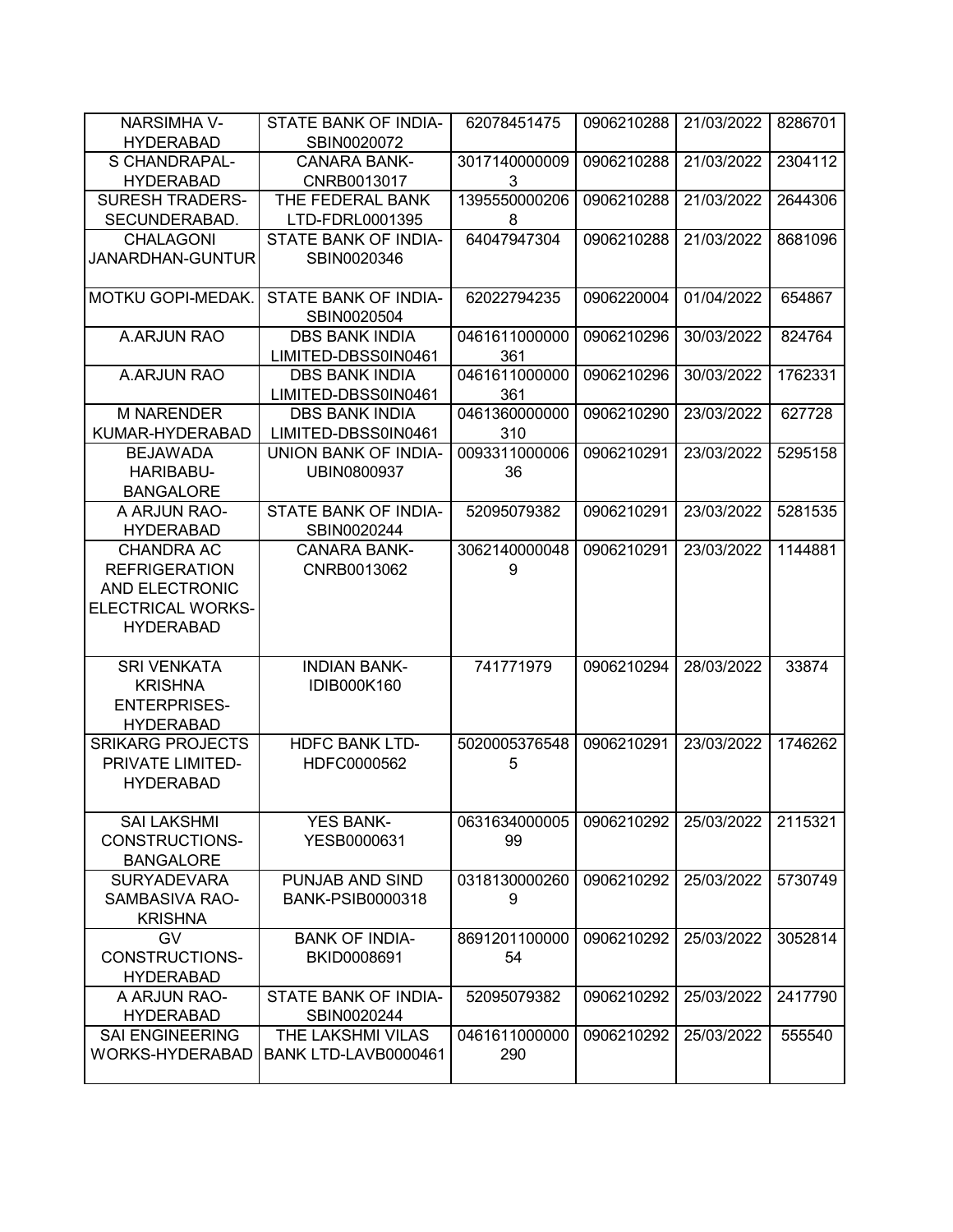| <b>SONAL</b>            | KOTAK MAHINDRA          | 7113980038    | 0906210292 | 25/03/2022 | 3585017 |
|-------------------------|-------------------------|---------------|------------|------------|---------|
| <b>ENTERPRISES PVT.</b> | <b>BANK-KKBK0000198</b> |               |            |            |         |
| LTD.-DELHI              |                         |               |            |            |         |
| NAGALAKSHMI             | <b>BANK OF BARODA-</b>  | 1944040000014 | 0906210292 | 25/03/2022 | 806968  |
| <b>ENTERPRISES-</b>     | <b>BARBOCHILAK</b>      | 1             |            |            |         |
| <b>SECUNDERABAD</b>     |                         |               |            |            |         |
| Y CHINNA REDDY-         | KARNATAKA BANK LTD-     | 3317000100054 | 0906210293 | 25/03/2022 | 3840101 |
| <b>NELLORE</b>          | KARB0000331             | 001           |            |            |         |
| <b>SCRNIRMAN</b>        | <b>AXIS BANK -</b>      | 9170300533191 | 0906210293 | 25/03/2022 | 5069520 |
| PRIVATE LIMITED-        | UTIB0001634             | 15            |            |            |         |
| <b>HYDERABAD</b>        |                         |               |            |            |         |
| SHEETAL AIRCON-         | <b>BANK OF</b>          | 60098688574   | 0906210293 | 25/03/2022 | 3887714 |
| <b>HYDERABAD</b>        | MAHARASHTRA-            |               |            |            |         |
|                         | MAHB0001577             |               |            |            |         |
| <b>VITTAL RAJESH-</b>   | <b>INDIAN BANK-</b>     | 50359804423   | 0906210295 | 29/03/2022 | 201900  |
| <b>HYDERABAD</b>        | IDIB000W511             |               |            |            |         |
| <b>TEJA</b>             | AXIS BANK-UTIB0000369   | 9210200134652 | 0906210295 | 29/03/2022 | 201900  |
| <b>CONSTRUCTIONS-</b>   |                         | 36            |            |            |         |
| <b>VISAKHAPATNAM</b>    |                         |               |            |            |         |
| NAGALAKSHMI             | <b>BANK OF BARODA-</b>  | 1944040000014 | 0906210295 | 29/03/2022 | 109500  |
| <b>ENTERPRISES-</b>     | <b>BARBOCHILAK</b>      | 1             |            |            |         |
| <b>SECUNDERABAD</b>     |                         |               |            |            |         |
| <b>VITTAL RAJESH-</b>   | <b>INDIAN BANK-</b>     | 50359804423   | 0906210295 | 29/03/2022 | 109500  |
| <b>HYDERABAD</b>        | IDIB000W511             |               |            |            |         |
| LAKSHMI GANAPATHI       | <b>BANK OF INDIA-</b>   | 8614251100000 | 0906210295 | 29/03/2022 | 109500  |
| <b>ENTERPRISES-</b>     | BKID0008614             | 25            |            |            |         |
| <b>SECUNDERABAD</b>     |                         |               |            |            |         |
|                         |                         |               |            |            |         |
| SRINIVASULU P-          | UNION BANK OF INDIA-    | 0860111000000 | 0906210295 | 29/03/2022 | 248900  |
| <b>MANGALORE</b>        | UBIN0901296             | 43            |            |            |         |
| <b>DARBE LOGISTICS-</b> | AXIS BANK-UTIB0001454   | 9180200549355 | 0906210295 | 29/03/2022 | 100000  |
| <b>HYDERABAD</b>        |                         | 81            |            |            |         |
| MK IMPEX-               | <b>ICICI BANK LTD-</b>  | 000805501382  | 0906210295 | 29/03/2022 | 100000  |
| <b>HYDERABAD</b>        | <b>ICIC0000008</b>      |               |            |            |         |
| <b>SUNSHINE</b>         | <b>BANK OF BARODA-</b>  | 8277020000195 | 0906210295 | 29/03/2022 | 180600  |
| <b>ENGINEERS AND</b>    | <b>BARBOVJSAVI</b>      | 5             |            |            |         |
| <b>CONSULTANTS-</b>     |                         |               |            |            |         |
| DELHI.                  |                         |               |            |            |         |
| <b>CUMMINS INDIA</b>    | <b>HDFC BANK LTD-</b>   | 0007031000055 | 0906210295 | 29/03/2022 | 180600  |
| LIMITED-PUNE.           | HDFC0000007             | 9             |            |            |         |
| MK IMPEX-               | <b>ICICI BANK LTD-</b>  | 000805501382  | 0906210295 | 29/03/2022 | 100000  |
| <b>HYDERABAD</b>        | <b>ICIC0000008</b>      |               |            |            |         |
| <b>J DINESH SINGH</b>   | KOTAK MAHINDRA          | 1045642200    | 0906220011 | 12/04/2022 | 33000   |
|                         | <b>BANK LIMITED-</b>    |               |            |            |         |
|                         | KKBK0007463             |               |            |            |         |
|                         |                         | 1944040000014 |            |            |         |
| NAGALAKSHMI             | <b>BANK OF BARODA-</b>  |               | 0906210293 | 25/03/2022 | 384689  |
| <b>ENTERPRISES-</b>     | <b>BARBOCHILAK</b>      | 1             |            |            |         |
| <b>SECUNDERABAD</b>     |                         |               |            |            |         |
| RAMA TELECOM            | <b>INDIAN BANK-</b>     | 459982926     | 0906210293 | 25/03/2022 | 1431228 |
| <b>PRIVATE</b>          | <b>IDIB000S073</b>      |               |            |            |         |
| <b>LIMITEDKOLKATA</b>   |                         |               |            |            |         |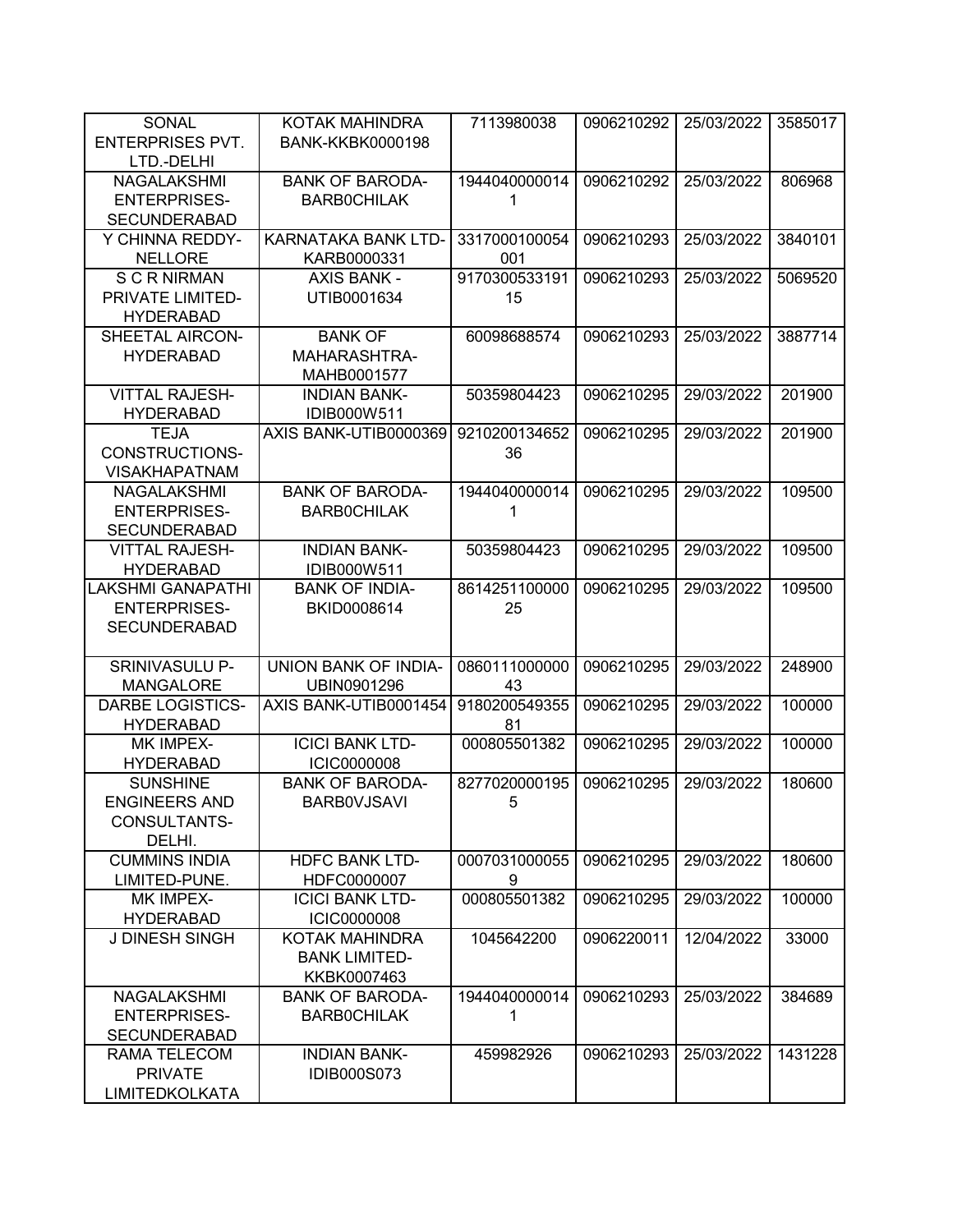| <b>SRI PAVITHRA</b><br>UNION BANK OF INDIA-<br>1099310430100<br>0906210293<br>25/03/2022<br>1585550<br><b>CONSTRUCTIONS-</b><br>UBIN0561631<br>40<br><b>KADAPA</b><br>MCSR<br><b>BANK OF BARODA-</b><br>4007062110000<br>0906210294<br>28/03/2022<br>1353346<br><b>CONSTRUCTIONS-</b><br><b>BARBOVJCUDD</b><br>34<br><b>CUDDAPAH</b><br><b>BANK OF BARODA-</b><br><b>SANYU INFRA</b><br>0954040000015<br>0906210294<br>28/03/2022<br>2558019<br>PROJECTS PRIVATE<br><b>BARB0TILHYD</b><br>8<br>LIMITED-HYDERABAD<br>STATE BANK OF INDIA-<br><b>RAMPRASAD</b><br>52095084359<br>0906210294<br>28/03/2022<br>2065741<br>SOMPALLI-KURNOOL<br>SBIN0020244<br><b>RAMPRASAD</b><br>STATE BANK OF INDIA-<br>52095084359<br>0906210294<br>28/03/2022<br>1440331<br>SOMPALLI-KURNOOL<br>SBIN0020244<br>THE LAKSHMI VILAS<br>0461611000000<br>6352501<br>A ARJUN RAO-<br>0906210294<br>28/03/2022<br><b>HYDERABAD</b><br>BANK LTD-LAVB0000461<br>361<br>STATE BANK OF INDIA-<br>62001709491<br>0906210294<br>28/03/2022<br><b>SAI CONSTRUCTION</b><br>7927775<br>CORPORATION-<br>SBIN0020299<br><b>SECUNDERABAD</b><br><b>DBS BANK INDIA</b><br>0461611000000<br>0906210295<br>29/03/2022<br>135900<br>Y JANARDHAN RAO-<br>LIMITED-DBSS0IN0461<br><b>HYDERABAD</b><br>347<br><b>LALITHA</b><br>DEVELOPMENT CREDIT<br>0512010000088<br>0906210295<br>29/03/2022<br>135900<br><b>ENTERPRISES-</b><br><b>BANK LIMITED-</b><br>7<br><b>HYDERABAD</b><br>DCBL0000051<br>62194007127<br>0906210295<br>29/03/2022<br><b>SAI RAM</b><br>STATE BANK OF INDIA-<br>135900<br><b>ENTERPRISES-</b><br>SBIN0020244<br><b>SECUNDERABAD</b><br><b>OPTONET</b><br><b>INDIAN BANK-</b><br>865816796<br>0906210295<br>29/03/2022<br>230100<br><b>TECHNOLOGIES</b><br>IDIB000S013<br>PRIVATE LIMITED-<br>SECUNDERABAD.<br>KARUR VYSYA BANK-<br>1460115000003<br>0906210295<br>29/03/2022<br>36700<br><b>FAMOUS</b><br><b>ENGINEERING</b><br>KVBL0001460<br>759<br>SERVICES-MEDCHAL-<br><b>MALKAJGIRI</b><br><b>ICON POWER</b><br>KOTAK MAHINDRA<br>29/03/2022<br>5612857752<br>0906210295<br>230100<br><b>SOLUTIONS PRIVATE</b><br><b>BANK LIMITED-</b><br>LIMITED-GURGAON<br>KKBK0004258<br><b>XTREME ICT</b><br><b>HDFC BANK-</b><br>5020002450305<br>0906210295<br>29/03/2022<br>230100<br><b>PRIVATE LIMITED-</b><br>HDFC0009182<br>9<br><b>HYDERABAD</b><br>YES BANK-YESB0000817<br>0817846000004<br>0906210294<br>28/03/2022<br>2196940<br>D MAHENDER<br>REDDY-<br>74 | <b>SREE RAMA</b><br><b>ENGINEERING</b> | <b>CANARA BANK-</b><br>CNRB0000799 | 0799201000666 | 0906210293 | 25/03/2022 | 47927 |
|-----------------------------------------------------------------------------------------------------------------------------------------------------------------------------------------------------------------------------------------------------------------------------------------------------------------------------------------------------------------------------------------------------------------------------------------------------------------------------------------------------------------------------------------------------------------------------------------------------------------------------------------------------------------------------------------------------------------------------------------------------------------------------------------------------------------------------------------------------------------------------------------------------------------------------------------------------------------------------------------------------------------------------------------------------------------------------------------------------------------------------------------------------------------------------------------------------------------------------------------------------------------------------------------------------------------------------------------------------------------------------------------------------------------------------------------------------------------------------------------------------------------------------------------------------------------------------------------------------------------------------------------------------------------------------------------------------------------------------------------------------------------------------------------------------------------------------------------------------------------------------------------------------------------------------------------------------------------------------------------------------------------------------------------------------------------------------------------------------------------------------------------------------------------------------------------------------------------------------------------------------------------------------------------------------------------------------------------------------------------------------------------------------------------------------------------------|----------------------------------------|------------------------------------|---------------|------------|------------|-------|
|                                                                                                                                                                                                                                                                                                                                                                                                                                                                                                                                                                                                                                                                                                                                                                                                                                                                                                                                                                                                                                                                                                                                                                                                                                                                                                                                                                                                                                                                                                                                                                                                                                                                                                                                                                                                                                                                                                                                                                                                                                                                                                                                                                                                                                                                                                                                                                                                                                               | <b>WORKS</b>                           |                                    |               |            |            |       |
|                                                                                                                                                                                                                                                                                                                                                                                                                                                                                                                                                                                                                                                                                                                                                                                                                                                                                                                                                                                                                                                                                                                                                                                                                                                                                                                                                                                                                                                                                                                                                                                                                                                                                                                                                                                                                                                                                                                                                                                                                                                                                                                                                                                                                                                                                                                                                                                                                                               |                                        |                                    |               |            |            |       |
|                                                                                                                                                                                                                                                                                                                                                                                                                                                                                                                                                                                                                                                                                                                                                                                                                                                                                                                                                                                                                                                                                                                                                                                                                                                                                                                                                                                                                                                                                                                                                                                                                                                                                                                                                                                                                                                                                                                                                                                                                                                                                                                                                                                                                                                                                                                                                                                                                                               |                                        |                                    |               |            |            |       |
|                                                                                                                                                                                                                                                                                                                                                                                                                                                                                                                                                                                                                                                                                                                                                                                                                                                                                                                                                                                                                                                                                                                                                                                                                                                                                                                                                                                                                                                                                                                                                                                                                                                                                                                                                                                                                                                                                                                                                                                                                                                                                                                                                                                                                                                                                                                                                                                                                                               |                                        |                                    |               |            |            |       |
|                                                                                                                                                                                                                                                                                                                                                                                                                                                                                                                                                                                                                                                                                                                                                                                                                                                                                                                                                                                                                                                                                                                                                                                                                                                                                                                                                                                                                                                                                                                                                                                                                                                                                                                                                                                                                                                                                                                                                                                                                                                                                                                                                                                                                                                                                                                                                                                                                                               |                                        |                                    |               |            |            |       |
|                                                                                                                                                                                                                                                                                                                                                                                                                                                                                                                                                                                                                                                                                                                                                                                                                                                                                                                                                                                                                                                                                                                                                                                                                                                                                                                                                                                                                                                                                                                                                                                                                                                                                                                                                                                                                                                                                                                                                                                                                                                                                                                                                                                                                                                                                                                                                                                                                                               |                                        |                                    |               |            |            |       |
|                                                                                                                                                                                                                                                                                                                                                                                                                                                                                                                                                                                                                                                                                                                                                                                                                                                                                                                                                                                                                                                                                                                                                                                                                                                                                                                                                                                                                                                                                                                                                                                                                                                                                                                                                                                                                                                                                                                                                                                                                                                                                                                                                                                                                                                                                                                                                                                                                                               |                                        |                                    |               |            |            |       |
|                                                                                                                                                                                                                                                                                                                                                                                                                                                                                                                                                                                                                                                                                                                                                                                                                                                                                                                                                                                                                                                                                                                                                                                                                                                                                                                                                                                                                                                                                                                                                                                                                                                                                                                                                                                                                                                                                                                                                                                                                                                                                                                                                                                                                                                                                                                                                                                                                                               |                                        |                                    |               |            |            |       |
|                                                                                                                                                                                                                                                                                                                                                                                                                                                                                                                                                                                                                                                                                                                                                                                                                                                                                                                                                                                                                                                                                                                                                                                                                                                                                                                                                                                                                                                                                                                                                                                                                                                                                                                                                                                                                                                                                                                                                                                                                                                                                                                                                                                                                                                                                                                                                                                                                                               |                                        |                                    |               |            |            |       |
|                                                                                                                                                                                                                                                                                                                                                                                                                                                                                                                                                                                                                                                                                                                                                                                                                                                                                                                                                                                                                                                                                                                                                                                                                                                                                                                                                                                                                                                                                                                                                                                                                                                                                                                                                                                                                                                                                                                                                                                                                                                                                                                                                                                                                                                                                                                                                                                                                                               |                                        |                                    |               |            |            |       |
|                                                                                                                                                                                                                                                                                                                                                                                                                                                                                                                                                                                                                                                                                                                                                                                                                                                                                                                                                                                                                                                                                                                                                                                                                                                                                                                                                                                                                                                                                                                                                                                                                                                                                                                                                                                                                                                                                                                                                                                                                                                                                                                                                                                                                                                                                                                                                                                                                                               |                                        |                                    |               |            |            |       |
|                                                                                                                                                                                                                                                                                                                                                                                                                                                                                                                                                                                                                                                                                                                                                                                                                                                                                                                                                                                                                                                                                                                                                                                                                                                                                                                                                                                                                                                                                                                                                                                                                                                                                                                                                                                                                                                                                                                                                                                                                                                                                                                                                                                                                                                                                                                                                                                                                                               |                                        |                                    |               |            |            |       |
|                                                                                                                                                                                                                                                                                                                                                                                                                                                                                                                                                                                                                                                                                                                                                                                                                                                                                                                                                                                                                                                                                                                                                                                                                                                                                                                                                                                                                                                                                                                                                                                                                                                                                                                                                                                                                                                                                                                                                                                                                                                                                                                                                                                                                                                                                                                                                                                                                                               |                                        |                                    |               |            |            |       |
|                                                                                                                                                                                                                                                                                                                                                                                                                                                                                                                                                                                                                                                                                                                                                                                                                                                                                                                                                                                                                                                                                                                                                                                                                                                                                                                                                                                                                                                                                                                                                                                                                                                                                                                                                                                                                                                                                                                                                                                                                                                                                                                                                                                                                                                                                                                                                                                                                                               |                                        |                                    |               |            |            |       |
|                                                                                                                                                                                                                                                                                                                                                                                                                                                                                                                                                                                                                                                                                                                                                                                                                                                                                                                                                                                                                                                                                                                                                                                                                                                                                                                                                                                                                                                                                                                                                                                                                                                                                                                                                                                                                                                                                                                                                                                                                                                                                                                                                                                                                                                                                                                                                                                                                                               |                                        |                                    |               |            |            |       |
|                                                                                                                                                                                                                                                                                                                                                                                                                                                                                                                                                                                                                                                                                                                                                                                                                                                                                                                                                                                                                                                                                                                                                                                                                                                                                                                                                                                                                                                                                                                                                                                                                                                                                                                                                                                                                                                                                                                                                                                                                                                                                                                                                                                                                                                                                                                                                                                                                                               |                                        |                                    |               |            |            |       |
|                                                                                                                                                                                                                                                                                                                                                                                                                                                                                                                                                                                                                                                                                                                                                                                                                                                                                                                                                                                                                                                                                                                                                                                                                                                                                                                                                                                                                                                                                                                                                                                                                                                                                                                                                                                                                                                                                                                                                                                                                                                                                                                                                                                                                                                                                                                                                                                                                                               |                                        |                                    |               |            |            |       |
|                                                                                                                                                                                                                                                                                                                                                                                                                                                                                                                                                                                                                                                                                                                                                                                                                                                                                                                                                                                                                                                                                                                                                                                                                                                                                                                                                                                                                                                                                                                                                                                                                                                                                                                                                                                                                                                                                                                                                                                                                                                                                                                                                                                                                                                                                                                                                                                                                                               |                                        |                                    |               |            |            |       |
|                                                                                                                                                                                                                                                                                                                                                                                                                                                                                                                                                                                                                                                                                                                                                                                                                                                                                                                                                                                                                                                                                                                                                                                                                                                                                                                                                                                                                                                                                                                                                                                                                                                                                                                                                                                                                                                                                                                                                                                                                                                                                                                                                                                                                                                                                                                                                                                                                                               |                                        |                                    |               |            |            |       |
|                                                                                                                                                                                                                                                                                                                                                                                                                                                                                                                                                                                                                                                                                                                                                                                                                                                                                                                                                                                                                                                                                                                                                                                                                                                                                                                                                                                                                                                                                                                                                                                                                                                                                                                                                                                                                                                                                                                                                                                                                                                                                                                                                                                                                                                                                                                                                                                                                                               |                                        |                                    |               |            |            |       |
|                                                                                                                                                                                                                                                                                                                                                                                                                                                                                                                                                                                                                                                                                                                                                                                                                                                                                                                                                                                                                                                                                                                                                                                                                                                                                                                                                                                                                                                                                                                                                                                                                                                                                                                                                                                                                                                                                                                                                                                                                                                                                                                                                                                                                                                                                                                                                                                                                                               |                                        |                                    |               |            |            |       |
|                                                                                                                                                                                                                                                                                                                                                                                                                                                                                                                                                                                                                                                                                                                                                                                                                                                                                                                                                                                                                                                                                                                                                                                                                                                                                                                                                                                                                                                                                                                                                                                                                                                                                                                                                                                                                                                                                                                                                                                                                                                                                                                                                                                                                                                                                                                                                                                                                                               |                                        |                                    |               |            |            |       |
|                                                                                                                                                                                                                                                                                                                                                                                                                                                                                                                                                                                                                                                                                                                                                                                                                                                                                                                                                                                                                                                                                                                                                                                                                                                                                                                                                                                                                                                                                                                                                                                                                                                                                                                                                                                                                                                                                                                                                                                                                                                                                                                                                                                                                                                                                                                                                                                                                                               |                                        |                                    |               |            |            |       |
|                                                                                                                                                                                                                                                                                                                                                                                                                                                                                                                                                                                                                                                                                                                                                                                                                                                                                                                                                                                                                                                                                                                                                                                                                                                                                                                                                                                                                                                                                                                                                                                                                                                                                                                                                                                                                                                                                                                                                                                                                                                                                                                                                                                                                                                                                                                                                                                                                                               |                                        |                                    |               |            |            |       |
|                                                                                                                                                                                                                                                                                                                                                                                                                                                                                                                                                                                                                                                                                                                                                                                                                                                                                                                                                                                                                                                                                                                                                                                                                                                                                                                                                                                                                                                                                                                                                                                                                                                                                                                                                                                                                                                                                                                                                                                                                                                                                                                                                                                                                                                                                                                                                                                                                                               |                                        |                                    |               |            |            |       |
|                                                                                                                                                                                                                                                                                                                                                                                                                                                                                                                                                                                                                                                                                                                                                                                                                                                                                                                                                                                                                                                                                                                                                                                                                                                                                                                                                                                                                                                                                                                                                                                                                                                                                                                                                                                                                                                                                                                                                                                                                                                                                                                                                                                                                                                                                                                                                                                                                                               |                                        |                                    |               |            |            |       |
|                                                                                                                                                                                                                                                                                                                                                                                                                                                                                                                                                                                                                                                                                                                                                                                                                                                                                                                                                                                                                                                                                                                                                                                                                                                                                                                                                                                                                                                                                                                                                                                                                                                                                                                                                                                                                                                                                                                                                                                                                                                                                                                                                                                                                                                                                                                                                                                                                                               |                                        |                                    |               |            |            |       |
|                                                                                                                                                                                                                                                                                                                                                                                                                                                                                                                                                                                                                                                                                                                                                                                                                                                                                                                                                                                                                                                                                                                                                                                                                                                                                                                                                                                                                                                                                                                                                                                                                                                                                                                                                                                                                                                                                                                                                                                                                                                                                                                                                                                                                                                                                                                                                                                                                                               |                                        |                                    |               |            |            |       |
|                                                                                                                                                                                                                                                                                                                                                                                                                                                                                                                                                                                                                                                                                                                                                                                                                                                                                                                                                                                                                                                                                                                                                                                                                                                                                                                                                                                                                                                                                                                                                                                                                                                                                                                                                                                                                                                                                                                                                                                                                                                                                                                                                                                                                                                                                                                                                                                                                                               |                                        |                                    |               |            |            |       |
|                                                                                                                                                                                                                                                                                                                                                                                                                                                                                                                                                                                                                                                                                                                                                                                                                                                                                                                                                                                                                                                                                                                                                                                                                                                                                                                                                                                                                                                                                                                                                                                                                                                                                                                                                                                                                                                                                                                                                                                                                                                                                                                                                                                                                                                                                                                                                                                                                                               |                                        |                                    |               |            |            |       |
|                                                                                                                                                                                                                                                                                                                                                                                                                                                                                                                                                                                                                                                                                                                                                                                                                                                                                                                                                                                                                                                                                                                                                                                                                                                                                                                                                                                                                                                                                                                                                                                                                                                                                                                                                                                                                                                                                                                                                                                                                                                                                                                                                                                                                                                                                                                                                                                                                                               |                                        |                                    |               |            |            |       |
|                                                                                                                                                                                                                                                                                                                                                                                                                                                                                                                                                                                                                                                                                                                                                                                                                                                                                                                                                                                                                                                                                                                                                                                                                                                                                                                                                                                                                                                                                                                                                                                                                                                                                                                                                                                                                                                                                                                                                                                                                                                                                                                                                                                                                                                                                                                                                                                                                                               |                                        |                                    |               |            |            |       |
|                                                                                                                                                                                                                                                                                                                                                                                                                                                                                                                                                                                                                                                                                                                                                                                                                                                                                                                                                                                                                                                                                                                                                                                                                                                                                                                                                                                                                                                                                                                                                                                                                                                                                                                                                                                                                                                                                                                                                                                                                                                                                                                                                                                                                                                                                                                                                                                                                                               |                                        |                                    |               |            |            |       |
|                                                                                                                                                                                                                                                                                                                                                                                                                                                                                                                                                                                                                                                                                                                                                                                                                                                                                                                                                                                                                                                                                                                                                                                                                                                                                                                                                                                                                                                                                                                                                                                                                                                                                                                                                                                                                                                                                                                                                                                                                                                                                                                                                                                                                                                                                                                                                                                                                                               |                                        |                                    |               |            |            |       |
|                                                                                                                                                                                                                                                                                                                                                                                                                                                                                                                                                                                                                                                                                                                                                                                                                                                                                                                                                                                                                                                                                                                                                                                                                                                                                                                                                                                                                                                                                                                                                                                                                                                                                                                                                                                                                                                                                                                                                                                                                                                                                                                                                                                                                                                                                                                                                                                                                                               |                                        |                                    |               |            |            |       |
|                                                                                                                                                                                                                                                                                                                                                                                                                                                                                                                                                                                                                                                                                                                                                                                                                                                                                                                                                                                                                                                                                                                                                                                                                                                                                                                                                                                                                                                                                                                                                                                                                                                                                                                                                                                                                                                                                                                                                                                                                                                                                                                                                                                                                                                                                                                                                                                                                                               |                                        |                                    |               |            |            |       |
|                                                                                                                                                                                                                                                                                                                                                                                                                                                                                                                                                                                                                                                                                                                                                                                                                                                                                                                                                                                                                                                                                                                                                                                                                                                                                                                                                                                                                                                                                                                                                                                                                                                                                                                                                                                                                                                                                                                                                                                                                                                                                                                                                                                                                                                                                                                                                                                                                                               |                                        |                                    |               |            |            |       |
|                                                                                                                                                                                                                                                                                                                                                                                                                                                                                                                                                                                                                                                                                                                                                                                                                                                                                                                                                                                                                                                                                                                                                                                                                                                                                                                                                                                                                                                                                                                                                                                                                                                                                                                                                                                                                                                                                                                                                                                                                                                                                                                                                                                                                                                                                                                                                                                                                                               |                                        |                                    |               |            |            |       |
|                                                                                                                                                                                                                                                                                                                                                                                                                                                                                                                                                                                                                                                                                                                                                                                                                                                                                                                                                                                                                                                                                                                                                                                                                                                                                                                                                                                                                                                                                                                                                                                                                                                                                                                                                                                                                                                                                                                                                                                                                                                                                                                                                                                                                                                                                                                                                                                                                                               |                                        |                                    |               |            |            |       |
|                                                                                                                                                                                                                                                                                                                                                                                                                                                                                                                                                                                                                                                                                                                                                                                                                                                                                                                                                                                                                                                                                                                                                                                                                                                                                                                                                                                                                                                                                                                                                                                                                                                                                                                                                                                                                                                                                                                                                                                                                                                                                                                                                                                                                                                                                                                                                                                                                                               |                                        |                                    |               |            |            |       |
|                                                                                                                                                                                                                                                                                                                                                                                                                                                                                                                                                                                                                                                                                                                                                                                                                                                                                                                                                                                                                                                                                                                                                                                                                                                                                                                                                                                                                                                                                                                                                                                                                                                                                                                                                                                                                                                                                                                                                                                                                                                                                                                                                                                                                                                                                                                                                                                                                                               |                                        |                                    |               |            |            |       |
|                                                                                                                                                                                                                                                                                                                                                                                                                                                                                                                                                                                                                                                                                                                                                                                                                                                                                                                                                                                                                                                                                                                                                                                                                                                                                                                                                                                                                                                                                                                                                                                                                                                                                                                                                                                                                                                                                                                                                                                                                                                                                                                                                                                                                                                                                                                                                                                                                                               |                                        |                                    |               |            |            |       |
|                                                                                                                                                                                                                                                                                                                                                                                                                                                                                                                                                                                                                                                                                                                                                                                                                                                                                                                                                                                                                                                                                                                                                                                                                                                                                                                                                                                                                                                                                                                                                                                                                                                                                                                                                                                                                                                                                                                                                                                                                                                                                                                                                                                                                                                                                                                                                                                                                                               |                                        |                                    |               |            |            |       |
|                                                                                                                                                                                                                                                                                                                                                                                                                                                                                                                                                                                                                                                                                                                                                                                                                                                                                                                                                                                                                                                                                                                                                                                                                                                                                                                                                                                                                                                                                                                                                                                                                                                                                                                                                                                                                                                                                                                                                                                                                                                                                                                                                                                                                                                                                                                                                                                                                                               |                                        |                                    |               |            |            |       |
|                                                                                                                                                                                                                                                                                                                                                                                                                                                                                                                                                                                                                                                                                                                                                                                                                                                                                                                                                                                                                                                                                                                                                                                                                                                                                                                                                                                                                                                                                                                                                                                                                                                                                                                                                                                                                                                                                                                                                                                                                                                                                                                                                                                                                                                                                                                                                                                                                                               |                                        |                                    |               |            |            |       |
|                                                                                                                                                                                                                                                                                                                                                                                                                                                                                                                                                                                                                                                                                                                                                                                                                                                                                                                                                                                                                                                                                                                                                                                                                                                                                                                                                                                                                                                                                                                                                                                                                                                                                                                                                                                                                                                                                                                                                                                                                                                                                                                                                                                                                                                                                                                                                                                                                                               |                                        |                                    |               |            |            |       |
|                                                                                                                                                                                                                                                                                                                                                                                                                                                                                                                                                                                                                                                                                                                                                                                                                                                                                                                                                                                                                                                                                                                                                                                                                                                                                                                                                                                                                                                                                                                                                                                                                                                                                                                                                                                                                                                                                                                                                                                                                                                                                                                                                                                                                                                                                                                                                                                                                                               |                                        |                                    |               |            |            |       |
|                                                                                                                                                                                                                                                                                                                                                                                                                                                                                                                                                                                                                                                                                                                                                                                                                                                                                                                                                                                                                                                                                                                                                                                                                                                                                                                                                                                                                                                                                                                                                                                                                                                                                                                                                                                                                                                                                                                                                                                                                                                                                                                                                                                                                                                                                                                                                                                                                                               | <b>RANAGAREDDY</b>                     |                                    |               |            |            |       |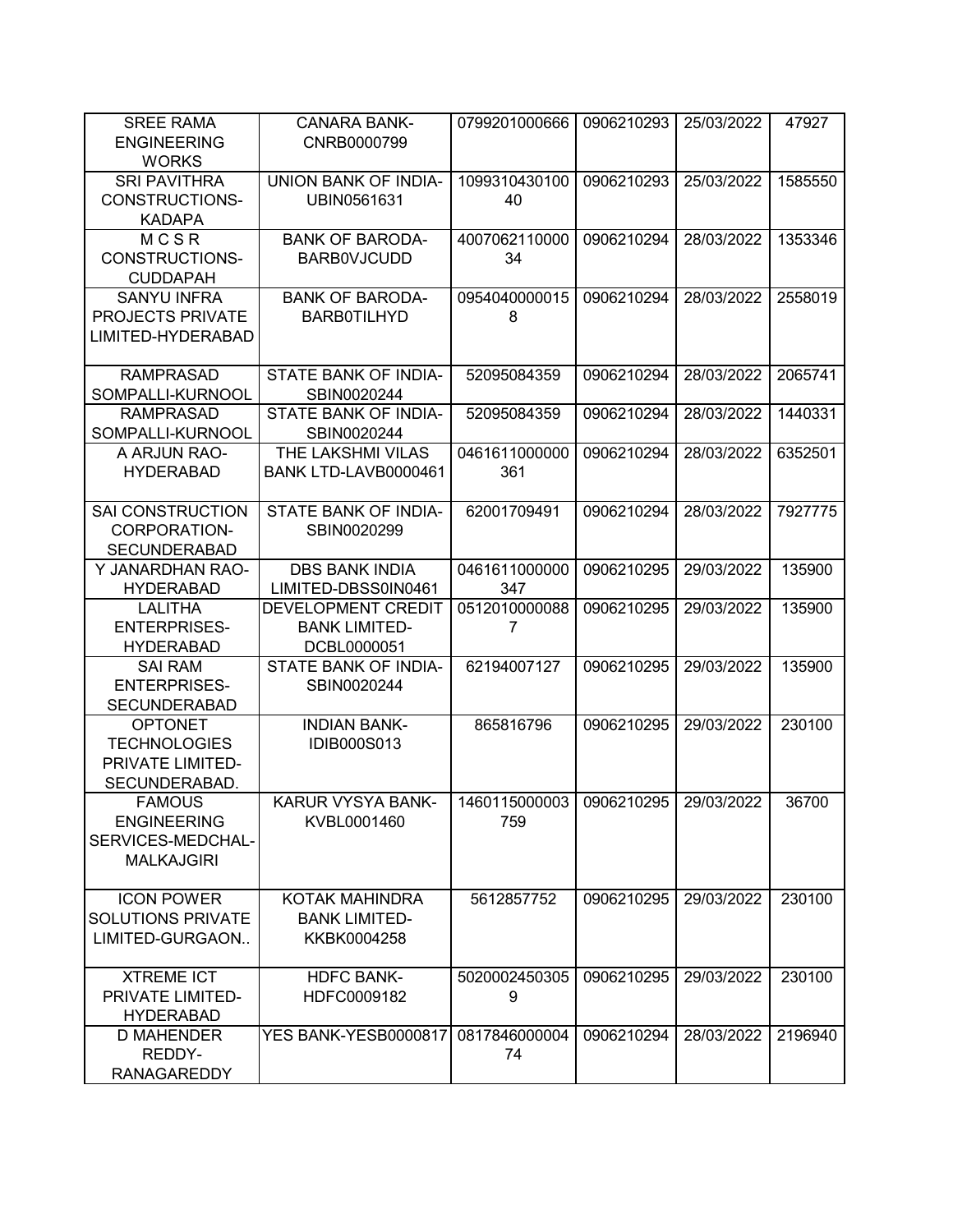| A ARJUN RAO-            | <b>DBS BANK INDIA</b>    | 0461611000000 | 0906210295 | 29/03/2022 | 14952476 |
|-------------------------|--------------------------|---------------|------------|------------|----------|
| <b>HYDERABAD</b>        | LIMITED-DBSS0IN0461      | 361           |            |            |          |
| <b>SK SAFETY</b>        | <b>AXIS BANK -</b>       | 9150300329766 | 0906210295 | 29/03/2022 | 227977   |
| WINGS(P)LTD             | UTIB0001634              | 14            |            |            |          |
| <b>BASANTHI</b>         | <b>KOTAK MAHINDRA</b>    | 700044011042  | 0906210296 | 30/03/2022 | 2614279  |
| CONSTRUCTIONS-          | <b>BANK LIMITED-</b>     |               |            |            |          |
| <b>HYDERABAD</b>        | KKBK0007456              |               |            |            |          |
| <b>AFSAR RIAZ</b>       | <b>HDFC BANK-</b>        | 5920994941225 | 0906210296 | 30/03/2022 | 13755047 |
| <b>CONSTRUCTION</b>     | HDFC0004291              | 9             |            |            |          |
| CORPORATION-            |                          |               |            |            |          |
| HYDERABAD.              |                          |               |            |            |          |
| PINNACLE INFRA-         | STATE BANK OF INDIA-     | 38096178355   | 0906210296 | 30/03/2022 | 6936864  |
| HYDERABAD.              | SBIN0003098              |               |            |            |          |
| <b>TVM SIGNALLING</b>   | STATE BANK OF INDIA-     | 31525336161   | 0906210296 | 30/03/2022 | 11313991 |
| <b>AND</b>              | SBIN0006959              |               |            |            |          |
| <b>TRANSPORTATION</b>   |                          |               |            |            |          |
| <b>SYSTEMS PRIVATE</b>  |                          |               |            |            |          |
| <b>LIMITEDBANEGALOR</b> |                          |               |            |            |          |
| E                       |                          |               |            |            |          |
| <b>SAI ENGINEERING</b>  | <b>DBS BANK INDIA</b>    | 0461611000000 | 0906210296 | 30/03/2022 | 796174   |
| WORKS-HYDERABAD         | LIMITED-DBSS0IN0461      | 290           |            |            |          |
|                         |                          |               |            |            |          |
| MCSR                    | <b>BANK OF BARODA-</b>   | 4007062110000 | 0906210296 | 30/03/2022 | 18676306 |
| <b>CONSTRUCTIONS-</b>   | <b>BARBOVJCUDD</b>       | 34            |            |            |          |
| <b>CUDDAPAH</b>         |                          |               |            |            |          |
| PIONEER INTERIOR        | SBI-SBIN0002728          | 33403813153   | 0906210296 | 30/03/2022 | 753303   |
| <b>PROJECTS PRIVATE</b> |                          |               |            |            |          |
| <b>LIMITED</b>          |                          |               |            |            |          |
| PIONEER INTERIOR        | SBI-SBIN0002728          | 33403813153   | 0906210296 | 30/03/2022 | 496466   |
| PROJECTS PRIVATE        |                          |               |            |            |          |
| <b>LIMITED</b>          |                          |               |            |            |          |
| S GANGADHAR RAO         | <b>INDIAN OVERSEAS</b>   | 0623020000007 | 0906210296 | 30/03/2022 | 920941   |
| AND CO                  | BANK-IOBA0000623         | 83            |            |            |          |
| <b>SIEMENS LTD-NAVI</b> | <b>DEUTSCHE BANK AG-</b> | 0000786000    | 0906210304 | 31/03/2022 | 1724219  |
| MUMBAI.                 | DEUT0784BBY              |               |            |            |          |
| <b>DEVINENI</b>         | UNION BANK OF INDIA-     | 0505310430058 | 0906210297 | 31/03/2022 | 1630966  |
| CONSTRUCTIONS-          | UBIN0805050              | 09            |            |            |          |
| <b>HYDERABAD</b>        |                          |               |            |            |          |
| <b>M SRINIVAS-</b>      | <b>DBS BANK INDIA</b>    | 0461360000000 | 0906210297 | 31/03/2022 | 1272957  |
| <b>HYDERABAD</b>        | LIMITED-DBSS0IN0461      | 384           |            |            |          |
| N R EQUIPMENTS-         | <b>UCO BANK-</b>         | 0979051000080 | 0906210297 | 31/03/2022 | 2518742  |
| <b>RANGA REDDY</b>      | <b>UCBA0000979</b>       | 9             |            |            |          |
| <b>AFSAR RIAZ</b>       | <b>HDFC BANK-</b>        | 5920994941225 | 0906210297 | 31/03/2022 | 3047714  |
| <b>CONSTRUCTION</b>     | HDFC0004291              | 9             |            |            |          |
| CORPORATION-            |                          |               |            |            |          |
| HYDERABAD.              |                          |               |            |            |          |
| <b>SANYU INFRA</b>      | <b>BANK OF BARODA-</b>   | 0954040000015 | 0906220004 | 01/04/2022 | 4469729  |
| PROJECTS PRIVATE        | <b>BARB0TILHYD</b>       | 8             |            |            |          |
| LIMITED-HYDERABAD       |                          |               |            |            |          |
|                         |                          |               |            |            |          |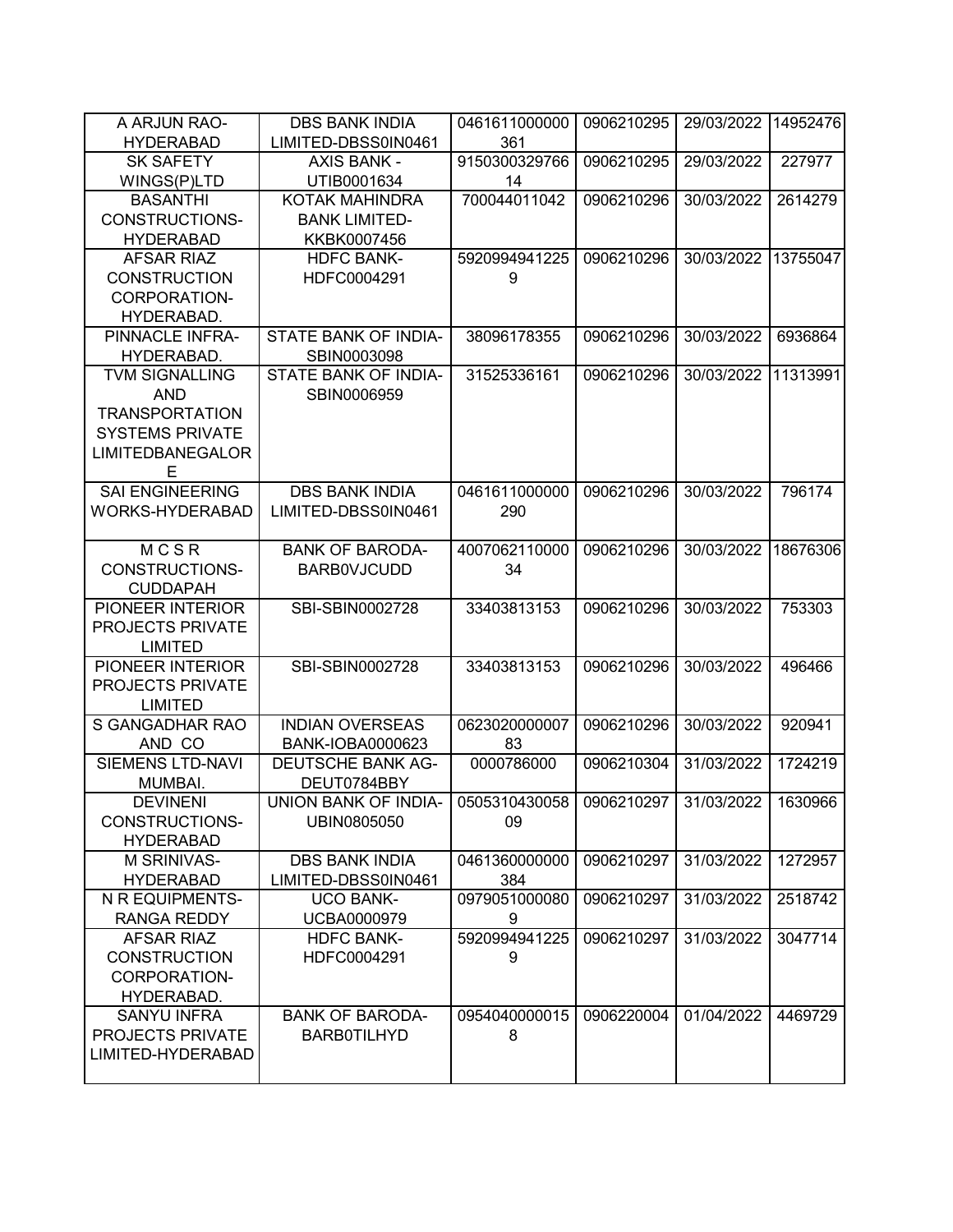| <b>D RAVINDRA BABU-</b> | <b>UNION BANK OF INDIA-</b> | 0505310430057 | 0906220004 | 01/04/2022 | 597646  |
|-------------------------|-----------------------------|---------------|------------|------------|---------|
| <b>HYDERABAD</b>        | UBIN0805050                 | 80            |            |            |         |
| <b>SRI VIGNESWARA</b>   | <b>INDIAN BANK-</b>         | 50492426728   | 0906220004 | 01/04/2022 | 138942  |
| <b>ENTERPRISES-</b>     | IDIB000W511                 |               |            |            |         |
| <b>HYDERABAD</b>        |                             |               |            |            |         |
| <b>SRI VIGNESWARA</b>   | <b>INDIAN BANK-</b>         | 50492426728   | 0906220004 | 01/04/2022 | 215626  |
| <b>ENTERPRISES-</b>     | IDIB000W511                 |               |            |            |         |
| <b>HYDERABAD</b>        |                             |               |            |            |         |
| <b>PARTRONICS</b>       | <b>BANK OF BARODA-</b>      | 1742050000004 | 0906220004 | 01/04/2022 | 223000  |
|                         | <b>BARB0ASHOKN</b>          | 4             |            |            |         |
| SUNNET SOLUTIONS        | STATE BANK OF INDIA-        | 30909591533   | 0906220004 | 01/04/2022 | 24667   |
| PVT. LTD.,              | SBIN0007315                 |               |            |            |         |
| <b>SUNNET SOLUTIONS</b> | STATE BANK OF INDIA-        | 30909591533   | 0906220004 | 01/04/2022 | 24667   |
| PVT. LTD.,              | SBIN0007315                 |               |            |            |         |
| SUNNET SOLUTIONS        | STATE BANK OF INDIA-        | 30909591533   | 0906210297 | 31/03/2022 | 5263897 |
| PRIVATE LIMITED-        | SBIN0007315                 |               |            |            |         |
| <b>HYDERABAD</b>        |                             |               |            |            |         |
| <b>M/S SHIVANI</b>      | <b>BANK OF BARODA-</b>      | 7170020000002 | 0906220004 | 01/04/2022 | 30900   |
| <b>ENTERPRISES</b>      | <b>BARB0DBSECE</b>          | 1             |            |            |         |
| <b>ANITHA</b>           | <b>CANARA BANK-</b>         | 0845101004957 | 0906210299 | 31/03/2022 | 17692   |
| <b>CHRISTOPHER</b>      | CNRB0000845                 |               |            |            |         |
| <b>NIRMALA K ALIAS</b>  | <b>CANARA BANK-</b>         | 3019201011626 | 0906210299 | 31/03/2022 | 13468   |
| VARALAXMI               | CNRB0013019                 | $\mathbf{0}$  |            |            |         |
| <b>M/S BHAVYESH</b>     | UNION BANK OF INDIA-        | 5101010071692 | 0906210306 | 31/03/2022 | 85249   |
| <b>TRAVELS</b>          | UBIN0901661                 | 89            |            |            |         |
| <b>GANDHAKAM</b>        | STATE BANK OF INDIA-        | 40004657373   | 0906210299 | 31/03/2022 | 11044   |
| <b>SREENIVAS</b>        | SBIN0020095                 |               |            |            |         |
| C SRIHARI               | <b>CANARA BANK-</b>         | 3046201003848 | 0906210299 | 31/03/2022 | 17032   |
|                         | CNRB0013046                 | $\mathbf{0}$  |            |            |         |
| <b>KL NAGARAJ</b>       | SBI-SBIN0012946             | 20083953559   | 0906210299 | 31/03/2022 | 15328   |
| <b>MANIYALA ASHWIN</b>  | <b>BANK OF INDIA-</b>       | 8641101000099 | 0906210299 | 31/03/2022 | 19564   |
|                         | BKID0008641                 | 94            |            |            |         |
| <b>B RAVINDER</b>       | <b>CANARA BANK-</b>         | 3019201003750 | 0906210299 | 31/03/2022 | 16840   |
|                         | CNRB0013019                 | 6             |            |            |         |
| <b>MOHD ALLAUDDIN</b>   | <b>CANARA BANK-</b>         | 3019201004264 | 0906210299 | 31/03/2022 | 16408   |
|                         | CNRB0013019                 | 4             |            |            |         |
| M/S S C RLY             | <b>CANARA BANK-</b>         | 3046201000166 | 0906210299 | 31/03/2022 | 18448   |
| <b>EMPLOYEES SANGH</b>  | CNRB0013046                 | 3             |            |            |         |
| RAMANA P VENKATA        | SBI-SBIN0003605             | 63048239070   | 0906210299 | 31/03/2022 | 18772   |
|                         |                             |               |            |            |         |
| A D USHA RANI           | <b>CANARA BANK-</b>         | 3046201007473 | 0906210299 | 31/03/2022 | 17620   |
|                         | CNRB0013046                 | 0             |            |            |         |
| <b>M/S BHAVYESH</b>     | UNION BANK OF INDIA-        | 5101010071692 | 0906210306 | 31/03/2022 | 157789  |
| <b>TRAVELS</b>          | UBIN0901661                 | 89            |            |            |         |
| <b>MADASI GANESH</b>    | AXIS BANK-UTIB0000027       | 0270101001149 | 0906210299 | 31/03/2022 | 19960   |
|                         |                             | 81            |            |            |         |
| <b>D PARVEEN</b>        | <b>CANARA BANK-</b>         | 3017201007028 | 0906210299 | 31/03/2022 | 17956   |
|                         | CNRB0013017                 | 8             |            |            |         |
| <b>IADVL TELANGANA</b>  | STATE BANK OF INDIA-        | 62452575473   | 0906210299 | 31/03/2022 | 62172   |
| <b>STATE</b>            | SBIN0020256                 |               |            |            |         |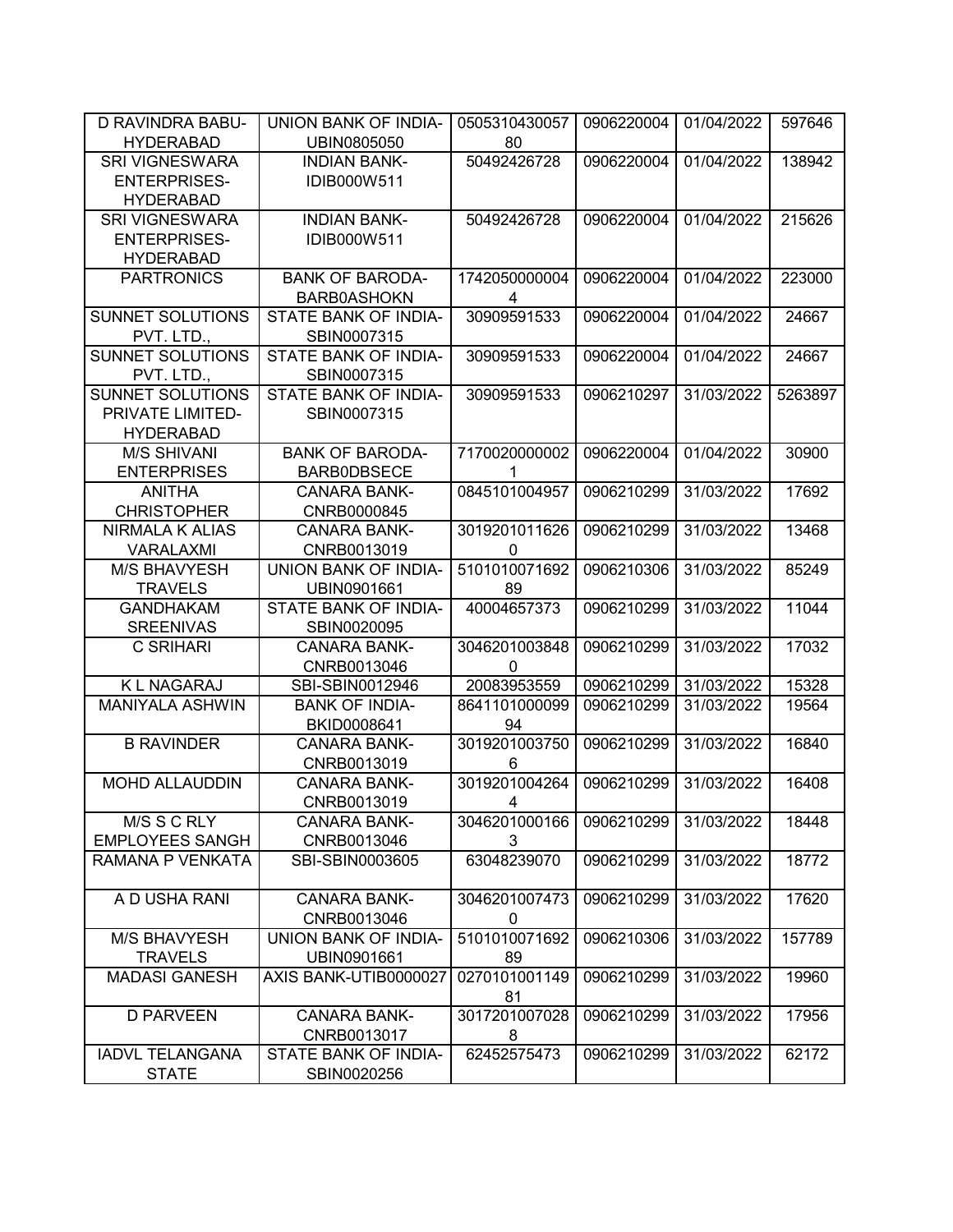| <b>IADVL TELANGANA</b>  | <b>STATE BANK OF INDIA-</b> | 62452575473    | 0906210299 | 31/03/2022 | 64440   |
|-------------------------|-----------------------------|----------------|------------|------------|---------|
| <b>STATE</b>            | SBIN0020256                 |                |            |            |         |
| M/S S C RLY             | <b>CANARA BANK-</b>         | 3046201000166  | 0906210299 | 31/03/2022 | 14428   |
| <b>EMPLOYEES SANGH</b>  | CNRB0013046                 | 3              |            |            |         |
| <b>SADALA KUMAR</b>     | <b>CANARA BANK-</b>         | 3046201002424  | 0906210299 | 31/03/2022 | 25000   |
|                         | CNRB0013046                 | 0              |            |            |         |
| <b>MORE</b>             | SBI-SBIN0012917             | 11107256269    | 0906210299 | 31/03/2022 | 21484   |
| <b>VENKATESWARLU</b>    |                             |                |            |            |         |
| <b>KOPULA NARESH</b>    | <b>CANARA BANK-</b>         | 3014201008153  | 0906210299 | 31/03/2022 | 16876   |
| <b>KUMAR</b>            | CNRB0013017                 | 3              |            |            |         |
| <b>GULLA NARAYANA</b>   | <b>CANARA BANK-</b>         | 3046201016464  | 0906210299 | 31/03/2022 | 15268   |
| <b>RAO</b>              | CNRB0013046                 | 0              |            |            |         |
| <b>K M PRASAD</b>       | <b>CANARA BANK-</b>         | 0799101017948  | 0906210299 | 31/03/2022 | 17812   |
|                         | CNRB0000799                 |                |            |            |         |
| <b>PADMAVATHI</b>       | <b>CANARA BANK-</b>         | 3046201014123  | 0906210299 | 31/03/2022 | 25000   |
|                         | CNRB0013046                 | 9              |            |            |         |
| S SATHYANARAYANA        | SBI-SBIN0005895             | 52081870734    | 0906210299 | 31/03/2022 | 15124   |
|                         |                             |                |            |            |         |
| <b>GOLDEN STAR</b>      | <b>HDFC BANK-</b>           | 5020003807115  | 0906210306 | 31/03/2022 | 2037997 |
| <b>FACILITIES AND</b>   | HDFC0003739                 | $\overline{2}$ |            |            |         |
| <b>SERVCES PRIVATE</b>  |                             |                |            |            |         |
| <b>LIMITED</b>          |                             |                |            |            |         |
| <b>GOLDEN STAR</b>      | <b>HDFC BANK-</b>           | 5020003807115  | 0906210306 | 31/03/2022 | 2027801 |
| <b>FACILITIES AND</b>   | HDFC0003739                 | $\overline{2}$ |            |            |         |
| <b>SERVCES PRIVATE</b>  |                             |                |            |            |         |
| <b>LIMITED</b>          |                             |                |            |            |         |
| <b>M/S SKYBASE</b>      | AXIS BANK-UTIB0001304       | 9170200557012  | 0906220004 | 01/04/2022 | 24276   |
| <b>INFOTECH PVT.LTD</b> |                             | 81             |            |            |         |
| <b>SQUAD7 SECURITY</b>  | <b>INDIAN OVERSEAS</b>      | 1732020000203  | 0906210307 | 31/03/2022 | 83337   |
| AND ALLIED              | <b>BANK-IOBA0001732</b>     | 11             |            |            |         |
| <b>SERVICES</b>         |                             |                |            |            |         |
| PINNACLE INFRA-         | STATE BANK OF INDIA-        | 38096178355    | 0906210297 | 31/03/2022 | 3627912 |
| HYDERABAD.              | SBIN0003098                 |                |            |            |         |
| <b>D RAVINDRA BABU-</b> | UNION BANK OF INDIA-        | 0505310430057  | 0906210297 | 31/03/2022 | 1877559 |
| <b>HYDERABAD</b>        | UBIN0805050                 | 80             |            |            |         |
| D <sub>R</sub>          | <b>BANK OF</b>              | 60116851976    | 0906210297 | 31/03/2022 | 4199937 |
| CONSTRUCTIONS-          | MAHARASHTRA-                |                |            |            |         |
| <b>HYDERABAD</b>        | MAHB0000383                 |                |            |            |         |
| <b>NAGALAKSHMI</b>      | <b>BANK OF BARODA-</b>      | 1944040000014  | 0906210297 | 31/03/2022 | 558230  |
| <b>ENTERPRISES-</b>     | <b>BARBOCHILAK</b>          | 1              |            |            |         |
| <b>SECUNDERABAD</b>     |                             |                |            |            |         |
| <b>ARYA</b>             | UNION BANK OF INDIA-        | 5101010012269  | 0906210307 | 31/03/2022 | 108285  |
| <b>TECHNOLOGIES</b>     | UBIN0919691                 | 23             |            |            |         |
| <b>ARYA</b>             | UNION BANK OF INDIA-        | 5101010012269  | 0906210307 | 31/03/2022 | 58838   |
| <b>TECHNOLOGIES</b>     | UBIN0919691                 | 23             |            |            |         |
| <b>SQUAD7 SECURITY</b>  | <b>INDIAN OVERSEAS</b>      | 1732020000203  | 0906210307 | 31/03/2022 | 83337   |
| AND ALLIED              | <b>BANK-IOBA0001732</b>     | 11             |            |            |         |
| <b>SERVICES</b>         |                             |                |            |            |         |
| <b>GVK LEARNING</b>     | AXIS BANK-UTIB0000027       | 9160200419599  | 0906210307 | 31/03/2022 | 31515   |
| <b>COORDINATES</b>      |                             | 87             |            |            |         |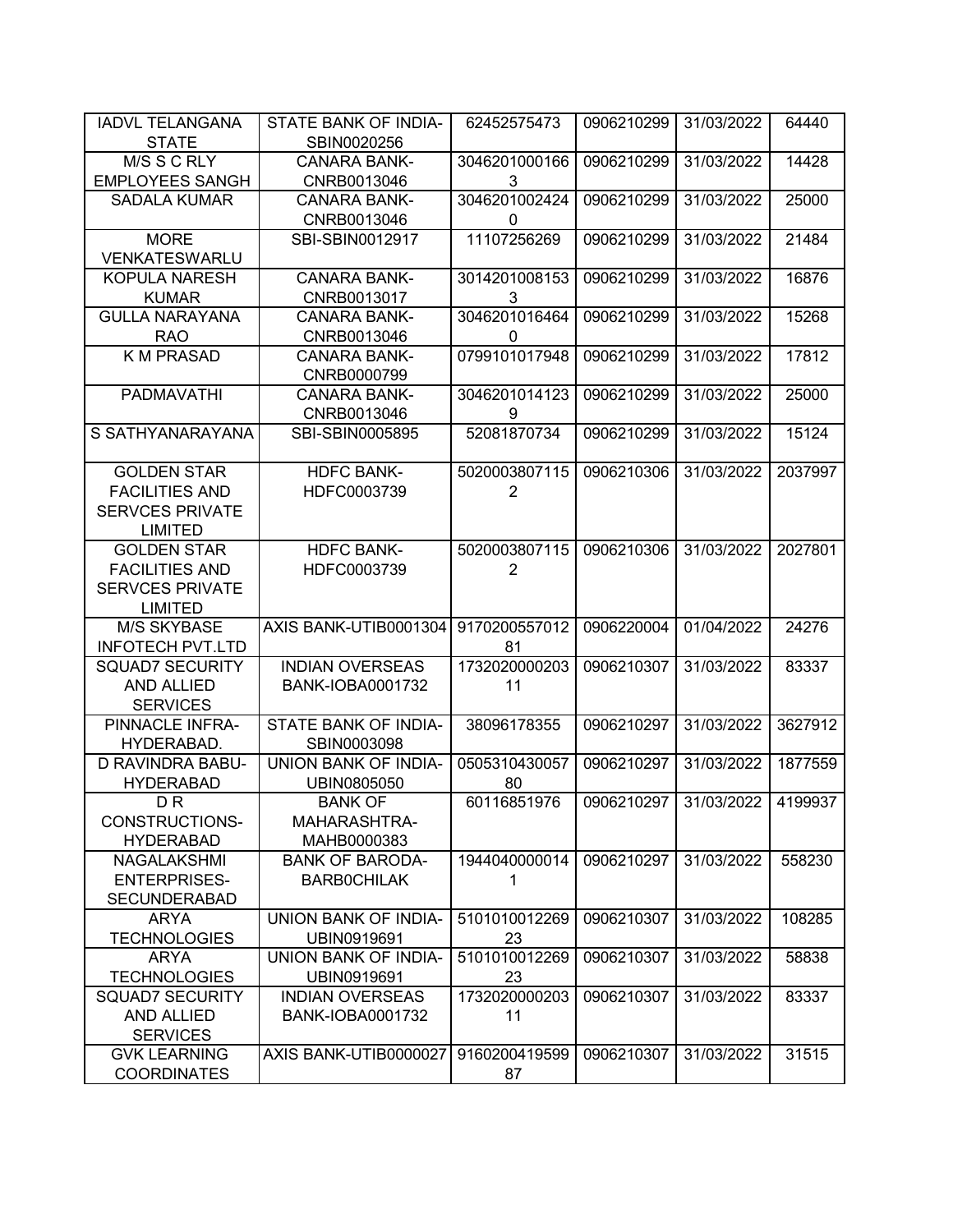| <b>X PRINT SOLUTIONS</b>                                                           | AXIS BANK-UTIB0000030                        | 0300102000141<br>55  | 0906210307 | 31/03/2022 | 72032   |
|------------------------------------------------------------------------------------|----------------------------------------------|----------------------|------------|------------|---------|
| <b>X PRINT SOLUTIONS</b>                                                           | AXIS BANK-UTIB0000030                        | 0300102000141<br>55  | 0906210307 | 31/03/2022 | 70116   |
| <b>SRI SAI GANESH</b><br>METAL-RANGAREDDY                                          | <b>DBS BANK INDIA</b><br>LIMITED-DBSS0IN0461 | 0461351000004<br>636 | 0906210298 | 31/03/2022 | 2177844 |
| <b>SRI PAVITHRA</b><br>CONSTRUCTIONS-<br><b>KADAPA</b>                             | <b>UNION BANK OF INDIA-</b><br>UBIN0561631   | 1099310430100<br>40  | 0906210298 | 31/03/2022 | 1111922 |
| <b>AFSAR RIAZ</b><br><b>CONSTRUCTION</b><br><b>CORPORATION-</b><br>HYDERABAD.      | <b>HDFC BANK-</b><br>HDFC0004291             | 5920994941225<br>9   | 0906210304 | 31/03/2022 | 3704526 |
| <b>VIVIDHA IT</b><br>SOLUTIONS(INDIA)<br><b>LTD</b>                                | <b>BANK OF BARODA-</b><br><b>BARB0SECUND</b> | 0512050000010<br>1   | 0906210304 | 31/03/2022 | 794378  |
| <b>SREE MEHER</b><br><b>LAKSHMI AND CO-</b><br><b>HYDERABAD</b>                    | STATE BANK OF INDIA-<br>SBIN0063791          | 62029523007          | 0906210304 | 31/03/2022 | 3716092 |
| <b>SREE MEHER</b><br><b>LAKSHMI AND CO-</b><br><b>HYDERABAD</b>                    | STATE BANK OF INDIA-<br>SBIN0063791          | 62029523007          | 0906210304 | 31/03/2022 | 1980267 |
| <b>SREE MEHER</b><br><b>LAKSHMI AND CO-</b><br><b>HYDERABAD</b>                    | STATE BANK OF INDIA-<br>SBIN0020244          | 62029523007          | 0906210305 | 31/03/2022 | 2434505 |
| F TECH<br>CONSTRUCTION-<br><b>PARBHANI</b>                                         | UNION BANK OF INDIA-<br>UBIN0534293          | 3429040100160<br>02  | 0906210305 | 31/03/2022 | 1089839 |
| <b>GV</b><br>CONSTRUCTIONS-<br><b>HYDERABAD</b>                                    | <b>BANK OF INDIA-</b><br>BKID0008691         | 8691201100000<br>54  | 0906210305 | 31/03/2022 | 3749406 |
| <b>SREE MEHER</b><br><b>LAKSHMI AND CO-</b><br><b>HYDERABAD</b>                    | STATE BANK OF INDIA-<br>SBIN0020244          | 62029523007          | 0906210305 | 31/03/2022 | 1051514 |
| <b>SANYU INFRA</b><br>PROJECTS PRIVATE<br>LIMITED-HYDERABAD                        | <b>BANK OF BARODA-</b><br><b>BARB0TILHYD</b> | 0954040000015<br>8   | 0906210305 | 31/03/2022 | 2076649 |
| <b>GANESH</b><br><b>CONSTRUCTIONS-</b><br><b>HYDERABAD</b>                         | <b>BANK OF INDIA-</b><br>BKID0008627         | 8627201100006<br>60  | 0906210305 | 31/03/2022 | 5327471 |
| <b>TEENA REDDY</b><br>POWERTECH INDIA<br><b>PRIVATE</b><br><b>LIMITEDHYDERABAD</b> | <b>ICICI BANK LTD-</b><br>ICIC0006309        | 630905038312         | 0906210305 | 31/03/2022 | 280175  |
| MOTKU GOPI-MEDAK.                                                                  | STATE BANK OF INDIA-<br>SBIN0020504          | 62022794235          | 0906220004 | 01/04/2022 | 742089  |
| <b>D MAHENDER</b><br>REDDY-<br><b>RANAGAREDDY</b>                                  | YES BANK-YESB0000817                         | 0817846000004<br>74  | 0906220004 | 01/04/2022 | 2196940 |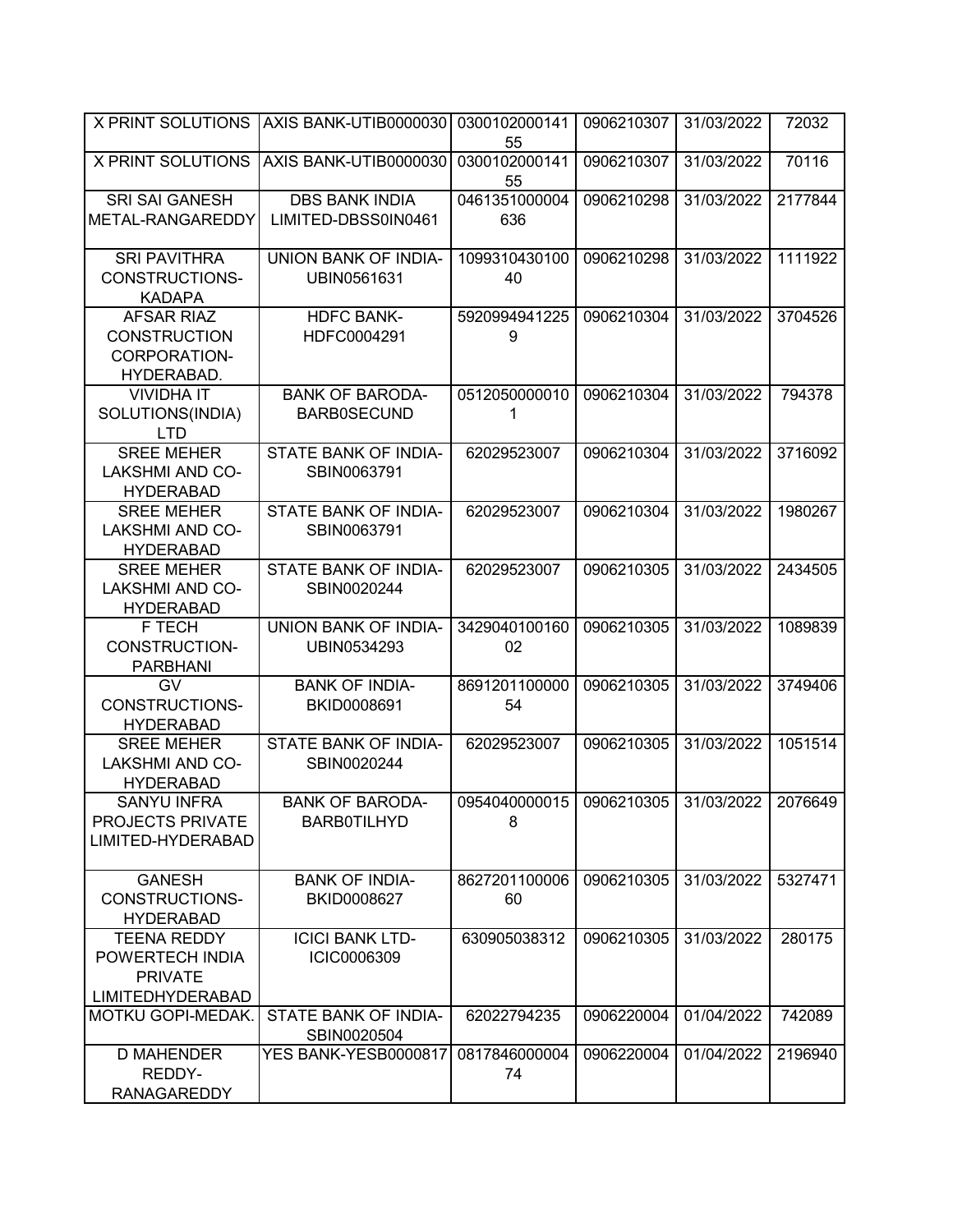| A ARJUN RAO-            | <b>DBS BANK INDIA</b>              | 0461611000000 | 0906220004 | 01/04/2022 | 6352501 |
|-------------------------|------------------------------------|---------------|------------|------------|---------|
| <b>HYDERABAD</b>        | LIMITED-DBSS0IN0461                | 361           |            |            |         |
| M/S SLNS                | THE A.P. MAHESH CO-                | 0070012000154 | 0906220011 | 12/04/2022 | 11770   |
| <b>ENTERPRISES</b>      | OP URBAN BANK LT-                  | 52            |            |            |         |
|                         | APMC0000007                        |               |            |            |         |
| <b>B ANIL KUMAR</b>     | PUNJAB NATIONAL                    | 0995019012257 | 0906220011 | 12/04/2022 | 11770   |
|                         | <b>BANK-PUNB0099520</b>            |               |            |            |         |
| <b>SAI ENGINEERING</b>  | <b>DBS BANK INDIA</b>              | 0461611000000 | 0906220005 | 05/04/2022 | 555540  |
| WORKS-HYDERABAD         | LIMITED-DBSS0IN0461                | 290           |            |            |         |
|                         |                                    |               |            |            |         |
| UNIVERSAL ENVIRO        | KARUR VYSYA BANK-                  | 1483135000007 | 0906220006 | 06/04/2022 | 31738   |
| <b>ASSOCIATES-</b>      | KVBL0001483                        | 102           |            |            |         |
| <b>HYDERABAD</b>        |                                    |               |            |            |         |
| <b>INVENTA CLEANTEC</b> | <b>HDFC BANK LTD-</b>              | 0394256000083 | 0906220006 | 06/04/2022 | 793738  |
| PVT LTD                 | HDFC0002649                        | 4             |            |            |         |
| <b>SRINIVASA SALES</b>  | <b>BANK OF BARODA-</b>             | 0516050000005 | 0906220006 | 06/04/2022 | 526146  |
| <b>AND SERVICE</b>      | <b>BARBOVIJAYA</b>                 | 3             |            |            |         |
| PRIVATE LIMITED-        |                                    |               |            |            |         |
| VIJAYAWADA.             |                                    |               |            |            |         |
| M/S                     | <b>INDIAN BANK-</b>                | 50188912056   | 0906220006 | 06/04/2022 | 180616  |
| <b>VENKATESHWARA</b>    | IDIB000W511                        |               |            |            |         |
| AGENCIES/SECUNDE        |                                    |               |            |            |         |
| <b>RABAD</b>            |                                    |               |            |            |         |
| M/S CHAANAKYA           | STATE BANK OF INDIA-               | 64150738641   | 0906220006 | 06/04/2022 | 59006   |
| <b>ENTERPRISES,</b>     | SBIN0040462                        |               |            |            |         |
| <b>WEST</b>             |                                    |               |            |            |         |
| MARREDPALLY,            |                                    |               |            |            |         |
| <b>SECUNDERABAD</b>     |                                    |               |            |            |         |
| <b>SRI DHANALAKSHMI</b> | UNION BANK OF INDIA-               | 0094311000005 | 0906220006 | 06/04/2022 | 366493  |
| <b>ENGINEERING</b>      | UBIN0800945                        | 02            |            |            |         |
| <b>ENTERPRISES</b>      |                                    |               |            |            |         |
| K VENKATESHAM           | <b>INDIAN BANK-</b>                | 50314585899   | 0906220007 | 06/04/2022 | 4481693 |
| M/S EXCEL               | IDIB000W511<br>KARNATAKA BANK LTD- | 7212000101502 | 0906220007 | 06/04/2022 | 101476  |
| <b>CALIBRATION</b>      | KARB0000721                        | 001           |            |            |         |
| PRIVATE LIMITED         |                                    |               |            |            |         |
| T KOTESWARA RAO         | <b>INDIAN BANK-</b>                | 411469410     | 0906220007 | 06/04/2022 | 1256481 |
|                         | IDIB000G001                        |               |            |            |         |
| <b>M/S THOKA ANIL</b>   | STATE BANK OF INDIA-               | 38042448146   | 0906220007 | 06/04/2022 | 38487   |
| <b>KUMAR</b>            | SBIN0006645                        |               |            |            |         |
| M/S NETEL INDIA         | AXIS BANK-UTIB0000061              | 0610102000043 | 0906220007 | 06/04/2022 | 234671  |
| LIMITED,                |                                    | 74            |            |            |         |
| M/S A R INFOTECH,       | KOTAK MAHINDRA                     | 7112134265    | 0906220007 | 06/04/2022 | 1117221 |
|                         | <b>BANK-KKBK0000554</b>            |               |            |            |         |
| <b>HUGHES AND</b>       | STATE BANK OF INDIA-               | 37988253353   | 0906220007 | 06/04/2022 | 599995  |
| <b>HUGHES CHEM</b>      | SBIN0013913                        |               |            |            |         |
| <b>LIMITED</b>          |                                    |               |            |            |         |
| <b>M/S MOBILITY</b>     | <b>CANARA BANK-</b>                | 5489101000121 | 0906220007 | 06/04/2022 | 307816  |
| <b>LOGISTICS</b>        | CNRB0015489                        | 8             |            |            |         |
| THARU SONS              | SOUTH INDIAN BANK-                 | 0228081000000 | 0906220007 | 06/04/2022 | 3988912 |
|                         | SIBL0000228                        | 965           |            |            |         |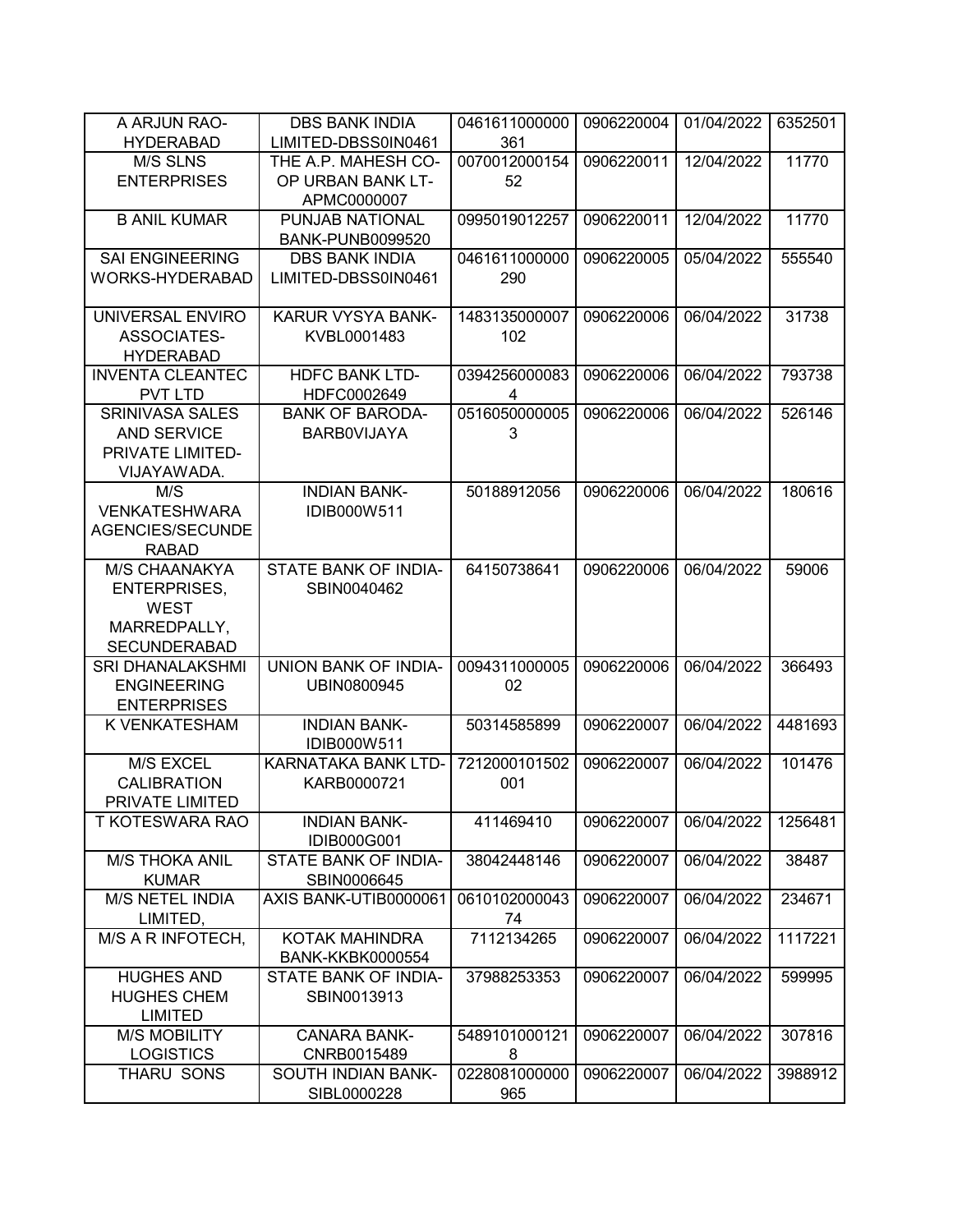| <b>THARU &amp; SONS</b>                           | SOUTH INDIAN BANK-<br>SIBL0000228   | 0228081000000<br>965 | 0906220007 | 06/04/2022 | 1546850 |
|---------------------------------------------------|-------------------------------------|----------------------|------------|------------|---------|
| <b>SHRIZA LOGISTICS</b>                           | AXIS BANK-UTIB0003329               | 9160200216279<br>43  | 0906220011 | 12/04/2022 | 100000  |
| <b>DPS SALES AND</b>                              | STATE BANK OF INDIA-                | 64022468445          | 0906220007 | 06/04/2022 | 749642  |
| SERVICES (INDIA)-                                 | SBIN0016443                         |                      |            |            |         |
| <b>HYDERABAD</b>                                  |                                     |                      |            |            |         |
| <b>STAR FIRE</b>                                  | THE FEDERAL BANK                    | 1672020000165        | 0906220007 | 06/04/2022 | 138327  |
| <b>ENGINEERING</b>                                | LTD-FDRL0001672                     | 4                    |            |            |         |
| <b>CONFEDERATION OF</b><br><b>INDIAN INDUSTRY</b> | <b>ICICI BANK LTD-</b>              | 004005011896         | 0906220009 | 08/04/2022 | 304248  |
| (CII) HYDERABAD                                   | ICIC0000040                         |                      |            |            |         |
|                                                   |                                     |                      |            |            |         |
| Ramky Enviro                                      | AXIS BANK-UTIB0000008               | 0080102000270        | 0906220009 | 08/04/2022 | 55805   |
| <b>Engineers Ltd</b>                              |                                     | 25                   |            |            |         |
| <b>GREEN STAR FIRE</b>                            | <b>CENTRAL BANK OF</b>              | 3128925828           | 0906220011 | 12/04/2022 | 63329   |
| <b>ENGINEERS-</b>                                 | INDIA-CBIN0283478                   |                      |            |            |         |
| <b>HYDERABAD</b>                                  |                                     |                      |            |            |         |
| <b>SRI PAVITHRA</b>                               | <b>UNION BANK OF INDIA-</b>         | 1099310430100        | 0906220011 | 12/04/2022 | 3919993 |
| <b>CONSTRUCTIONS-</b>                             | UBIN0810991                         | 40                   |            |            |         |
| <b>KADAPA</b>                                     |                                     |                      |            |            |         |
| D <sub>R</sub>                                    | <b>BANK OF</b>                      | 60116851976          | 0906220011 | 12/04/2022 | 465627  |
| CONSTRUCTIONS-                                    | MAHARASHTRA-                        |                      |            |            |         |
| <b>HYDERABAD</b>                                  | MAHB0000383                         |                      |            |            |         |
| D PRABHAKAR<br>REDDY-HYDERABAD                    | UNION BANK OF INDIA-                | 1113101001230<br>98  | 0906220011 | 12/04/2022 | 831365  |
| <b>ASKANY TIRUMALA</b>                            | UBIN0807061<br>STATE BANK OF INDIA- | 52095081755          | 0906220011 | 12/04/2022 | 423413  |
| SAGAR-HYDERABAD                                   | SBIN0020244                         |                      |            |            |         |
| NIRAJAN KUMAR                                     | <b>IDBI BANK LTD-</b>               | 0446102000009        | 0906220009 | 08/04/2022 | 815387  |
|                                                   | <b>IBKL0000446</b>                  | 645                  |            |            |         |
| PGE ELECTRICALS-                                  | <b>IDBI BANK LTD-</b>               | 1274102000004        | 0906220009 | 08/04/2022 | 459086  |
| <b>HYDERABAD</b>                                  | IBKL0001274                         | 732                  |            |            |         |
| <b>SINEPRO</b>                                    | KARNATAKA BANK LTD-                 | 3297000600115        | 0906220009 | 08/04/2022 | 1394465 |
| <b>ENGINEERING</b>                                | KARB0000329                         | 601                  |            |            |         |
| PRIVATE LIMITED-                                  |                                     |                      |            |            |         |
| <b>HYDERABAD</b>                                  |                                     |                      |            |            |         |
| <b>LAKSHMI GANAPATHI</b>                          | <b>BANK OF INDIA-</b>               | 8614251100000        | 0906220009 | 08/04/2022 | 1807907 |
| <b>ENTERPRISES-</b>                               | BKID0008614                         | 25                   |            |            |         |
| <b>SECUNDERABAD</b>                               |                                     |                      |            |            |         |
| SUREKHA GOODS                                     | STATE BANK OF INDIA-                | 62020039908          | 0906220011 | 12/04/2022 | 48731   |
| TRANSPORT CO                                      | SBIN0021495                         |                      |            |            |         |
| <b>QUALITY CIRCLE</b>                             | AXIS BANK-UTIB0000027               | 9120100492630        | 0906220009 | 08/04/2022 | 264857  |
| FORUM OF INDIA                                    |                                     | 67                   |            |            |         |
| M/S MEDHA SERVO                                   | STATE BANK OF INDIA-                | 10374360383          | 0906220011 | 12/04/2022 | 191300  |
| <b>DRIVES P.LTD</b>                               | SBIN0004168                         |                      |            |            |         |
| <b>M/S BHAVYESH</b>                               | UNION BANK OF INDIA-                | 5101010071692        | 0906220009 | 08/04/2022 | 187757  |
| <b>TRAVELS</b>                                    | UBIN0901661                         | 89                   |            |            |         |
| <b>SUPERINTENDENT</b>                             | STATE BANK OF INDIA-                | 52128125850          | 0906220009 | 08/04/2022 | 1039809 |
| OF POLICE                                         | SBIN0020094                         |                      |            |            |         |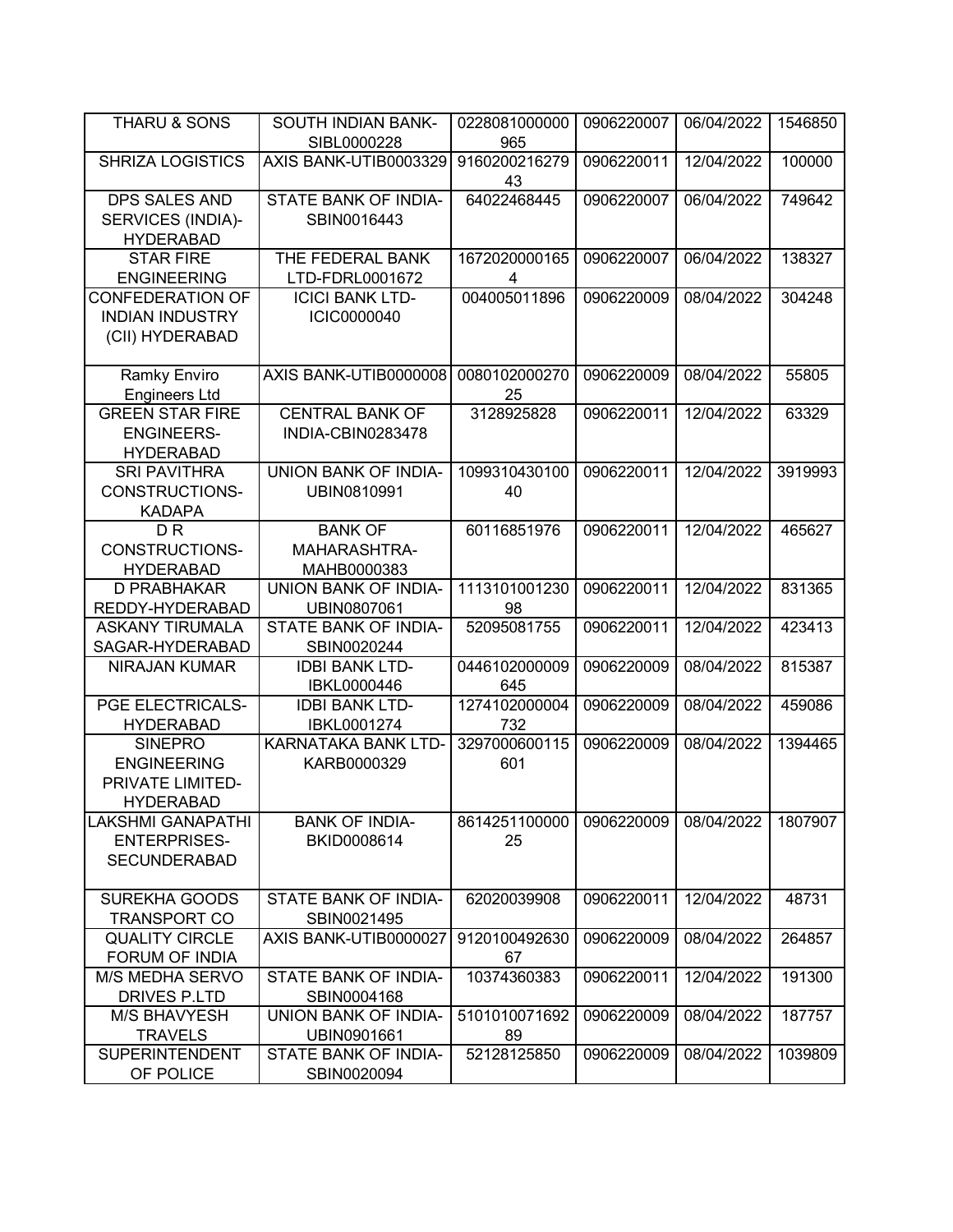| <b>FIRST MAN</b>         | <b>ICICI BANK LTD-</b>      | 613405024807                            | 0906220009 | 08/04/2022 | 406287  |
|--------------------------|-----------------------------|-----------------------------------------|------------|------------|---------|
| <b>MANAGEMENT</b>        | ICIC0006134                 |                                         |            |            |         |
| <b>SERVICES PVT LTD</b>  |                             |                                         |            |            |         |
| P JANARDHAN RAO-         | KOTAK MAHINDRA              | 730011026939                            | 0906220009 | 08/04/2022 | 650446  |
| <b>HYDERABAD</b>         | <b>BANK LIMITED-</b>        |                                         |            |            |         |
|                          | KKBK0007457                 |                                         |            |            |         |
| <b>M/S DYNAMIC</b>       | <b>IDFC BANK LIMITED-</b>   | 10027594125                             | 0906220009 | 08/04/2022 | 52660   |
| <b>ENTERPRISES</b>       | IDFB0042201                 |                                         |            |            |         |
| <b>M/S DYNAMIC</b>       | <b>IDFC BANK LIMITED-</b>   | 10027594125                             | 0906220009 | 08/04/2022 | 52660   |
| <b>ENTERPRISES</b>       | IDFB0042201                 |                                         |            |            |         |
| <b>M/S SREE RAMA</b>     | <b>CANARA BANK-</b>         | 0799201000666                           | 0906220009 | 08/04/2022 | 51410   |
| <b>ENGG WORKS</b>        | CNRB0000799                 |                                         |            |            |         |
| M/s Krishna Infotech     | UNION BANK OF INDIA-        | 0142111000028                           | 0906220009 | 08/04/2022 | 199046  |
|                          | UBIN0801429                 | 10                                      |            |            |         |
| M/s Krishna Infotech     | <b>UNION BANK OF INDIA-</b> | 0142111000028                           | 0906220009 | 08/04/2022 | 415923  |
|                          | UBIN0801429                 | 10                                      |            |            |         |
| <b>FRANCIS KLIEN AND</b> | PUNJAB NATIONAL             | 1049110000236                           | 0906220009 | 08/04/2022 | 37905   |
| CO PVT LTD               | <b>BANK-PUNB0104910</b>     | 0                                       |            |            |         |
| <b>SHAKTHEE</b>          | STATE BANK OF INDIA-        | 51020551647                             | 0906220009 | 08/04/2022 | 90019   |
| <b>ASSOCIATES-</b>       | SBIN0020940                 |                                         |            |            |         |
| <b>HYDERABAD</b>         |                             |                                         |            |            |         |
| <b>SURYA</b>             | STATE BANK OF INDIA-        | 10276374013                             | 0906220009 | 08/04/2022 | 183423  |
| <b>ELECTRONICS</b>       | SBIN0020085                 |                                         |            |            |         |
| <b>COMMISSIONER OF</b>   | STATE BANK OF INDIA-        | 52203651730                             | 0906220009 | 08/04/2022 | 465421  |
| POLICE,                  | SBIN0020496                 |                                         |            |            |         |
| CYBERABAD,               |                             |                                         |            |            |         |
| <b>HYDERABAD</b>         |                             |                                         |            |            |         |
| <b>ADMN OFFICER DIST</b> | STATE BANK OF INDIA-        | 0000005216330                           | 0906220009 | 08/04/2022 | 395846  |
| POLICE MBNR              | SBIN0020184                 | 3026                                    |            |            |         |
| <b>M/S SITA LAXMI</b>    | UNION BANK OF INDIA-        | 2354110100000                           | 0906220010 | 08/04/2022 | 360087  |
| <b>ENTERPRISES</b>       | UBIN0823546                 | 05                                      |            |            |         |
| <b>VASUDEV</b>           | PUNJAB AND SIND             | 0318130000255                           | 0906220010 | 08/04/2022 | 1071105 |
| <b>TECHNICAL</b>         | <b>BANK-PSIB0000318</b>     | 1                                       |            |            |         |
| SERVICES-                |                             |                                         |            |            |         |
| VIJAYAWADA.              |                             |                                         |            |            |         |
| D SRINIVASA CHARY        | UNION BANK OF INDIA-        | 0356111000029   0906220010   08/04/2022 |            |            | 1820057 |
| <b>SANITATION WORKS</b>  | UBIN0803561                 | 44                                      |            |            |         |
|                          |                             |                                         |            |            |         |
| K M R MULTITECH          | <b>CANARA BANK-</b>         | 3175140000005                           | 0906220010 | 08/04/2022 | 915911  |
| PVT LTD-TIRUPATI.        | CNRB0013175                 | 1                                       |            |            |         |
| <b>SRI ANJINE</b>        | <b>ICICI BANK LTD-</b>      | 130405001775                            | 0906220010 | 08/04/2022 | 378069  |
| <b>ENTERPRISES-</b>      | ICIC0001304                 |                                         |            |            |         |
| <b>MEDCHAL</b>           |                             |                                         |            |            |         |
| MALKAJGIRI.              |                             |                                         |            |            |         |
| <b>CHIRANJEEVI</b>       | <b>CENTRAL BANK OF</b>      | 3174022978                              | 0906220010 | 08/04/2022 | 825502  |
| <b>CREATIONS</b>         | INDIA-CBIN0283883           |                                         |            |            |         |
| <b>M/S SAI RAM</b>       | STATE BANK OF INDIA-        | 62194007127                             | 0906220010 | 08/04/2022 | 861194  |
| <b>ENTERPRISES,</b>      | SBIN0020244                 |                                         |            |            |         |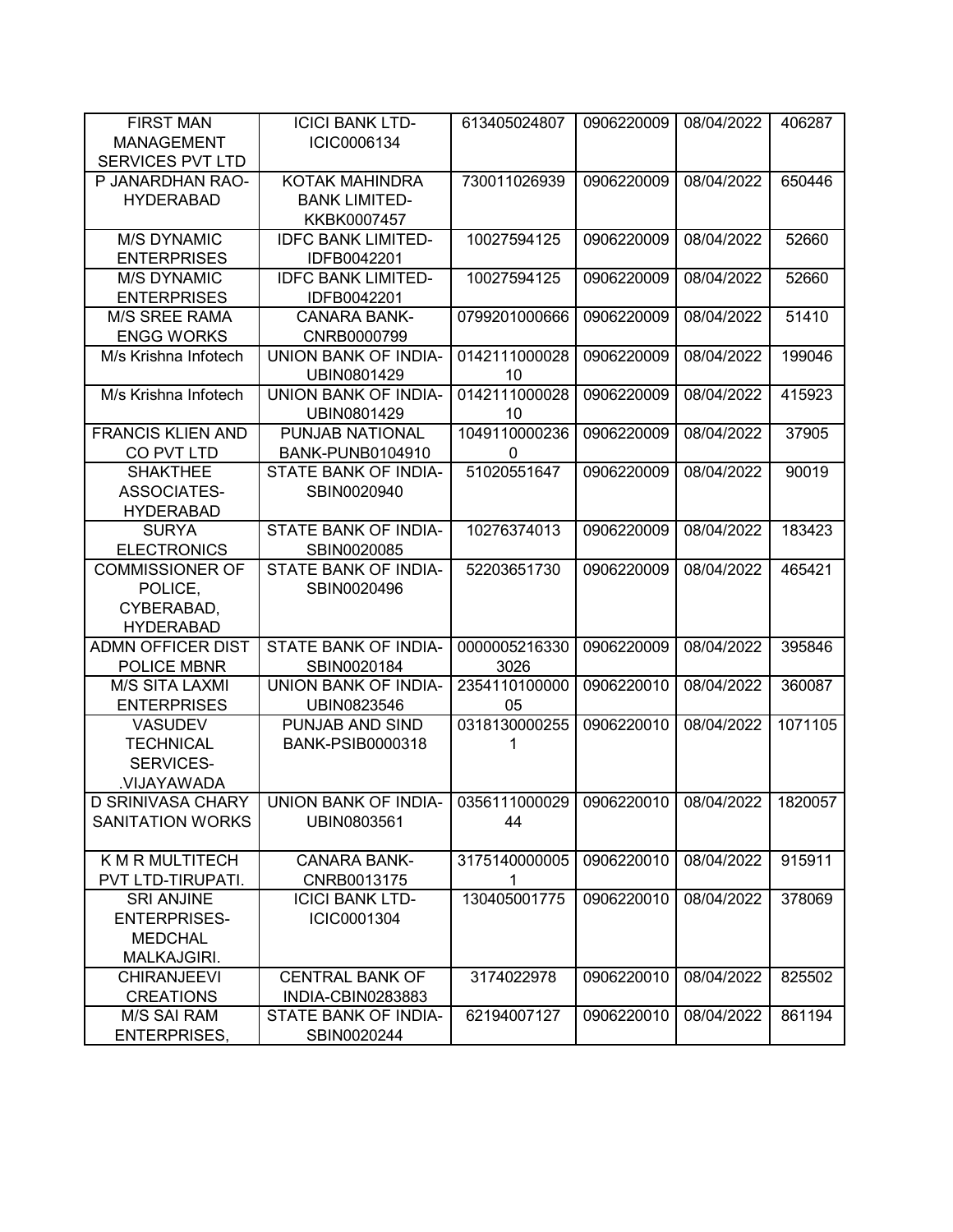| HITACHI HI REL           | <b>ICICI BANK LTD-</b> | 002451000108  | 0906220010 | 08/04/2022 | 1010268 |
|--------------------------|------------------------|---------------|------------|------------|---------|
| <b>POWER</b>             | ICIC0000024            |               |            |            |         |
| <b>ELECTRONICS PVT</b>   |                        |               |            |            |         |
| LTD-GANDHINAGAR          |                        |               |            |            |         |
| <b>AUTOMETERS</b>        | <b>CENTRAL BANK OF</b> | 1226755153    | 0906220010 | 08/04/2022 | 3455937 |
| <b>ALLIANCE LIMITED-</b> | INDIA-CBIN0280318      |               |            |            |         |
| <b>NOIDA</b>             |                        |               |            |            |         |
| <b>DIDDI RAJU-</b>       | <b>DBS BANK INDIA</b>  | 0461611000000 | 0906220010 | 08/04/2022 | 336260  |
| <b>HYDERABAD</b>         | LIMITED-DBSS0IN0461    | 335           |            |            |         |
| <b>DIDDI RAJU-</b>       | <b>DBS BANK INDIA</b>  | 0461611000000 | 0906220010 | 08/04/2022 | 178310  |
| <b>HYDERABAD</b>         | LIMITED-DBSS0IN0461    | 335           |            |            |         |
| <b>DIDDI RAJU-</b>       | <b>DBS BANK INDIA</b>  | 0461611000000 | 0906220010 | 08/04/2022 | 320754  |
| <b>HYDERABAD</b>         | LIMITED-DBSS0IN0461    | 335           |            |            |         |
| <b>B ARVIND KUMAR</b>    | <b>CANARA BANK-</b>    | 3046201007254 | 0906220011 | 12/04/2022 | 11428   |
|                          | CNRB0013046            | 9             |            |            |         |
| <b>HAREESH</b>           | KARUR VYSYA BANK-      | 1460135000002 | 0906220010 | 08/04/2022 | 1796244 |
| <b>ENTERPRISES-</b>      | KVBL0001460            | 864           |            |            |         |
| <b>HYDERABAD</b>         |                        |               |            |            |         |
| <b>SRI DHANALAKSHMI</b>  | UNION BANK OF INDIA-   | 0094311000005 | 0906220011 | 12/04/2022 | 894237  |
| <b>ENGINEERING</b>       | UBIN0800945            | 02            |            |            |         |
| <b>ENTERPRISES</b>       |                        |               |            |            |         |
| <b>KRISHNA</b>           | <b>CANARA BANK-</b>    | 3015101000201 | 0906220011 | 12/04/2022 | 1807164 |
| <b>CONSTRUCTIONS</b>     | CNRB0013008            | 7             |            |            |         |
| <b>KRISHNA</b>           | <b>CANARA BANK-</b>    | 3015101000201 | 0906220011 | 12/04/2022 | 689560  |
| <b>CONSTRUCTIONS</b>     | CNRB0013008            | 7             |            |            |         |
| JOHNSON LIFTS PVT        | KOTAK MAHINDRA         | 425011008336  | 0906220011 | 12/04/2022 | 60112   |
| <b>LTD</b>               | <b>BANK LIMITED-</b>   |               |            |            |         |
|                          | KKBK0008488            |               |            |            |         |
| JOHNSON LIFTS PVT        | KOTAK MAHINDRA         | 425011008336  | 0906220011 | 12/04/2022 | 60112   |
| <b>LTD</b>               | <b>BANK LIMITED-</b>   |               |            |            |         |
|                          | KKBK0008488            |               |            |            |         |
| JOHNSON LIFTS PVT        | KOTAK MAHINDRA         | 425011008336  | 0906220011 | 12/04/2022 | 60112   |
| <b>LTD</b>               | <b>BANK LIMITED-</b>   |               |            |            |         |
|                          | KKBK0008488            |               |            |            |         |
| JOHNSON LIFTS PVT        | <b>KOTAK MAHINDRA</b>  | 425011008336  | 0906220011 | 12/04/2022 | 60112   |
| <b>LTD</b>               | <b>BANK LIMITED-</b>   |               |            |            |         |
|                          | KKBK0008488            |               |            |            |         |
| <b>JOHNSON LIFTS PVT</b> | <b>KOTAK MAHINDRA</b>  | 425011008336  | 0906220011 | 12/04/2022 | 60112   |
| <b>LTD</b>               | <b>BANK LIMITED-</b>   |               |            |            |         |
|                          | KKBK0008488            |               |            |            |         |
| JOHNSON LIFTS PVT        | KOTAK MAHINDRA         | 425011008336  | 0906220011 | 12/04/2022 | 60112   |
| <b>LTD</b>               | <b>BANK LIMITED-</b>   |               |            |            |         |
|                          | KKBK0008488            |               |            |            |         |
| <b>JOHNSON LIFTS PVT</b> | KOTAK MAHINDRA         | 425011008336  | 0906220011 | 12/04/2022 | 60112   |
| <b>LTD</b>               | <b>BANK LIMITED-</b>   |               |            |            |         |
|                          | KKBK0008488            |               |            |            |         |
| <b>JOHNSON LIFTS PVT</b> | KOTAK MAHINDRA         | 425011008336  | 0906220011 | 12/04/2022 | 60112   |
| <b>LTD</b>               | <b>BANK LIMITED-</b>   |               |            |            |         |
|                          | KKBK0008488            |               |            |            |         |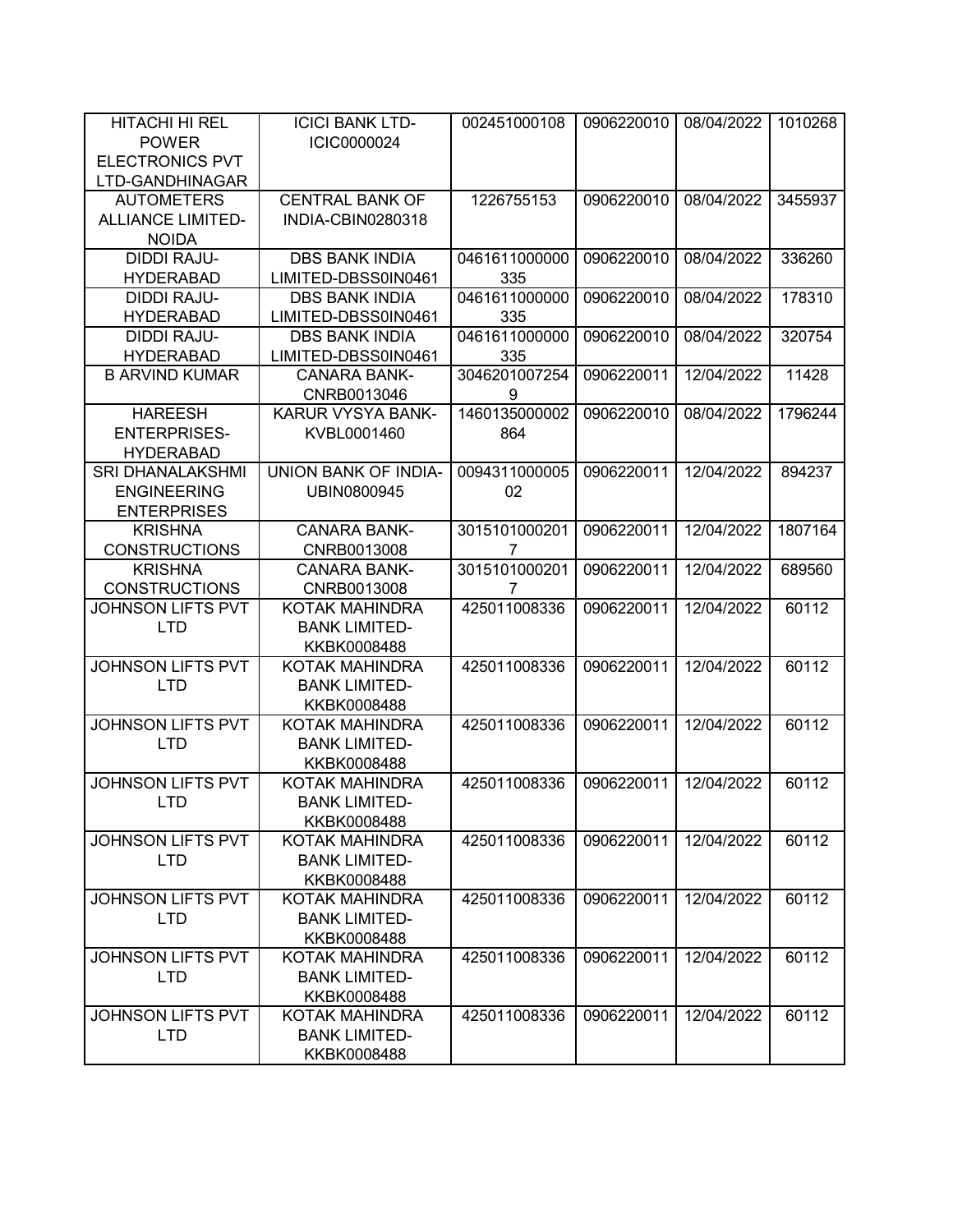| JOHNSON LIFTS PVT                         | KOTAK MAHINDRA              | 425011008336  | 0906220011 | 12/04/2022 | 60112   |
|-------------------------------------------|-----------------------------|---------------|------------|------------|---------|
| <b>LTD</b>                                | <b>BANK LIMITED-</b>        |               |            |            |         |
|                                           | KKBK0008488                 |               |            |            |         |
| <b>B.R.RAJANDER</b>                       | <b>CANARA BANK-</b>         | 0799201000937 | 0906220011 | 12/04/2022 | 1222066 |
| KUMAR-                                    | CNRB0000799                 |               |            |            |         |
| <b>SECUNDERABAD</b>                       |                             |               |            |            |         |
| <b>BHAVYESH TRAVELS-</b>                  | UNION BANK OF INDIA-        | 5101010071692 | 0906220011 | 12/04/2022 | 105376  |
| <b>HYDERABAD</b>                          | UBIN0901661                 | 89            |            |            |         |
| J RADHA KRISHNA                           | STATE BANK OF INDIA-        | 52025524000   | 0906220014 | 13/04/2022 | 60000   |
|                                           | SBIN0020096                 |               |            |            |         |
| PENTAMMA W/O                              | UNION BANK OF INDIA-        | 0031120100001 | 0906220014 | 13/04/2022 | 840     |
| <b>LATE MALLESH</b>                       | UBIN0800317                 | 56            |            |            |         |
| <b>NARSHIMHA</b>                          |                             |               |            |            |         |
| M/S                                       | <b>INDIAN BANK-</b>         | 50188912056   | 0906220011 | 12/04/2022 | 317579  |
| <b>VENKATESHWARA</b>                      | IDIB000W511                 |               |            |            |         |
| AGENCIES/SECUNDE                          |                             |               |            |            |         |
| <b>RABAD</b>                              |                             |               |            |            |         |
| M/S SREE RAMA ENG                         | <b>CANARA BANK-</b>         | 0799201000666 | 0906220012 | 12/04/2022 | 84249   |
| <b>WORKS</b>                              | CNRB0000799                 |               |            |            |         |
| <b>KCN ENGINEERS</b>                      | <b>STATE BANK OF</b>        | 38513707200   | 0906220012 | 12/04/2022 | 796383  |
| <b>AND INFRA-</b>                         | INDIA-SBIN0018047           |               |            |            |         |
| <b>HYDERABAD</b>                          |                             |               |            |            |         |
| <b>EPITOME FACILITY</b>                   | PUNJAB NATIONAL             | 5218113100058 | 0906220012 | 12/04/2022 | 76687   |
| <b>MANAGEMENT</b>                         | <b>BANK-PUNB0521810</b>     | 9             |            |            |         |
| SERVICES-NEW                              |                             |               |            |            |         |
| <b>DELHI</b>                              |                             |               |            |            |         |
| <b>SLN ENTERPRISES-</b><br><b>MEDCHAL</b> | STATE BANK OF INDIA-        | 38931515579   | 0906220012 | 12/04/2022 | 903660  |
| <b>MALKAJGIRI</b>                         | SBIN0021041                 |               |            |            |         |
| PGE ELECTRICALS-                          | <b>IDBI BANK LTD-</b>       | 1274102000004 | 0906220012 | 12/04/2022 | 1346957 |
| <b>HYDERABAD</b>                          | IBKL0001274                 | 732           |            |            |         |
| C AYYAPU REDDY-                           | STATE BANK OF INDIA-        | 62128844927   | 0906220012 | 12/04/2022 | 1413631 |
| <b>MAHABUBNAGAR</b>                       | SBIN0020187                 |               |            |            |         |
| D RAVINDRA BABU-                          | <b>UNION BANK OF INDIA-</b> | 0505310430057 | 0906220012 | 12/04/2022 | 782699  |
| <b>HYDERABAD</b>                          | UBIN0805050                 | 80            |            |            |         |
| <b>KAMAL</b>                              | <b>AXIS BANK -</b>          | 9120300508482 | 0906220012 | 12/04/2022 | 1350848 |
| <b>ENTERPRISES-</b>                       | UTIB0001634                 | 59            |            |            |         |
| <b>HYDERABAD</b>                          |                             |               |            |            |         |
| <b>SREE MEHER</b>                         | STATE BANK OF INDIA-        | 62029523007   | 0906220012 | 12/04/2022 | 3549072 |
| <b>LAKSHMI AND CO-</b>                    | SBIN0020244                 |               |            |            |         |
| <b>HYDERABAD</b>                          |                             |               |            |            |         |
| <b>GOSOLAR POWER</b>                      | <b>HDFC BANK LTD-</b>       | 5020001308041 | 0906220015 | 18/04/2022 | 67200   |
| <b>SYSTEMSKOLKATA</b>                     | HDFC0000334                 | 5             |            |            |         |
| M GANESH-                                 | SBI-SBIN0003607             | 30228180048   | 0906220012 | 12/04/2022 | 1194590 |
| <b>HYDERABAD</b>                          |                             |               |            |            |         |
| <b>G RAGHUPATHI</b>                       | <b>CANARA BANK-</b>         | 3046201011367 | 0906220014 | 13/04/2022 | 504     |
|                                           | CNRB0013046                 | 8             |            |            |         |
| <b>M GIRI BABU</b>                        | <b>CANARA BANK-</b>         | 0799101027248 | 0906220014 | 13/04/2022 | 1236    |
|                                           | CNRB0000799                 |               |            |            |         |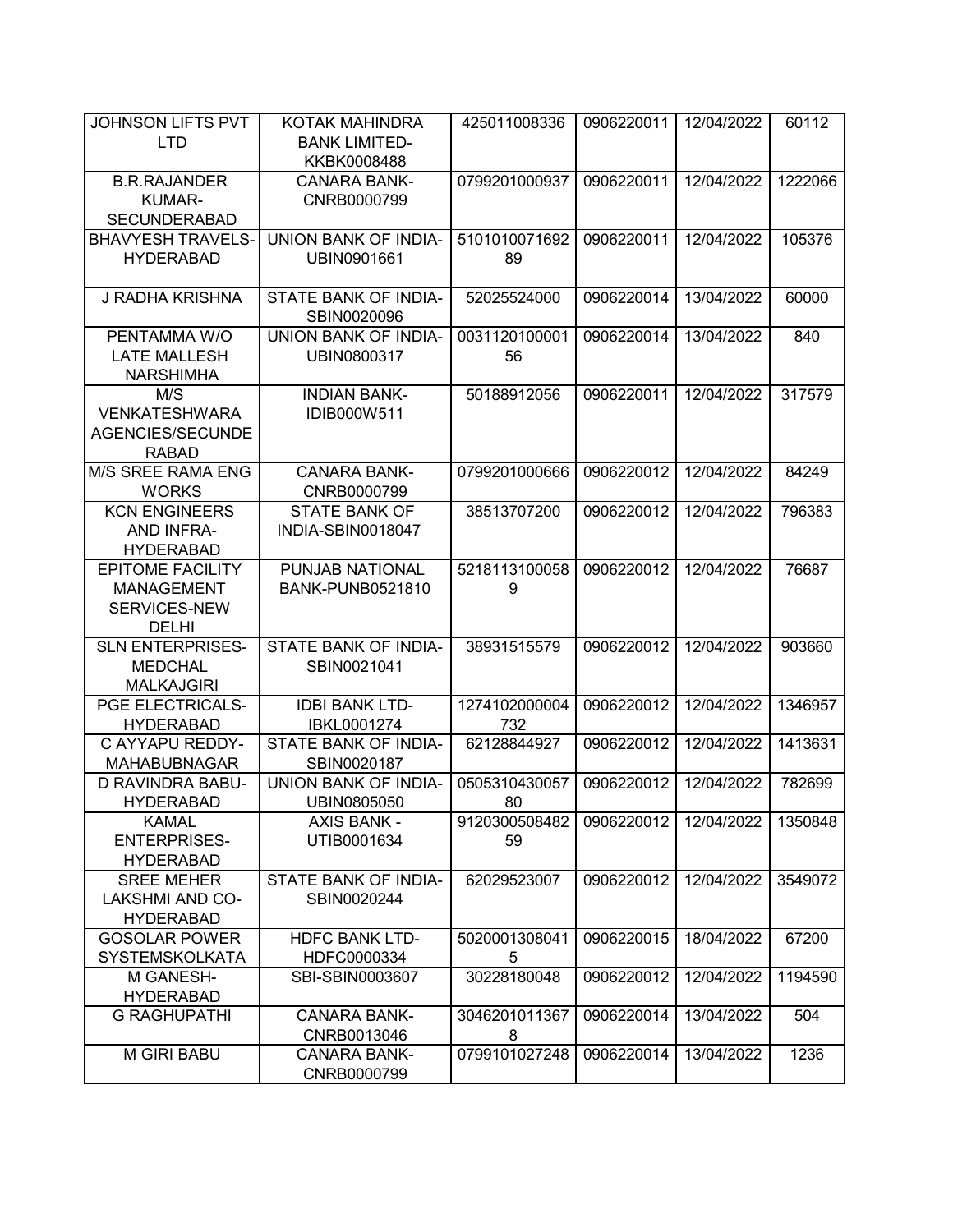| <b>CH RAVINDER RAO</b>  | STATE BANK OF INDIA-<br>SBIN0020459 | 52108841639    | 0906220014 | 13/04/2022 | 1332    |
|-------------------------|-------------------------------------|----------------|------------|------------|---------|
| <b>B RAMESH</b>         | <b>CANARA BANK-</b><br>CNRB0000617  | 0617101027004  | 0906220014 | 13/04/2022 | 1428    |
| K NARASING RAO          | SBI-SBIN0002772                     | 38353079909    | 0906220014 | 13/04/2022 | 1092    |
| <b>D.NARASINGR AO</b>   | <b>CANARA BANK-</b>                 | 3017218000004  | 0906220014 | 13/04/2022 | 900     |
|                         | CNRB0013017                         | $\overline{2}$ |            |            |         |
| P VEERENDER             | STATE BANK OF INDIA-                | 62006609470    | 0906220014 | 13/04/2022 | 1308    |
|                         | SBIN0020244                         |                |            |            |         |
| E D SRINATH             | STATE BANK OF INDIA-                | 52024150248    | 0906220014 | 13/04/2022 | 1320    |
|                         | SBIN0020064                         |                |            |            |         |
| <b>D.JAGAN MOHAN</b>    | UNION BANK OF INDIA-                | 0887220100001  | 0906220014 | 13/04/2022 | 1500    |
|                         | UBIN0908878                         | 82             |            |            |         |
| CH RAVINDER RAO         | STATE BANK OF INDIA-<br>SBIN0020459 | 52108841639    | 0906220014 | 13/04/2022 | 1500    |
| <b>BASANTHI</b>         | KOTAK MAHINDRA                      | 700044011042   | 0906220014 | 13/04/2022 | 9669344 |
| <b>CONSTRUCTIONS-</b>   | <b>BANK LIMITED-</b>                |                |            |            |         |
| <b>HYDERABAD</b>        | KKBK0007456                         |                |            |            |         |
| N BHASKAR RAO-          | <b>DBS BANK INDIA</b>               | 0461611000000  | 0906220014 | 13/04/2022 | 5374982 |
| <b>HYDERRABAD</b>       | LIMITED-DBSS0IN0461                 | 359            |            |            |         |
| <b>B.R.RAJANDER</b>     | <b>CANARA BANK-</b>                 | 0799201000937  | 0906220014 | 13/04/2022 | 1307363 |
| <b>KUMAR-</b>           | CNRB0000799                         |                |            |            |         |
| <b>SECUNDERABAD</b>     |                                     |                |            |            |         |
| <b>GURRAM HARI</b>      | STATE BANK OF INDIA-                | 62321371550    | 0906220014 | 13/04/2022 | 46055   |
| KUMAR-HYDERABAD         | SBIN0020454                         |                |            |            |         |
| LAKSHMI GANAPATHI       | <b>BANK OF INDIA-</b>               | 8614251100000  | 0906220014 | 13/04/2022 | 738353  |
| <b>ENTERPRISES-</b>     | BKID0008614                         | 25             |            |            |         |
| <b>SECUNDERABAD</b>     |                                     |                |            |            |         |
| <b>SK ENTERPRISES</b>   | <b>CANARA BANK-</b>                 | 3020125000033  | 0906220014 | 13/04/2022 | 276588  |
|                         | CNRB0013020                         | 0              |            |            |         |
| <b>SK ENTERPRISES</b>   | <b>CANARA BANK-</b>                 | 3020125000033  | 0906220014 | 13/04/2022 | 370955  |
|                         | CNRB0013020                         | $\mathbf{0}$   |            |            |         |
| <b>SK ENTERPRISES</b>   | <b>CANARA BANK-</b>                 | 3020125000033  | 0906220014 | 13/04/2022 | 276588  |
|                         | CNRB0013020                         | 0              |            |            |         |
| <b>NARASIMHA</b>        | <b>BANK OF BARODA-</b>              | 7580050000000  | 0906220014 | 13/04/2022 | 795755  |
| CONTRACTORS-            | <b>BARBOVJBANJ</b>                  | 7              |            |            |         |
| HYDERABAD.              |                                     |                |            |            |         |
| Y CHINNA REDDY-         | KARNATAKA BANK LTD-                 | 3317000100054  | 0906220014 | 13/04/2022 | 6613786 |
| <b>NELLORE</b>          | KARB0000331                         | 001            |            |            |         |
| <b>VEERA ANJANEYULU</b> | <b>CITY UNION BANK LTD-</b>         | 1551200001889  | 0906220016 | 19/04/2022 | 248900  |
| TANNERU-                | CIUB0000155                         | 89             |            |            |         |
| <b>SECUNDERABAD</b>     |                                     |                |            |            |         |
| M GANESH-               | SBI-SBIN0003607                     | 30228180048    | 0906220016 | 19/04/2022 | 248900  |
| <b>HYDERABAD</b>        |                                     |                |            |            |         |
| <b>MALLIPEDDI</b>       | SBI-SBIN0011726                     | 30494269103    | 0906220016 | 19/04/2022 | 19100   |
| PAPARAO-                |                                     |                |            |            |         |
| VIJAYAWADA              |                                     |                |            |            |         |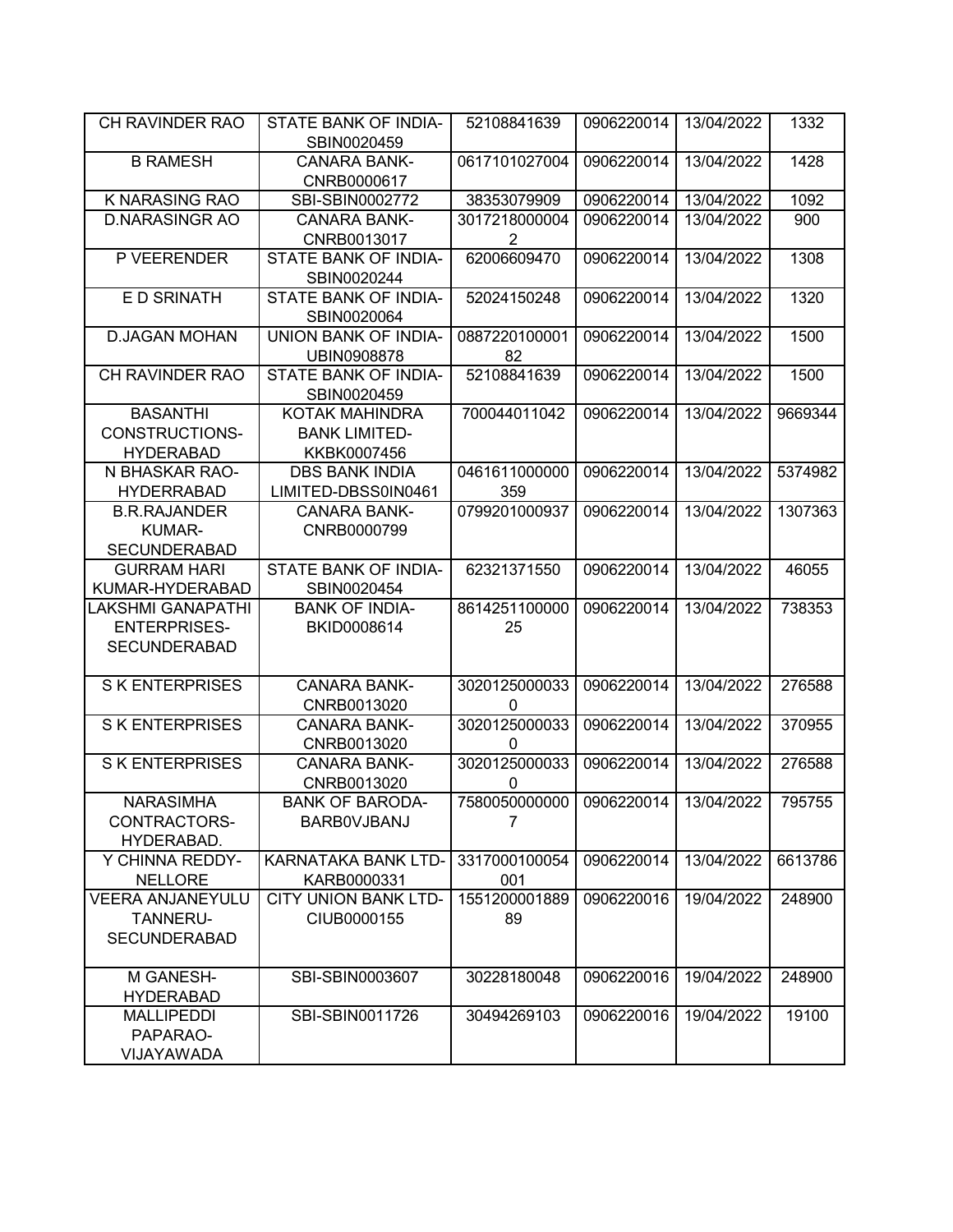| DPS SALES AND            | STATE BANK OF INDIA-        | 64022468445   | 0906220016 | 19/04/2022 | 36700  |
|--------------------------|-----------------------------|---------------|------------|------------|--------|
| SERVICES INDIA-          | SBIN0016443                 |               |            |            |        |
| <b>HYDERABAD</b>         |                             |               |            |            |        |
| <b>RAMU ASSOCIATE</b>    | <b>BANK OF BARODA-</b>      | 0741040000009 | 0906220016 | 19/04/2022 | 245300 |
| <b>CONSTRUCTIONS-</b>    | <b>BARBOWARANG</b>          | 9             |            |            |        |
| WARANGAL                 |                             |               |            |            |        |
| D <sub>R</sub>           | <b>BANK OF</b>              | 60116851976   | 0906220016 | 19/04/2022 | 245300 |
| CONSTRUCTIONS-           | MAHARASHTRA-                |               |            |            |        |
| <b>HYDERABAD</b>         | MAHB0000383                 |               |            |            |        |
| <b>VISHWA</b>            | <b>UNION BANK OF INDIA-</b> | 3429040400320 | 0906220016 | 19/04/2022 | 245300 |
| <b>CONSTRUCTIONS-</b>    | UBIN0534293                 | 68            |            |            |        |
| <b>NANDED</b>            |                             |               |            |            |        |
| NALLAMOTHU               | AXIS BANK-UTIB0001319       | 9120200513980 | 0906220016 | 19/04/2022 | 245300 |
| <b>HARIVEERAKUMAR-</b>   |                             | 31            |            |            |        |
| <b>GUNTUR</b>            |                             |               |            |            |        |
| <b>JAIHIND INFRA</b>     | <b>INDIAN BANK-</b>         | 6608678440    | 0906220016 | 19/04/2022 | 245300 |
| PROJECTS-                | IDIB000K263                 |               |            |            |        |
| <b>HYDERABAD</b>         |                             |               |            |            |        |
| M. S. KALANI-            | <b>HDFC BANK LTD-</b>       | 1789256000014 | 0906220016 | 19/04/2022 | 245300 |
| <b>PARBHANI</b>          | HDFC0001789                 | 5             |            |            |        |
| <b>GILLAMONI</b>         | <b>DBS BANK INDIA</b>       | 0461301000052 | 0906220015 | 18/04/2022 | 250893 |
| YADAGIRI-RANGA           | LIMITED-DBSS0IN0461         | 810           |            |            |        |
| <b>REDDY</b>             |                             |               |            |            |        |
| NIRANJAN KUMAR-          | <b>IDBI BANK LTD-</b>       | 0446102000009 | 0906220015 | 18/04/2022 | 911728 |
| AURANGABAD               | IBKL0000446                 | 645           |            |            |        |
| M LAXMINARAYANA-         | <b>DBS BANK INDIA</b>       | 0461611000000 | 0906220015 | 18/04/2022 | 139391 |
| <b>HYDERABAD</b>         | LIMITED-DBSS0IN0461         | 233           |            |            |        |
| M LAXMINARAYANA-         | <b>DBS BANK INDIA</b>       | 0461611000000 | 0906220015 | 18/04/2022 | 389551 |
| <b>HYDERABAD</b>         | LIMITED-DBSS0IN0461         | 233           |            |            |        |
| <b>BASANTHI</b>          | KOTAK MAHINDRA              | 700044011042  | 0906220015 | 18/04/2022 | 400968 |
| <b>CONSTRUCTIONS-</b>    | <b>BANK LIMITED-</b>        |               |            |            |        |
| <b>HYDERABAD</b>         | KKBK0007456                 |               |            |            |        |
| <b>BASANTHI</b>          | <b>KOTAK MAHINDRA</b>       | 700044011042  | 0906220015 | 18/04/2022 | 467927 |
| <b>CONSTRUCTIONS-</b>    | <b>BANK LIMITED-</b>        |               |            |            |        |
| <b>HYDERABAD</b>         | KKBK0007456                 |               |            |            |        |
| <b>BASANTHI</b>          | <b>KOTAK MAHINDRA</b>       | 700044011042  | 0906220015 | 18/04/2022 | 336629 |
| CONSTRUCTIONS-           | <b>BANK LIMITED-</b>        |               |            |            |        |
| <b>HYDERABAD</b>         | KKBK0007456                 |               |            |            |        |
| <b>BASANTHI</b>          | <b>KOTAK MAHINDRA</b>       | 700044011042  | 0906220015 | 18/04/2022 | 353244 |
| <b>CONSTRUCTIONS-</b>    | <b>BANK LIMITED-</b>        |               |            |            |        |
| <b>HYDERABAD</b>         | KKBK0007456                 |               |            |            |        |
| <b>BASANTHI</b>          | KOTAK MAHINDRA              | 700044011042  | 0906220015 | 18/04/2022 | 14761  |
| CONSTRUCTIONS-           | <b>BANK LIMITED-</b>        |               |            |            |        |
| <b>HYDERABAD</b>         | KKBK0007456                 |               |            |            |        |
| <b>BASANTHI</b>          | KOTAK MAHINDRA              | 700044011042  | 0906220015 | 18/04/2022 | 319770 |
| CONSTRUCTIONS-           | <b>BANK LIMITED-</b>        |               |            |            |        |
| <b>HYDERABAD</b>         | KKBK0007456                 |               |            |            |        |
| <b>JOHNSON LIFTS PVT</b> | KOTAK MAHINDRA              | 425011008336  | 0906220015 | 18/04/2022 | 21526  |
| <b>LTD</b>               | <b>BANK LIMITED-</b>        |               |            |            |        |
|                          | KKBK0008488                 |               |            |            |        |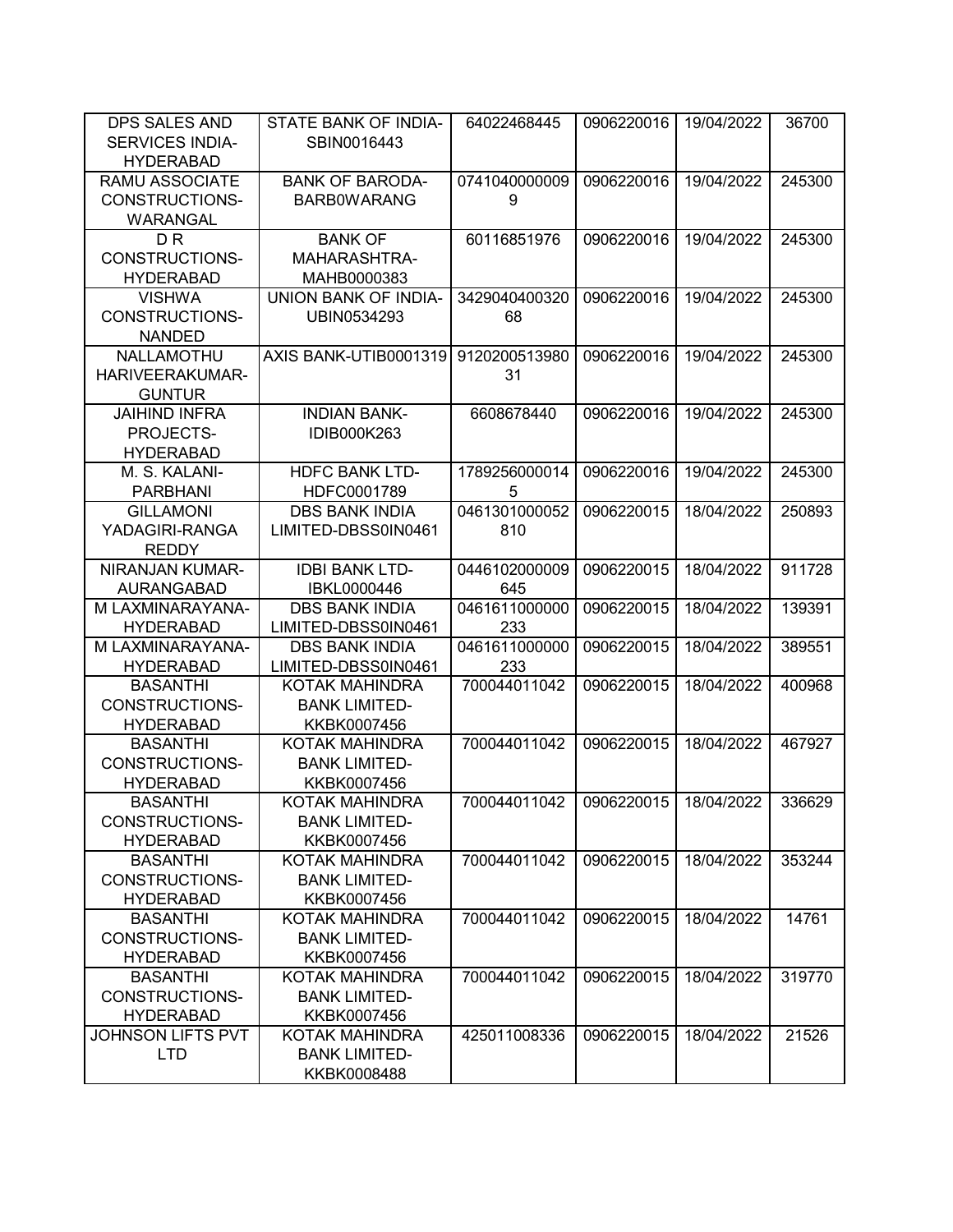| JOHNSON LIFTS PVT                | KOTAK MAHINDRA                       | 425011008336  | 0906220015 | 18/04/2022 | 21526   |
|----------------------------------|--------------------------------------|---------------|------------|------------|---------|
| <b>LTD</b>                       | <b>BANK LIMITED-</b>                 |               |            |            |         |
|                                  | KKBK0008488                          |               |            |            |         |
| JOHNSON LIFTS PVT                | KOTAK MAHINDRA                       | 425011008336  | 0906220015 | 18/04/2022 | 22601   |
| <b>LTD</b>                       | <b>BANK LIMITED-</b>                 |               |            |            |         |
|                                  | KKBK0008488                          |               |            |            |         |
| JOHNSON LIFTS PVT                | KOTAK MAHINDRA                       | 425011008336  | 0906220015 | 18/04/2022 | 22593   |
| <b>LTD</b>                       | <b>BANK LIMITED-</b>                 |               |            |            |         |
|                                  | KKBK0008488                          |               |            |            |         |
| <b>JOHNSON LIFTS PVT</b>         | KOTAK MAHINDRA                       | 425011008336  | 0906220015 | 18/04/2022 | 22593   |
| <b>LTD</b>                       | <b>BANK LIMITED-</b>                 |               |            |            |         |
|                                  | KKBK0008488                          |               |            |            |         |
| <b>BLUE STAR LTD</b>             | HSBC-HSBC0500002                     | 081071003001  | 0906220015 | 18/04/2022 | 215911  |
| <b>BLUE STAR LTD</b>             | HSBC-HSBC0500002                     | 081071003001  | 0906220015 | 18/04/2022 | 215911  |
| <b>BLUE STAR LTD</b>             | HSBC-HSBC0500002                     | 081071003001  | 0906220015 | 18/04/2022 | 215910  |
| <b>LAKSHMI GANAPATHI</b>         | <b>BANK OF INDIA-</b>                | 8614251100000 | 0906220015 | 18/04/2022 | 349471  |
| <b>ENTER</b>                     | BKID0008614                          | 25            |            |            |         |
| <b>LAKSHMI GANAPATHI</b>         | <b>BANK OF INDIA-</b>                | 8614251100000 | 0906220015 | 18/04/2022 | 323362  |
| <b>ENTER</b>                     | BKID0008614                          | 25            |            |            |         |
| <b>JS INFOTECH PVT</b>           | KARNATAKA BANK LTD-                  | 9042000100065 | 0906220015 | 18/04/2022 | 197406  |
| <b>LTD</b>                       | KARB0000904                          | 101           |            |            |         |
| C HANMANTHA                      | UNION BANK OF INDIA-                 | 5235040500000 | 0906220015 | 18/04/2022 | 276177  |
| <b>REDDY</b>                     | UBIN0552356                          | 03            |            |            |         |
| M/S. D SRINIVAS                  | <b>IDBI BANK LTD-</b>                | 0297102000017 | 0906220016 | 19/04/2022 | 42314   |
|                                  | IBKL0000297                          | 727           |            |            |         |
| M/S. D SRINIVAS                  | <b>IDBI BANK LTD-</b>                | 0297102000017 | 0906220016 | 19/04/2022 | 42314   |
|                                  | IBKL0000297                          | 727           |            |            |         |
| M LAXMINARAYANA-                 | <b>DBS BANK INDIA</b>                | 0461611000000 | 0906220015 | 18/04/2022 | 420969  |
| <b>HYDERABAD</b>                 | LIMITED-DBSS0IN0461                  | 233           |            |            |         |
| M LAXMINARAYANA.                 | STATE BANK OF INDIA-                 | 52095081700   | 0906220015 | 18/04/2022 | 2032735 |
|                                  | SBIN0020244                          |               |            |            |         |
| D RAVINDRA BABU-                 | UNION BANK OF INDIA-                 | 0505310430057 | 0906220016 | 19/04/2022 | 1321664 |
| <b>HYDERABAD</b>                 | UBIN0805050                          | 80            |            |            |         |
| M/S.GLOBAL                       | <b>HDFC BANK LTD-</b>                | 5020004916999 | 0906220016 | 19/04/2022 | 655334  |
| <b>OUTSOURCING</b>               | HDFC0000021                          | 8             |            |            |         |
| <b>SERVICES</b>                  |                                      |               |            |            |         |
| M/S.GLOBAL<br><b>OUTSOURCING</b> | <b>HDFC BANK LTD-</b><br>HDFC0000021 | 5020004916999 | 0906220016 | 19/04/2022 | 306956  |
| <b>SERVICES</b>                  |                                      | 8             |            |            |         |
| <b>SIMHADRI</b>                  | <b>CENTRAL BANK OF</b>               | 3811032452    | 0906220017 | 20/04/2022 | 297861  |
| <b>ENTERPRISES-</b>              | INDIA-CBIN0280813                    |               |            |            |         |
| <b>SECUNDERABAD</b>              |                                      |               |            |            |         |
| P JANARDHAN RAO-                 | <b>DBS BANK INDIA</b>                | 0461360000000 | 0906220017 | 20/04/2022 | 481635  |
| <b>HYDERABAD</b>                 | LIMITED-DBSS0IN0461                  | 545           |            |            |         |
| <b>DIDDI RAJU-</b>               | <b>DBS BANK INDIA</b>                | 0461611000000 | 0906220017 | 20/04/2022 | 440062  |
| <b>HYDERABAD</b>                 | LIMITED-DBSS0IN0461                  | 335           |            |            |         |
| <b>DIDDI RAJU-</b>               | <b>DBS BANK INDIA</b>                | 0461611000000 | 0906220017 | 20/04/2022 | 381254  |
| <b>HYDERABAD</b>                 | LIMITED-DBSS0IN0461                  | 335           |            |            |         |
| <b>HAREESH</b>                   | KARUR VYSYA BANK-                    | 1460135000002 | 0906220017 | 20/04/2022 | 8086203 |
| <b>ENTERPRISES-</b>              | KVBL0001460                          | 864           |            |            |         |
| <b>HYDERABAD</b>                 |                                      |               |            |            |         |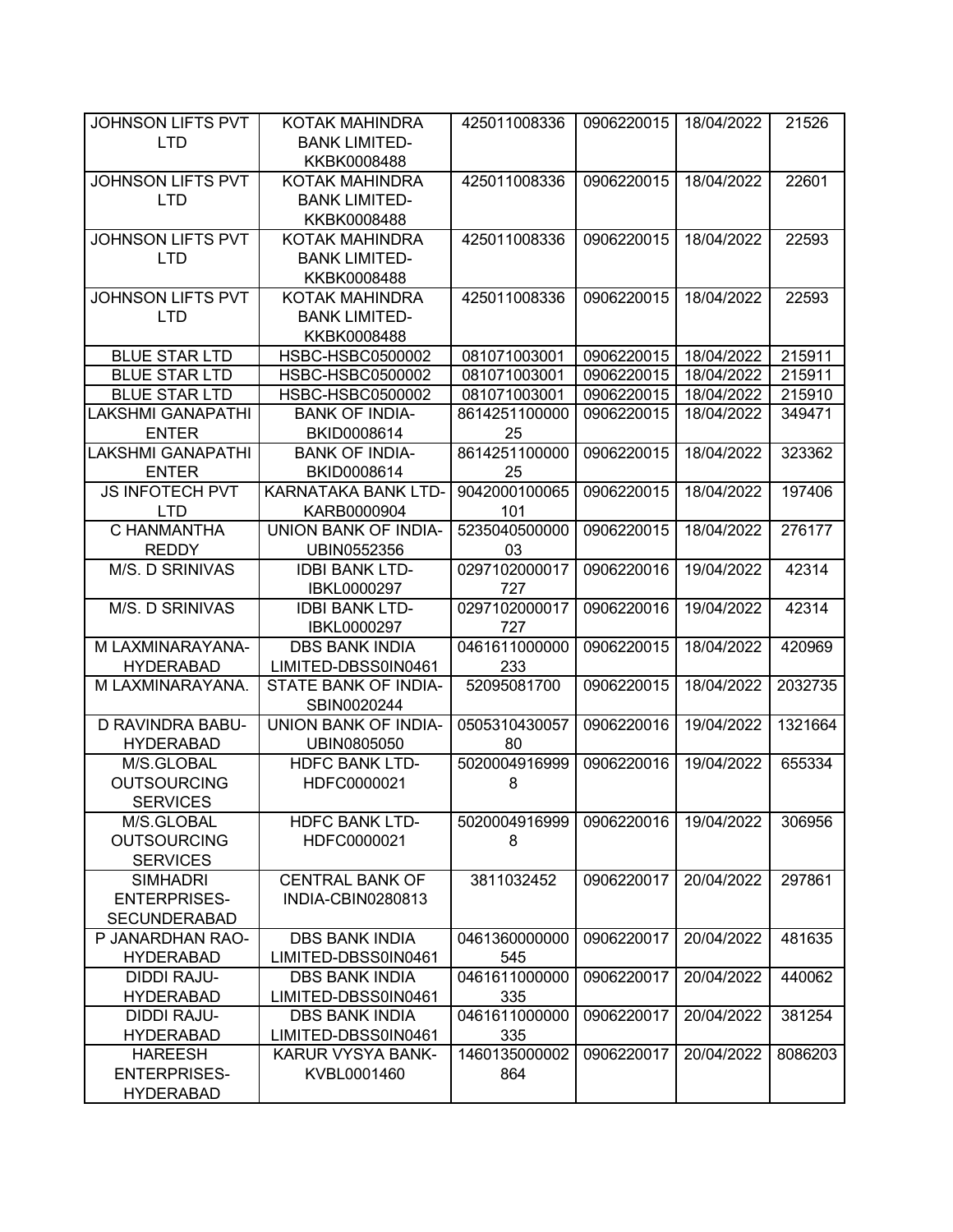| <b>M/S SITA LAXMI</b>                       | UNION BANK OF INDIA-     | 2354110100000 | 0906220017 | 20/04/2022 | 286374  |
|---------------------------------------------|--------------------------|---------------|------------|------------|---------|
| <b>ENTERPRISES</b>                          | UBIN0823546              | 05            |            |            |         |
| <b>M/S SITA LAXMI</b>                       | UNION BANK OF INDIA-     | 2354110100000 | 0906220017 | 20/04/2022 | 283592  |
| <b>ENTERPRISES</b>                          | UBIN0823546              | 05            |            |            |         |
| <b>BEJAWADA</b>                             | UNION BANK OF INDIA-     | 0093311000006 | 0906220018 | 22/04/2022 | 1271095 |
| HARIBABU-                                   | UBIN0800937              | 36            |            |            |         |
| <b>BANGALORE</b>                            |                          |               |            |            |         |
| MOTKU GOPI-MEDAK.                           | STATE BANK OF INDIA-     | 62022794235   | 0906220018 | 22/04/2022 | 2626126 |
|                                             | SBIN0020504              |               |            |            |         |
| K LINGAREDDY -                              | <b>BANK OF BARODA-</b>   | 2420040000014 | 0906220018 | 22/04/2022 | 3991431 |
| <b>NIZAMABAD</b>                            | <b>BARB0TILHYD</b>       | 6             |            |            |         |
| <b>MUNEENDAR</b>                            | UNION BANK OF INDIA-     | 2148111000001 | 0906220018 | 22/04/2022 | 413669  |
| CONSTRUCTIONS-                              | UBIN0821489              | 68            |            |            |         |
| <b>KARIMNAGAR</b>                           |                          |               |            |            |         |
| <b>M/S LALITA</b>                           | DEVELOPMENT CREDIT       | 0512010000088 | 0906220018 | 22/04/2022 | 847639  |
| <b>ENTERPRISES</b>                          | <b>BANK LIMITED-</b>     | 7             |            |            |         |
|                                             | DCBL0000051              |               |            |            |         |
| <b>GVK LEARNING</b>                         | AXIS BANK-UTIB0000027    | 9160200419599 | 0906220018 | 22/04/2022 | 31515   |
| <b>COORDINATES</b>                          |                          | 87            |            |            |         |
| <b>DEVINENI</b>                             | UNION BANK OF INDIA-     | 0505310430058 | 0906220020 | 22/04/2022 | 339178  |
| <b>CONSTRUCTIONS-</b>                       | UBIN0805050              | 09            |            |            |         |
| <b>HYDERABAD</b>                            |                          |               |            |            |         |
| <b>KAMAL</b>                                | STATE BANK OF INDIA-     | 39696520268   | 0906220018 | 22/04/2022 | 1350848 |
| <b>ENTERPRISES-</b>                         | SBIN0063784              |               |            |            |         |
| <b>HYDERABAD</b>                            |                          |               |            |            |         |
| M GANESH-                                   | SBI-SBIN0003607          | 30228180048   | 0906220020 | 22/04/2022 | 9101784 |
| <b>HYDERABAD</b>                            |                          |               |            |            |         |
| <b>DIDDI RAJU-</b>                          | <b>DBS BANK INDIA</b>    | 0461611000000 | 0906220020 | 22/04/2022 | 439910  |
| <b>HYDERABAD</b>                            | LIMITED-DBSS0IN0461      | 335           |            |            |         |
| M LAXMINARAYANA-                            | <b>DBS BANK INDIA</b>    | 0461611000000 | 0906220020 | 22/04/2022 | 373084  |
| <b>HYDERABAD</b>                            | LIMITED-DBSS0IN0461      | 233           |            |            |         |
| M LAXMINARAYANA-                            | <b>DBS BANK INDIA</b>    | 0461611000000 | 0906220020 | 22/04/2022 | 432837  |
| <b>HYDERABAD</b>                            | LIMITED-DBSS0IN0461      | 233           |            |            |         |
| M LAXMINARAYANA-                            | <b>DBS BANK INDIA</b>    | 0461611000000 | 0906220020 | 22/04/2022 | 368621  |
| <b>HYDERABAD</b>                            | LIMITED-DBSS0IN0461      | 233           |            |            |         |
| M LAXMINARAYANA-                            | DBS BANK INDIA           | 0461611000000 | 0906220020 | 22/04/2022 | 373381  |
| <b>HYDERABAD</b>                            | LIMITED-DBSS0IN0461      | 233           |            |            |         |
| D RAVINDRA BABU-                            | UNION BANK OF INDIA-     | 0505310430057 | 0906220020 | 22/04/2022 | 1804922 |
| <b>HYDERABAD</b>                            | UBIN0805050              | 80            |            |            |         |
| <b>DIDDI RAJU-</b>                          | <b>DBS BANK INDIA</b>    | 0461611000000 | 0906220020 | 22/04/2022 | 427737  |
| <b>HYDERABAD</b>                            | LIMITED-DBSS0IN0461      | 335           |            |            |         |
| <b>BLUE HARP</b>                            | <b>DEUTSCHE BANK AG-</b> | 0000129534400 | 0906220025 | 28/04/2022 | 310253  |
| <b>TECHNOLOGIES LTD</b>                     | DEUT0784PBC              | 28            |            |            |         |
| <b>KANAMARLAPUDI</b>                        | PUNJAB AND SIND          | 1013130000001 | 0906220023 | 28/04/2022 | 1342340 |
| <b>CHANDRA SEKHAR-</b>                      | <b>BANK-PSIB0021013</b>  | 1             |            |            |         |
| <b>SINGARAYAKONDA</b>                       |                          |               |            |            |         |
| <b>BHAGWATI RAIL</b>                        | SBI-SBIN0004523          | 35866291631   | 0906220023 | 28/04/2022 | 570258  |
| <b>TECHNOLOGY-PUNE</b>                      |                          |               |            |            |         |
| <b>CHAKLET KISHORE-</b><br><b>HYDERABAD</b> | <b>ICICI BANK LTD-</b>   | 020201557775  | 0906220023 | 28/04/2022 | 107570  |
|                                             | ICIC0000202              |               |            |            |         |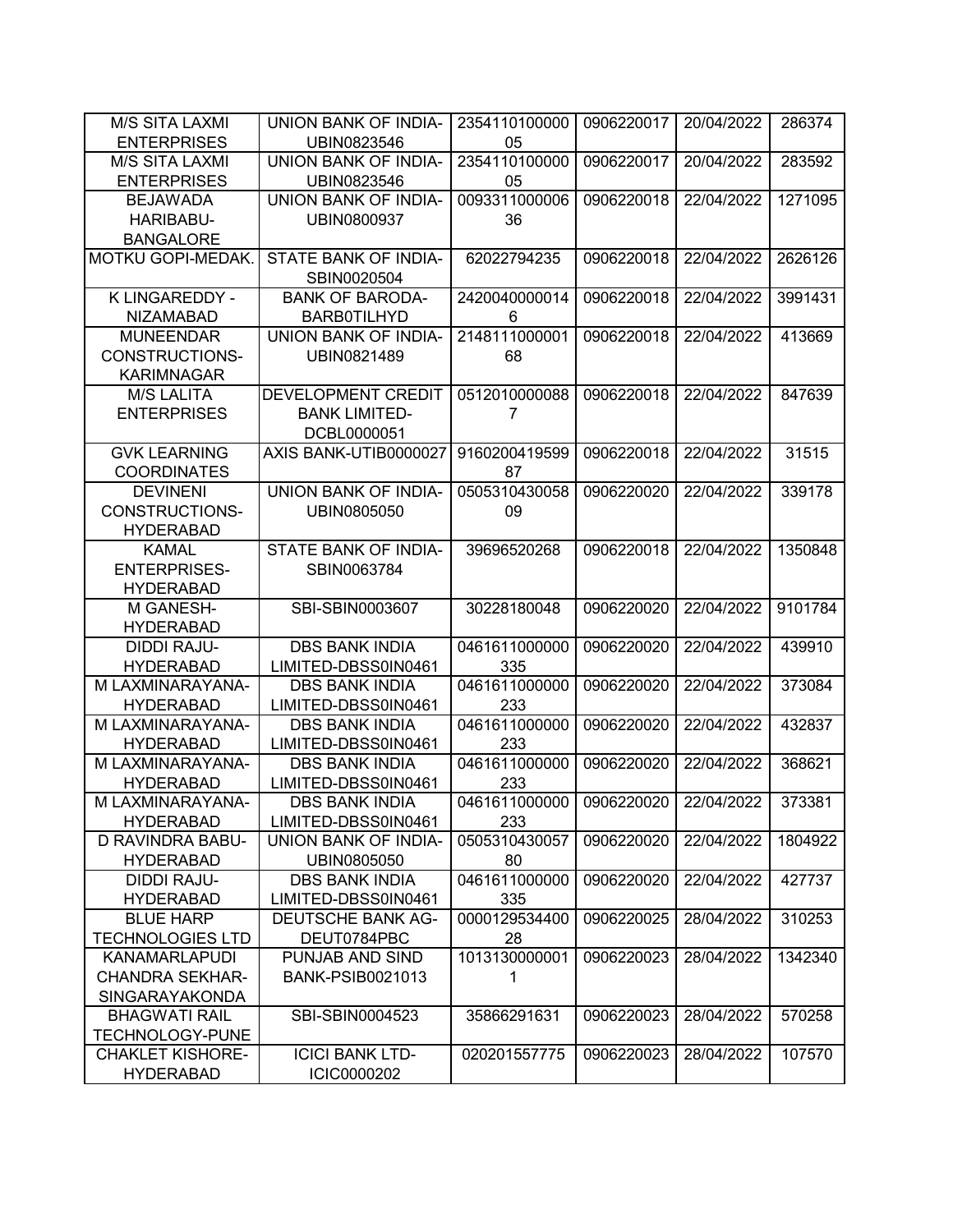| M LAXMINARAYANA-         | <b>DBS BANK INDIA</b>     | 0461611000000       | 0906220023 | 28/04/2022 | 325897  |
|--------------------------|---------------------------|---------------------|------------|------------|---------|
| <b>HYDERABAD</b>         | LIMITED-DBSS0IN0461       | 233                 |            |            |         |
| M LAXMINARAYANA-         | <b>DBS BANK INDIA</b>     | 0461611000000       | 0906220023 | 28/04/2022 | 401847  |
| <b>HYDERABAD</b>         | LIMITED-DBSS0IN0461       | 233                 |            |            |         |
| M LAXMINARAYANA-         | <b>DBS BANK INDIA</b>     | 0461611000000       | 0906220023 | 28/04/2022 | 396062  |
| <b>HYDERABAD</b>         | LIMITED-DBSS0IN0461       | 233                 |            |            |         |
| M LAXMINARAYANA-         | <b>DBS BANK INDIA</b>     | 0461611000000       | 0906220023 | 28/04/2022 | 363268  |
| <b>HYDERABAD</b>         | LIMITED-DBSS0IN0461       | 233                 |            |            |         |
| M LAXMINARAYANA-         | <b>DBS BANK INDIA</b>     | 0461611000000       | 0906220023 | 28/04/2022 | 312982  |
| <b>HYDERABAD</b>         | LIMITED-DBSS0IN0461       | 233                 |            |            |         |
| M LAXMINARAYANA-         | <b>DBS BANK INDIA</b>     | 0461611000000       | 0906220023 | 28/04/2022 | 205339  |
| <b>HYDERABAD</b>         | LIMITED-DBSS0IN0461       | 233                 |            |            |         |
| <b>KOMARASETTY</b>       | <b>BANK OF</b>            | 60006052740         | 0906220023 | 28/04/2022 | 267162  |
| TIRUPATHAIAH-            | MAHARASHTRA-              |                     |            |            |         |
| <b>GUNTUR</b>            | MAHB0000411               |                     |            |            |         |
| <b>OBEROI THERMIT</b>    | <b>IDFC BANK LIMITED-</b> | 10004983275         | 0906220023 | 28/04/2022 | 2792084 |
| PRIVATE LIMITED-         | IDFB0020151               |                     |            |            |         |
| <b>NOIDA</b>             |                           |                     |            |            |         |
| <b>M/S MEGA</b>          | <b>BANK OF INDIA-</b>     | 5662201100001       | 0906220023 | 28/04/2022 | 1699659 |
| <b>CONSTRUCTIONS</b>     | BKID0005662               | 05                  |            |            |         |
| <b>CHIRANJEEVI</b>       | <b>CENTRAL BANK OF</b>    | 3174022978          | 0906220023 | 28/04/2022 | 283941  |
| <b>CREATIONS</b>         | INDIA-CBIN0283883         |                     |            |            |         |
| <b>M/S PADMAVATHI</b>    | <b>ICICI BANK LTD-</b>    | 059805003973        | 0906220023 | 28/04/2022 | 414341  |
| <b>HOSPITATILY &amp;</b> | <b>ICIC0000598</b>        |                     |            |            |         |
| <b>FACILITIES</b>        |                           |                     |            |            |         |
| <b>MANAGEMENT</b>        |                           |                     |            |            |         |
| SERVICE, PT.             |                           |                     |            |            |         |
| <b>DIDDI RAJU-</b>       | <b>DBS BANK INDIA</b>     | 0461611000000       | 0906220023 | 28/04/2022 | 309775  |
| <b>HYDERABAD</b>         | LIMITED-DBSS0IN0461       | 335                 |            |            |         |
| <b>MYLARAM</b>           | ANDHRA PRADESH            | 73146626031         | 0906220026 | 29/04/2022 | 11215   |
| <b>SUMALATHA</b>         | <b>GRAMEENA VIKAS</b>     |                     |            |            |         |
| <b>CHEGUNTA</b>          | BANK-APGV0008108          |                     |            |            |         |
| <b>ELECTRONIC</b>        | KARUR VYSYA BANK-         | 3101129000002       | 0906220025 | 28/04/2022 | 1522935 |
| <b>EQUIPMENT</b>         | KVBL0003114               | 64                  |            |            |         |
| <b>COMPANY PVT LTD-</b>  |                           |                     |            |            |         |
| <b>KOLKATA</b>           |                           |                     |            |            |         |
| <b>SREEDHAR</b>          | STATE BANK OF INDIA-      | 52095078719         | 0906220025 | 28/04/2022 | 227941  |
| THEEGALA-NELLORE         | SBIN0020244               |                     |            |            |         |
| P JANARDHAN RAO          | KOTAK MAHINDRA            | 730011026939        | 0906220025 | 28/04/2022 | 85857   |
|                          | <b>BANK LIMITED-</b>      |                     |            |            |         |
|                          | KKBK0007457               |                     |            |            |         |
| M VIJAYA GOPAL           | AXIS BANK-UTIB0000244     | 2440102000002<br>59 | 0906220025 | 28/04/2022 | 352456  |
| M/S MCSR                 | <b>BANK OF BARODA-</b>    | 7539050000003       | 0906220025 | 28/04/2022 | 4158109 |
| <b>CONSTRUCTIONS</b>     | <b>BARBOVJCUDD</b>        | 4                   |            |            |         |
| RAVITEJA AND CO-         | SBI-SBIN0001173           | 34858377661         | 0906220025 | 28/04/2022 | 332800  |
| <b>PRAKASAM</b>          |                           |                     |            |            |         |
| G SATYANARAYANA          | <b>DBS BANK INDIA</b>     | 0461360000000       | 0906220025 | 28/04/2022 | 156800  |
| RAO-HYDERABAD            | LIMITED-DBSS0IN0496       | 533                 |            |            |         |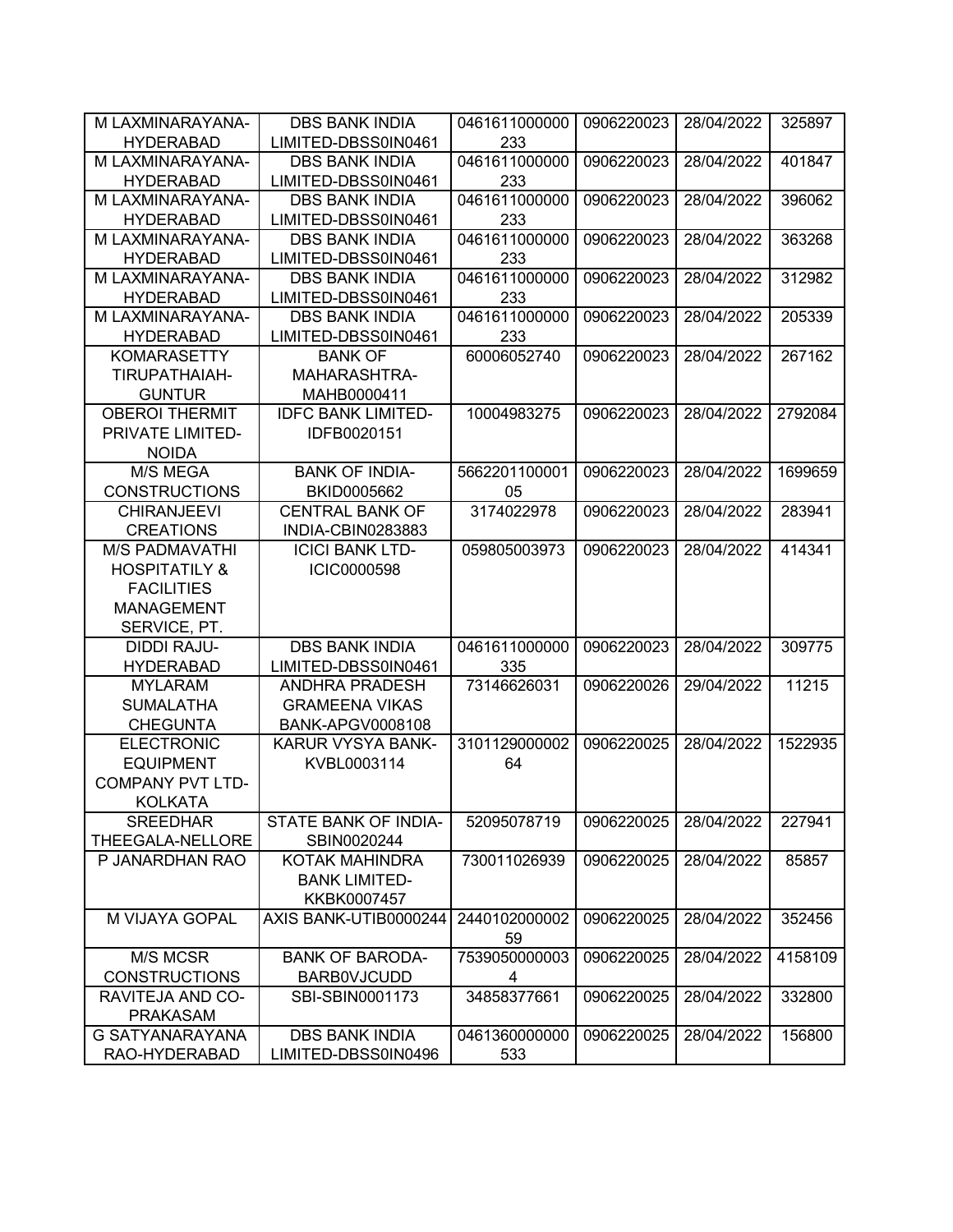| <b>MOHAMMED</b>           | SBI-SBIN0012720            | 40175551121   | 0906220025 | 28/04/2022 | 33120   |
|---------------------------|----------------------------|---------------|------------|------------|---------|
| <b>HAZEEZULLA</b>         |                            |               |            |            |         |
| <b>SHAREEF</b>            |                            |               |            |            |         |
| <b>G NARSING RAO AND</b>  | <b>ICICI BANK LIMITED-</b> | 333405000564  | 0906220025 | 28/04/2022 | 2046850 |
| <b>COHYDERABAD</b>        | ICIC0003334                |               |            |            |         |
| <b>SRI SAI GANESH</b>     | THE LAKSHMI VILAS          | 0461351000004 | 0906220025 | 28/04/2022 | 963387  |
| METAL-RANGAREDDY          | BANK LTD-LAVB0000461       | 636           |            |            |         |
|                           |                            |               |            |            |         |
| M/S. N M                  | UNION BANK OF INDIA-       | 2066111000027 | 0906220025 | 28/04/2022 | 1067299 |
| <b>TECHNOLOGIES &amp;</b> | UBIN0820661                | 31            |            |            |         |
| <b>CONSULTING</b>         |                            |               |            |            |         |
| <b>SERVICE</b>            |                            |               |            |            |         |
| <b>DIDDI RAJU-</b>        | <b>DBS BANK INDIA</b>      | 0461611000000 | 0906220025 | 28/04/2022 | 235522  |
|                           |                            |               |            |            |         |
| <b>HYDERABAD</b>          | LIMITED-DBSS0IN0461        | 335           |            |            |         |
| M LAXMINARAYANA-          | <b>DBS BANK INDIA</b>      | 0461611000000 | 0906220025 | 28/04/2022 | 307153  |
| <b>HYDERABAD</b>          | LIMITED-DBSS0IN0461        | 233           |            |            |         |
| <b>ALPHA PETRO</b>        | SBI-SBIN0002756            | 35116667102   | 0906220025 | 28/04/2022 | 417967  |
| <b>FUELS-KURNOOL</b>      |                            |               |            |            |         |
| S GANGADHARA              | <b>INDIAN OVERSEAS</b>     | 0623020000007 | 0906220026 | 29/04/2022 | 288760  |
| RAO AND COMPANY-          | <b>BANK-IOBA0000623</b>    | 83            |            |            |         |
| <b>SECUNDERABAD</b>       |                            |               |            |            |         |
| S GANGADHARA              | <b>INDIAN OVERSEAS</b>     | 0623020000007 | 0906220026 | 29/04/2022 | 291395  |
| RAO AND COMPANY-          | <b>BANK-IOBA0000623</b>    | 83            |            |            |         |
| <b>SECUNDERABAD</b>       |                            |               |            |            |         |
| <b>SK SAFETY</b>          | <b>AXIS BANK -</b>         | 9150300329766 | 0906220026 | 29/04/2022 | 194570  |
| WINGS(P)LTD               | UTIB0001634                | 14            |            |            |         |
| G. JANARDHAN              | <b>CANARA BANK-</b>        | 2493256000041 | 0906220026 | 29/04/2022 | 445400  |
| REDDY-HYDERABAD           | CNRB0002493                |               |            |            |         |
| <b>NARSIMHA V-</b>        | STATE BANK OF INDIA-       | 62078451475   | 0906220026 | 29/04/2022 | 445400  |
| <b>HYDERABAD</b>          | SBIN0020072                |               |            |            |         |
| D <sub>R</sub>            | <b>BANK OF</b>             | 60116851976   | 0906220026 | 29/04/2022 | 459200  |
| <b>CONSTRUCTIONS-</b>     | <b>MAHARASHTRA-</b>        |               |            |            |         |
| <b>HYDERABAD</b>          | MAHB0000383                |               |            |            |         |
| <b>NARSIMHA V-</b>        | STATE BANK OF INDIA-       | 62078451475   | 0906220026 | 29/04/2022 | 459200  |
| <b>HYDERABAD</b>          | SBIN0020072                |               |            |            |         |
| <b>ALAM</b>               | UNION BANK OF INDIA-       | 0217111000006 | 0906220026 | 29/04/2022 | 459200  |
| CONSTRUCTIONS-            | UBIN0802174                | 81            |            |            |         |
| <b>ANANTAPUR</b>          |                            |               |            |            |         |
| <b>SRI PAVITHRA</b>       | UNION BANK OF INDIA-       | 1099310430100 | 0906220026 | 29/04/2022 | 459200  |
| <b>CONSTRUCTIONS-</b>     | UBIN0810991                | 40            |            |            |         |
| <b>KADAPA</b>             |                            |               |            |            |         |
| <b>NARASIMHA RAO</b>      | SBI-SBIN0001424            | 30302103251   | 0906220026 | 29/04/2022 | 459200  |
| KOLA-EAST                 |                            |               |            |            |         |
| <b>GODAVARI</b>           |                            |               |            |            |         |
| <b>AFSAR RIAZ</b>         | <b>HDFC BANK-</b>          | 5920994941225 | 0906220026 | 29/04/2022 | 459200  |
| <b>CONSTRUCTION</b>       | HDFC0004291                | 9             |            |            |         |
| CORPORATION-              |                            |               |            |            |         |
| HYDERABAD.                |                            |               |            |            |         |
| <b>GANESH</b>             | <b>BANK OF INDIA-</b>      | 8627201100006 | 0906220026 | 29/04/2022 | 459200  |
| CONSTRUCTIONS-            | BKID0008627                | 60            |            |            |         |
| <b>HYDERABAD</b>          |                            |               |            |            |         |
|                           |                            |               |            |            |         |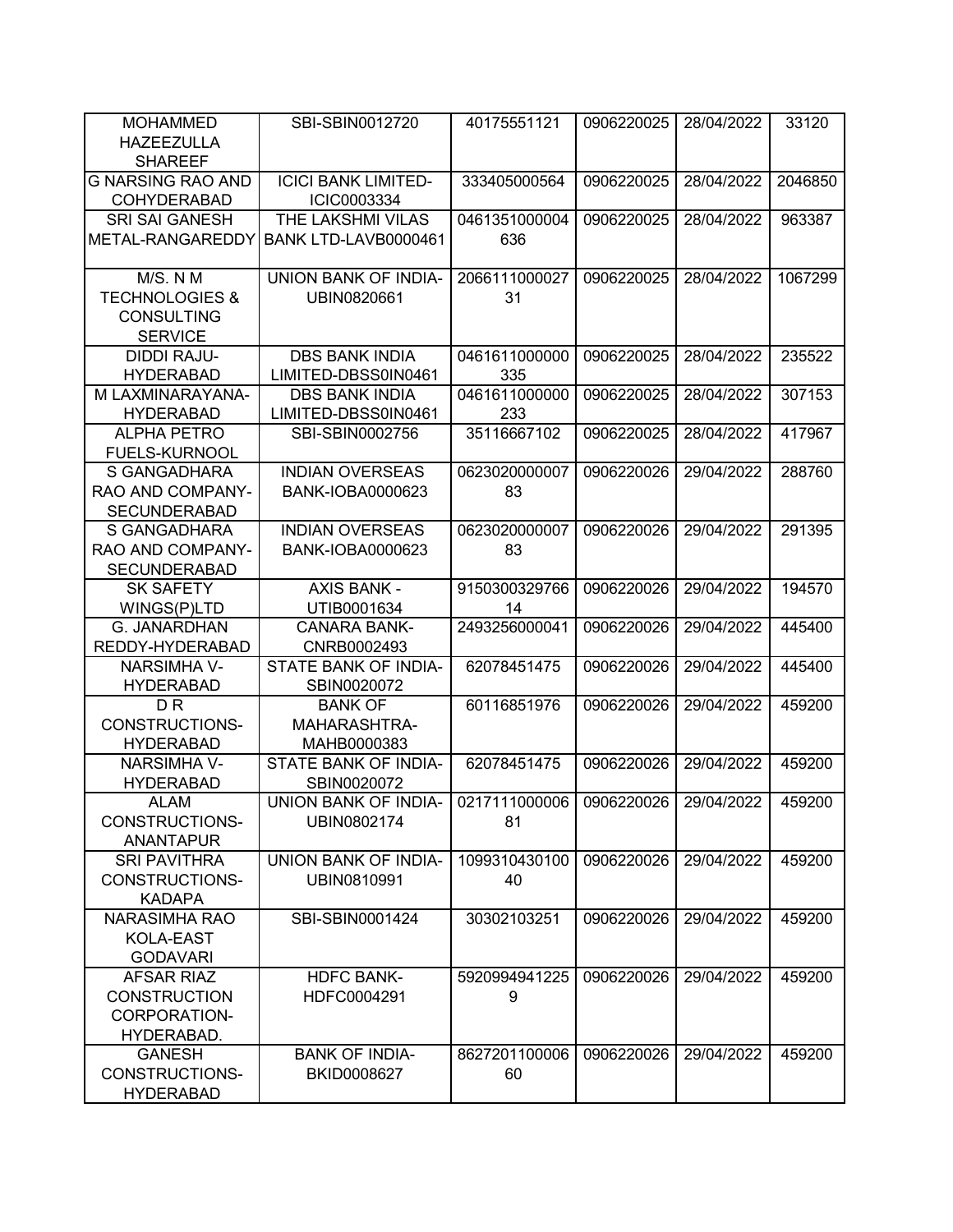| <b>DATACOM</b><br>PRODUCTS INDIA<br>PRIVATE LIMITED-<br><b>MUMBAI</b>                     | <b>IDBI BANK LTD-</b><br><b>IBKL0000188</b>                             | 1881020000072<br>14      | 0906220026 | 29/04/2022 | 212100  |
|-------------------------------------------------------------------------------------------|-------------------------------------------------------------------------|--------------------------|------------|------------|---------|
| <b>BLUE HARP</b><br><b>TECHNOLOGIES PVT</b><br>LTD-.BANGALORE                             | <b>DEUTSCHE BANK AG-</b><br>DEUT0784PBC                                 | 0000129534400<br>28      | 0906220026 | 29/04/2022 | 212100  |
| VIJAYA<br><b>ENTERPRISES-</b><br>.HYDERABAD                                               | <b>BANK OF INDIA-</b><br>BKID0008601                                    | 8601301100000<br>30      | 0906220026 | 29/04/2022 | 212100  |
| <b>ASTTECS</b><br><b>COMMUNICATIONS</b><br>PRIVATE LIMITED-<br><b>BANGALORE</b>           | <b>ICICI BANK LIMITED-</b><br>ICIC0002340                               | 234005000108             | 0906220026 | 29/04/2022 | 212100  |
| <b>MANASA LAXMI</b><br><b>ENTERPRISES</b>                                                 | <b>INDUSIND BANK-</b><br>INDB0001052                                    | 259396230324             | 0906220026 | 29/04/2022 | 1718426 |
| <b>SREE RAMA</b><br><b>ENGINEERING</b><br><b>WORKS</b>                                    | <b>CANARA BANK-</b><br>CNRB0000799                                      | 0799201000666            | 0906220026 | 29/04/2022 | 47927   |
| <b>D SRINIVAS-</b><br><b>HYDERABAD</b>                                                    | <b>IDBI BANK LTD-</b><br>IBKL0000297                                    | 0297102000017<br>727     | 0906220026 | 29/04/2022 | 361682  |
| S SAESWARA RAO-                                                                           | <b>INDIAN OVERSEAS</b>                                                  | 0623020000007            | 0906220026 | 29/04/2022 | 934312  |
| <b>HYDERABAD</b><br><b>SANYU INFRA</b><br>PROJECTS PRIVATE<br>LIMITED-HYDERABAD           | <b>BANK-IOBA0000623</b><br><b>BANK OF BARODA-</b><br><b>BARB0TILHYD</b> | 78<br>0954040000015<br>8 | 0906220026 | 29/04/2022 | 4395617 |
| <b>KARNATAKA</b><br><b>ANTIBIOTICS AND</b><br><b>PHARMACEUTICALS</b><br>LIMITED-BANGALORE | <b>BANK OF BARODA-</b><br><b>BARBOVJMAYO</b>                            | 7389050000003<br>0       | 0906210252 | 04/02/2022 | 32768   |
| <b>KARNATAKA</b><br><b>ANTIBIOTICS AND</b><br><b>PHARMACEUTICALS</b><br>LIMITED-BANGALORE | <b>BANK OF BARODA-</b><br><b>BARBOVJMAYO</b>                            | 7389050000003<br>0       | 0906210252 | 04/02/2022 | 102110  |
| <b>KARNATAKA</b><br><b>ANTIBIOTICS AND</b><br><b>PHARMACEUTICALS</b><br>LIMITED-BANGALORE | <b>VIJAYA BANK-</b><br>VIJB0001146                                      | 1146062103003<br>01      | 0906210252 | 04/02/2022 | 48532   |
| <b>KARNATAKA</b><br><b>ANTIBIOTICS AND</b><br><b>PHARMACEUTICALS</b><br>LIMITED-BANGALORE | <b>VIJAYA BANK-</b><br>VIJB0001146                                      | 1146062103003<br>01      | 0906210252 | 04/02/2022 | 4697    |
| <b>SREE ADITYA</b><br><b>AGENCIES-</b><br><b>HYDERABAD</b>                                | <b>BANK OF BARODA-</b><br><b>BARBOVJGANA</b>                            | 7579050000002<br>5       | 0906210251 | 03/02/2022 | 6154    |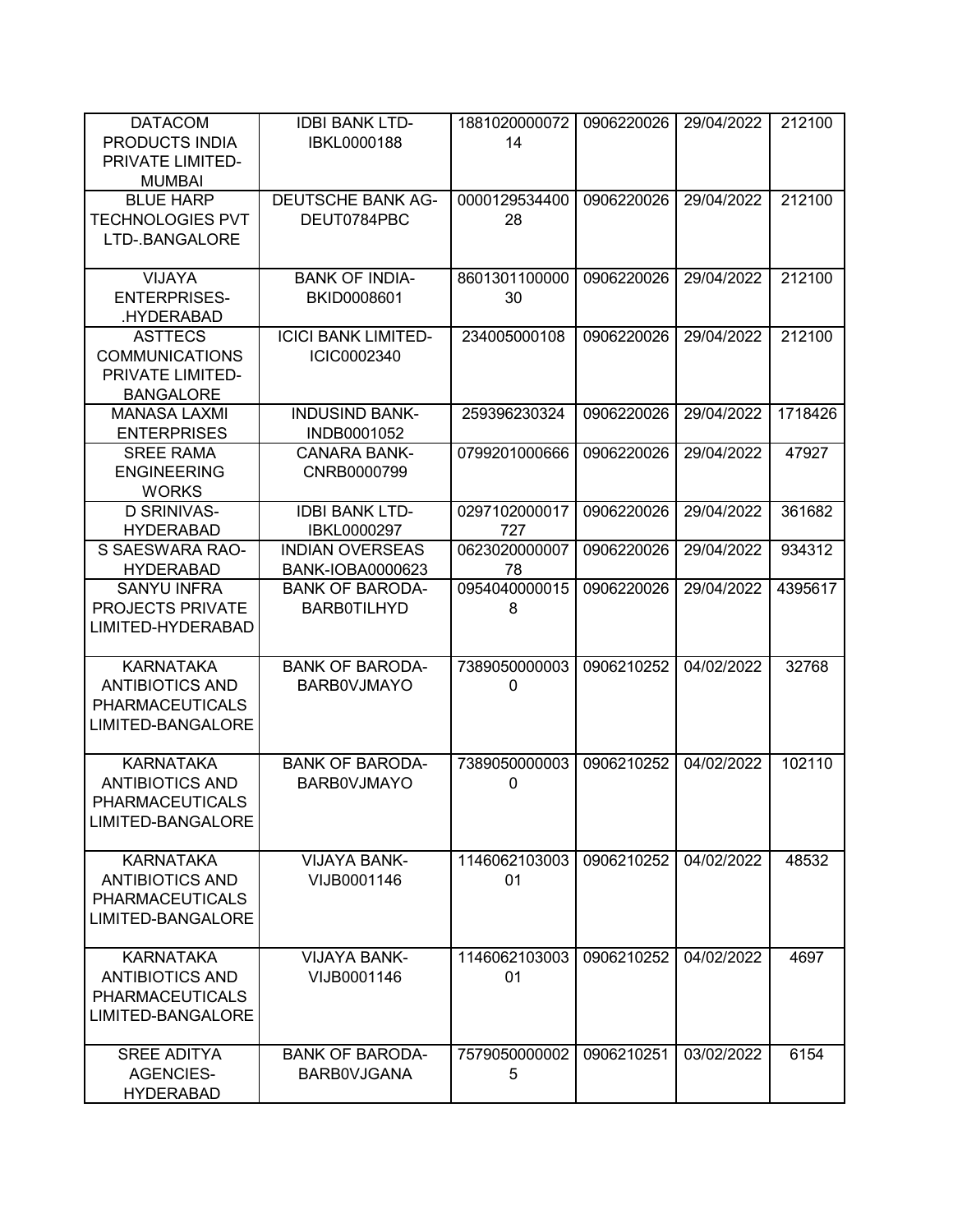| P V AGENCY-                                     | KOTAK MAHINDRA          | 4311907836    | 0906210252 | 04/02/2022 | 25240  |
|-------------------------------------------------|-------------------------|---------------|------------|------------|--------|
| <b>HYDERABAD</b>                                | <b>BANK LIMITED-</b>    |               |            |            |        |
|                                                 | KKBK0007530             |               |            |            |        |
| P V AGENCY-                                     | KOTAK MAHINDRA          | 4311907836    | 0906210252 | 04/02/2022 | 2087   |
| <b>HYDERABAD</b>                                | <b>BANK LIMITED-</b>    |               |            |            |        |
|                                                 | KKBK0007530             |               |            |            |        |
| <b>KARNATAKA</b>                                | <b>BANK OF BARODA-</b>  | 7389050000003 | 0906210252 | 04/02/2022 | 169855 |
| <b>ANTIBIOTICS AND</b>                          | <b>BARBOVJMAYO</b>      | 0             |            |            |        |
| <b>PHARMACEUTICALS</b>                          |                         |               |            |            |        |
| LIMITED-BANGALORE                               |                         |               |            |            |        |
| <b>SUDHA AGENCIES-</b>                          | <b>INDIAN OVERSEAS</b>  | 0583020000007 | 0906210252 | 04/02/2022 | 1661   |
| <b>HYDERABAD</b>                                | <b>BANK-IOBA0000583</b> | 18            |            |            |        |
| <b>LORVEN PHARMA</b>                            | UNION BANK OF INDIA-    | 0578311000004 | 0906210255 | 09/02/2022 | 1757   |
| AND SURGICALS-                                  | UBIN0805785             | 87            |            |            |        |
| <b>SECUNDERABAD</b>                             |                         |               |            |            |        |
| <b>SRI VASAVI MEDICAL</b>                       | <b>INDUSIND BANK-</b>   | 201003862552  | 0906210255 | 09/02/2022 | 62454  |
| <b>AGENCIES-</b>                                | INDB0000004             |               |            |            |        |
| <b>HYDERABAD</b>                                |                         |               |            |            |        |
| <b>SRI VINAYAKA</b>                             | <b>BANK OF INDIA-</b>   | 8626301100000 | 0906210255 | 09/02/2022 | 4123   |
| <b>AGENCIES-</b>                                | BKID0008626             | 43            |            |            |        |
| <b>HYDERABAD</b>                                |                         |               |            |            |        |
| <b>ORIGIN HEALTH</b>                            | <b>AXIS BANK -</b>      | 9200300531485 | 0906210255 | 09/02/2022 | 8436   |
| CARE-HYDERABAD                                  | UTIB0001634             | 19            |            |            |        |
| <b>PULSE</b>                                    | STATE BANK OF INDIA-    | 30859736336   | 0906210255 | 09/02/2022 | 9724   |
| <b>PHARMACEUTICALS</b>                          | SBIN0003098             |               |            |            |        |
| PRIVATE LIMITED-                                |                         |               |            |            |        |
| <b>SECUNDERABAD</b>                             |                         |               |            |            |        |
| <b>SRI LAKSHMI</b>                              | <b>HDFC BANK LTD-</b>   | 5020001847493 | 0906210254 | 08/02/2022 | 48572  |
| <b>MEDICAL HALL-</b>                            | HDFC0000042             | 1             |            |            |        |
| <b>SECUNDERABAD</b><br><b>OPEL HEALTH CARE-</b> | <b>CENTRAL BANK OF</b>  | 3493703996    |            |            | 1275   |
| <b>HYDERABAD</b>                                | INDIA-CBIN0283299       |               | 0906210254 | 08/02/2022 |        |
| <b>SREE ADITYA</b>                              | <b>BANK OF BARODA-</b>  | 7579050000002 | 0906210254 | 08/02/2022 | 1443   |
| <b>AGENCIES-</b>                                | <b>BARBOVJGANA</b>      | 5             |            |            |        |
| <b>HYDERABAD</b>                                |                         |               |            |            |        |
| <b>OPEL HEALTH CARE-</b>                        | <b>CENTRAL BANK OF</b>  | 3493703996    | 0906210258 | 15/02/2022 | 2191   |
| <b>HYDERABAD</b>                                | INDIA-CBIN0283299       |               |            |            |        |
| <b>OPEL HEALTH CARE-</b>                        | <b>CENTRAL BANK OF</b>  | 3493703996    | 0906210258 | 15/02/2022 | 12912  |
| <b>HYDERABAD</b>                                | INDIA-CBIN0283299       |               |            |            |        |
| <b>MSD</b>                                      | <b>CITIBANK NA-</b>     | 0015951001    | 0906210258 | 15/02/2022 | 85100  |
| <b>PHARMACEUTICALS</b>                          | CITI0100000             |               |            |            |        |
| PRIVATE LIMITED-                                |                         |               |            |            |        |
| <b>MUMBAI</b>                                   |                         |               |            |            |        |
| <b>DIVINE OVERSEAS-</b>                         | <b>CANARA BANK-</b>     | 0595201007629 | 0906210258 | 15/02/2022 | 2793   |
| <b>HUBLI</b>                                    | CNRB0000595             |               |            |            |        |
| <b>AASTHA</b>                                   | PUNJAB NATIONAL         | 4052002100008 | 0906210258 | 15/02/2022 | 29560  |
| PHARMACEUTICALS-                                | <b>BANK-PUNB0405200</b> | 561           |            |            |        |
| <b>DELHI</b>                                    |                         |               |            |            |        |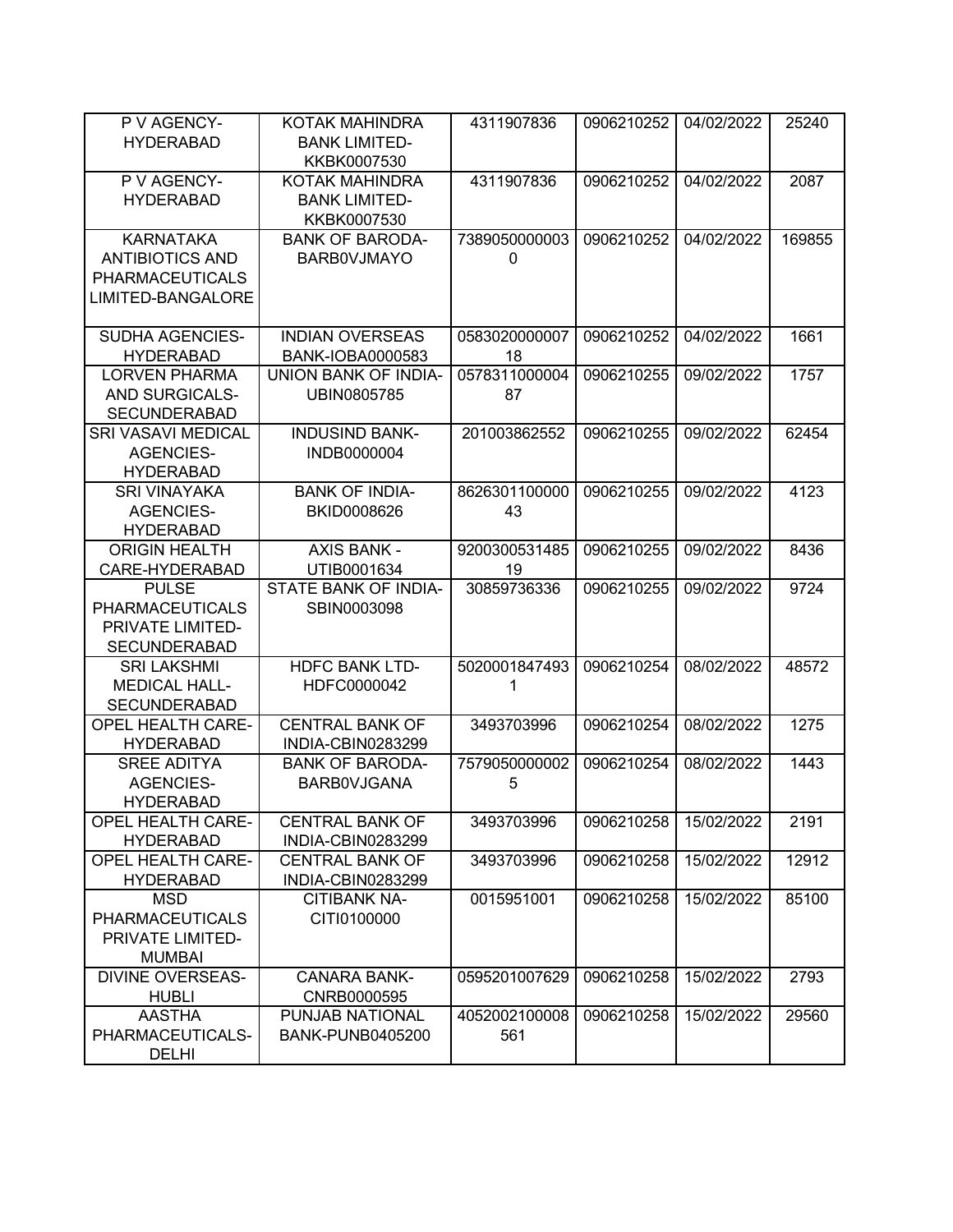| <b>AASTHA</b><br>PHARMACEUTICALS-                                                         | PUNJAB NATIONAL<br><b>BANK-PUNB0405200</b>   | 4052002100008<br>561          | 0906210258 | 15/02/2022 | 6002  |
|-------------------------------------------------------------------------------------------|----------------------------------------------|-------------------------------|------------|------------|-------|
| <b>DELHI</b><br><b>SREE ADITYA</b><br><b>AGENCIES-</b><br><b>HYDERABAD</b>                | <b>BANK OF BARODA-</b><br><b>BARBOVJGANA</b> | 7579050000002<br>5            | 0906210258 | 15/02/2022 | 3184  |
| <b>KARNATAKA</b><br><b>ANTIBIOTICS AND</b><br><b>PHARMACEUTICALS</b><br>LIMITED-BANGALORE | <b>BANK OF BARODA-</b><br><b>BARBOVJMAYO</b> | 7389050000003<br>0            | 0906210258 | 15/02/2022 | 43927 |
| <b>KARNATAKA</b><br><b>ANTIBIOTICS AND</b><br><b>PHARMACEUTICALS</b><br>LIMITED-BANGALORE | <b>BANK OF BARODA-</b><br><b>BARBOVJMAYO</b> | 7389050000003<br>$\mathbf{0}$ | 0906210258 | 15/02/2022 | 37701 |
| <b>KARNATAKA</b><br><b>ANTIBIOTICS AND</b><br><b>PHARMACEUTICALS</b><br>LIMITED-BANGALORE | <b>BANK OF BARODA-</b><br><b>BARBOVJMAYO</b> | 7389050000003<br>$\mathbf{0}$ | 0906210258 | 15/02/2022 | 15809 |
| <b>KARNATAKA</b><br><b>ANTIBIOTICS AND</b><br><b>PHARMACEUTICALS</b><br>LIMITED-BANGALORE | <b>BANK OF BARODA-</b><br><b>BARBOVJMAYO</b> | 7389050000003<br>0            | 0906210261 | 17/02/2022 | 66998 |
| <b>KARNATAKA</b><br><b>ANTIBIOTICS AND</b><br><b>PHARMACEUTICALS</b><br>LIMITED-BANGALORE | <b>BANK OF BARODA-</b><br><b>BARBOVJMAYO</b> | 7389050000003<br>0            | 0906210261 | 17/02/2022 | 19133 |
| <b>KARNATAKA</b><br><b>ANTIBIOTICS AND</b><br><b>PHARMACEUTICALS</b><br>LIMITED-BANGALORE | <b>BANK OF BARODA-</b><br><b>BARBOVJMAYO</b> | 7389050000003<br>0            | 0906210261 | 17/02/2022 | 7853  |
| <b>KARNATAKA</b><br><b>ANTIBIOTICS AND</b><br><b>PHARMACEUTICALS</b><br>LIMITED-BANGALORE | <b>BANK OF BARODA-</b><br><b>BARBOVJMAYO</b> | 7389050000003<br>$\Omega$     | 0906210261 | 17/02/2022 | 5285  |
| <b>KARNATAKA</b><br><b>ANTIBIOTICS AND</b><br><b>PHARMACEUTICALS</b><br>LIMITED-BANGALORE | <b>BANK OF BARODA-</b><br><b>BARBOVJMAYO</b> | 7389050000003<br>0            | 0906210261 | 17/02/2022 | 6813  |
| SUDHA AGENCIES-<br><b>HYDERABAD</b>                                                       | <b>INDIAN OVERSEAS</b><br>BANK-IOBA0000583   | 0583020000007<br>18           | 0906210279 | 04/03/2022 | 21452 |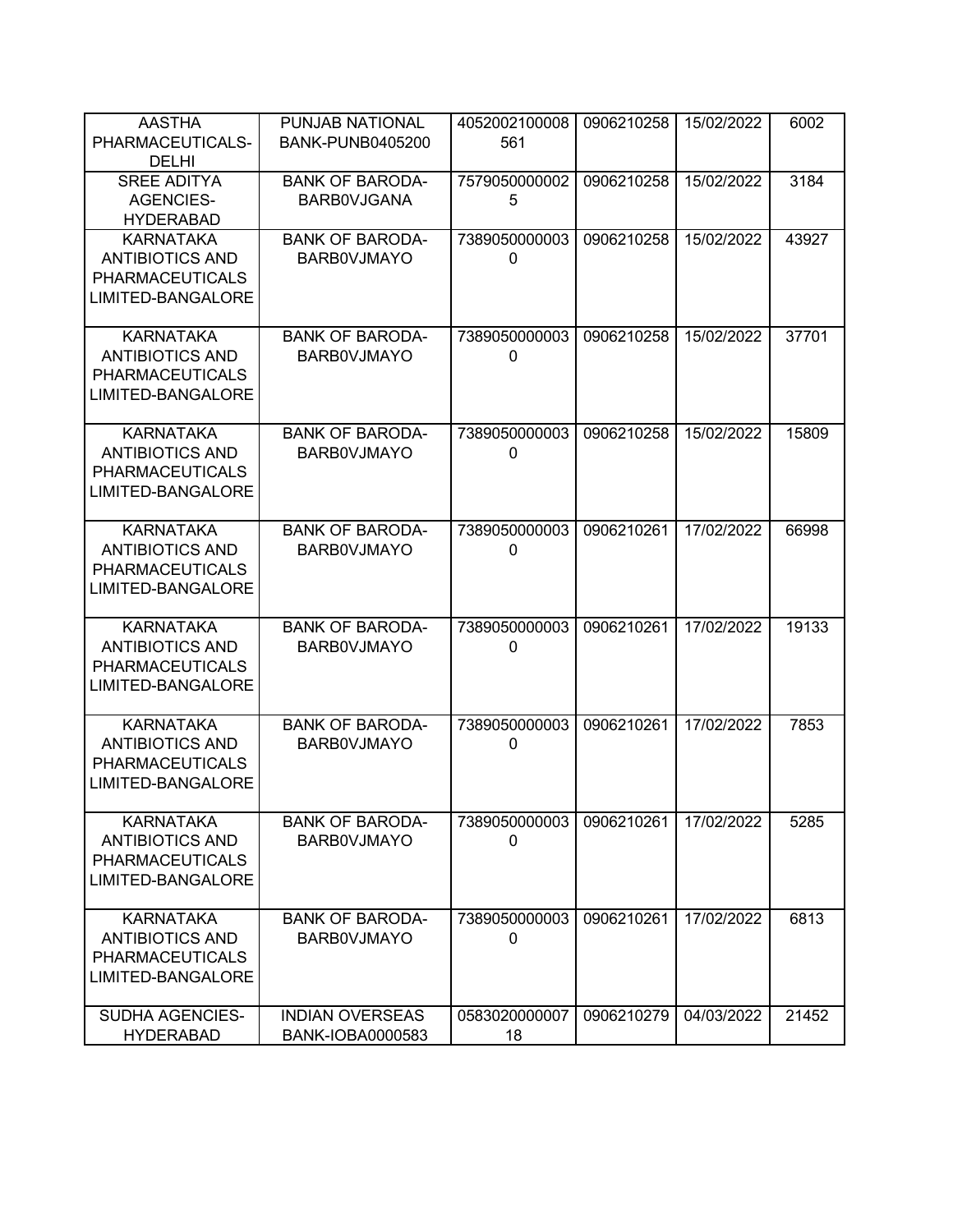| <b>KARNATAKA</b><br><b>ANTIBIOTICS AND</b><br><b>PHARMACEUTICALS</b><br>LIMITED-BANGALORE      | <b>BANK OF BARODA-</b><br><b>BARBOVJMAYO</b> | 7389050000003<br>$\Omega$ | 0906220026 | 29/04/2022 | 55713  |
|------------------------------------------------------------------------------------------------|----------------------------------------------|---------------------------|------------|------------|--------|
| <b>KARNATAKA</b><br><b>ANTIBIOTICS AND</b><br><b>PHARMACEUTICALS</b><br>LIMITED-BANGALORE      | <b>BANK OF BARODA-</b><br><b>BARBOVJMAYO</b> | 7389050000003<br>0        | 0906220026 | 29/04/2022 | 42592  |
| <b>B BHAGYALAXMI-</b><br><b>MEDCHAL</b>                                                        | <b>IDBI BANK LTD-</b><br>IBKL0001273         | 1273102000005<br>555      | 0906210251 | 03/02/2022 | 3234   |
| <b>MATSUSHI POWER</b><br><b>TECHNOLOGIES-</b><br><b>DEHRADUN</b>                               | <b>BANK OF INDIA-</b><br>BKID0006037         | 6037201100001<br>40       | 0906210251 | 03/02/2022 | 22822  |
| OM HARDWARE AND<br><b>ELECTRICALS</b>                                                          | STATE BANK OF INDIA-<br>SBIN0032420          | 61344058183               | 0906210251 | 03/02/2022 | 24366  |
| <b>TANISHA</b><br><b>INTERNATIONAL</b>                                                         | <b>ICICI BANK LIMITED-</b><br>ICIC0003480    | 348005500452              | 0906210251 | 03/02/2022 | 9890   |
| <b>ADVANTAGE</b><br><b>CONSULTING HUB</b><br>PRIVATE LIMITED                                   | <b>DEUTSCHE BANK AG-</b><br>DEUT0278PBC      | 0000403403200<br>19       | 0906210251 | 03/02/2022 | 8545   |
| <b>MediAssist</b><br>Technologies                                                              | <b>BANK OF INDIA-</b><br>BKID0004713         | 4713101100048<br>12       | 0906210252 | 04/02/2022 | 8803   |
| <b>KARNATAKA</b><br><b>ANTIBIOTICS AND</b><br><b>PHARMACEUTICALS</b><br><b>LIMITED</b>         | <b>BANK OF BARODA-</b><br><b>BARBOVJMAYO</b> | 7389050000003<br>0        | 0906210251 | 03/02/2022 | 10690  |
| <b>TRADELINK</b>                                                                               | <b>IDBI BANK LTD-</b><br>IBKL0000549         | 0096511000004<br>35       | 0906210252 | 04/02/2022 | 15778  |
| <b>MONEX</b><br><b>ENTERPRISES</b>                                                             | <b>IDBI BANK LTD-</b><br>IBKL0000039         | 0039102000037<br>882      | 0906210252 | 04/02/2022 | 5808   |
| <b>SADARIYA</b><br><b>INTERNATIONAL</b><br><b>GUJARAT</b>                                      | <b>ICICI BANK LIMITED-</b><br>ICIC0003480    | 348005500451              | 0906210252 | 04/02/2022 | 2049   |
| <b>NISCO INDIA</b>                                                                             | <b>HDFC BANK LTD-</b><br>HDFC0000339         | 0339200000279<br>8        | 0906210252 | 04/02/2022 | 3583   |
| Genesis Technologies<br>Services                                                               | <b>ICICI BANK LTD-</b><br>ICIC0000671        | 067105012916              | 0906210252 | 04/02/2022 | 23576  |
| <b>ELASTOMECH-</b><br><b>KOLKATA</b>                                                           | AXIS BANK-UTIB0000191                        | 9180200832576<br>76       | 0906210256 | 11/02/2022 | 6434   |
| <b>GOLKONDA</b><br><b>ENGINEERING</b><br><b>ENTERPRISES</b><br>LIMITED-<br><b>SECUNDERABAD</b> | KOTAK MAHINDRA<br><b>BANK-KKBK0000554</b>    | 2311113387                | 0906210261 | 17/02/2022 | 785678 |
| <b>SATISH KUMAR</b><br><b>GUPTA-FIROZPUR</b><br><b>CANTT</b>                                   | AXIS BANK-UTIB0000313                        | 9130200288710<br>38       | 0906210256 | 11/02/2022 | 89693  |
| <b>KREATIVE HUB</b>                                                                            | <b>IDBI BANK LTD-</b><br>IBKL0000039         | 0039102000038<br>438      | 0906210256 | 11/02/2022 | 1978   |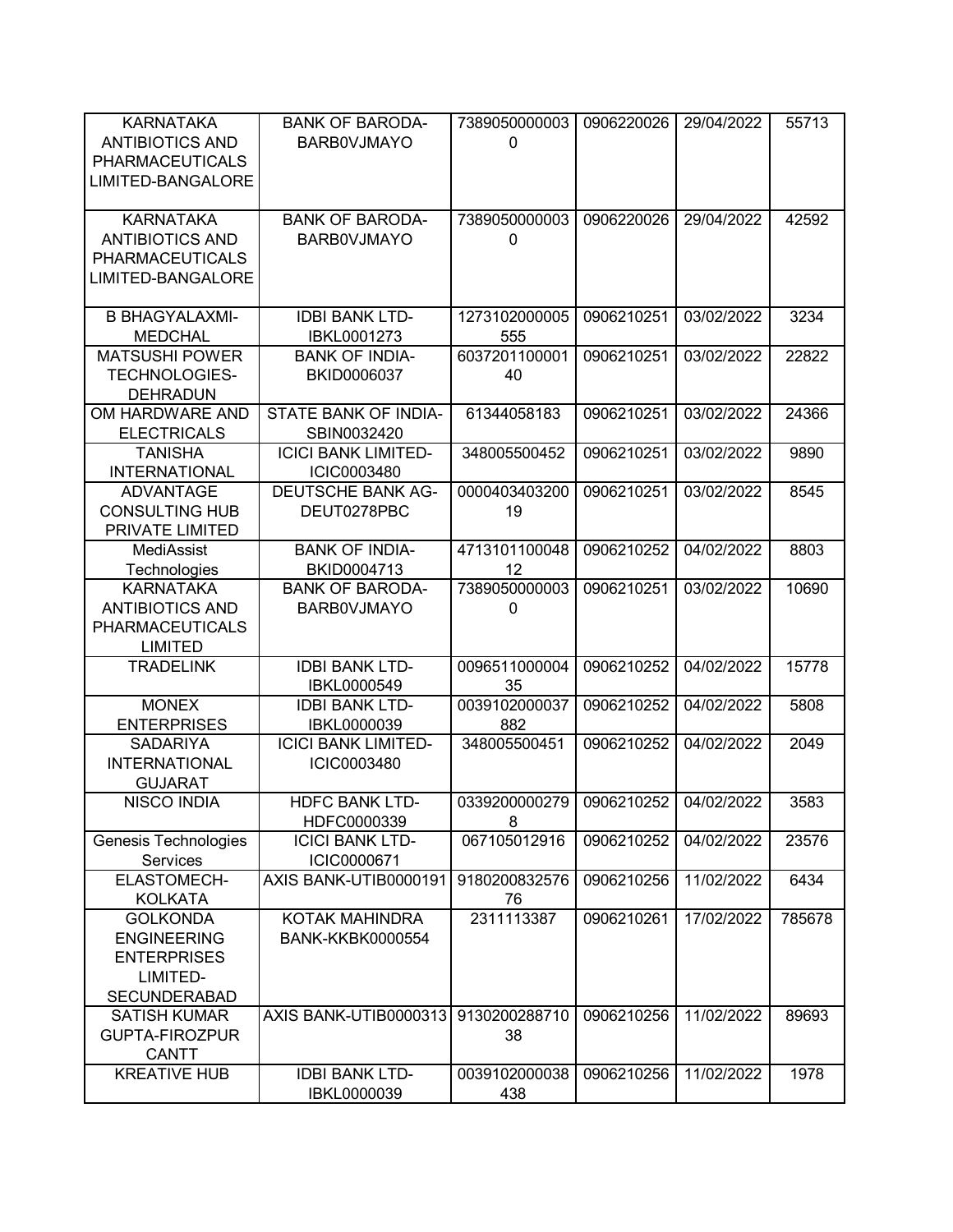| svs technologies            | <b>HDFC BANK LTD-</b>                        | 5020004903462      | 0906210256 | 11/02/2022 | 21009    |
|-----------------------------|----------------------------------------------|--------------------|------------|------------|----------|
|                             | HDFC0001293                                  | 9                  |            |            |          |
| <b>KUNAL ENTERPRISES</b>    | <b>BANK OF BARODA-</b>                       | 1944020000052      | 0906210258 | 15/02/2022 | 18581    |
|                             | <b>BARBOCHILAK</b>                           | 7                  |            |            |          |
| <b>KUNAL ENTERPRISES</b>    | <b>BANK OF BARODA-</b>                       | 1944020000052      | 0906210258 | 15/02/2022 | 3053     |
|                             | <b>BARBOCHILAK</b>                           | 7                  |            |            |          |
| <b>MAKMONI</b>              | <b>BANK OF BARODA-</b>                       | 2794020000242      | 0906210258 | 15/02/2022 | 24875    |
| <b>ENTERPRISES-</b>         | <b>BARB0PBBMUM</b>                           | 9                  |            |            |          |
| <b>MUMBAI</b>               |                                              |                    |            |            |          |
| <b>ALLWIN FURNITURES</b>    | <b>BANK OF BARODA-</b>                       | 7564020000017      | 0906210258 | 15/02/2022 | 1038303  |
|                             | <b>BARBOVJPUBL</b>                           | 1                  |            |            |          |
| <b>ALLWIN FURNITURES</b>    | <b>BANK OF BARODA-</b>                       | 7564020000017      | 0906210258 | 15/02/2022 | 509881   |
|                             | <b>BARBOVJPUBL</b>                           | 1                  |            |            |          |
| <b>ALLWIN FURNITURES</b>    | <b>BANK OF BARODA-</b>                       | 7564020000017      | 0906210263 | 18/02/2022 | 95904    |
|                             | <b>BARBOVJPUBL</b>                           | 1                  |            |            |          |
| <b>ALLWIN FURNITURES</b>    | <b>BANK OF BARODA-</b>                       | 7564020000017<br>1 | 0906210263 | 18/02/2022 | 17918    |
| <b>Genesis Technologies</b> | <b>BARBOVJPUBL</b><br><b>ICICI BANK LTD-</b> | 067105012916       | 0906210263 | 18/02/2022 | 10986    |
| Services                    | ICIC0000671                                  |                    |            |            |          |
| <b>KIRAN WIRE</b>           | <b>KARUR VYSYA BANK-</b>                     | 3101115000010      | 0906210263 | 18/02/2022 | 381821   |
| <b>NETTING</b>              | KVBL0003101                                  | 131                |            |            |          |
| <b>COMPANYKOLKATA</b>       |                                              |                    |            |            |          |
| <b>ALLWIN FURNITURES</b>    | <b>BANK OF BARODA-</b>                       | 7564020000017      | 0906210263 | 18/02/2022 | 269426   |
|                             | <b>BARBOVJPUBL</b>                           | 1                  |            |            |          |
| <b>MEDHA TRACTION</b>       | <b>CITIBANK NA-</b>                          | 0711369007         | 0906210263 | 18/02/2022 | 3683     |
| <b>EQUIPMENT</b>            | CITI0000006                                  |                    |            |            |          |
| PRIVATE LIMITED-            |                                              |                    |            |            |          |
| <b>HYDERABAD</b>            |                                              |                    |            |            |          |
| <b>ARUSH</b>                | <b>INDUSIND BANK-</b>                        | 258269680193       | 0906210263 | 18/02/2022 | 16474    |
| <b>ENTERPRISES</b>          | INDB0001831                                  |                    |            |            |          |
| <b>SRIRAM CABLES</b>        | <b>BANK OF</b>                               | 60379231554        | 0906210264 | 21/02/2022 | 21352599 |
| PRIVATE LIMITED-            | MAHARASHTRA-                                 |                    |            |            |          |
| <b>ALWAR</b>                | MAHB0001295                                  |                    |            |            |          |
| <b>FAMOUS</b>               | KARUR VYSYA BANK-                            | 1460115000003      | 0906210264 | 21/02/2022 | 725421   |
| <b>ENGINEERING</b>          | KVBL0001460                                  | 759                |            |            |          |
| SERVICES-MEDCHAL-           |                                              |                    |            |            |          |
| <b>MALKAJGIRI</b>           |                                              |                    |            |            |          |
| <b>RUP ENTERPRISES-</b>     | PUNJAB NATIONAL                              | 1550050003469      |            |            | 6036     |
| <b>THANE</b>                | BANK-PUNB0155020                             |                    | 0906210264 | 21/02/2022 |          |
| <b>BHOPAL ELECTRICAL</b>    | <b>CENTRAL BANK OF</b>                       | 3039009021         | 0906210264 | 21/02/2022 | 6099     |
| <b>INSULATION PVT.</b>      | INDIA-CBIN0282171                            |                    |            |            |          |
| LTD.-BHOPAL                 |                                              |                    |            |            |          |
|                             |                                              |                    |            |            |          |
| 3D SOLUTIONS-               | AXIS BANK-UTIB0003241                        | 9180200567362      | 0906210264 | 21/02/2022 | 231326   |
| <b>HYDERABAD</b>            |                                              | 10                 |            |            |          |
| 3D SOLUTIONS-               | AXIS BANK-UTIB0003241                        | 9180200567362      | 0906210264 | 21/02/2022 | 33440    |
| <b>HYDERABAD</b>            |                                              | 10                 |            |            |          |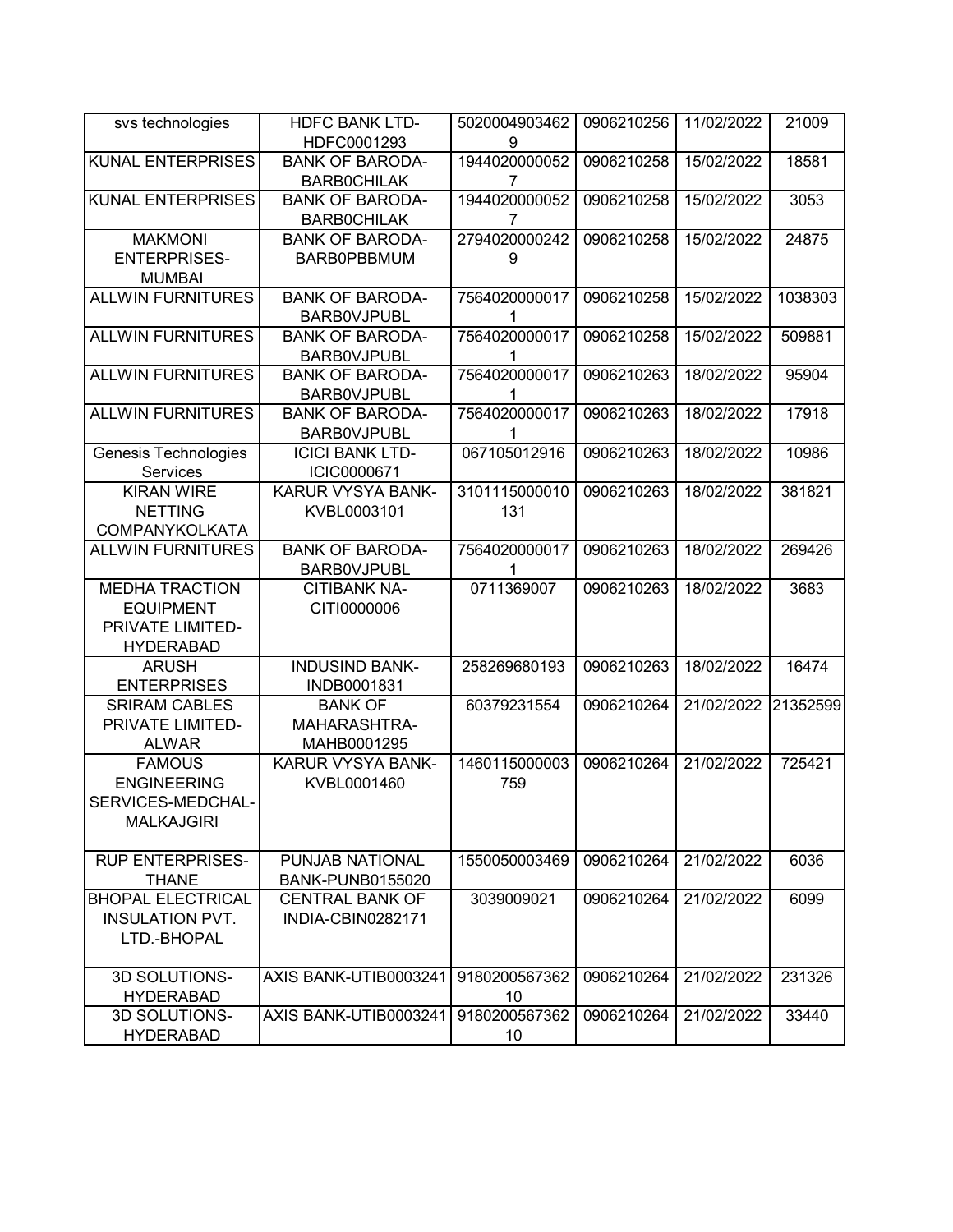| <b>ELECTRICALS</b><br><b>ELECTRONICS</b><br><b>INDUSTRIAL</b> | <b>CANARA BANK-</b><br>CNRB0000980           | 0980201002093      | 0906210264 | 21/02/2022 | 15105   |
|---------------------------------------------------------------|----------------------------------------------|--------------------|------------|------------|---------|
| CORPORATION-<br><b>KOLKATA</b>                                |                                              |                    |            |            |         |
| <b>DD EXIM PRIVATE</b>                                        | UNION BANK OF INDIA-                         | 5651210000454      | 0906210264 | 21/02/2022 | 68372   |
| LIMITED-KOLKATA                                               | UBIN0906093                                  | 69                 |            |            |         |
| <b>HIND ENTERPRISES-</b>                                      | UNION BANK OF INDIA-                         | 3798010100181      | 0906210264 | 21/02/2022 | 65848   |
| <b>MUMBAI</b>                                                 | UBIN0537985                                  | 21                 |            |            |         |
| <b>FLOWTECH PUMPS</b>                                         | <b>CANARA BANK-</b>                          | 0492261005854      | 0906210264 | 21/02/2022 | 26593   |
| AND MOTORS-                                                   | CNRB0000492                                  |                    |            |            |         |
| <b>BANGALORE</b>                                              |                                              |                    |            |            |         |
| R K ENGINEERING-                                              | PNB-PUNB0125700                              | 1257005500001      | 0906210264 | 21/02/2022 | 9362    |
| <b>BHOPAL</b>                                                 |                                              | 264                |            |            |         |
| <b>OMEGA ELEVATORS-</b>                                       | KOTAK MAHINDRA                               | 1911766795         | 0906210267 | 22/02/2022 | 1522681 |
| <b>AHMEDABAD</b>                                              | <b>BANK-KKBK0002564</b>                      |                    |            |            |         |
| <b>WONTECH</b>                                                | <b>HDFC BANK LTD-</b>                        | 0368202000003      | 0906210267 | 22/02/2022 | 145601  |
| <b>ENGINEERING PVT.</b>                                       | HDFC0000368                                  | 1                  |            |            |         |
| LTD.-HYDERABAD                                                |                                              |                    |            |            |         |
| <b>WONTECH</b>                                                | <b>HDFC BANK LTD-</b>                        | 0368202000003      | 0906210267 | 22/02/2022 | 193091  |
| <b>ENGINEERING PVT.</b>                                       | HDFC0000368                                  |                    |            |            |         |
| LTD.-HYDERABAD                                                |                                              |                    |            |            |         |
| <b>WONTECH</b>                                                | <b>HDFC BANK LTD-</b>                        | 0368202000003      | 0906210267 | 22/02/2022 | 200022  |
| <b>ENGINEERING PVT.</b>                                       | HDFC0000368                                  | 1                  |            |            |         |
| LTD.-HYDERABAD                                                |                                              |                    |            |            |         |
| <b>WONTECH</b>                                                | <b>HDFC BANK LTD-</b>                        | 0368202000003      | 0906210267 | 22/02/2022 | 208241  |
| <b>ENGINEERING PVT.</b>                                       | HDFC0000368                                  | 1                  |            |            |         |
| LTD.-HYDERABAD                                                |                                              |                    |            |            |         |
| <b>WONTECH</b>                                                | <b>HDFC BANK LTD-</b>                        | 0368202000003      | 0906210267 | 22/02/2022 | 167169  |
| <b>ENGINEERING PVT.</b>                                       | HDFC0000368                                  | 1                  |            |            |         |
| LTD.-HYDERABAD                                                |                                              |                    |            |            |         |
| <b>ALLWIN FURNITURES</b>                                      | <b>BANK OF BARODA-</b>                       | 7564020000017      | 0906210267 | 22/02/2022 | 475116  |
| <b>ALLWIN FURNITURES</b>                                      | <b>BARBOVJPUBL</b><br><b>BANK OF BARODA-</b> | 1<br>7564020000017 | 0906210267 | 22/02/2022 | 41730   |
|                                                               | <b>BARBOVJPUBL</b>                           | 1                  |            |            |         |
| Himalayan Power                                               | PUNJAB NATIONAL                              | 0110008700011      | 0906210267 | 22/02/2022 | 153199  |
| Machine Mfg Co                                                | <b>BANK-PUNB0011000</b>                      | 287                |            |            |         |
| Himalayan Power                                               | PUNJAB NATIONAL                              | 0110008700011      | 0906210267 | 22/02/2022 | 76599   |
| Machine Mfg Co                                                | <b>BANK-PUNB0011000</b>                      | 287                |            |            |         |
| <b>KANHHA CABLES</b>                                          | <b>BANK OF BARODA-</b>                       | 0710050000010      | 0906210268 | 23/02/2022 | 891684  |
| PVT LTD-JAIPUR                                                | <b>BARB0INDJAI</b>                           | 9                  |            |            |         |
| <b>OMEGA ELEVATORS-</b>                                       | KOTAK MAHINDRA                               | 1911766795         | 0906210269 | 24/02/2022 | 1522681 |
| AHMEDABAD                                                     | <b>BANK-KKBK0002564</b>                      |                    |            |            |         |
|                                                               |                                              |                    |            |            |         |
| <b>THERMO CABLES</b>                                          | <b>HDFC BANK LTD-</b>                        | 5020004949266      | 0906210268 | 23/02/2022 | 898132  |
| LIMITED-HYDERABAD                                             | HDFC0001041                                  | 0                  |            |            |         |
|                                                               |                                              |                    |            |            |         |
| <b>TIRUMALA</b>                                               | <b>AXIS BANK-</b>                            | 9170200411837      | 0906210268 | 23/02/2022 | 10270   |
| <b>INDUSTRIES-KANPUR</b>                                      | UTIB0002764                                  | 63                 |            |            |         |
|                                                               |                                              |                    |            |            |         |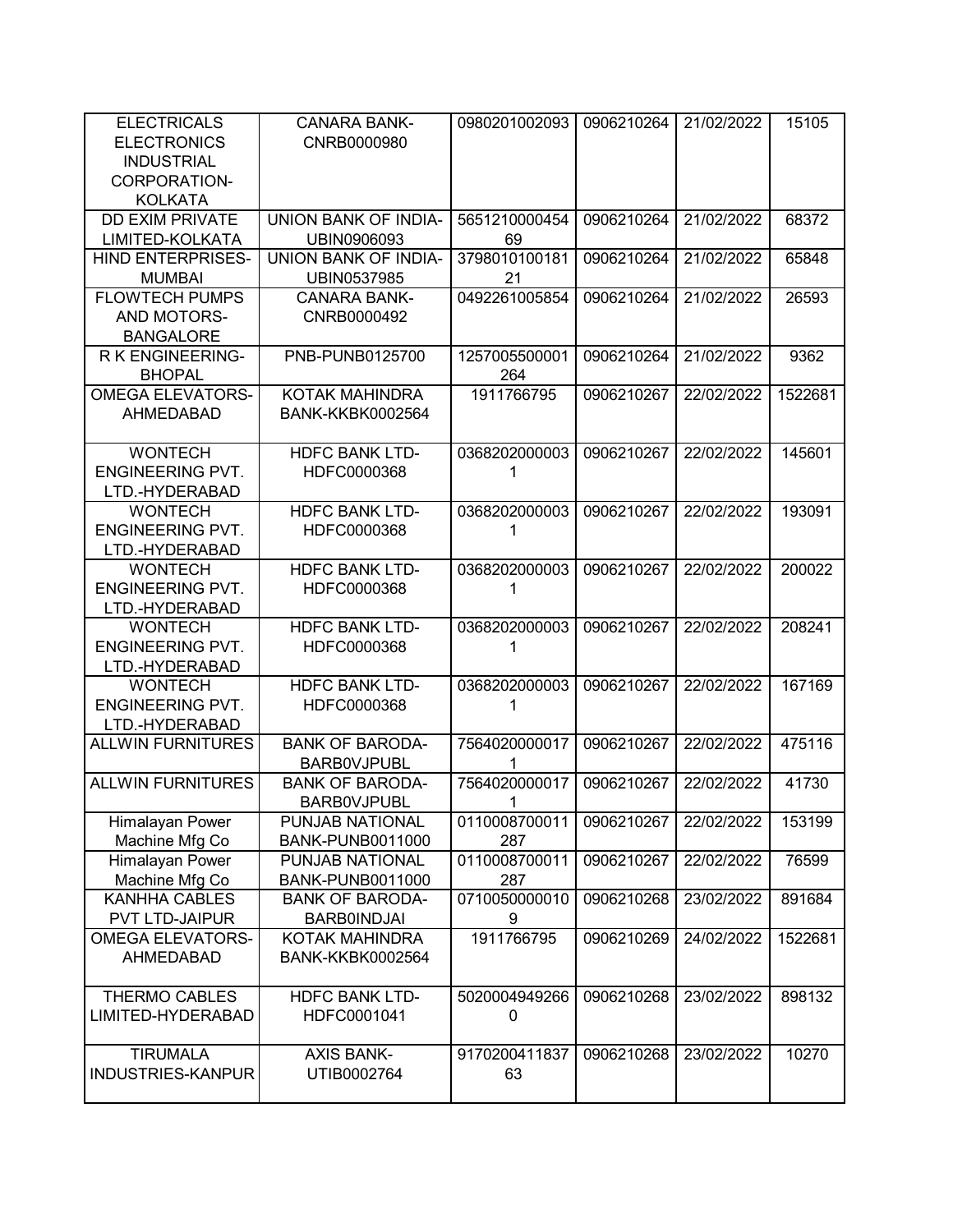| <b>JAI ENTERPRISES-</b>  | <b>INDIAN BANK-</b>      | 6756896525    | 0906210268 | 23/02/2022 | 54968   |
|--------------------------|--------------------------|---------------|------------|------------|---------|
| <b>HYDERABAD</b>         | IDIB000B168              |               |            |            |         |
| <b>MARVEL ELECTRIC</b>   | <b>AXIS BANK-</b>        | 9200300198496 | 0906210268 | 23/02/2022 | 85478   |
| <b>EQUIPMENTS</b>        | UTIB0002517              | 36            |            |            |         |
| PRIVATE LIMITED-         |                          |               |            |            |         |
| <b>MUMBAI</b>            |                          |               |            |            |         |
| <b>MAHESHWARI</b>        | <b>BANK OF BARODA-</b>   | 0512020000133 | 0906210271 | 25/02/2022 | 80631   |
| <b>INDUSTRIES-</b>       | <b>BARB0SECUND</b>       | 8             |            |            |         |
| <b>SECUNDERABAD</b>      |                          |               |            |            |         |
| <b>COIMBATORE</b>        | STATE BANK OF INDIA-     | 30198037123   | 0906210271 | 25/02/2022 | 74973   |
| <b>COMPRESSOR</b>        | SBIN0007231              |               |            |            |         |
| <b>ENGINEERING</b>       |                          |               |            |            |         |
| <b>COMPANY PVT LTD-</b>  |                          |               |            |            |         |
| <b>COIMBATORE</b>        |                          |               |            |            |         |
| Genesis Technologies     | <b>ICICI BANK LTD-</b>   | 067105012916  | 0906210273 | 28/02/2022 | 362411  |
| Services                 | ICIC0000671              |               |            |            |         |
| K.R.CORPORATION          | <b>BANK OF BARODA-</b>   | 3378040000004 | 0906210276 | 03/03/2022 | 41445   |
|                          | <b>BARB0GRAINM</b>       | 8             |            |            |         |
| <b>ALLWIN FURNITURES</b> | <b>BANK OF BARODA-</b>   | 7564020000017 | 0906210276 | 03/03/2022 | 39013   |
|                          | <b>BARBOVJPUBL</b>       | 1             |            |            |         |
| <b>ALLWIN FURNITURES</b> | <b>BANK OF BARODA-</b>   | 7564020000017 | 0906210276 | 03/03/2022 | 24755   |
|                          | <b>BARBOVJPUBL</b>       |               |            |            |         |
| <b>KUNAL ENTERPRISES</b> | <b>BANK OF BARODA-</b>   | 1944020000052 | 0906210276 | 03/03/2022 | 2247    |
|                          | <b>BARBOCHILAK</b>       |               |            |            |         |
| <b>KUNAL ENTERPRISES</b> | <b>BANK OF BARODA-</b>   | 1944020000052 | 0906210276 | 03/03/2022 | 2447    |
|                          | <b>BARBOCHILAK</b>       | 7             |            |            |         |
| <b>SATISH KUMAR</b>      | AXIS BANK-UTIB0000313    | 9130200288710 | 0906210276 | 03/03/2022 | 89693   |
| <b>GUPTA-FIROZPUR</b>    |                          | 38            |            |            |         |
| <b>CANTT</b>             |                          |               |            |            |         |
| <b>GOLKONDA</b>          | KOTAK MAHINDRA           | 2311113387    | 0906210277 | 04/03/2022 | 5143250 |
| <b>ENGINEERING</b>       | <b>BANK-KKBK0000554</b>  |               |            |            |         |
| <b>ENTERPRISES</b>       |                          |               |            |            |         |
| LIMITED-                 |                          |               |            |            |         |
| <b>SECUNDERABAD</b>      |                          |               |            |            |         |
| <b>GOLKONDA</b>          | KOTAK MAHINDRA           | 2311113387    | 0906210277 | 04/03/2022 | 2908775 |
| <b>ENGINEERING</b>       | <b>BANK-KKBK0000554</b>  |               |            |            |         |
| <b>ENTERPRISES</b>       |                          |               |            |            |         |
| LIMITED-                 |                          |               |            |            |         |
| <b>SECUNDERABAD</b>      |                          |               |            |            |         |
| <b>SRIRAM CABLES</b>     | <b>BANK OF</b>           | 60379231554   | 0906210277 | 04/03/2022 | 2260694 |
| PRIVATE LIMITED-         | MAHARASHTRA-             |               |            |            |         |
| <b>ALWAR</b>             | MAHB0001295              |               |            |            |         |
| PACKING HOUSE-           | THE SHAMRAO VITHAL       | 1053199400000 | 0906210279 | 04/03/2022 | 29059   |
| <b>MUMBAI</b>            | <b>CO-OPERATIVE BAN-</b> | 05            |            |            |         |
|                          | SVCB0000053              |               |            |            |         |
|                          |                          |               |            |            |         |
| <b>PACKING HOUSE-</b>    | THE SHAMRAO VITHAL       | 1053199400000 | 0906210279 | 04/03/2022 | 10116   |
| <b>MUMBAI</b>            | <b>CO-OPERATIVE BAN-</b> | 05            |            |            |         |
|                          | SVCB0000053              |               |            |            |         |
|                          |                          |               |            |            |         |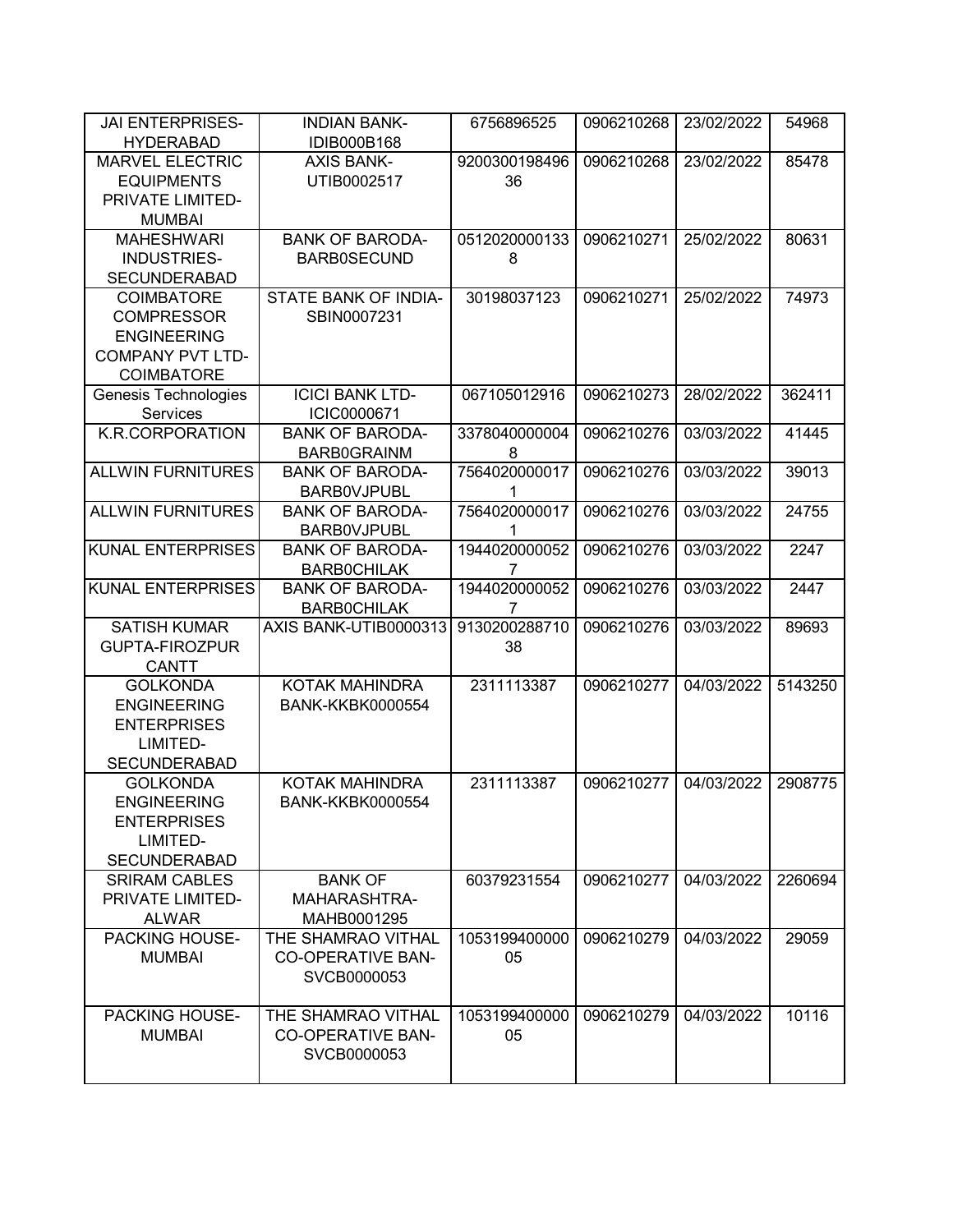| <b>PACKING HOUSE-</b><br><b>MUMBAI</b>                                             | THE SHAMRAO VITHAL<br><b>CO-OPERATIVE BAN-</b><br>SVCB0000053 | 1053199400000<br>05             | 0906210279 | 04/03/2022 | 11876   |
|------------------------------------------------------------------------------------|---------------------------------------------------------------|---------------------------------|------------|------------|---------|
| <b>PARAGON</b><br><b>INSTRUMENTATION</b><br><b>ENGINEERS PVT.</b><br>LTD.-ROORKEE  | KOTAK MAHINDRA<br><b>BANK-KKBK0005486</b>                     | 2312439219                      | 0906210279 | 04/03/2022 | 26125   |
| HIND ENTERPRISES-<br><b>MUMBAI</b>                                                 | UNION BANK OF INDIA-<br>UBIN0537985                           | 3798010100181<br>21             | 0906210279 | 04/03/2022 | 21455   |
| NAVEEN UDYOG HYD-<br><b>SECUNDERABAD</b>                                           | AXIS BANK-UTIB0000068                                         | 9170200330288<br>74             | 0906210280 | 07/03/2022 | 25934   |
| <b>BK ENTERPRISES</b>                                                              | <b>INDIAN BANK-</b><br>IDIB000B869                            | 50510467202                     | 0906210280 | 07/03/2022 | 19580   |
| <b>BAJRANG MEDICAL</b><br><b>SOLUTIONS</b>                                         | <b>INDIAN OVERSEAS</b><br>BANK-IOBA0003241                    | 3241020000002<br>44             | 0906210280 | 07/03/2022 | 15404   |
| <b>HBS INDUSTRIES</b>                                                              | SBI-SBIN0009021                                               | 0000003814038<br>9516           | 0906210280 | 07/03/2022 | 2374    |
| <b>SHAH TRADERS</b>                                                                | BOB-BARB0DASNAX                                               | 4185040000000<br>4              | 0906210280 | 07/03/2022 | 15121   |
| <b>Ashok Enterprises</b>                                                           | SBI-SBIN0011658                                               | 39588812890                     | 0906210280 | 07/03/2022 | 16184   |
| <b>PROGNOSYS</b>                                                                   | STATE BANK OF INDIA-                                          | 64003224794                     | 0906210289 | 22/03/2022 | 1872723 |
| <b>MEDICAL SYSTEMS</b><br>PVT LTD-BANGALORE                                        | SBIN0006959                                                   |                                 |            |            |         |
| <b>JOHNSON LIFTS</b><br>PRIVATE LIMITED-<br><b>CHENNAI</b>                         | KOTAK MAHINDRA<br><b>BANK LIMITED-</b><br>KKBK0008488         | 425011008336                    | 0906210302 | 31/03/2022 | 443948  |
| <b>JOHNSON LIFTS</b><br>PRIVATE LIMITED-<br><b>CHENNAI</b>                         | KOTAK MAHINDRA<br><b>BANK LIMITED-</b><br>KKBK0008488         | 425011008336                    | 0906210302 | 31/03/2022 | 1331843 |
| <b>JOHNSON LIFTS</b><br>PRIVATE LIMITED-<br><b>CHENNAI</b>                         | KOTAK MAHINDRA<br><b>BANK LIMITED-</b><br>KKBK0008488         | 425011008336                    | 0906210302 | 31/03/2022 | 1331843 |
| <b>ALLWIN FURNITURES</b>                                                           | <b>BANK OF BARODA-</b><br><b>BARBOVJPUBL</b>                  | 7564020000017<br>1              | 0906210302 | 31/03/2022 | 739791  |
| <b>TORKSKY-</b><br><b>MORADABD</b>                                                 | SBI-SBIN0012513                                               | 37748344766                     | 0906220007 | 06/04/2022 | 31879   |
| NAGINA INDUSTRIAL<br><b>CORPORATION</b>                                            | <b>BANK OF BARODA-</b><br><b>BARB0DBMGRO</b>                  | 6655050000001<br>$\overline{7}$ | 0906220007 | 06/04/2022 | 9942    |
| <b>Void Fire Consultants</b>                                                       | <b>UNION BANK OF INDIA-</b><br>UBIN0562793                    | 6279040100000<br>26             | 0906220007 | 06/04/2022 | 125724  |
| <b>SRI BALAJI</b><br><b>INDUSTRIES</b>                                             | SBI-SBIN0012716                                               | 32222210714                     | 0906220007 | 06/04/2022 | 42058   |
| <b>SHRI SHAKTHI</b><br><b>GANAPATHI</b><br><b>ENTERPRISES-</b><br><b>HYDERABAD</b> | UNION BANK OF INDIA-<br>UBIN0813397                           | 1339111000006<br>45             | 0906220007 | 06/04/2022 | 110220  |
| <b>MAURICE</b><br><b>APPLIANCES</b>                                                | SBI-SBIN0003633                                               | 36917500473                     | 0906220007 | 06/04/2022 | 40859   |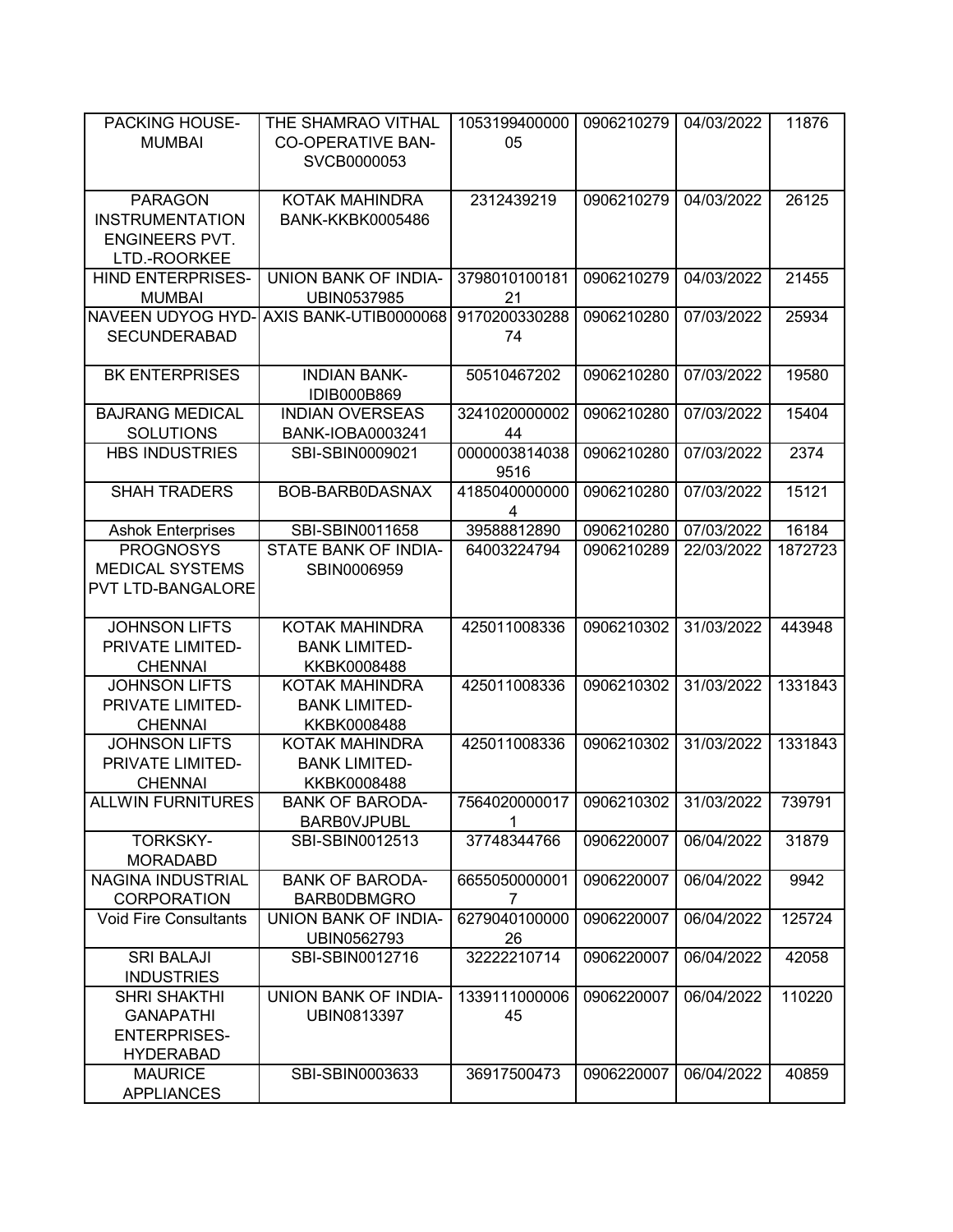| <b>LAKSHMI KUBERA</b>                       | STATE BANK OF INDIA-                  | 62373094346   | 0906220007 | 06/04/2022 | 6837   |
|---------------------------------------------|---------------------------------------|---------------|------------|------------|--------|
| <b>ENTERPRISES</b>                          | SBIN0020822                           |               |            |            |        |
| <b>LAKSHMI KUBERA</b><br><b>ENTERPRISES</b> | STATE BANK OF INDIA-                  | 62373094346   | 0906220007 | 06/04/2022 | 4715   |
| <b>LAKSHMI KUBERA</b>                       | SBIN0020822                           |               |            | 06/04/2022 | 27352  |
|                                             | STATE BANK OF INDIA-                  | 62373094346   | 0906220007 |            |        |
| <b>ENTERPRISES</b>                          | SBIN0020822                           |               |            |            |        |
| <b>LAKSHMI KUBERA</b>                       | STATE BANK OF INDIA-                  | 62373094346   | 0906220007 | 06/04/2022 | 95904  |
| <b>ENTERPRISES</b>                          | SBIN0020822                           |               |            |            |        |
| <b>ESHANI TRADING</b>                       | <b>ICICI BANK LTD-</b><br>ICIC0006235 | 623505387454  | 0906220007 | 06/04/2022 | 1586   |
| <b>SUPAN SALES-</b>                         | <b>HDFC BANK LTD-</b>                 | 0300202000543 | 0906220011 | 12/04/2022 | 33596  |
| AHMEDABAD                                   | HDFC0001680                           | 7             |            |            |        |
| HE TECHNOCRATS-                             | <b>HDFC BANK LTD-</b>                 | 0042256000490 | 0906220011 | 12/04/2022 | 12967  |
| <b>HYDERABAD</b>                            | HDFC0000042                           | 4             |            |            |        |
| <b>HARSH</b>                                | <b>BANK OF BARODA-</b>                | 7745020000157 | 0906220011 | 12/04/2022 | 7886   |
| <b>TELECOMMUNICATIO</b>                     | <b>BARBOVJMATH</b>                    | 7             |            |            |        |
| N-MATHURA                                   |                                       |               |            |            |        |
| <b>UTTAM</b>                                | SBI-SBIN0011082                       | 39668428075   | 0906220011 | 12/04/2022 | 8723   |
| <b>ENTERPRISESHYDER</b>                     |                                       |               |            |            |        |
| <b>ABAD</b>                                 |                                       |               |            |            |        |
| <b>ELASTOMECH-</b>                          | AXIS BANK-UTIB0000191                 | 9180200832576 | 0906220011 | 12/04/2022 | 11140  |
| <b>KOLKATA</b>                              |                                       | 76            |            |            |        |
| ELASTOMECH-                                 | AXIS BANK-UTIB0000191                 | 9180200832576 | 0906220011 | 12/04/2022 | 16739  |
| <b>KOLKATA</b>                              |                                       | 76            |            |            |        |
| ELASTOMECH-                                 | AXIS BANK-UTIB0000191                 | 9180200832576 | 0906220011 | 12/04/2022 | 3466   |
| <b>KOLKATA</b>                              |                                       | 76            |            |            |        |
| <b>SRINIVASA SALES</b>                      | <b>BANK OF BARODA-</b>                | 0516050000005 | 0906220011 | 12/04/2022 | 173386 |
| AND SERVICE PVT                             | <b>BARBOVIJAYA</b>                    | 3             |            |            |        |
| LTD-VIJAYAWADA                              |                                       |               |            |            |        |
| <b>SRINIVASA SALES</b>                      | <b>BANK OF BARODA-</b>                | 0516050000005 | 0906220011 | 12/04/2022 | 18850  |
| AND SERVICE PVT                             | <b>BARBOVIJAYA</b>                    | 3             |            |            |        |
| LTD-VIJAYAWADA                              |                                       |               |            |            |        |
| <b>SK ENTERPRISES-</b>                      | UNION BANK OF INDIA-                  | 0543110110023 | 0906220011 | 12/04/2022 | 62477  |
| HYDERABAD                                   | UBIN0805432                           | 20            |            |            |        |
| <b>SRINIVASA SALES</b>                      | <b>BANK OF BARODA-</b>                | 0516050000005 | 0906220011 | 12/04/2022 | 8189   |
| AND SERVICE PVT                             | <b>BARBOVIJAYA</b>                    | 3             |            |            |        |
| LTD-VIJAYAWADA                              |                                       |               |            |            |        |
| <b>RAMPRASAD</b>                            | STATE BANK OF INDIA-                  | 31174535856   | 0906220011 | 12/04/2022 | 60077  |
| <b>BRIJLAL-KOLKATA</b>                      | SBIN0001651                           |               |            |            |        |
| <b>SWASTIK SALES</b>                        | <b>CANARA BANK-</b>                   | 9502121000025 | 0906220015 | 18/04/2022 | 8488   |
| CORPORATION-                                | CNRB0000344                           | 4             |            |            |        |
| <b>KOLKATA</b>                              |                                       |               |            |            |        |
| <b>PROTORK</b>                              | AU SMALL FINANCE                      | 1721235015746 | 0906220015 | 18/04/2022 | 510210 |
| <b>CORPORATION OPC</b>                      | <b>BANK LIMITED-</b>                  | 648           |            |            |        |
| PRIVATE LIMITED-                            | AUBL0002350                           |               |            |            |        |
| <b>PUNE</b>                                 |                                       |               |            |            |        |
| <b>WONTECH</b>                              | <b>HDFC BANK LTD-</b>                 | 0368202000003 | 0906220015 | 18/04/2022 | 248252 |
| <b>ENGINEERING PVT.</b>                     | HDFC0000368                           | 1             |            |            |        |
| LTD.-HYDERABAD                              |                                       |               |            |            |        |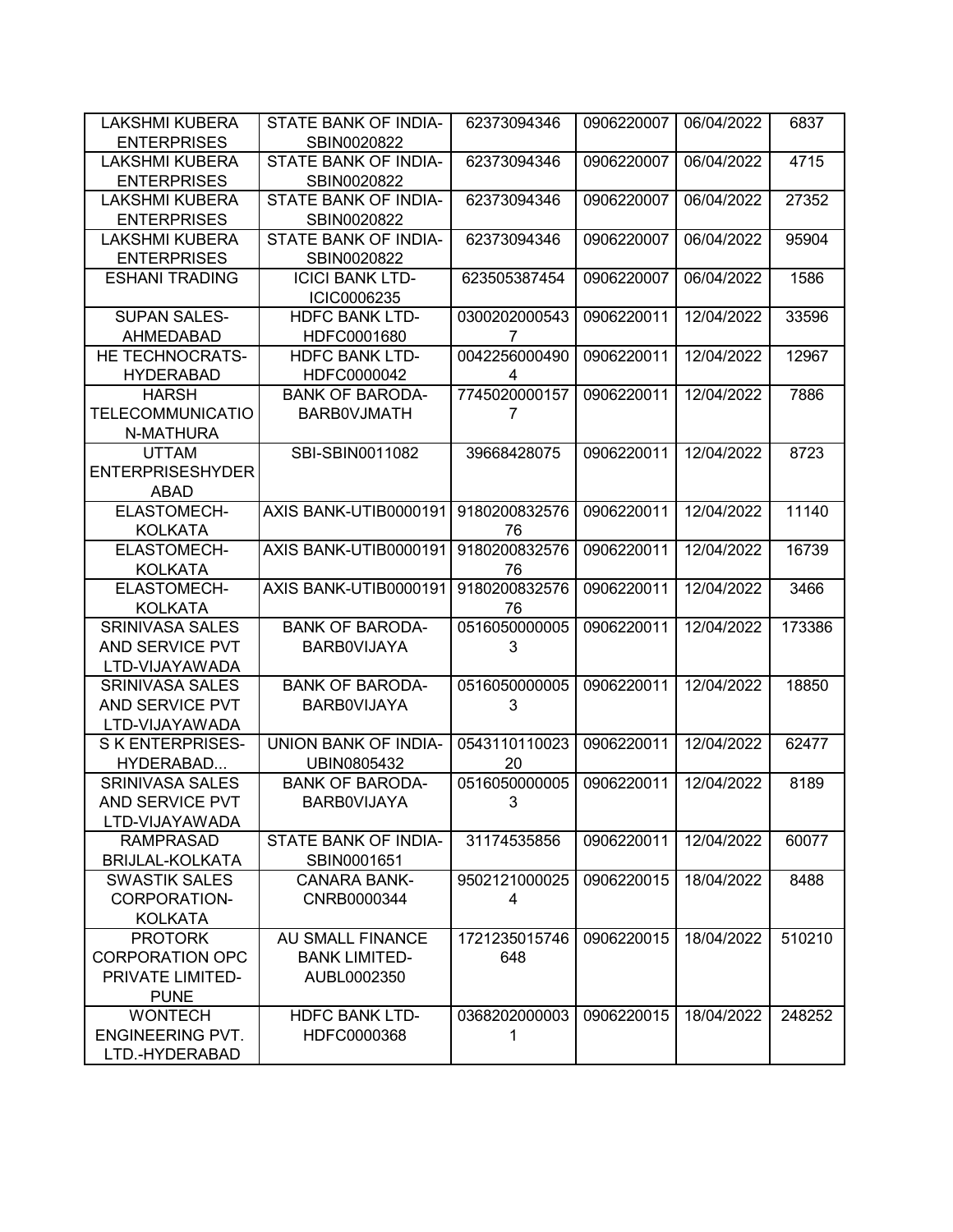| <b>SWASTIK SALES</b>     | <b>CANARA BANK-</b>      | 9502121000025 | 0906220015 | 18/04/2022 | 23576  |
|--------------------------|--------------------------|---------------|------------|------------|--------|
| CORPORATION-             | CNRB0000344              | 4             |            |            |        |
| <b>KOLKATA</b>           |                          |               |            |            |        |
| <b>SRINIVASA SALES</b>   | <b>BANK OF BARODA-</b>   | 0516050000005 | 0906220015 | 18/04/2022 | 66366  |
| AND SERVICE PVT          | <b>BARBOVIJAYA</b>       | 3             |            |            |        |
| LTD-VIJAYAWADA           |                          |               |            |            |        |
| NR TELESYSTEMS-          | <b>IDBI BANK LTD-</b>    | 1057102000008 | 0906220015 | 18/04/2022 | 182817 |
| <b>HYDERABAD</b>         | <b>IBKL0001057</b>       | 709           |            |            |        |
| <b>VIDYA MULTI</b>       | <b>ICICI BANK LTD-</b>   | 043005004920  | 0906220017 | 20/04/2022 | 76702  |
| SOLUTIONBEGUSARA         | ICIC0000430              |               |            |            |        |
|                          |                          |               |            |            |        |
| <b>LASER SYSTMS</b>      | STATE BANK OF INDIA-     | 52039380571   | 0906220015 | 18/04/2022 | 11811  |
| PRIVATE LMITED           | SBIN0063647              |               |            |            |        |
| <b>COMPUTER INDIA-</b>   | <b>CENTRAL BANK OF</b>   | 1029108766    | 0906220015 | 18/04/2022 | 4850   |
| <b>HYDERABAD</b>         | INDIA-CBIN0280812        |               |            |            |        |
| <b>INDOTEQ OFFICE</b>    | <b>HDFC BANK LTD-</b>    | 0377279000060 | 0906220015 | 18/04/2022 | 33117  |
| <b>AUTOMATION</b>        | HDFC0000377              | 6             |            |            |        |
| <b>SYSTEMS</b>           |                          |               |            |            |        |
| <b>ALLWIN FURNITURES</b> | <b>BANK OF BARODA-</b>   | 7564020000017 | 0906220015 | 18/04/2022 | 13910  |
|                          | <b>BARBOVJPUBL</b>       |               |            |            |        |
| <b>ALLWIN FURNITURES</b> | <b>BANK OF BARODA-</b>   | 7564020000017 | 0906220015 | 18/04/2022 | 19804  |
|                          | <b>BARBOVJPUBL</b>       | 1             |            |            |        |
| <b>ASHOK GENERAL</b>     | <b>BANK OF BARODA-</b>   | 1944020000012 | 0906220015 | 18/04/2022 | 68832  |
| <b>MERCHANT</b>          | <b>BARBOCHILAK</b>       | 6             |            |            |        |
| <b>SYSTECH INDIA-</b>    | PUNJAB NATIONAL          | 4649002100001 | 0906220015 | 18/04/2022 | 58334  |
| <b>DARBHANGA</b>         | <b>BANK-PUNB0464900</b>  | 269           |            |            |        |
| <b>ANITA EMART</b>       | AXIS BANK-UTIB0000568    | 9200200735517 | 0906220015 | 18/04/2022 | 6501   |
|                          |                          | 65            |            |            |        |
| <b>ASHOK GENERAL</b>     | <b>BANK OF BARODA-</b>   | 1944020000012 | 0906220015 | 18/04/2022 | 18866  |
| <b>MERCHANT</b>          | <b>BARBOCHILAK</b>       | 6             |            |            |        |
| <b>SVS TECHNOLOGIES</b>  | <b>HDFC BANK LTD-</b>    | 5020004903462 | 0906220015 | 18/04/2022 | 40254  |
|                          | HDFC0001293              | 9             |            |            |        |
| <b>ADYAH ISPAT</b>       | <b>HDFC BANK LTD-</b>    | 5020005077208 | 0906220015 | 18/04/2022 | 15914  |
|                          | HDFC0001554              | 0             |            |            |        |
| SYSTECH INDIA-           | PUNJAB NATIONAL          | 4649002100001 | 0906220015 | 18/04/2022 | 27516  |
| <b>DARBHANGA</b>         | <b>BANK-PUNB0464900</b>  | 269           |            |            |        |
| <b>BAHUCHAR TRADERS</b>  | SBI-SBIN0005347          | 32460154299   | 0906220015 | 18/04/2022 | 47752  |
| <b>ADYAH ISPAT</b>       | <b>HDFC BANK LTD-</b>    | 5020005077208 | 0906220015 | 18/04/2022 | 29883  |
|                          | HDFC0001554              | 0             |            |            |        |
| <b>ASHOK GENERAL</b>     | <b>BANK OF BARODA-</b>   | 1944020000012 | 0906220015 | 18/04/2022 | 19880  |
| <b>MERCHANT</b>          | <b>BARBOCHILAK</b>       | 6             |            |            |        |
| <b>LASER SYSTMS</b>      | STATE BANK OF INDIA-     | 52039380571   | 0906220015 | 18/04/2022 | 117959 |
| PRIVATE LMITED           | SBIN0063647              |               |            |            |        |
| <b>INTERNATIONAL</b>     | <b>DEUTSCHE BANK AG-</b> | 0000277223000 | 0906220015 | 18/04/2022 | 295012 |
| <b>ELECTRONICS AND</b>   | DEUT0796DEL              | 19            |            |            |        |
| <b>COMMUNICATION</b>     |                          |               |            |            |        |
| SYSTEMS PVT LTD          |                          |               |            |            |        |
| <b>SAMMAN</b>            | <b>ICICI BANK LTD-</b>   | 018305500984  | 0906220015 | 18/04/2022 | 113976 |
| <b>CONSULTANTS</b>       | ICIC0000183              |               |            |            |        |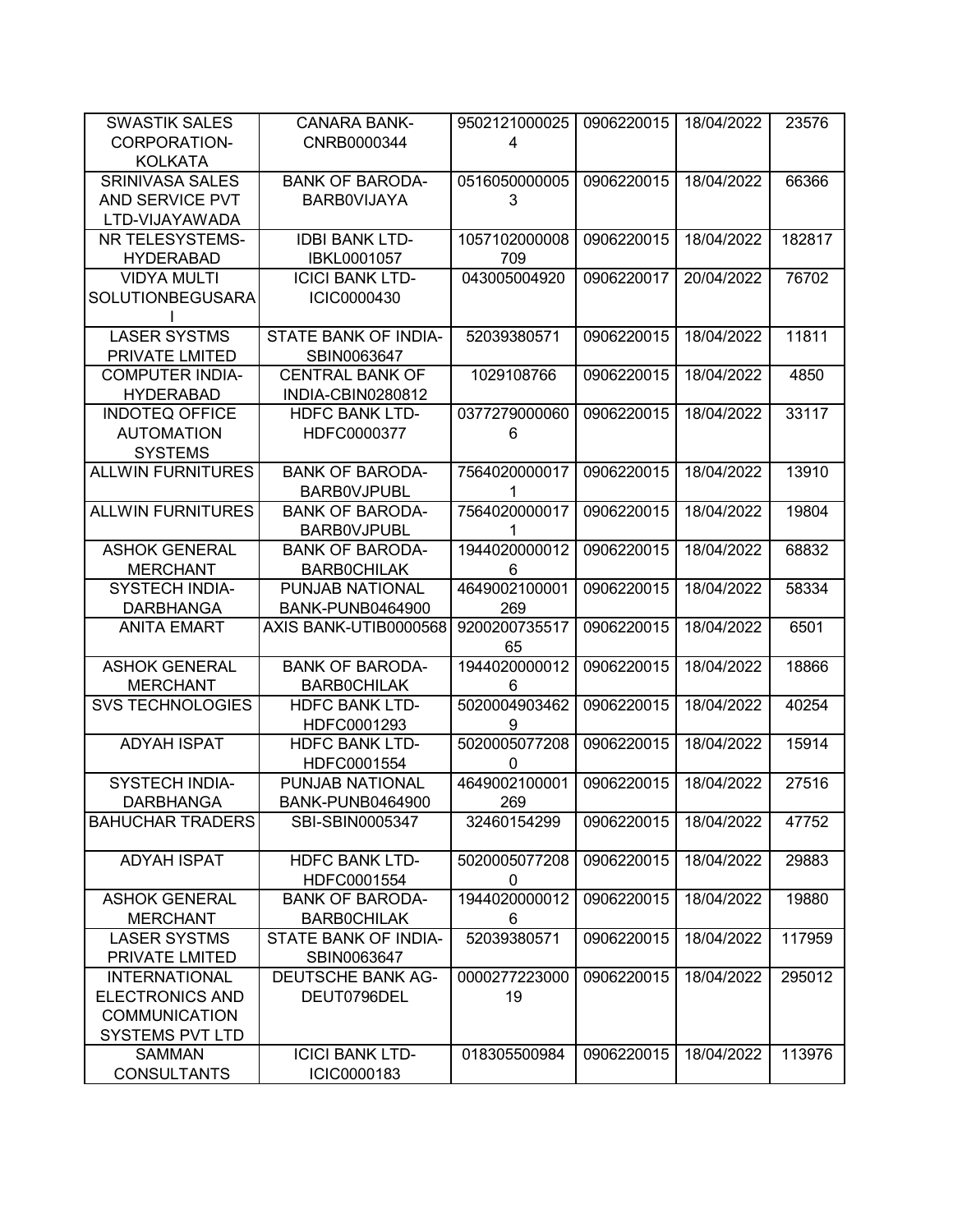| <b>SAVITRI ELECTROIT</b><br>AXIS BANK-UTIB0000024<br>9150200644264<br>0906220015<br>18/04/2022               | 37852  |
|--------------------------------------------------------------------------------------------------------------|--------|
| PRIVATE LIMITED<br>32                                                                                        |        |
| <b>SILVER MEDAL</b><br><b>ICICI BANK LIMITED-</b><br>219605000295<br>0906220015<br>18/04/2022<br>ICIC0002196 | 17526  |
| <b>BHAVESHWAR</b><br>SBI-SBIN0001183<br>40064648529<br>0906220015<br>18/04/2022<br><b>APPAREL</b>            | 5004   |
| <b>SPARK ENGINEERS-</b><br>SBI-SBIN0005153<br>36961005465<br>0906220017<br>20/04/2022                        | 175923 |
| <b>HYDERABAD</b>                                                                                             |        |
| ELASTOMECH-<br>AXIS BANK-UTIB0000191<br>9180200832576<br>0906220017<br>20/04/2022<br><b>KOLKATA</b><br>76    | 20511  |
| OM SAI INDUSTRIES-<br>0512020000094<br><b>BANK OF BARODA-</b><br>0906220017<br>20/04/2022                    | 39137  |
| <b>SECUNDERABAD</b><br><b>BARB0SECUND</b><br>8                                                               |        |
| <b>ASIAN CHAIN</b><br>PUNJAB NATIONAL<br>6096002100002<br>0906220017<br>20/04/2022                           | 61446  |
| <b>INDUSTRIES-</b><br><b>BANK-PUNB0609600</b><br>860                                                         |        |
| <b>HOWRAH</b>                                                                                                |        |
| STATE BANK OF INDIA-<br><b>RECON</b><br>38099166039<br>0906220017<br>20/04/2022                              | 59100  |
| <b>ENGINEERING CO P</b><br>SBIN0070248                                                                       |        |
|                                                                                                              |        |
| LTD-KOLKATA                                                                                                  |        |
| 20/04/2022<br><b>RECON</b><br>STATE BANK OF INDIA-<br>38099166039<br>0906220017                              | 120240 |
| <b>ENGINEERING CO P</b><br>SBIN0070248                                                                       |        |
| LTD-KOLKATA                                                                                                  |        |
| <b>RATAN POWER</b><br>SBI-SBIN0001534<br>35185408463<br>0906220017<br>20/04/2022                             | 234038 |
| <b>TECH PVT LTD-KOTA</b>                                                                                     |        |
| <b>ESCORTS LIMITED-</b><br>STATE BANK OF INDIA-<br>31228194735<br>0906220017<br>20/04/2022                   | 99780  |
| <b>FARIDABAD</b><br>SBIN0013912                                                                              |        |
| R K ENGINEERING-<br>PNB-PUNB0125700<br>1257005500001<br>29/04/2022<br>0906220026                             | 21916  |
| 264<br><b>BHOPAL</b>                                                                                         |        |
| <b>DATA CARE</b><br>UNION BANK OF INDIA-<br>3531050400540<br>0906220020<br>22/04/2022                        | 499217 |
| <b>SYSTEMS PVT.LTD-</b><br>12<br>UBIN0535311                                                                 |        |
| <b>BANGALORE</b>                                                                                             |        |
| <b>BANK OF BARODA-</b><br>7300020000029<br><b>VARUN ENGINEERS-</b><br>0906220020<br>22/04/2022               | 45090  |
| <b>SECUNDERABAD</b><br>BARB0DBJAMI<br>$\overline{2}$                                                         |        |
| <b>MADHAVI</b><br>KOTAK MAHINDRA<br>4413155227<br>0906220020<br>22/04/2022                                   | 183542 |
| <b>ENTERPRISES-</b><br><b>BANK LIMITED-</b>                                                                  |        |
| <b>HYDERABAD</b><br>KKBK0007458                                                                              |        |
| <b>ELECTRONICS</b>                                                                                           | 95552  |
| <b>CANARA BANK-</b><br>2939201000222<br>0906220026<br>29/04/2022                                             |        |
| <b>INDUSTRIAL</b><br>CNRB0002939                                                                             |        |
| CORPORATION-                                                                                                 |        |
| <b>KOLKATA</b>                                                                                               |        |
| <b>MAHESHWARI</b><br><b>BANK OF BARODA-</b><br>0512020000133<br>0906220026<br>29/04/2022                     | 79403  |
| <b>INDUSTRIES-</b><br><b>BARB0SECUND</b><br>8                                                                |        |
| <b>SECUNDERABAD</b>                                                                                          |        |
| RAYCO ELECTRO<br><b>INDIAN BANK-</b><br>20806290999<br>0906220026<br>29/04/2022                              | 21506  |
| <b>ENTERPRISE-</b><br><b>IDIB000B871</b>                                                                     |        |
| <b>KOLKATA</b>                                                                                               |        |
| <b>SHRI SHAKTHI</b><br><b>UNION BANK OF INDIA-</b><br>1339111000006<br>0906220026<br>29/04/2022              | 53371  |
| <b>GANAPATHI</b><br>UBIN0813397<br>45                                                                        |        |
| <b>ENTERPRISES-</b>                                                                                          |        |
| <b>HYDERABAD</b>                                                                                             |        |
| S K ENTERPRISES-<br>UNION BANK OF INDIA-<br>0543110110023<br>0906220026<br>29/04/2022                        | 58734  |
| HYDERABAD<br>UBIN0805432<br>20                                                                               |        |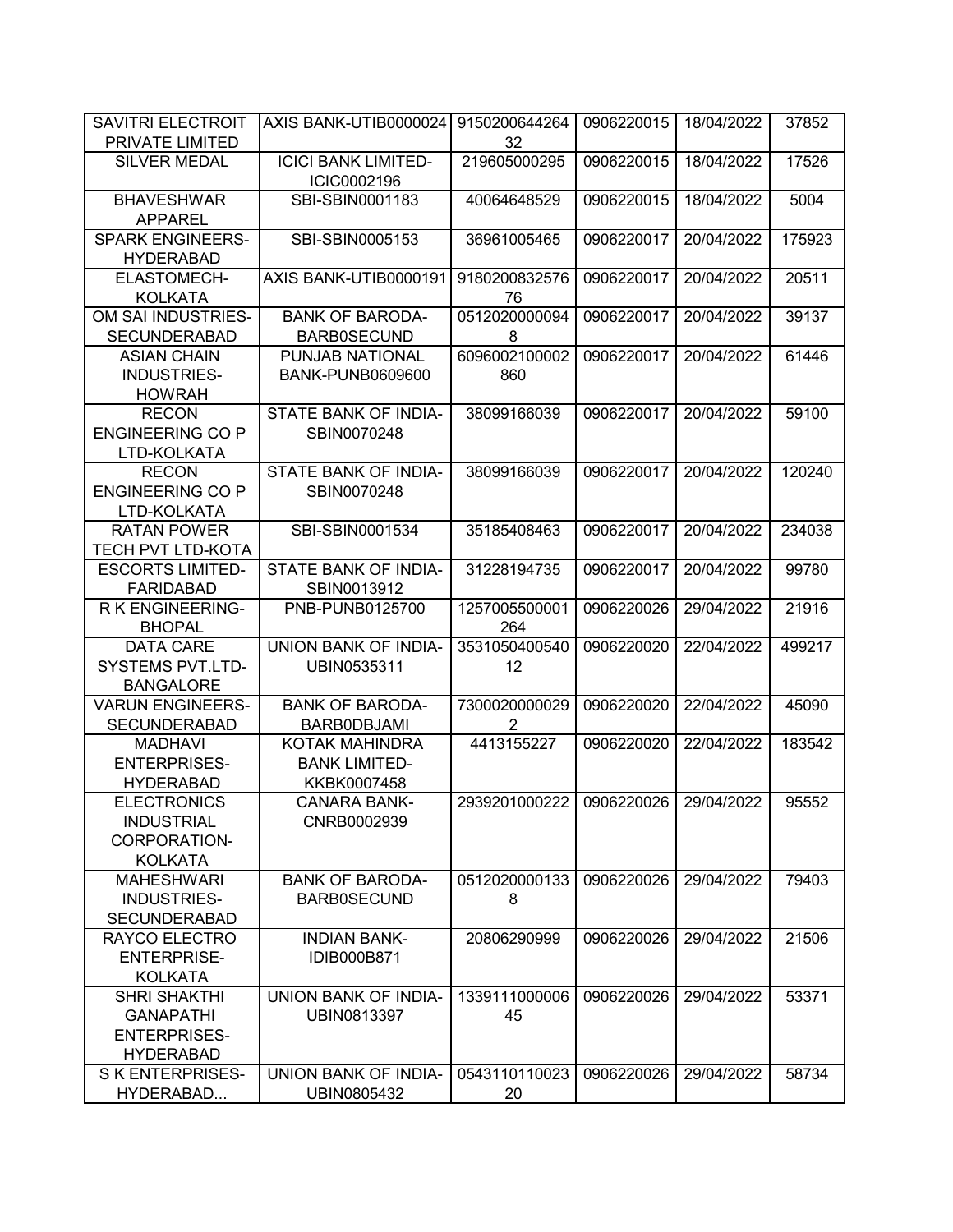| DR.M MUTHYAM<br><b>KUMAR</b> | STATE BANK OF INDIA-<br>SBIN0008779 | 33510512368        | 0906210252 | 04/02/2022 | 276300  |
|------------------------------|-------------------------------------|--------------------|------------|------------|---------|
| <b>DR.M MUTHYAM</b>          | STATE BANK OF INDIA-                | 33510512368        | 0906210252 | 04/02/2022 | 3111250 |
| <b>KUMAR</b>                 | SBIN0008779                         |                    |            |            |         |
| <b>MOHAN RAJENDRA M</b>      | SBI-SBIN0007953                     | 11107236355        | 0906210276 | 03/03/2022 | 76631   |
| S                            |                                     |                    |            |            |         |
| <b>MOHAN RAJENDRA M</b>      | SBI-SBIN0007953                     | 11107236355        | 0906210276 | 03/03/2022 | 1328340 |
| S                            |                                     |                    |            |            |         |
| <b>G.SRINIVASA RAO</b>       | <b>BANK OF BARODA-</b>              | 3112010000118      | 0906220004 | 01/04/2022 | 38130   |
|                              | <b>BARBOMALKAJ</b>                  | 1                  |            |            |         |
| <b>G.SRINIVASA RAO</b>       | <b>BANK OF BARODA-</b>              | 3112010000118      | 0906220004 | 01/04/2022 | 1342750 |
|                              | <b>BARBOMALKAJ</b>                  | 1                  |            |            |         |
| S SATYANARAYANA              | SBI-SBIN0005895                     | 52081870734        | 0906210252 | 04/02/2022 | 1477266 |
| SEETHA RAMUDU B              | UNION BANK OF INDIA-                | 0293101000741      | 0906210252 | 04/02/2022 | 804319  |
|                              | UBIN0802930                         | 27                 |            |            |         |
| RATHOD MOHAN                 | <b>CANARA BANK-</b>                 | 3046201003892      | 0906210252 | 04/02/2022 | 1824820 |
|                              | CNRB0013046                         | 5                  |            |            |         |
| V ANIL KUMAR                 | STATE BANK OF INDIA-                | 62012854200        | 0906210252 | 04/02/2022 | 967915  |
|                              | SBIN0020758                         |                    |            |            |         |
| <b>NARASINGA RAO</b>         | <b>CANARA BANK-</b>                 | 3017201005860      | 0906210252 | 04/02/2022 | 426515  |
|                              | CNRB0013017                         | 6                  |            |            |         |
| <b>SWAMY NARSIAH</b>         | STATE BANK OF INDIA-                | 20399639963        | 0906210252 | 04/02/2022 | 952393  |
|                              | SBIN0020822                         |                    |            |            |         |
| P SAIBABA                    | <b>CANARA BANK-</b>                 | 1089101026302      | 0906210252 | 04/02/2022 | 795719  |
|                              | CNRB0001089                         |                    |            |            |         |
| <b>B ASHOK</b>               | <b>CANARA BANK-</b>                 | 3019201006313      | 0906210252 | 04/02/2022 | 952393  |
|                              |                                     |                    |            |            |         |
|                              | CNRB0001089                         | 5                  |            |            |         |
| E D SRINATH                  | STATE BANK OF INDIA-                | 52024150248        | 0906210252 | 04/02/2022 | 1440561 |
|                              | SBIN0020064                         |                    |            |            |         |
| <b>KANTHI SATHIAH</b>        | <b>CANARA BANK-</b>                 | 3030218000232      | 0906210252 | 04/02/2022 | 814668  |
|                              | CNRB0013030                         | 9                  |            |            |         |
| S SATYANARAYANA              | SBI-SBIN0005895                     | 52081870734        | 0906210252 | 04/02/2022 | 1417890 |
| SEETHA RAMUDU B              | UNION BANK OF INDIA-                | 0293101000741      | 0906210252 | 04/02/2022 | 759093  |
|                              | UBIN0802930                         | 27                 |            |            |         |
| RATHOD MOHAN                 | <b>CANARA BANK-</b>                 | 3046201003892      | 0906210252 | 04/02/2022 | 1744339 |
|                              | CNRB0013046                         | 5                  |            |            |         |
| V ANIL KUMAR                 | STATE BANK OF INDIA-                | 62012854200        | 0906210252 | 04/02/2022 | 1118973 |
|                              | SBIN0020758                         |                    |            |            |         |
| <b>NARASINGA RAO</b>         | <b>CANARA BANK-</b>                 | 3017201005860      | 0906210252 | 04/02/2022 | 668631  |
|                              | CNRB0013017                         | 6                  |            |            |         |
| <b>SWAMY NARSIAH</b>         | STATE BANK OF INDIA-                | 20399639963        | 0906210252 | 04/02/2022 | 908551  |
|                              | SBIN0020822                         |                    |            |            |         |
| P SAIBABA                    | <b>CANARA BANK-</b>                 | 1089101026302      | 0906210252 | 04/02/2022 | 782691  |
|                              | CNRB0001089                         |                    |            |            |         |
| <b>B ASHOK</b>               | <b>CANARA BANK-</b>                 | 3019201006313      | 0906210252 | 04/02/2022 | 908551  |
|                              | CNRB0001089                         | 5                  |            |            |         |
| E D SRINATH                  | STATE BANK OF INDIA-                | 52024150248        | 0906210252 | 04/02/2022 | 1376592 |
|                              | SBIN0020064                         |                    |            |            |         |
| <b>KANTHI SATHIAH</b>        | <b>CANARA BANK-</b><br>CNRB0013030  | 3030218000232<br>9 | 0906210252 | 04/02/2022 | 818089  |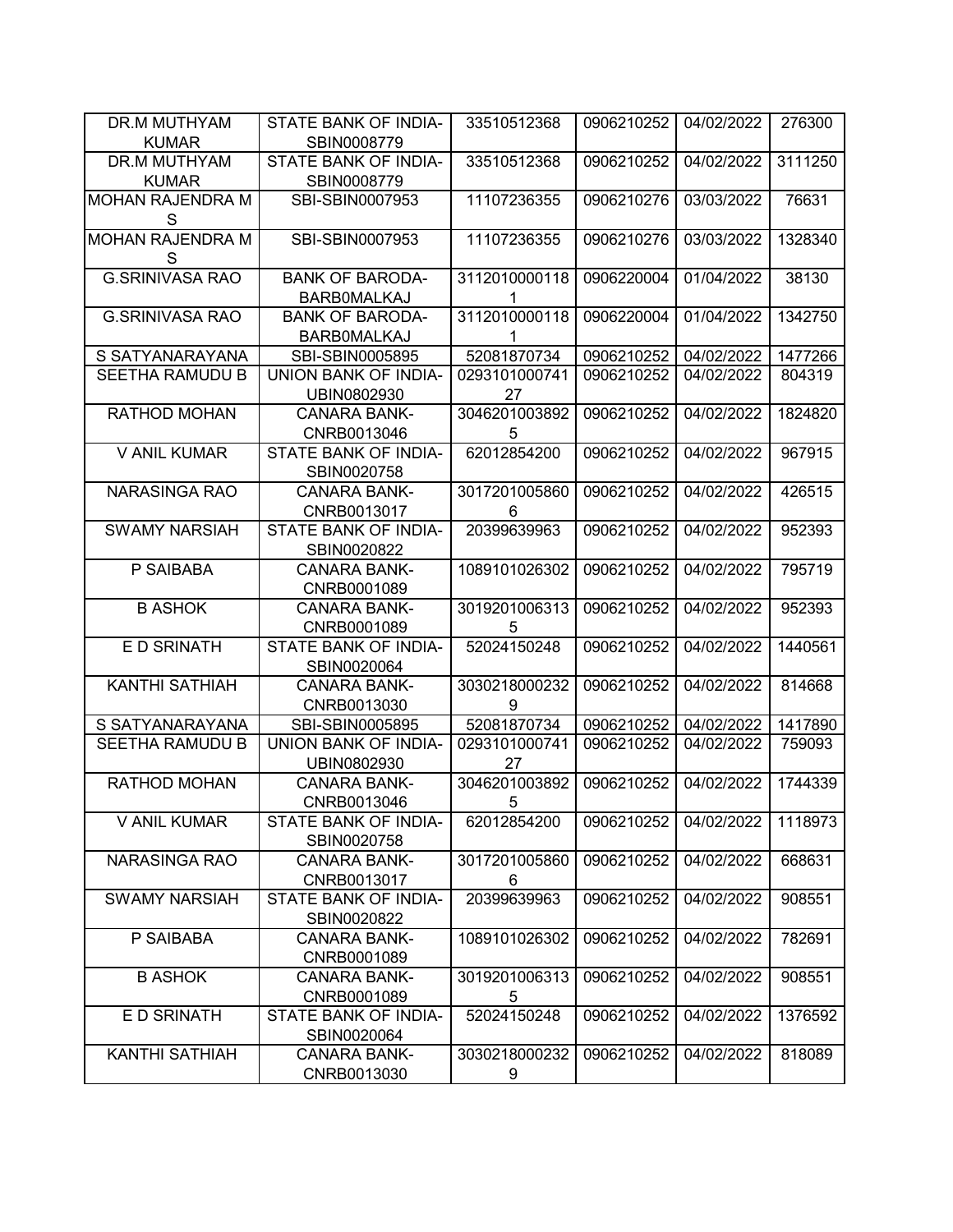| DR.M MUTHYAM            | STATE BANK OF INDIA-                       | 33510512368         | 0906210252 | 04/02/2022 | 4326870 |
|-------------------------|--------------------------------------------|---------------------|------------|------------|---------|
| <b>KUMAR</b>            | SBIN0008779                                |                     |            |            |         |
| <b>K YADAGIRI</b>       | STATE BANK OF INDIA-<br>SBIN0020758        | 62297010484         | 0906210252 | 04/02/2022 | 622229  |
| <b>KYADAGIRI</b>        | STATE BANK OF INDIA-<br>SBIN0020758        | 62297010484         | 0906210252 | 04/02/2022 | 753193  |
| <b>YELLAMMA</b>         | <b>CANARA BANK-</b><br>CNRB0013019         | 3019201009807<br>4  | 0906210255 | 09/02/2022 | 28560   |
| M.DEVARAJ               | <b>CANARA BANK-</b><br>CNRB0013096         | 3017201001471<br>9  | 0906210258 | 15/02/2022 | 1044701 |
| <b>MD SHERIFF</b>       | <b>STATE BANK OF INDIA-</b><br>SBIN0020244 | 39508650171         | 0906210256 | 11/02/2022 | 847815  |
| P SRINIVASA RAO         | UNION BANK OF INDIA-<br>UBIN0826073        | 0156100250239<br>21 | 0906210256 | 11/02/2022 | 1430016 |
| K.V.MURALI MOHAN        | <b>CANARA BANK-</b><br>CNRB0013019         | 3019201008982<br>1  | 0906210255 | 09/02/2022 | 34574   |
| NARSIMHA BASIAH         | <b>CANARA BANK-</b><br>CNRB0013019         | 3019201006213<br>3  | 0906210255 | 09/02/2022 | 30492   |
| <b>SAYANNA</b>          | SBI-SBIN0005324                            | 62001235703         | 0906210255 | 09/02/2022 | 111139  |
| <b>B NARASINGA RAJU</b> | <b>CANARA BANK-</b><br>CNRB0013028         | 3028201000735<br>9  | 0906210255 | 09/02/2022 | 38676   |
| <b>MD MAZEED</b>        | <b>CANARA BANK-</b><br>CNRB0013019         | 3019201012254<br>6  | 0906210255 | 09/02/2022 | 12938   |
| SUBRAMANYAM M           | <b>CANARA BANK-</b><br>CNRB0013017         | 3017201001083<br>7  | 0906210255 | 09/02/2022 | 80752   |
| P SRINIVASA RAO         | UNION BANK OF INDIA-<br>UBIN0826073        | 0156100250239<br>21 | 0906210256 | 11/02/2022 | 1443030 |
| <b>BOMMERA YELLAIAH</b> | STATE BANK OF INDIA-<br>SBIN0020244        | 52095155185         | 0906210256 | 11/02/2022 | 1054061 |
| <b>BOMMERA YELLAIAH</b> | STATE BANK OF INDIA-<br>SBIN0020244        | 52095155185         | 0906210256 | 11/02/2022 | 871980  |
| K V PRASAD RAO          | UNION BANK OF INDIA-<br>UBIN0811203        | 1120100250000<br>91 | 0906210258 | 15/02/2022 | 33432   |
| K V PRASAD RAO          | UNION BANK OF INDIA-<br>UBIN0811203        | 1120100250000<br>91 | 0906210258 | 15/02/2022 | 35360   |
| M.DEVARAJ               | CANARA BANK-<br>CNRB0013096                | 3017201001471<br>9  | 0906210258 | 15/02/2022 | 928846  |
| <b>KRISHNAN C S</b>     | <b>CANARA BANK-</b><br>CNRB0001286         | 1286101001859       | 0906210259 | 15/02/2022 | 192432  |
| <b>K.RAVI KUMAR</b>     | <b>CANARA BANK-</b><br>CNRB0013019         | 3019201001999<br>0  | 0906210267 | 22/02/2022 | 101000  |
| <b>D SIDDIRAMULU</b>    | UNION BANK OF INDIA-<br>UBIN0802158        | 0215100270918<br>62 | 0906210267 | 22/02/2022 | 82000   |
| <b>M RAMULU</b>         | STATE BANK OF INDIA-<br>SBIN0020450        | 39505270045         | 0906210264 | 21/02/2022 | 11540   |
| <b>D.KISHAN</b>         | <b>STATE BANK OF INDIA-</b><br>SBIN0020111 | 52122150269         | 0906210267 | 22/02/2022 | 74400   |
| <b>SK FAROOK</b>        | STATE BANK OF INDIA-<br>SBIN0020492        | 52081860216         | 0906210267 | 22/02/2022 | 39800   |
| <b>B VENKATESWARLU</b>  | STATE BANK OF INDIA-<br>SBIN0020244        | 62033455960         | 0906210267 | 22/02/2022 | 95200   |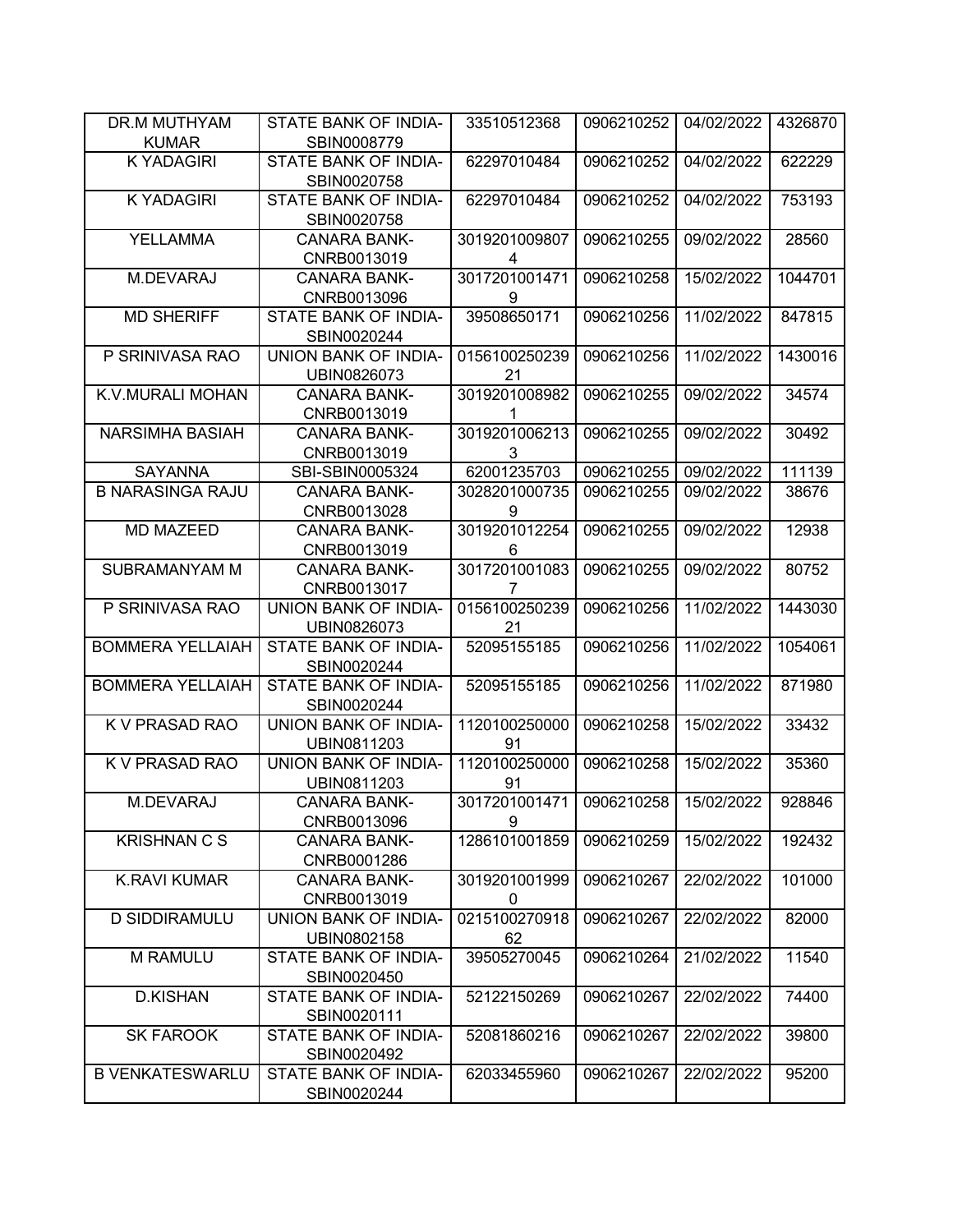| UNION BANK OF INDIA-<br>1120100250008<br><b>T SAI KUMAR</b><br>0906210267<br>22/02/2022<br>86730<br>21<br>UBIN0811203<br>M J SIVA RAJU<br>40428902223<br>SBI-SBIN0008025<br>0906210267<br>22/02/2022<br>93000<br>SUDARSHANAM G S<br><b>BANK OF INDIA-</b><br>8614101100092<br>0906210267<br>115640<br>22/02/2022<br>BKID0008614<br>10<br>3420220004054<br>0906210267<br>O PUSHPARAJU<br><b>CANARA BANK-</b><br>22/02/2022<br>49560<br>2<br>CNRB0013420<br>1097101000257<br>P.MALLESH RAMAIAH<br>UNION BANK OF INDIA-<br>0906210276<br>03/03/2022<br>721782<br>UBIN0810975<br>32<br>SHAIKH JALALUDDIN<br>40765090735<br>0906210276<br>03/03/2022<br>1775804<br>SBI-SBIN0060339<br><b>SHEDRAK</b><br>3017201001441<br><b>CANARA BANK-</b><br>0906210276<br>03/03/2022<br>1054077<br><b>BUDDHANNA</b><br>CNRB0013017<br>0<br>R NARSING RAO<br><b>CANARA BANK-</b><br>3019201007732<br>0906210276<br>03/03/2022<br>867253<br>CNRB0013019<br>3<br><b>HUSSAIN</b><br>3017201003253<br><b>CANARA BANK-</b><br>0906210276<br>03/03/2022<br>1085542<br>$\overline{7}$<br>CNRB0013017<br>SRINIVASA RAO K N<br>1567101000189<br>0906210276<br><b>UNION BANK OF INDIA-</b><br>03/03/2022<br>1504419<br>UBIN0815675<br>63<br>11348744830<br>A GANESH<br>SBI-SBIN0005649<br>0906210276<br>03/03/2022<br>1118973<br>D NARASINGA RAO<br>SBI-SBIN0012665<br>40764532494<br>0906210276<br>03/03/2022<br>1775804<br><b>K PRATAP</b><br><b>STATE BANK OF INDIA-</b><br>03/03/2022<br>1152405<br>39390110338<br>0906210276<br>SBIN0015762<br>ABDUL NAYEEM<br>39092093976<br>0906210276<br>03/03/2022<br>936083<br>SBI-SBIN0005324<br>P BUCHANNA<br>STATE BANK OF INDIA-<br>0906210276<br>1504419<br>52081889316<br>03/03/2022<br>SBIN0020492<br>C KRISHNAIAH<br>03/03/2022<br>1461155<br>SBI-SBIN0011077<br>20118585691<br>0906210276<br><b>MOHAN RAJENDRA M</b><br>11107236355<br>0906210276<br>03/03/2022<br>SBI-SBIN0007953<br>1994092<br>S<br>C KRISHNAIAH<br>SBI-SBIN0011077<br>03/03/2022<br>1531675<br>20118585691<br>0906210276<br>P BUCHANNA<br>STATE BANK OF INDIA-<br>1567180<br>52081889316<br>0906210276<br>03/03/2022<br>SBIN0020492<br><b>K PRATAP</b><br>STATE BANK OF INDIA-<br>39390110338<br>0906210276<br>03/03/2022<br>1204713<br>SBIN0015762<br>SBI-SBIN0005324<br><b>ABDUL NAYEEM</b><br>39092093976<br>0906210276<br>03/03/2022<br>981274<br><b>SHEDRAK</b><br><b>CANARA BANK-</b><br>3017201001441<br>0906210276<br>03/03/2022<br>949175<br><b>BUDDHANNA</b><br>CNRB0013017<br>0<br>3019201007732<br>R NARSING RAO<br>0906210276<br>03/03/2022<br>923202<br><b>CANARA BANK-</b><br>3<br>CNRB0013019<br><b>HUSSAIN</b><br>3017201003253<br>1139128<br><b>CANARA BANK-</b><br>0906210276<br>03/03/2022<br>CNRB0013017<br>$\overline{7}$<br>11348744830<br>03/03/2022<br>688009<br>A GANESH<br>SBI-SBIN0005649<br>0906210276<br>D NARASINGA RAO<br>0906210276<br>03/03/2022<br>1873815<br>SBI-SBIN0012665<br>40764532494<br>SRINIVASA RAO K N<br>UNION BANK OF INDIA-<br>1567101000189<br>03/03/2022<br>0906210276<br>1653548<br>UBIN0815675<br>63<br>P ANJAIAH<br>0906210281<br>08/03/2022<br>639815<br>SBI-SBIN0004722<br>30359164128<br><b>KOUSALYA</b><br>0906210276<br><b>CANARA BANK-</b><br>3046201005797<br>03/03/2022<br>794491<br>CNRB0013046<br>1<br>3046201005491<br>0906210276<br>03/03/2022<br>709929<br>M NARASAMMA<br><b>CANARA BANK-</b><br>CNRB0004179<br>9 | <b>NARASAMMA</b> | <b>CENTRAL BANK OF</b><br>INDIA-CBIN0281808 | 2315388901 | 0906210267 | 22/02/2022 | 263900 |
|--------------------------------------------------------------------------------------------------------------------------------------------------------------------------------------------------------------------------------------------------------------------------------------------------------------------------------------------------------------------------------------------------------------------------------------------------------------------------------------------------------------------------------------------------------------------------------------------------------------------------------------------------------------------------------------------------------------------------------------------------------------------------------------------------------------------------------------------------------------------------------------------------------------------------------------------------------------------------------------------------------------------------------------------------------------------------------------------------------------------------------------------------------------------------------------------------------------------------------------------------------------------------------------------------------------------------------------------------------------------------------------------------------------------------------------------------------------------------------------------------------------------------------------------------------------------------------------------------------------------------------------------------------------------------------------------------------------------------------------------------------------------------------------------------------------------------------------------------------------------------------------------------------------------------------------------------------------------------------------------------------------------------------------------------------------------------------------------------------------------------------------------------------------------------------------------------------------------------------------------------------------------------------------------------------------------------------------------------------------------------------------------------------------------------------------------------------------------------------------------------------------------------------------------------------------------------------------------------------------------------------------------------------------------------------------------------------------------------------------------------------------------------------------------------------------------------------------------------------------------------------------------------------------------------------------------------------------------------------------------------------------------------------------------------------------------------------------------------------------------------------------------------------------------------------------------------------------------------------------------------------------------------------------------------------------------------------------------------------------------------------|------------------|---------------------------------------------|------------|------------|------------|--------|
|                                                                                                                                                                                                                                                                                                                                                                                                                                                                                                                                                                                                                                                                                                                                                                                                                                                                                                                                                                                                                                                                                                                                                                                                                                                                                                                                                                                                                                                                                                                                                                                                                                                                                                                                                                                                                                                                                                                                                                                                                                                                                                                                                                                                                                                                                                                                                                                                                                                                                                                                                                                                                                                                                                                                                                                                                                                                                                                                                                                                                                                                                                                                                                                                                                                                                                                                                                                |                  |                                             |            |            |            |        |
|                                                                                                                                                                                                                                                                                                                                                                                                                                                                                                                                                                                                                                                                                                                                                                                                                                                                                                                                                                                                                                                                                                                                                                                                                                                                                                                                                                                                                                                                                                                                                                                                                                                                                                                                                                                                                                                                                                                                                                                                                                                                                                                                                                                                                                                                                                                                                                                                                                                                                                                                                                                                                                                                                                                                                                                                                                                                                                                                                                                                                                                                                                                                                                                                                                                                                                                                                                                |                  |                                             |            |            |            |        |
|                                                                                                                                                                                                                                                                                                                                                                                                                                                                                                                                                                                                                                                                                                                                                                                                                                                                                                                                                                                                                                                                                                                                                                                                                                                                                                                                                                                                                                                                                                                                                                                                                                                                                                                                                                                                                                                                                                                                                                                                                                                                                                                                                                                                                                                                                                                                                                                                                                                                                                                                                                                                                                                                                                                                                                                                                                                                                                                                                                                                                                                                                                                                                                                                                                                                                                                                                                                |                  |                                             |            |            |            |        |
|                                                                                                                                                                                                                                                                                                                                                                                                                                                                                                                                                                                                                                                                                                                                                                                                                                                                                                                                                                                                                                                                                                                                                                                                                                                                                                                                                                                                                                                                                                                                                                                                                                                                                                                                                                                                                                                                                                                                                                                                                                                                                                                                                                                                                                                                                                                                                                                                                                                                                                                                                                                                                                                                                                                                                                                                                                                                                                                                                                                                                                                                                                                                                                                                                                                                                                                                                                                |                  |                                             |            |            |            |        |
|                                                                                                                                                                                                                                                                                                                                                                                                                                                                                                                                                                                                                                                                                                                                                                                                                                                                                                                                                                                                                                                                                                                                                                                                                                                                                                                                                                                                                                                                                                                                                                                                                                                                                                                                                                                                                                                                                                                                                                                                                                                                                                                                                                                                                                                                                                                                                                                                                                                                                                                                                                                                                                                                                                                                                                                                                                                                                                                                                                                                                                                                                                                                                                                                                                                                                                                                                                                |                  |                                             |            |            |            |        |
|                                                                                                                                                                                                                                                                                                                                                                                                                                                                                                                                                                                                                                                                                                                                                                                                                                                                                                                                                                                                                                                                                                                                                                                                                                                                                                                                                                                                                                                                                                                                                                                                                                                                                                                                                                                                                                                                                                                                                                                                                                                                                                                                                                                                                                                                                                                                                                                                                                                                                                                                                                                                                                                                                                                                                                                                                                                                                                                                                                                                                                                                                                                                                                                                                                                                                                                                                                                |                  |                                             |            |            |            |        |
|                                                                                                                                                                                                                                                                                                                                                                                                                                                                                                                                                                                                                                                                                                                                                                                                                                                                                                                                                                                                                                                                                                                                                                                                                                                                                                                                                                                                                                                                                                                                                                                                                                                                                                                                                                                                                                                                                                                                                                                                                                                                                                                                                                                                                                                                                                                                                                                                                                                                                                                                                                                                                                                                                                                                                                                                                                                                                                                                                                                                                                                                                                                                                                                                                                                                                                                                                                                |                  |                                             |            |            |            |        |
|                                                                                                                                                                                                                                                                                                                                                                                                                                                                                                                                                                                                                                                                                                                                                                                                                                                                                                                                                                                                                                                                                                                                                                                                                                                                                                                                                                                                                                                                                                                                                                                                                                                                                                                                                                                                                                                                                                                                                                                                                                                                                                                                                                                                                                                                                                                                                                                                                                                                                                                                                                                                                                                                                                                                                                                                                                                                                                                                                                                                                                                                                                                                                                                                                                                                                                                                                                                |                  |                                             |            |            |            |        |
|                                                                                                                                                                                                                                                                                                                                                                                                                                                                                                                                                                                                                                                                                                                                                                                                                                                                                                                                                                                                                                                                                                                                                                                                                                                                                                                                                                                                                                                                                                                                                                                                                                                                                                                                                                                                                                                                                                                                                                                                                                                                                                                                                                                                                                                                                                                                                                                                                                                                                                                                                                                                                                                                                                                                                                                                                                                                                                                                                                                                                                                                                                                                                                                                                                                                                                                                                                                |                  |                                             |            |            |            |        |
|                                                                                                                                                                                                                                                                                                                                                                                                                                                                                                                                                                                                                                                                                                                                                                                                                                                                                                                                                                                                                                                                                                                                                                                                                                                                                                                                                                                                                                                                                                                                                                                                                                                                                                                                                                                                                                                                                                                                                                                                                                                                                                                                                                                                                                                                                                                                                                                                                                                                                                                                                                                                                                                                                                                                                                                                                                                                                                                                                                                                                                                                                                                                                                                                                                                                                                                                                                                |                  |                                             |            |            |            |        |
|                                                                                                                                                                                                                                                                                                                                                                                                                                                                                                                                                                                                                                                                                                                                                                                                                                                                                                                                                                                                                                                                                                                                                                                                                                                                                                                                                                                                                                                                                                                                                                                                                                                                                                                                                                                                                                                                                                                                                                                                                                                                                                                                                                                                                                                                                                                                                                                                                                                                                                                                                                                                                                                                                                                                                                                                                                                                                                                                                                                                                                                                                                                                                                                                                                                                                                                                                                                |                  |                                             |            |            |            |        |
|                                                                                                                                                                                                                                                                                                                                                                                                                                                                                                                                                                                                                                                                                                                                                                                                                                                                                                                                                                                                                                                                                                                                                                                                                                                                                                                                                                                                                                                                                                                                                                                                                                                                                                                                                                                                                                                                                                                                                                                                                                                                                                                                                                                                                                                                                                                                                                                                                                                                                                                                                                                                                                                                                                                                                                                                                                                                                                                                                                                                                                                                                                                                                                                                                                                                                                                                                                                |                  |                                             |            |            |            |        |
|                                                                                                                                                                                                                                                                                                                                                                                                                                                                                                                                                                                                                                                                                                                                                                                                                                                                                                                                                                                                                                                                                                                                                                                                                                                                                                                                                                                                                                                                                                                                                                                                                                                                                                                                                                                                                                                                                                                                                                                                                                                                                                                                                                                                                                                                                                                                                                                                                                                                                                                                                                                                                                                                                                                                                                                                                                                                                                                                                                                                                                                                                                                                                                                                                                                                                                                                                                                |                  |                                             |            |            |            |        |
|                                                                                                                                                                                                                                                                                                                                                                                                                                                                                                                                                                                                                                                                                                                                                                                                                                                                                                                                                                                                                                                                                                                                                                                                                                                                                                                                                                                                                                                                                                                                                                                                                                                                                                                                                                                                                                                                                                                                                                                                                                                                                                                                                                                                                                                                                                                                                                                                                                                                                                                                                                                                                                                                                                                                                                                                                                                                                                                                                                                                                                                                                                                                                                                                                                                                                                                                                                                |                  |                                             |            |            |            |        |
|                                                                                                                                                                                                                                                                                                                                                                                                                                                                                                                                                                                                                                                                                                                                                                                                                                                                                                                                                                                                                                                                                                                                                                                                                                                                                                                                                                                                                                                                                                                                                                                                                                                                                                                                                                                                                                                                                                                                                                                                                                                                                                                                                                                                                                                                                                                                                                                                                                                                                                                                                                                                                                                                                                                                                                                                                                                                                                                                                                                                                                                                                                                                                                                                                                                                                                                                                                                |                  |                                             |            |            |            |        |
|                                                                                                                                                                                                                                                                                                                                                                                                                                                                                                                                                                                                                                                                                                                                                                                                                                                                                                                                                                                                                                                                                                                                                                                                                                                                                                                                                                                                                                                                                                                                                                                                                                                                                                                                                                                                                                                                                                                                                                                                                                                                                                                                                                                                                                                                                                                                                                                                                                                                                                                                                                                                                                                                                                                                                                                                                                                                                                                                                                                                                                                                                                                                                                                                                                                                                                                                                                                |                  |                                             |            |            |            |        |
|                                                                                                                                                                                                                                                                                                                                                                                                                                                                                                                                                                                                                                                                                                                                                                                                                                                                                                                                                                                                                                                                                                                                                                                                                                                                                                                                                                                                                                                                                                                                                                                                                                                                                                                                                                                                                                                                                                                                                                                                                                                                                                                                                                                                                                                                                                                                                                                                                                                                                                                                                                                                                                                                                                                                                                                                                                                                                                                                                                                                                                                                                                                                                                                                                                                                                                                                                                                |                  |                                             |            |            |            |        |
|                                                                                                                                                                                                                                                                                                                                                                                                                                                                                                                                                                                                                                                                                                                                                                                                                                                                                                                                                                                                                                                                                                                                                                                                                                                                                                                                                                                                                                                                                                                                                                                                                                                                                                                                                                                                                                                                                                                                                                                                                                                                                                                                                                                                                                                                                                                                                                                                                                                                                                                                                                                                                                                                                                                                                                                                                                                                                                                                                                                                                                                                                                                                                                                                                                                                                                                                                                                |                  |                                             |            |            |            |        |
|                                                                                                                                                                                                                                                                                                                                                                                                                                                                                                                                                                                                                                                                                                                                                                                                                                                                                                                                                                                                                                                                                                                                                                                                                                                                                                                                                                                                                                                                                                                                                                                                                                                                                                                                                                                                                                                                                                                                                                                                                                                                                                                                                                                                                                                                                                                                                                                                                                                                                                                                                                                                                                                                                                                                                                                                                                                                                                                                                                                                                                                                                                                                                                                                                                                                                                                                                                                |                  |                                             |            |            |            |        |
|                                                                                                                                                                                                                                                                                                                                                                                                                                                                                                                                                                                                                                                                                                                                                                                                                                                                                                                                                                                                                                                                                                                                                                                                                                                                                                                                                                                                                                                                                                                                                                                                                                                                                                                                                                                                                                                                                                                                                                                                                                                                                                                                                                                                                                                                                                                                                                                                                                                                                                                                                                                                                                                                                                                                                                                                                                                                                                                                                                                                                                                                                                                                                                                                                                                                                                                                                                                |                  |                                             |            |            |            |        |
|                                                                                                                                                                                                                                                                                                                                                                                                                                                                                                                                                                                                                                                                                                                                                                                                                                                                                                                                                                                                                                                                                                                                                                                                                                                                                                                                                                                                                                                                                                                                                                                                                                                                                                                                                                                                                                                                                                                                                                                                                                                                                                                                                                                                                                                                                                                                                                                                                                                                                                                                                                                                                                                                                                                                                                                                                                                                                                                                                                                                                                                                                                                                                                                                                                                                                                                                                                                |                  |                                             |            |            |            |        |
|                                                                                                                                                                                                                                                                                                                                                                                                                                                                                                                                                                                                                                                                                                                                                                                                                                                                                                                                                                                                                                                                                                                                                                                                                                                                                                                                                                                                                                                                                                                                                                                                                                                                                                                                                                                                                                                                                                                                                                                                                                                                                                                                                                                                                                                                                                                                                                                                                                                                                                                                                                                                                                                                                                                                                                                                                                                                                                                                                                                                                                                                                                                                                                                                                                                                                                                                                                                |                  |                                             |            |            |            |        |
|                                                                                                                                                                                                                                                                                                                                                                                                                                                                                                                                                                                                                                                                                                                                                                                                                                                                                                                                                                                                                                                                                                                                                                                                                                                                                                                                                                                                                                                                                                                                                                                                                                                                                                                                                                                                                                                                                                                                                                                                                                                                                                                                                                                                                                                                                                                                                                                                                                                                                                                                                                                                                                                                                                                                                                                                                                                                                                                                                                                                                                                                                                                                                                                                                                                                                                                                                                                |                  |                                             |            |            |            |        |
|                                                                                                                                                                                                                                                                                                                                                                                                                                                                                                                                                                                                                                                                                                                                                                                                                                                                                                                                                                                                                                                                                                                                                                                                                                                                                                                                                                                                                                                                                                                                                                                                                                                                                                                                                                                                                                                                                                                                                                                                                                                                                                                                                                                                                                                                                                                                                                                                                                                                                                                                                                                                                                                                                                                                                                                                                                                                                                                                                                                                                                                                                                                                                                                                                                                                                                                                                                                |                  |                                             |            |            |            |        |
|                                                                                                                                                                                                                                                                                                                                                                                                                                                                                                                                                                                                                                                                                                                                                                                                                                                                                                                                                                                                                                                                                                                                                                                                                                                                                                                                                                                                                                                                                                                                                                                                                                                                                                                                                                                                                                                                                                                                                                                                                                                                                                                                                                                                                                                                                                                                                                                                                                                                                                                                                                                                                                                                                                                                                                                                                                                                                                                                                                                                                                                                                                                                                                                                                                                                                                                                                                                |                  |                                             |            |            |            |        |
|                                                                                                                                                                                                                                                                                                                                                                                                                                                                                                                                                                                                                                                                                                                                                                                                                                                                                                                                                                                                                                                                                                                                                                                                                                                                                                                                                                                                                                                                                                                                                                                                                                                                                                                                                                                                                                                                                                                                                                                                                                                                                                                                                                                                                                                                                                                                                                                                                                                                                                                                                                                                                                                                                                                                                                                                                                                                                                                                                                                                                                                                                                                                                                                                                                                                                                                                                                                |                  |                                             |            |            |            |        |
|                                                                                                                                                                                                                                                                                                                                                                                                                                                                                                                                                                                                                                                                                                                                                                                                                                                                                                                                                                                                                                                                                                                                                                                                                                                                                                                                                                                                                                                                                                                                                                                                                                                                                                                                                                                                                                                                                                                                                                                                                                                                                                                                                                                                                                                                                                                                                                                                                                                                                                                                                                                                                                                                                                                                                                                                                                                                                                                                                                                                                                                                                                                                                                                                                                                                                                                                                                                |                  |                                             |            |            |            |        |
|                                                                                                                                                                                                                                                                                                                                                                                                                                                                                                                                                                                                                                                                                                                                                                                                                                                                                                                                                                                                                                                                                                                                                                                                                                                                                                                                                                                                                                                                                                                                                                                                                                                                                                                                                                                                                                                                                                                                                                                                                                                                                                                                                                                                                                                                                                                                                                                                                                                                                                                                                                                                                                                                                                                                                                                                                                                                                                                                                                                                                                                                                                                                                                                                                                                                                                                                                                                |                  |                                             |            |            |            |        |
|                                                                                                                                                                                                                                                                                                                                                                                                                                                                                                                                                                                                                                                                                                                                                                                                                                                                                                                                                                                                                                                                                                                                                                                                                                                                                                                                                                                                                                                                                                                                                                                                                                                                                                                                                                                                                                                                                                                                                                                                                                                                                                                                                                                                                                                                                                                                                                                                                                                                                                                                                                                                                                                                                                                                                                                                                                                                                                                                                                                                                                                                                                                                                                                                                                                                                                                                                                                |                  |                                             |            |            |            |        |
|                                                                                                                                                                                                                                                                                                                                                                                                                                                                                                                                                                                                                                                                                                                                                                                                                                                                                                                                                                                                                                                                                                                                                                                                                                                                                                                                                                                                                                                                                                                                                                                                                                                                                                                                                                                                                                                                                                                                                                                                                                                                                                                                                                                                                                                                                                                                                                                                                                                                                                                                                                                                                                                                                                                                                                                                                                                                                                                                                                                                                                                                                                                                                                                                                                                                                                                                                                                |                  |                                             |            |            |            |        |
|                                                                                                                                                                                                                                                                                                                                                                                                                                                                                                                                                                                                                                                                                                                                                                                                                                                                                                                                                                                                                                                                                                                                                                                                                                                                                                                                                                                                                                                                                                                                                                                                                                                                                                                                                                                                                                                                                                                                                                                                                                                                                                                                                                                                                                                                                                                                                                                                                                                                                                                                                                                                                                                                                                                                                                                                                                                                                                                                                                                                                                                                                                                                                                                                                                                                                                                                                                                |                  |                                             |            |            |            |        |
|                                                                                                                                                                                                                                                                                                                                                                                                                                                                                                                                                                                                                                                                                                                                                                                                                                                                                                                                                                                                                                                                                                                                                                                                                                                                                                                                                                                                                                                                                                                                                                                                                                                                                                                                                                                                                                                                                                                                                                                                                                                                                                                                                                                                                                                                                                                                                                                                                                                                                                                                                                                                                                                                                                                                                                                                                                                                                                                                                                                                                                                                                                                                                                                                                                                                                                                                                                                |                  |                                             |            |            |            |        |
|                                                                                                                                                                                                                                                                                                                                                                                                                                                                                                                                                                                                                                                                                                                                                                                                                                                                                                                                                                                                                                                                                                                                                                                                                                                                                                                                                                                                                                                                                                                                                                                                                                                                                                                                                                                                                                                                                                                                                                                                                                                                                                                                                                                                                                                                                                                                                                                                                                                                                                                                                                                                                                                                                                                                                                                                                                                                                                                                                                                                                                                                                                                                                                                                                                                                                                                                                                                |                  |                                             |            |            |            |        |
|                                                                                                                                                                                                                                                                                                                                                                                                                                                                                                                                                                                                                                                                                                                                                                                                                                                                                                                                                                                                                                                                                                                                                                                                                                                                                                                                                                                                                                                                                                                                                                                                                                                                                                                                                                                                                                                                                                                                                                                                                                                                                                                                                                                                                                                                                                                                                                                                                                                                                                                                                                                                                                                                                                                                                                                                                                                                                                                                                                                                                                                                                                                                                                                                                                                                                                                                                                                |                  |                                             |            |            |            |        |
|                                                                                                                                                                                                                                                                                                                                                                                                                                                                                                                                                                                                                                                                                                                                                                                                                                                                                                                                                                                                                                                                                                                                                                                                                                                                                                                                                                                                                                                                                                                                                                                                                                                                                                                                                                                                                                                                                                                                                                                                                                                                                                                                                                                                                                                                                                                                                                                                                                                                                                                                                                                                                                                                                                                                                                                                                                                                                                                                                                                                                                                                                                                                                                                                                                                                                                                                                                                |                  |                                             |            |            |            |        |
|                                                                                                                                                                                                                                                                                                                                                                                                                                                                                                                                                                                                                                                                                                                                                                                                                                                                                                                                                                                                                                                                                                                                                                                                                                                                                                                                                                                                                                                                                                                                                                                                                                                                                                                                                                                                                                                                                                                                                                                                                                                                                                                                                                                                                                                                                                                                                                                                                                                                                                                                                                                                                                                                                                                                                                                                                                                                                                                                                                                                                                                                                                                                                                                                                                                                                                                                                                                |                  |                                             |            |            |            |        |
|                                                                                                                                                                                                                                                                                                                                                                                                                                                                                                                                                                                                                                                                                                                                                                                                                                                                                                                                                                                                                                                                                                                                                                                                                                                                                                                                                                                                                                                                                                                                                                                                                                                                                                                                                                                                                                                                                                                                                                                                                                                                                                                                                                                                                                                                                                                                                                                                                                                                                                                                                                                                                                                                                                                                                                                                                                                                                                                                                                                                                                                                                                                                                                                                                                                                                                                                                                                |                  |                                             |            |            |            |        |
|                                                                                                                                                                                                                                                                                                                                                                                                                                                                                                                                                                                                                                                                                                                                                                                                                                                                                                                                                                                                                                                                                                                                                                                                                                                                                                                                                                                                                                                                                                                                                                                                                                                                                                                                                                                                                                                                                                                                                                                                                                                                                                                                                                                                                                                                                                                                                                                                                                                                                                                                                                                                                                                                                                                                                                                                                                                                                                                                                                                                                                                                                                                                                                                                                                                                                                                                                                                |                  |                                             |            |            |            |        |
|                                                                                                                                                                                                                                                                                                                                                                                                                                                                                                                                                                                                                                                                                                                                                                                                                                                                                                                                                                                                                                                                                                                                                                                                                                                                                                                                                                                                                                                                                                                                                                                                                                                                                                                                                                                                                                                                                                                                                                                                                                                                                                                                                                                                                                                                                                                                                                                                                                                                                                                                                                                                                                                                                                                                                                                                                                                                                                                                                                                                                                                                                                                                                                                                                                                                                                                                                                                |                  |                                             |            |            |            |        |
|                                                                                                                                                                                                                                                                                                                                                                                                                                                                                                                                                                                                                                                                                                                                                                                                                                                                                                                                                                                                                                                                                                                                                                                                                                                                                                                                                                                                                                                                                                                                                                                                                                                                                                                                                                                                                                                                                                                                                                                                                                                                                                                                                                                                                                                                                                                                                                                                                                                                                                                                                                                                                                                                                                                                                                                                                                                                                                                                                                                                                                                                                                                                                                                                                                                                                                                                                                                |                  |                                             |            |            |            |        |
|                                                                                                                                                                                                                                                                                                                                                                                                                                                                                                                                                                                                                                                                                                                                                                                                                                                                                                                                                                                                                                                                                                                                                                                                                                                                                                                                                                                                                                                                                                                                                                                                                                                                                                                                                                                                                                                                                                                                                                                                                                                                                                                                                                                                                                                                                                                                                                                                                                                                                                                                                                                                                                                                                                                                                                                                                                                                                                                                                                                                                                                                                                                                                                                                                                                                                                                                                                                |                  |                                             |            |            |            |        |
|                                                                                                                                                                                                                                                                                                                                                                                                                                                                                                                                                                                                                                                                                                                                                                                                                                                                                                                                                                                                                                                                                                                                                                                                                                                                                                                                                                                                                                                                                                                                                                                                                                                                                                                                                                                                                                                                                                                                                                                                                                                                                                                                                                                                                                                                                                                                                                                                                                                                                                                                                                                                                                                                                                                                                                                                                                                                                                                                                                                                                                                                                                                                                                                                                                                                                                                                                                                |                  |                                             |            |            |            |        |
|                                                                                                                                                                                                                                                                                                                                                                                                                                                                                                                                                                                                                                                                                                                                                                                                                                                                                                                                                                                                                                                                                                                                                                                                                                                                                                                                                                                                                                                                                                                                                                                                                                                                                                                                                                                                                                                                                                                                                                                                                                                                                                                                                                                                                                                                                                                                                                                                                                                                                                                                                                                                                                                                                                                                                                                                                                                                                                                                                                                                                                                                                                                                                                                                                                                                                                                                                                                |                  |                                             |            |            |            |        |
|                                                                                                                                                                                                                                                                                                                                                                                                                                                                                                                                                                                                                                                                                                                                                                                                                                                                                                                                                                                                                                                                                                                                                                                                                                                                                                                                                                                                                                                                                                                                                                                                                                                                                                                                                                                                                                                                                                                                                                                                                                                                                                                                                                                                                                                                                                                                                                                                                                                                                                                                                                                                                                                                                                                                                                                                                                                                                                                                                                                                                                                                                                                                                                                                                                                                                                                                                                                |                  |                                             |            |            |            |        |
|                                                                                                                                                                                                                                                                                                                                                                                                                                                                                                                                                                                                                                                                                                                                                                                                                                                                                                                                                                                                                                                                                                                                                                                                                                                                                                                                                                                                                                                                                                                                                                                                                                                                                                                                                                                                                                                                                                                                                                                                                                                                                                                                                                                                                                                                                                                                                                                                                                                                                                                                                                                                                                                                                                                                                                                                                                                                                                                                                                                                                                                                                                                                                                                                                                                                                                                                                                                |                  |                                             |            |            |            |        |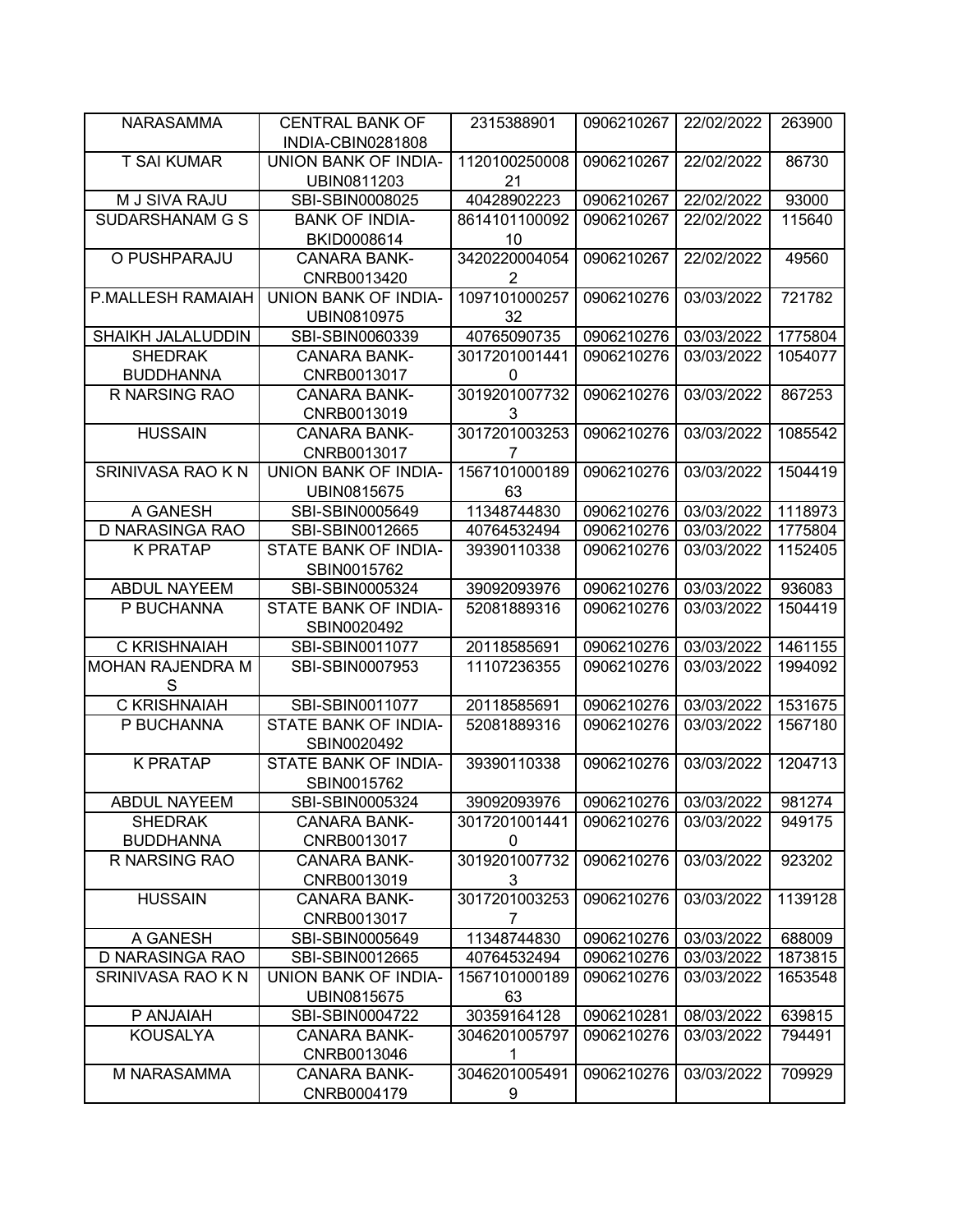| <b>KOUSALYA</b>              | <b>CANARA BANK-</b>                 | 3046201005797 | 0906210276 | 03/03/2022 | 843226  |
|------------------------------|-------------------------------------|---------------|------------|------------|---------|
|                              | CNRB0013046                         | 1             |            |            |         |
| M NARASAMMA                  | <b>CANARA BANK-</b>                 | 3046201005491 | 0906210276 | 03/03/2022 | 620232  |
|                              | CNRB0004179                         | 9             |            |            |         |
| R KRISHNA KUMAR              | <b>CANARA BANK-</b>                 | 110037219270  | 0906210276 | 03/03/2022 | 1417616 |
|                              | CNRB0013025                         |               |            |            |         |
| R KRISHNA KUMAR              | <b>CANARA BANK-</b>                 | 110037219270  | 0906210276 | 03/03/2022 | 1724674 |
|                              | CNRB0013025                         |               |            |            |         |
| <b>M.YESURATHNAM</b>         | STATE BANK OF INDIA-                | 52009436724   | 0906210276 | 03/03/2022 | 2985    |
|                              | SBIN0020822                         |               |            |            |         |
| K BHANUMATHI W/O             | SBI-SBIN0004609                     | 39316039556   | 0906210276 | 03/03/2022 | 79749   |
| LATE K RADHA                 |                                     |               |            |            |         |
| <b>KRISHNAN</b>              |                                     |               |            |            |         |
| P.MALLESH RAMAIAH            | <b>UNION BANK OF INDIA-</b>         | 1097101000257 | 0906210276 | 03/03/2022 | 618965  |
|                              | UBIN0810975                         | 32            |            |            |         |
| SHAIKH JALALUDDIN            | SBI-SBIN0060339                     | 40765090735   | 0906210276 | 03/03/2022 | 1322555 |
| P YADAGIRI                   | <b>CANARA BANK-</b>                 | 1089101025251 | 0906210282 | 09/03/2022 | 72763   |
|                              | CNRB0001089                         |               |            |            |         |
| P ANJAIAH                    | SBI-SBIN0004722                     | 30359164128   | 0906210282 | 09/03/2022 | 172151  |
| P YADAGIRI                   | <b>CANARA BANK-</b>                 | 1089101025251 | 0906210282 | 09/03/2022 | 65323   |
|                              | CNRB0001089                         |               |            |            |         |
| <b>MOHAN RAJENDRA M</b><br>S | SBI-SBIN0007953                     | 11107236355   | 0906210282 | 09/03/2022 | 1920632 |
| <b>B ROHINI KUMAR</b>        | <b>CANARA BANK-</b>                 | 3032220002852 | 0906210283 | 11/03/2022 | 137684  |
|                              | CNRB0013032                         | 4             |            |            |         |
| I YESUPADAM                  | <b>CANARA BANK-</b>                 | 3046201001867 | 0906210283 | 11/03/2022 | 28706   |
|                              | CNRB0013046                         | 3             |            |            |         |
| M.S.V.SUBBA RAO              | STATE BANK OF INDIA-                | 40742886530   | 0906210283 | 11/03/2022 | 1444114 |
|                              | SBIN0020758                         |               |            |            |         |
| M.S.V.SUBBA RAO              | STATE BANK OF INDIA-                | 40742886530   | 0906210283 | 11/03/2022 | 1549650 |
|                              | SBIN0020758                         |               |            |            |         |
| PORONKI SUSEELA              | STATE BANK OF INDIA-                | 52006433624   | 0906210290 | 23/03/2022 | 1001012 |
|                              | SBIN0020758                         |               |            |            |         |
| <b>D.SAMUEL JOHN</b>         | SBI-SBIN0000916                     | 30004859294   | 0906220004 | 01/04/2022 | 51131   |
| <b>G SEETHARAM</b>           | <b>STATE BANK OF INDIA-</b>         | 39009599823   | 0906220004 | 01/04/2022 | 49164   |
| <b>REDDY</b>                 | SBIN0020601                         |               |            |            |         |
| PORONKI SUSEELA              | STATE BANK OF INDIA-<br>SBIN0020758 | 52006433624   | 0906210290 | 23/03/2022 | 941135  |
| <b>S AMBROSE</b>             | <b>CANARA BANK-</b>                 | 110025888871  | 0906210290 | 23/03/2022 | 1327178 |
|                              | CNRB0008686                         |               |            |            |         |
| <b>S AMBROSE</b>             | <b>CANARA BANK-</b>                 | 110025888871  | 0906210290 | 23/03/2022 | 1216438 |
|                              | CNRB0008686                         |               |            |            |         |
| <b>B.LALITHA</b>             | UNION BANK OF INDIA-                | 2175101000421 | 0906210290 | 23/03/2022 | 54932   |
|                              | UBIN0821756                         | 91            |            |            |         |
| <b>MD.HUSSAIN</b>            | STATE BANK OF INDIA-                | 62342758237   | 0906210290 | 23/03/2022 | 15514   |
|                              | SBIN0016375                         |               |            |            |         |
| <b>MD ALEEM</b>              | IDBI BANK-IBKL0001681               | 1681104000123 | 0906210290 | 23/03/2022 | 15514   |
|                              |                                     | 754           |            |            |         |
| <b>SHABNA BEGUM</b>          | <b>ANDHRA PRADESH</b>               | 7308406463-4  | 0906210290 | 23/03/2022 | 15516   |
|                              | <b>GRAMEENA VIKAS</b>               |               |            |            |         |
|                              | BANK-APGV0007203                    |               |            |            |         |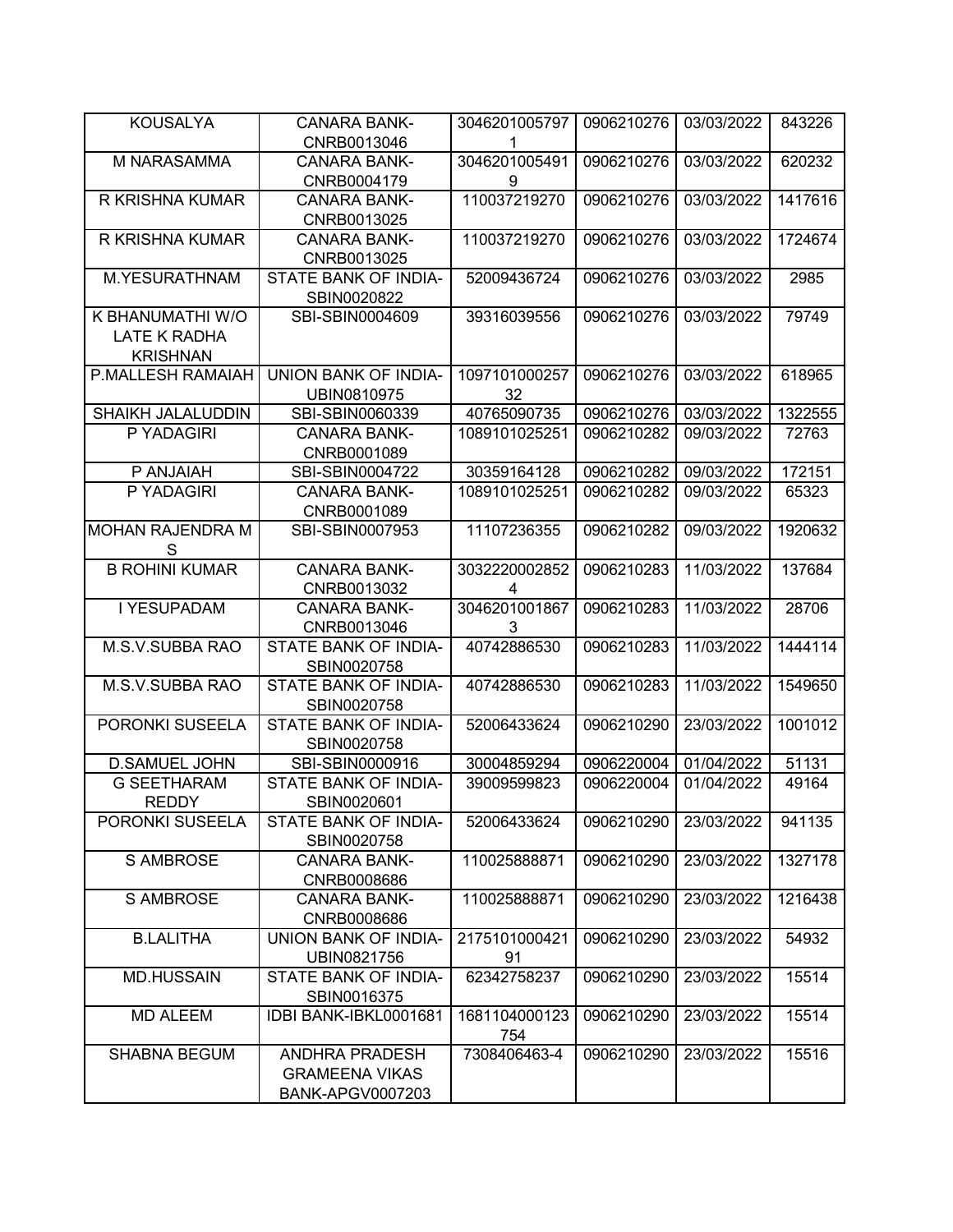| T RAMANNA                                         | STATE BANK OF INDIA-<br>SBIN0020492          | 52081873826                     | 0906210294 | 28/03/2022 | 888653  |
|---------------------------------------------------|----------------------------------------------|---------------------------------|------------|------------|---------|
| PARVEEN SULTANA<br>W/O LATE SALIM<br><b>PASHA</b> | SBI-SBIN0005324                              | 52089042861                     | 0906210294 | 28/03/2022 | 141425  |
| <b>MUKUNDAM</b>                                   | <b>CANARA BANK-</b><br>CNRB0013017           | 3017201003815<br>1              | 0906210294 | 28/03/2022 | 36231   |
| E.VEERASWAMY                                      | <b>CANARA BANK-</b><br>CNRB0013017           | 3044218000309<br>3              | 0906210294 | 28/03/2022 | 142708  |
| MUTHYALU                                          | <b>CANARA BANK-</b><br>CNRB0000658           | 3017201005260<br>5              | 0906210294 | 28/03/2022 | 126972  |
| <b>YADAGIRI</b><br><b>CHENNAIAH</b>               | <b>CANARA BANK-</b><br>CNRB0013017           | 3017201002729<br>1              | 0906210294 | 28/03/2022 | 118547  |
| <b>GONELA BUCHIAH</b>                             | <b>CANARA BANK-</b><br>CNRB0013017           | 3017201005703<br>0              | 0906210294 | 28/03/2022 | 67912   |
| <b>SOMAIAH</b>                                    | <b>CANARA BANK-</b><br>CNRB0013046           | 3046201005438<br>$\overline{2}$ | 0906210294 | 28/03/2022 | 59060   |
| <b>T RAMANNA</b>                                  | STATE BANK OF INDIA-<br>SBIN0020492          | 52081873826                     | 0906210294 | 28/03/2022 | 910233  |
| D VENKATARAMULU                                   | <b>CANARA BANK-</b><br>CNRB0013420           | 3420220003083<br>4              | 0906220004 | 01/04/2022 | 829889  |
| <b>BALRAJ</b>                                     | <b>BANK OF INDIA-</b><br>BKID0008641         | 8641121100001<br>23             | 0906220004 | 01/04/2022 | 576203  |
| M SURYA PRAKASA<br><b>RAO</b>                     | STATE BANK OF INDIA-<br>SBIN0020096          | 40840086788                     | 0906220004 | 01/04/2022 | 1883965 |
| M ANANDA RAO                                      | <b>BANK OF BARODA-</b><br><b>BARB0TARNAK</b> | 3326010001183<br>9              | 0906220004 | 01/04/2022 | 1504419 |
| <b>B NAGENDER</b>                                 | STATE BANK OF INDIA-<br>SBIN0020091          | 62027558215                     | 0906220004 | 01/04/2022 | 1022612 |
| <b>G.SRINIVASA RAO</b>                            | <b>BANK OF BARODA-</b><br><b>BARBOMALKAJ</b> | 3112010000118<br>1              | 0906220004 | 01/04/2022 | 2015724 |
| <b>MASOOMSAB</b>                                  | <b>CANARA BANK-</b><br>CNRB0013046           | 3046201011402<br>9              | 0906220004 | 01/04/2022 | 882986  |
| D VENKATARAMULU                                   | <b>CANARA BANK-</b><br>CNRB0013420           | 3420220003083<br>4              | 0906220004 | 01/04/2022 | 882133  |
| <b>BALRAJ</b>                                     | <b>BANK OF INDIA-</b><br>BKID0008641         | 8641121100001<br>23             | 0906220004 | 01/04/2022 | 277744  |
| M SURYA PRAKASA<br><b>RAO</b>                     | STATE BANK OF INDIA-<br>SBIN0020096          | 40840086788                     | 0906220004 | 01/04/2022 | 1921980 |
| M ANANDA RAO                                      | <b>BANK OF BARODA-</b><br><b>BARB0TARNAK</b> | 3326010001183<br>9              | 0906220004 | 01/04/2022 | 1565778 |
| <b>SK AHMED</b>                                   | SBI-SBIN0005324                              | 38031620289                     | 0906220004 | 01/04/2022 | 910233  |
| <b>B NAGENDER</b>                                 | STATE BANK OF INDIA-<br>SBIN0020091          | 62027558215                     | 0906220004 | 01/04/2022 | 1071980 |
| <b>G.SRINIVASA RAO</b>                            | <b>BANK OF BARODA-</b><br><b>BARBOMALKAJ</b> | 3112010000118<br>1              | 0906220004 | 01/04/2022 | 1868968 |
| <b>MASOOMSAB</b>                                  | <b>CANARA BANK-</b><br>CNRB0013046           | 3046201011402<br>9              | 0906220004 | 01/04/2022 | 925594  |
| <b>SK AHMED</b>                                   | SBI-SBIN0005324                              | 38031620289                     | 0906220004 | 01/04/2022 | 855454  |
| V RAVI KUMAR                                      | UNION BANK OF INDIA-<br>UBIN0829561          | 1313100110066<br>89             | 0906220004 | 01/04/2022 | 1724674 |